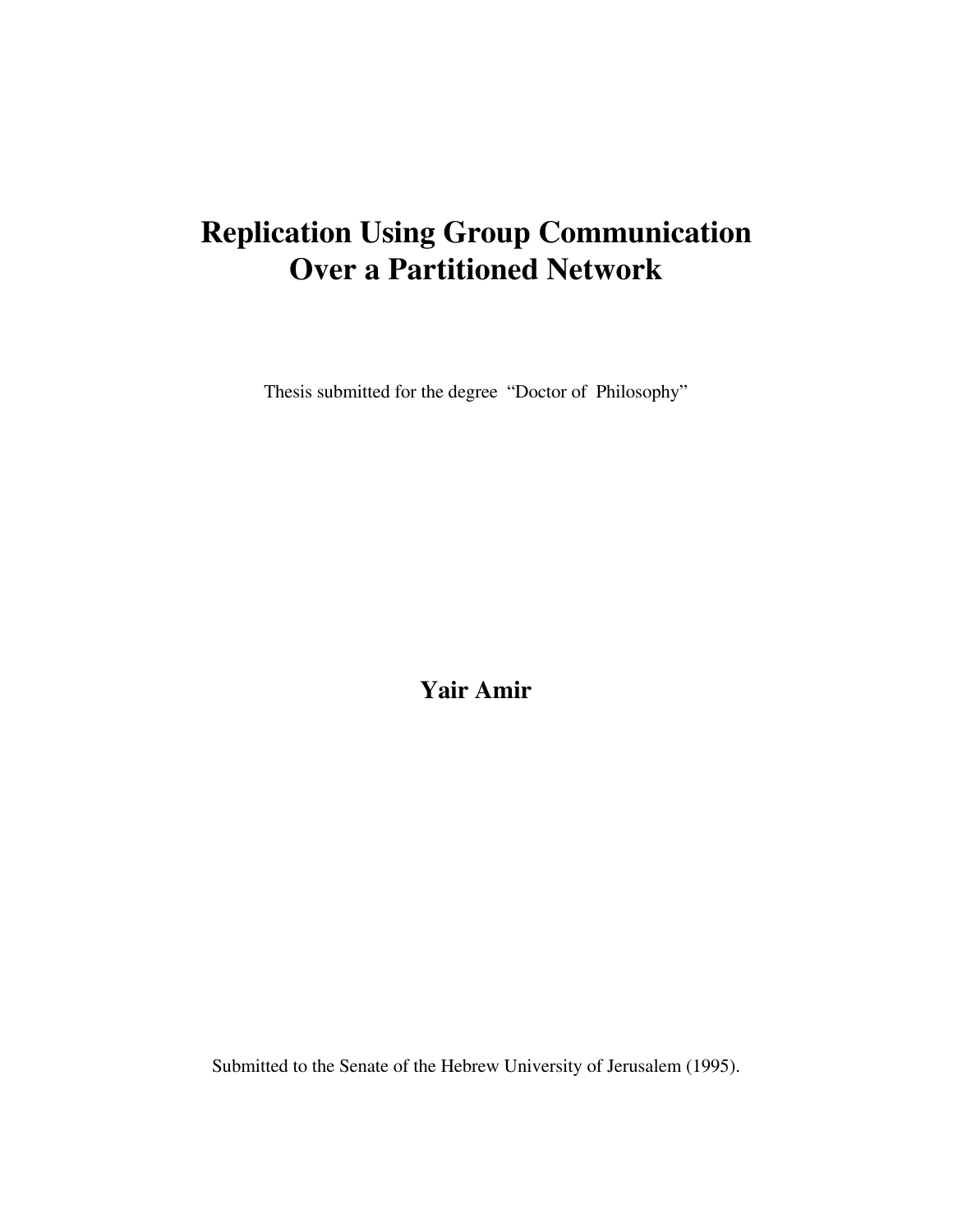This work was carried out under the supervision of

## **Professor Danny Dolev**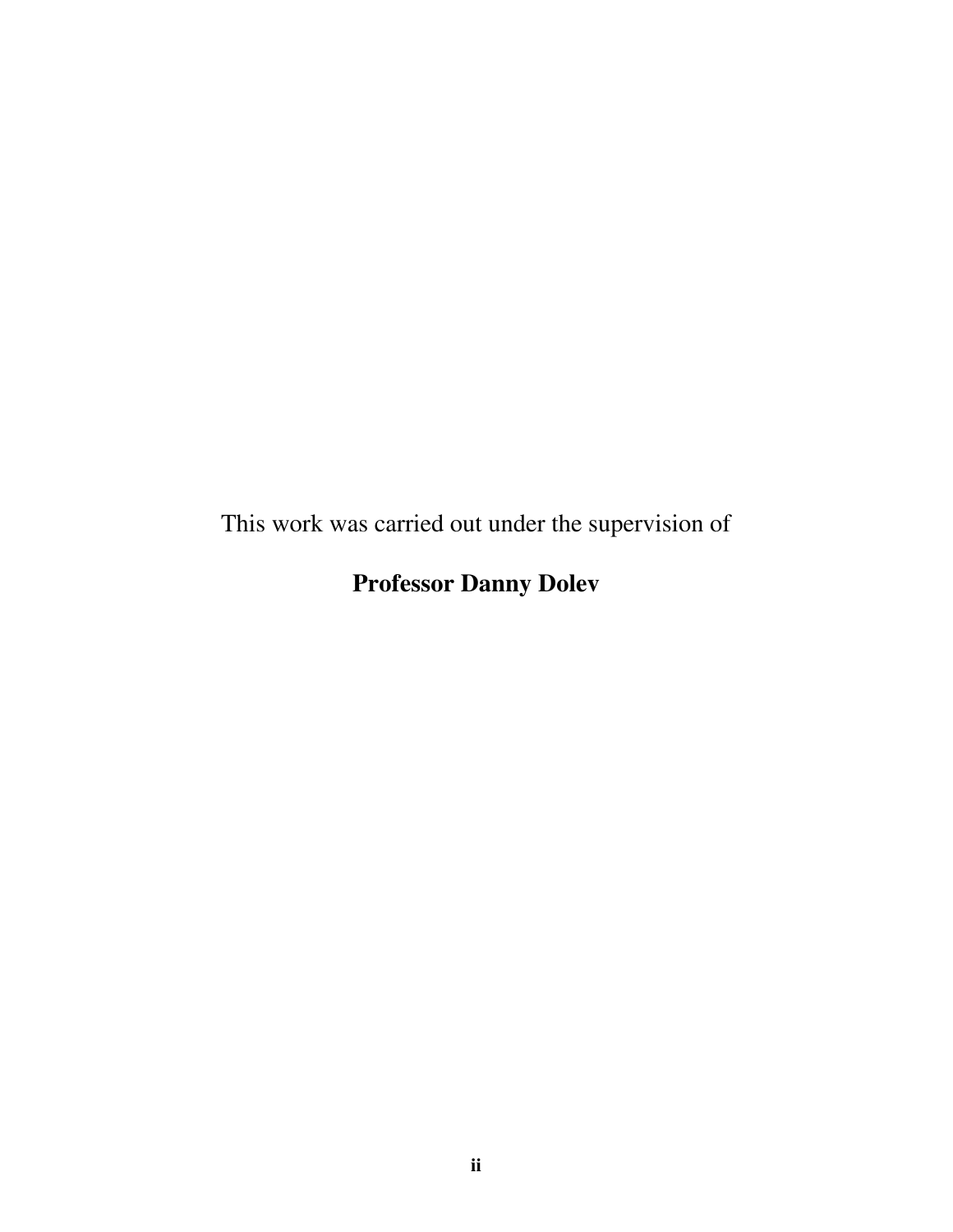## **Acknowledgments**

I am deeply grateful to Danny Dolev, my advisor and mentor. I thank Danny for believing in my research, for spending so many hours on it, and for giving it the theoretical touch. His warm support and patient guidance helped me through. I hope I managed to adopt some of his professional attitude and integrity.

I thank Daila Malki for her help during the early stages of the Transis project. Thanks to Idit Keidar for helping me sharpen some of the issues of the replication server. I enjoyed my collaboration with Ofir Amir on developing the coloring model of the replication server. Many thanks to Roman Vitenberg for his valuable insights regarding the extended virtual synchrony model and the replication algorithm. I benefited a lot from many discussions with Ahmad Khalaila regarding distributed systems and other issues. My thanks go to David Breitgand, Gregory Chokler, Yair Gofen, Nabil Huleihel and Rimon Orni, for their contribution to the Transis project and to my research.

I am grateful to Michael Melliar-Smith and Louise Moser from the Department of Electrical and Computer Engineering, University of California, Santa Barbara. During two summers, several mutual visits and extensive electronic correspondence, Louise and Michael were involved in almost every aspect of my research, and unofficially served as my co-advisors. The work with Deb Agarwal and Paul Ciarfella on the Totem protocol contributed a lot to my understanding of high-speed group communication.

Ken Birman and Robbert van-Renesse from the Computer Science Department at Cornell University, were always willing to contribute their valuable advice to my research. Spending last summer with them was an educating experience for me. For that I thank them both. Special thanks to Ken for convincing me to pursue an academic position.

Thanks to Eldad Zamler for first introducing me to what became my research problem, ten years ago. I thank Yaacov Ben-Yaacov and Gidi Kuperstein for six years of collaboration in building a working system and delivering it to the customer. They are all special friends.

I would like to thank my parents Shulamit and Reuven, for their love, encouragement and constant support. I thank my brother Yaron, my brother Ofir, Amira and Lee, for always being there for me.

Last, but not least, I am grateful to my wife and my partner Michal, for her unending support. My success is the product of her wisdom, confidence, and love.

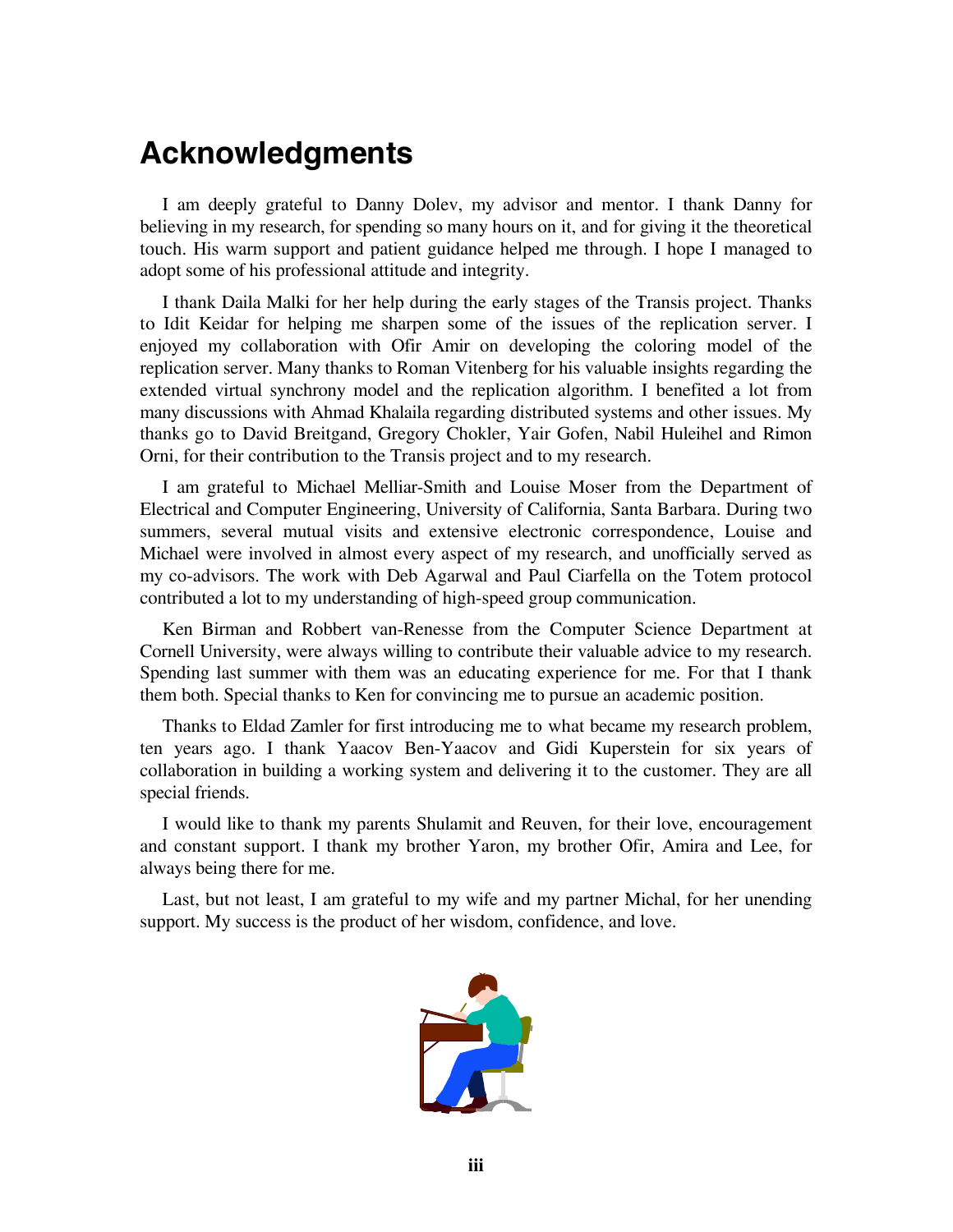# **Contents**

| 4.2 AN EXAMPLE OF CONFIGURATION CHANGES AND MESSAGE DELIVERY 29 |  |
|-----------------------------------------------------------------|--|
|                                                                 |  |
|                                                                 |  |
|                                                                 |  |
|                                                                 |  |
|                                                                 |  |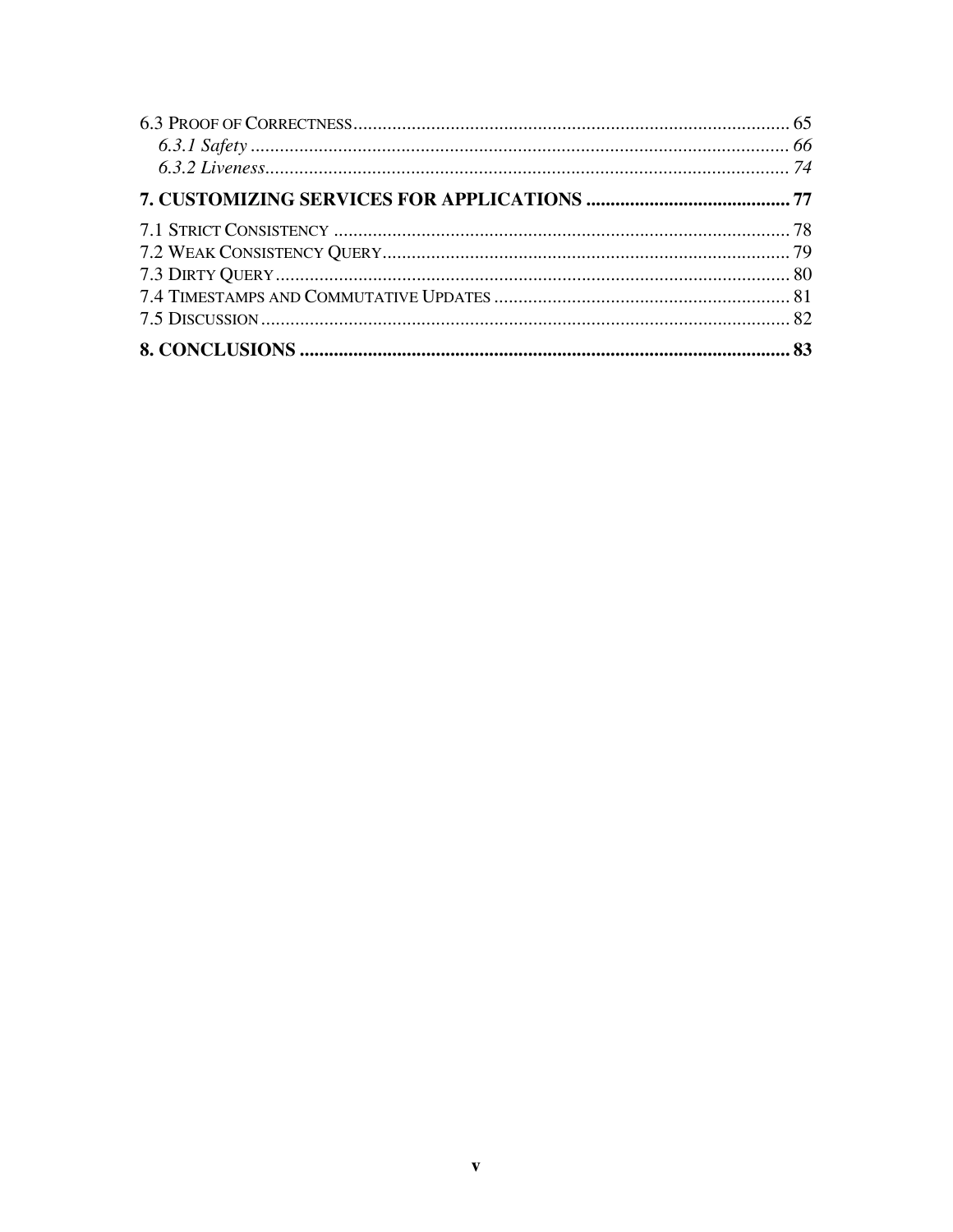### Abstract

In systems based on the client-server model, a single server may serve many clients and the heavy load on the server may cause the response time to be adversely affected. In such circumstances, replicating data or servers may improve performance. Replication may also improve the availability of information when processors crash or the network partitions.

Existing replication methods are often needlessly expensive. They sometimes use pointto-point communication when multicast communication is available; they typically pay the full price of end-to-end acknowledgments for all of the participants for every update; they may claim locks, and therefore, may be vulnerable to faults that can unnecessarily block the system for long periods of time.

This thesis presents a new architecture and algorithms for replication over a partitioned network. The architecture is structured into two layers: a replication server and a group communication layer. Each of the replication servers maintains a private copy of the database. Actions (queries and updates) requested by the application are globally ordered by the replication servers in a symmetric way. Ordered actions are applied to the database and result in a state change and in a reply to the application.

We provide a group communication package, named Transis, to serve as the group communication layer. Transis utilizes the available non-reliable hardware multicast for efficient dissemination of messages to a group of processes. The replication servers use Transis to multicast actions and to learn about changes in the membership of the currently connected servers, in a consistent manner. Transis locally orders messages sent within the currently connected servers. The replication servers use this order to construct a long-term global total order of actions.

Since the system is subject to partitioning, we must ensure that two detached components do not reach contradictory decisions regarding the global order. Therefore, the replication servers use dynamic linear voting to select, at most, one primary component that continues to order actions.

The architecture is non-blocking: actions can be generated by the application anytime. While in a primary component, queries are immediately replied in a consistent manner. While in a non-primary component, the user can choose to wait for a consistent reply (that will arrive as soon as the network is repaired) or to get an immediate, though not necessarily consistent reply.

High performance of the architecture is achieved because:

- End-to-end acknowledgments are not needed on a regular basis. They are used only after membership change events such as processor crashes and recoveries, and network partitions and merges.
- Synchronous disk writes are almost eliminated, without compromising consistency.
- Hardware multicast is used where possible.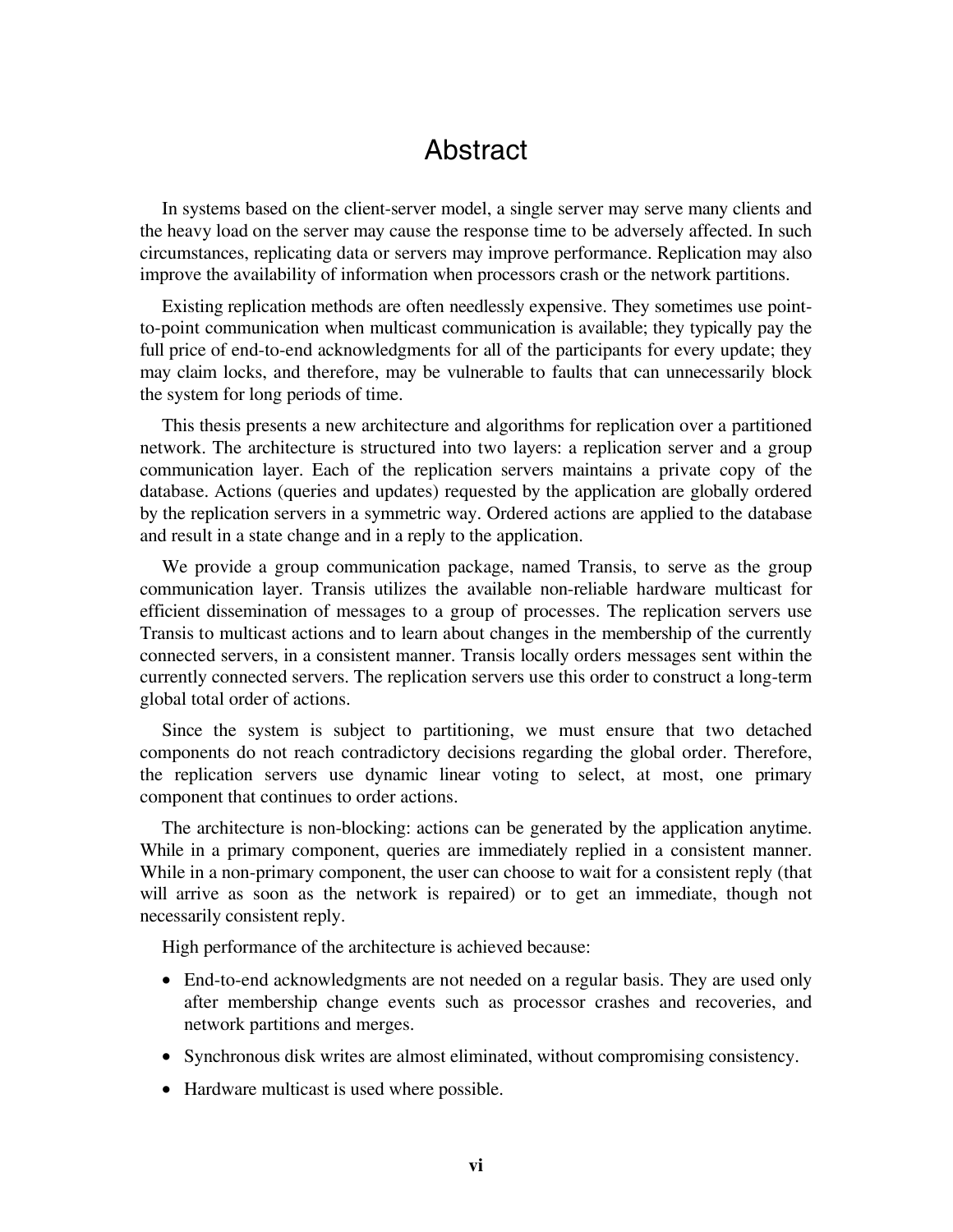## Chapter 1

### **1. Introduction**

In systems based on the client-server model, a single server may serve many clients and the heavy load on the server may cause the response time to be adversely affected. In such circumstances, replicating data or servers may improve performance. Replication may also improve the availability of information when processors crash or the network partitions.

Existing replication methods are often needlessly expensive. They sometimes use pointto-point communication when multicast communication is available. They typically pay the full price of end-to-end acknowledgment for all of the participants for every update, or even of several rounds of end-to-end acknowledgments. They may claim locks, and therefore, may be vulnerable to faults that can unnecessarily block the system for long periods of time.

This thesis ends a ten year professional journey. It started with my involvement in the design and implementation of a large and geographically distributed control system. The requirements of that system demanded a non-blocking solution with maximal availability. Each of the control stations had to be autonomous, to work despite network partitions, and to survive power failures. To meet the requirements, we constructed a data replication scheme to function over an unreliable communication media in a dynamic environment. We managed to limit the update semantics to commutative updates. Hence, the replica control problem was reduced to implementing a guaranteed delivery of actions to all of the replicas. This was done by constructing point-to-point stable queues. The concept was proven adequate and is still operational today, maintaining consistent replication of several tens of databases. However, the use of point-to-point communication and the extensive use of synchronous disk writes, as well as the limitation imposed on the update semantics, left me with a feeling that a better replication concept can be found. My Ph.D. research was motivated by this belief.

Together with Danny Dolev, Dalia Malki and Shlomo Kramer, we initiated the Transis system, targeted at building tools for highly available distributed systems. We gave Transis its name to acknowledge the innovation of both the Trans protocol [MMA90] and the ISIS system [BvR94]. Transis was aimed at providing group communication services using non-reliable hardware multicast available in most local area networks, tolerating network partitions and merges as well as processor crashes and recoveries.

On top of Transis, we designed a replication server that eliminates the need for synchronous disk writes per update without compromising consistency. Avoiding disk writes on the critical path and utilizing hardware multicast renders our replication architecture highly efficient and more scalable than previous solutions.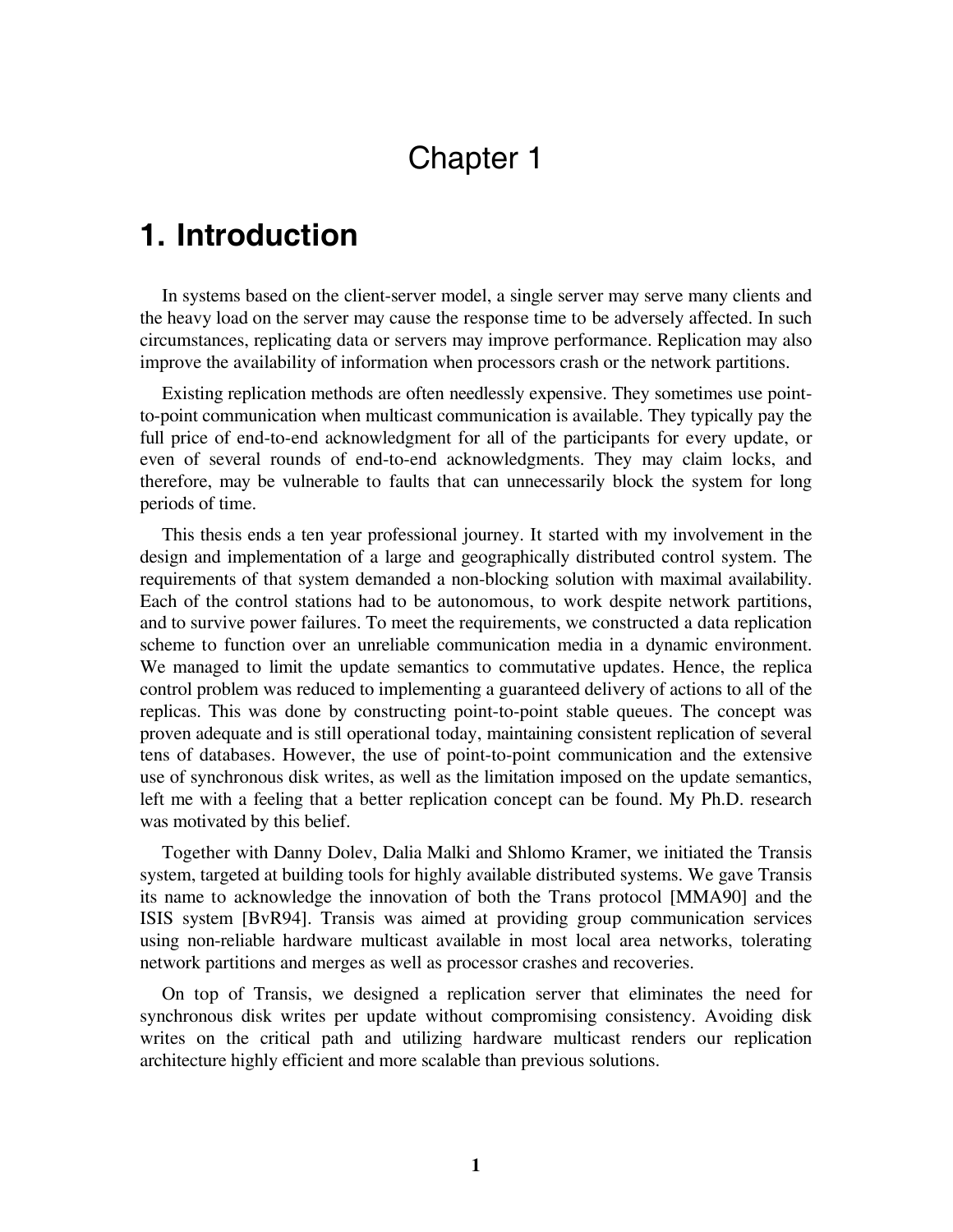### **1.1 Problem Description**

The problem tackled in this thesis is how to construct an efficient and robust long-term replication architecture, within a fixed set of servers. Each server maintains a private copy of the database. The initial state of the database is identical at all of the servers. Typically, each server runs on a different processor.

The replication architecture is required to handle network partitioning. We explicitly assume that the network may partition to several components. Some or all of the partitioned components, may subsequently re-merge. The architecture is also required to handle server crashes and recoveries. It is assumed that the underlying communication supports some form of non-reliable multicast service (this service can be mimicked by unreliable point-to-point transmission). The architecture is required to overcome message omissions.

We assume no message corruption. We rely on error detection and error correction protocols to eliminate corrupted messages. Corrupted messages have the effect of omitted messages.

We do not handle malicious faults. We assume that all the servers are running their protocols faithfully.

### **1.2 Solution Highlights**

We present a new architecture and algorithms for active replication over a partitioned network. Active replication is a symmetric approach where each of the replicas is guaranteed to invoke the same set of actions at the same order. This approach requires the next state of the database to be determined by the current state and the next action, and it guarantees that all of the replicas reach the same database state. Other factors, such as the passage of time, should not have any bearing on the next database state.

The architecture, presented in Figure 1.1, is structured into two layers: a replication server and a group communication layer. Each of the replication servers maintains a private copy of the database. Actions (queries and updates) requested by the application are globally ordered by the replication servers in a symmetric way. Ordered actions are applied to the database and result in a state change and in a reply to the application.

The replication servers use the group communication layer to efficiently disseminate actions, and to learn about changes in the membership of the currently connected servers in a consistent manner. The group communication layer locally orders messages disseminated within the currently connected group.

When a new component is formed by merging two or more components, the servers exchange information about actions and about the actions' order in the system. Actions missed by at least one of the servers, are multicast, and the connected servers reach a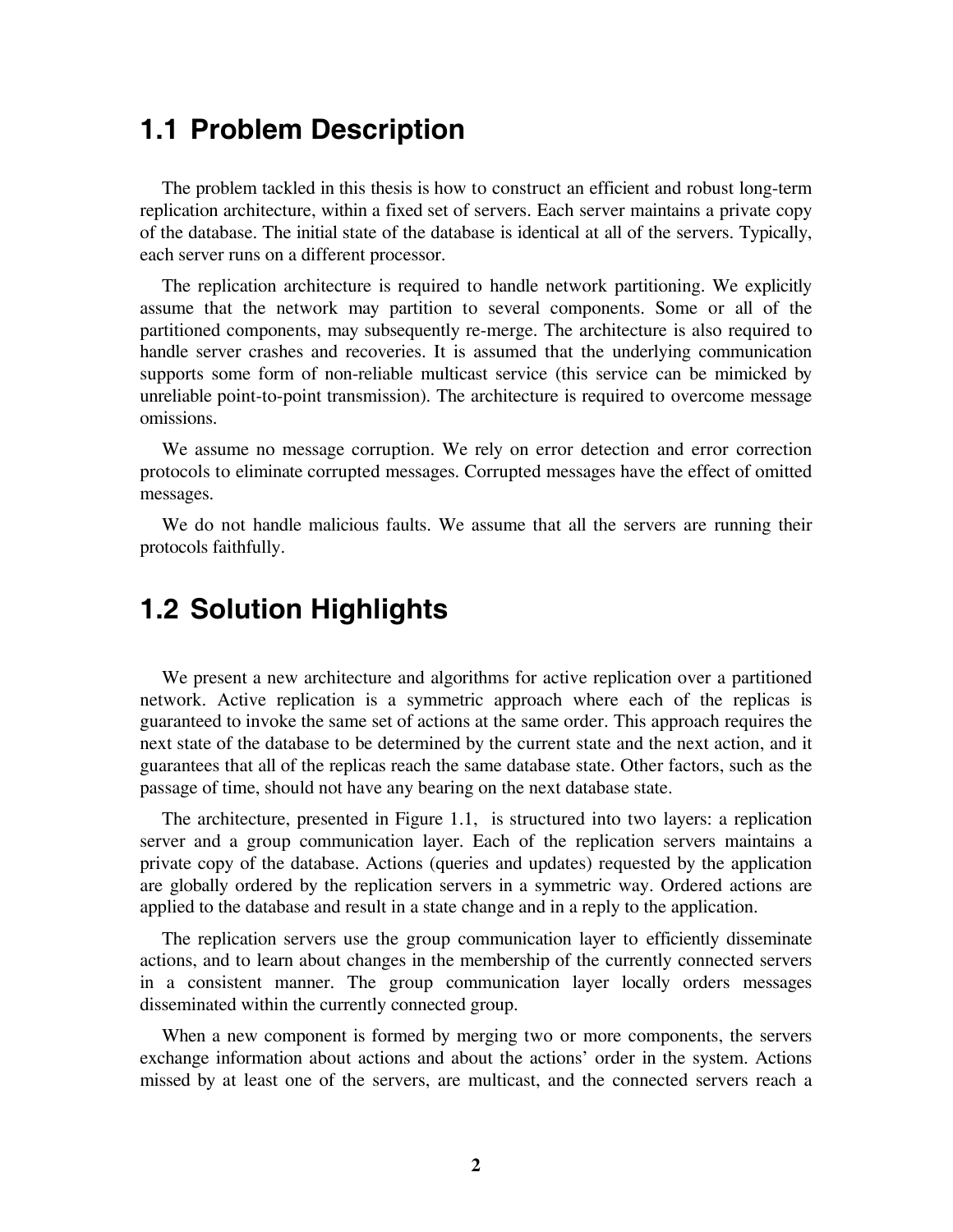common state. This way, actions are propagated as soon as possible. We call this method *propagation by eventual path*.



Figure 1.1: The Architecture.

Since the system may partition, we must ensure that two different components do not reach contradictory decisions regarding the global order of actions. Hence, we need to identify at most one component, the *primary* component, that may continue ordering actions. We employ dynamic linear voting [JM90] which is generally accepted as the best technique when certain restrictions hold.

We define a new semantics, *extended virtual synchrony*, for the group communication service. The significance of extended virtual synchrony is that, during network partitioning and re-merging and during process crash and recovery, it maintains a consistent relationship between the delivery of messages and the delivery of configuration change notifications across all processes in the system.

Prior group communication protocols have focused on totally ordering messages at the group communication level. That service, although useful for some applications, is not enough to guarantee complete consistency at the application level without additional endto-end acknowledgments, as has been noted by Cheriton and Skeen [CS93]. Extended virtual synchrony specifies the *safe delivery* service which provides additional level of knowledge within the group communication protocol.

The strict semantics of extended virtual synchrony and its safe delivery service is exploited by the replication servers to eliminate the need for end-to-end acknowledgment on a per-action basis **without** compromising consistency. End-to-end acknowledgment is only required when the membership of connected servers is changed. e.g. in case of network partitions, merges, server crashes and recoveries.

This leads to high performance of the architecture. In the general case, when the membership of connected servers is stable, the throughput and latency of actions is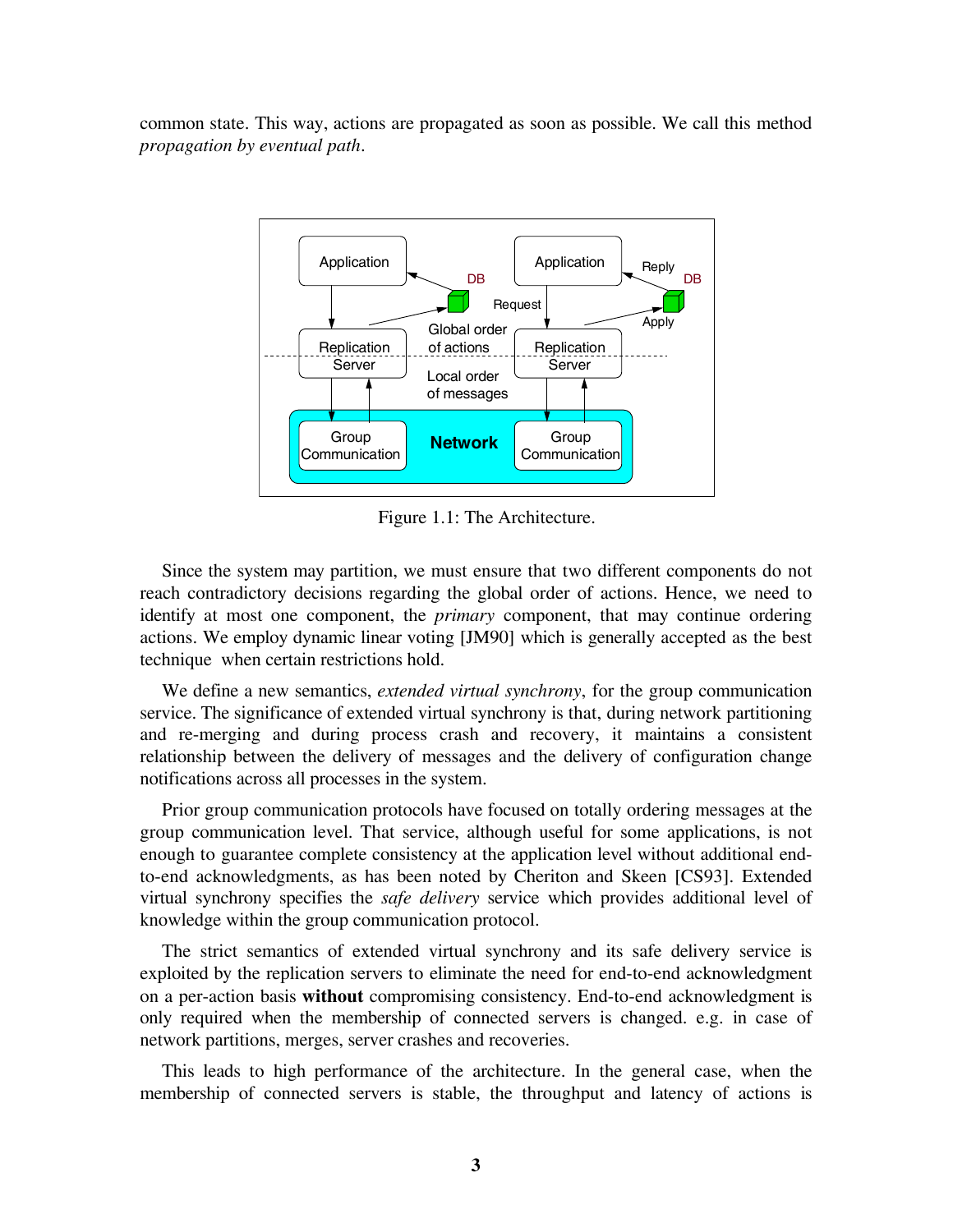determined by the performance of the group communication and not so much by other factors such as the number of replicas and the performance of synchronous disk writes.

The architecture is non-blocking: actions can be generated by the application anytime. While in a primary component, queries are immediately replied in a consistent manner. While in a non-primary component, the user can choose to wait for a consistent reply (that will arrive as soon as the network is repaired) or to get an immediate, though not necessarily consistent reply. Two different, well-defined, semantics are available for immediate replies in a non-primary component.

The key contributions of this Ph.D. research are:

- Defining an efficient architecture for replication.
- Constructing a highly efficient reliable multicast protocol that tolerates partitions, and implementing it in a general Unix environment. The symmetric protocol provides reliable message ordering and membership services. The protocol's exceptional performance is achieved by utilizing a non-reliable multicast service where possible.
- Defining the extended virtual synchrony semantics for group communication services. Extended virtual synchrony, among other things, strictly defines message delivery semantics in the presence of network partitions and re-merges, as well as process crashes and recoveries.
- Constructing the propagation by eventual path technique for efficient information dissemination in a dynamic network. This method utilizes group communication to propagate knowledge as soon as possible between servers. The strengths of the propagation by eventual path method are most evident when the membership of connected servers is dynamically changing.
- Eliminating the need for end-to-end acknowledgments and for synchronous disk writes on a per-action basis. Instead, end-to-end acknowledgments and synchronous disk writes are needed once, just after a change in the membership of the connected servers.
- Tailoring and optimizing replication services for different kinds of applications.

## **1.3 Thesis Organization**

The rest of the thesis is organized as follows:

- The next subsection presents previous research in group communication protocols, group communication semantics, and replication protocols.
- Chapter 2 presents the theoretical model and defines the correctness criteria of the solution.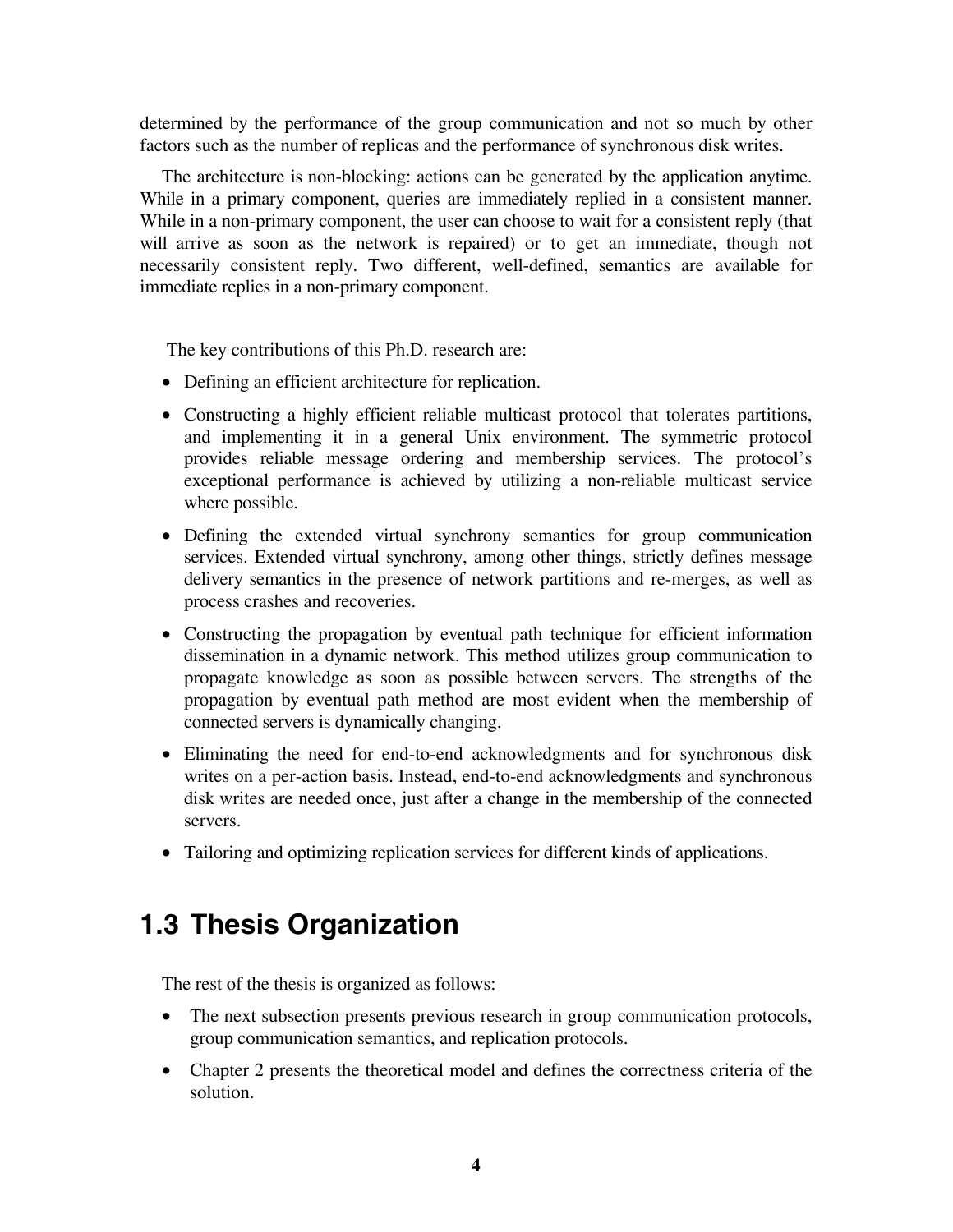- Chapter 3 presents the overall replication architecture.
- Chapter 4 defines the extended virtual synchrony semantics.
- Chapter 5 presents Transis, our group communication layer, which provides extended virtual synchrony. We describe the logical ring protocol, one of the two reliable multicast protocols operational in Transis. Throughput and latency measurements of Transis, over a network of Pentium machines running Unix, are provided.
- Chapter 6 details our replication server. The replication protocol demonstrates how extended virtual synchrony is exploited to provide efficient long-term replication service.
- Chapter 7 customizes services for different kinds of applications.
- Chapter 8 concludes this thesis.

A reader, interested in an overview of this thesis beyond the introduction, may read Chapter 3, Chapter 5 Section 1 and Section 3, and Chapter 6 Section 1.

A reader interested in the practical aspects of this thesis and in implementation details, may want to focus on Chapter 3, Chapter 5 Section 2 and Section 3, Chapter 6 Section 2, and Chapter 7.

Additional information including a copy of this thesis, a slide show, relevant published papers and more, can be obtained from:

http://www.cs.jhu.edu/yairamir **or** http://www.cs.huji.ac.il/~dolev or by writing to yairamir@cs.jhu.edu

### **1.4 Related Work**

Much work has been done in the area of group communication and in the area of replication. We relate our work to three research areas: group communication protocols, group communication semantics, and replication protocols.

#### **1.4.1 Group Communication Protocols**

The ISIS toolkit [BJ87, BCJM+90, BvR94] is one of the first general purpose group communication systems. ISIS provides a group communication session service, where processes can join process groups, multicast messages to groups, and receive messages sent to groups. Two multicast primitives are provided: The CBCAST service guarantees causally ordered message delivery (see [Lam78]) across overlapping groups. CBCAST is implemented using vector timestamps that are piggybacked on each message. The ABCAST service extends the causal order to a total order using a central group coordinator that emits ordering decisions. ISIS also provides membership notifications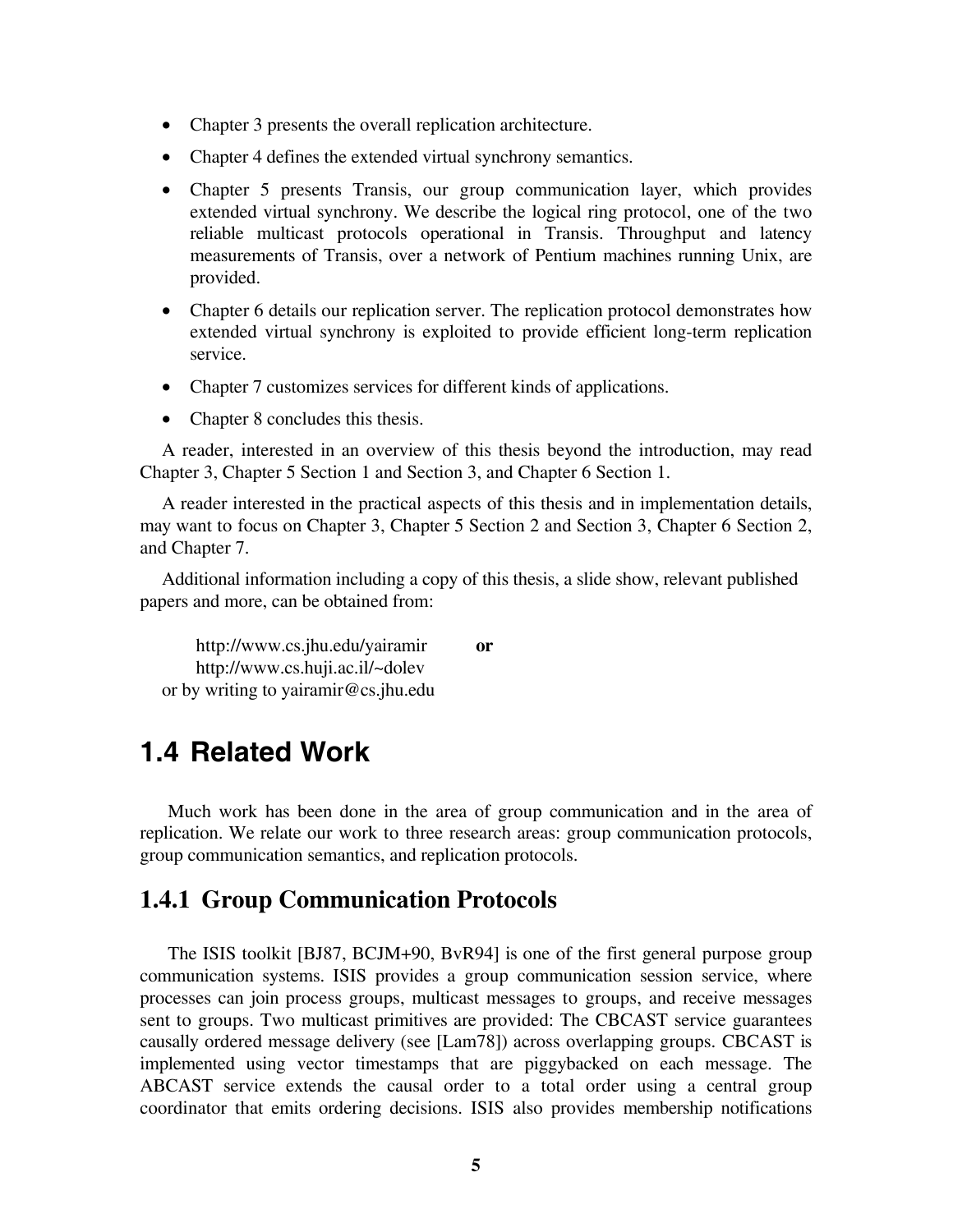when the group membership is changed. Group membership changes due to processes voluntarily joining or leaving the group, or due to process failures. Network partitions and re-merges, as well as process recoveries, are not supported. The novelty of ISIS is in guaranteeing a formal and rigorous service semantics named *virtual synchrony*. ISIS protocols are implemented using point-to-point communication. Although much better protocols exist today, and despite the lack of support for network partitions, ISIS is the most mature general purpose system available today. The ISIS system is commercially available from ISIS Distributed Systems LTD.

The V system [CZ85] provides group communication services at the operating system level. It was the first to utilize hardware multicast to implement process group communication. However, only non-reliable, best-effort, unordered delivery service is provided. Similar services for wide area networks are provided by the IP-multicast [Dee89] protocol.

The Chang and Maxemchuk reliable broadcast and ordering protocol [CM84] uses a token-passing strategy, where the processor holding the token acknowledges messages. All the participating processors can broadcast messages at any time. The protocol also provides membership and token recovery algorithms. Typically, between two and three messages are required to order a message in an optimally loaded system. The protocol does not provide a mechanism for flow control.

The TPM protocol [RM89] uses a token on a logical ring of processors for broadcasting and retransmission of messages. The token is circulated along a known token list in order to serialize message transmission. The token contains the next sequence number to be stamped on new messages. TPM starts by circulating the token to multicast a set of messages. Then, the token is used to retransmit messages belonging to the set, that are missed by some of the processors. When no message is missed by any of the processors, the whole set is delivered to the application and a new set of messages can be introduced. TPM also provides a dynamic membership and token regeneration algorithm. If the network partitions, the component with the majority of the members (if such exists) is allowed to continue.

The Delta-4 [Pow91] system provides tools for building distributed, fault-tolerant realtime systems. As part of Delta-4, a reliable multicast protocol, *x*AMp [RV92] and a membership protocol [RVR93] are implemented. The protocols utilize the non-reliable multicast or broadcast primitive of local area networks. The Delta-4 protocols assume failstop behavior and as such, do not support network partitions and re-merges. The membership protocol provides low-level processor membership so that a higher level process group membership can be built on top of it in a simple way. Our experience in Transis indicates that this two-levels architecture is better than solving the membership problem at the process level. Delta-4 is more real-time oriented than Transis, and it uses a special hardware for message ordering and failure detection. This seems to be a strong limitation on the project's usability.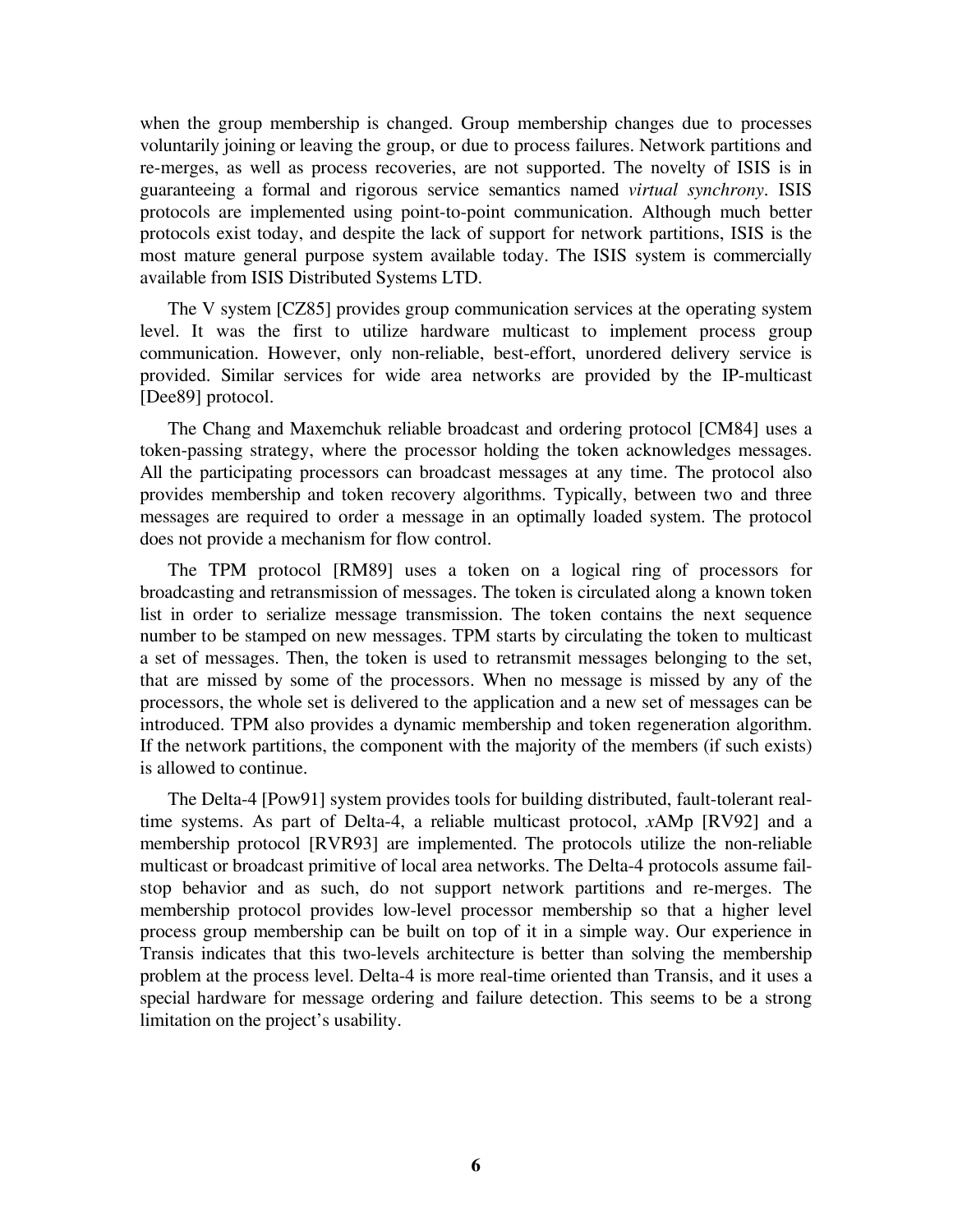The Amoeba distributed operating system uses the Flip high performance reliable multicast protocol [KvRvST93] to support high level services such as fault-tolerant directory service [KTV93]. In Amoeba, members of the group send point-to-point messages to a distinct member called the sequencer. The sequencer stamps each message with a sequence number and broadcasts it to the group. A Member that detects a gap in the message sequences, sends a point-to-point retransmission request to the sequencer. The Amoeba system is resilient to any pre-defined number of failed processors, but its performance degrades as the number of allowed failures is increased.

The Trans and Total protocols [MMA90, MMA93, MM93] provide reliable ordered broadcast delivery in an asynchronous environment. The Trans protocol uses positive and negative acknowledgments piggybacked onto broadcast messages and exploits the transitivity of positive acknowledgments to reduce the number of acknowledgments required. The Total protocol, layered on top of the Trans protocol, converts the partial order into a total order. The Trans and Total protocols maintain causality and ensure that operational processors continue to order messages even though other processors have failed, provided that a resiliency constraint is met. A membership protocol [MMA94] is implemented on top of Total. If a processor suspects another processor, it sends a fault message for the suspected processor. When that message is ordered, the membership is changed to exclude this processor. The limitation of that architecture is that if Total cannot order the membership messages (e.g. because the resiliency constraint is not met), the system is blocked.

The Psync protocol [PBS89] builds a context graph that represents the causal partial order on messages. This order can be extended into a total order by determining complete waves of causally concurrent messages and by ordering the messages of a wave using some deterministic order. Based on the causal order provided by Psync, a membership algorithm is constructed [MPS91]. Using this algorithm, processors reach eventual agreement on membership changes. The algorithm handles processor faults and allows a processor to join a pre-existing group asymmetrically. Network partitions and re-merges are not supported.

The Newtop protocol [MES93, Mac94] replaces the context graph of Psync by the notion of causal blocks. Each causal block defines a set of messages. All the messages within a block are causally independent. The blocks are totally ordered. The messages in a block are delivered together, in some deterministic order. In this way, Newtop provides totally ordered delivery similar to the wave technique of Psync and the all-ack mechanism of Lansis [ADKM92a], but with much less bookkeeping. Newtop causal delivery is less efficient than Psync or Trans because the causal information represented in causal blocks is not accurate and more pessimistic then needed (though more compact). Moreover, using causal blocks eliminates the ability to use faster algorithms (e.g. TOTO [DKM93]) that use the full context graph to reach fast decision on total order. Newtop implements a membership service that handles processor crashes and network partitions. However, process recoveries and network re-merges are not addressed. The most interesting point of Newtop is its service semantics presented in the next section.

The Horus project [vRBFHK95] implements group communication services, providing unreliable or reliable FIFO, causal, or total multicast services. Horus is extensively layered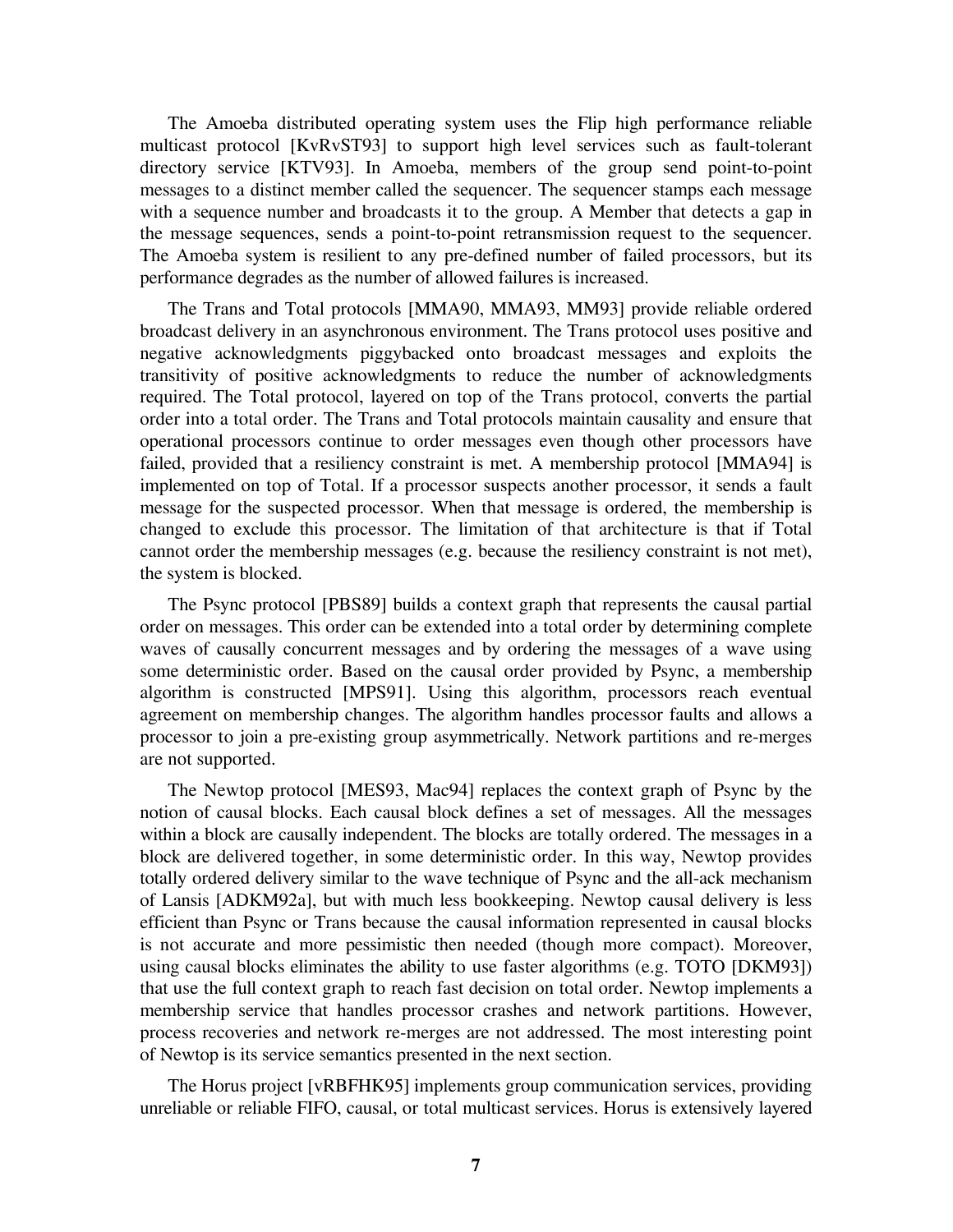and highly configurable, allowing applications to only pay for the overhead of services they use. The layers include the COM layer which provides basic non-reliable multicast, the NAK layer which provides reliable FIFO multicast, the MBRSHIP layer that provides membership maintenance, the STABLE layer which provides message stability, the FC layer which provides flow control, the CAUSAL and TOTAL layers, the LWG layer which maintains process groups, the EVS layer which maintains extended virtual synchrony (see below), and many more. Advanced memory management techniques are used in order to avoid the full cost of layering.

The Transis project, described in Section 5.1, provides group communication services in a partitionable network. Three multicast primitives are provided according to the *extended virtual synchrony* semantics: Causal multicast, Agreed multicast for total order delivery, and Safe multicast that provides even stronger guarantees. Two different reliable multicast protocols are implemented in Transis. Lansis [ADKM92a], the earlier protocol, uses a direct acyclic graph (DAG) representing the causal relation on messages to provide reliable multicast. The DAG is derived from negative and positive acknowledgments piggybacked on messages. The causal order mechanism in Lansis is derived from the Trans protocol with several important modifications that adapt it for practical use. Two total order algorithms extended the causal order to a total, agreed order. The first is the all-ack algorithm which is similar to the algorithm used in Psync, and the second is the TOTO early delivery algorithm [DKM93]. Both computes the total order based on the DAG structure without exchange of additional messages. While TOTO is more efficient than the all-ack protocol, it cannot maintain extended virtual synchrony.

The membership algorithm of Transis [ADKM92b] is a symmetric protocol that was the first to handle network partitions and re-merges. Although operational in asynchronous environment, the algorithm ensures termination in a bounded time. The basic idea of this membership algorithm was adopted by Totem and Horus. Excellent reading about Transis and its membership algorithm is found in [Mal94].

The second reliable multicast protocol in Transis is the Ring protocol, detailed in Section 5.2. The Ring protocol was developed while the author was visiting the Totem project.

The Totem system [Aga94] provides reliable multicast and membership services across a collection of local-area networks. The Totem system is composed of a hierarchy of two protocols. The bottom layer is the Ring protocol [AMMAC93, AMMAC95] which provides reliable multicast and processor membership services within a broadcast domain. The upper layer is the Multiple-Rings protocol [Aga94] that provides reliable delivery and ordering across the entire network. Gateways are responsible to forward messages and configuration changes between broadcast domains. Each gateway interconnects two broadcast domains, and participates in the Ring protocol for each of them. Each domain may contain several gateways connecting it to several other domains. Extended virtual synchrony was first implemented in the Totem system [AMMAC93].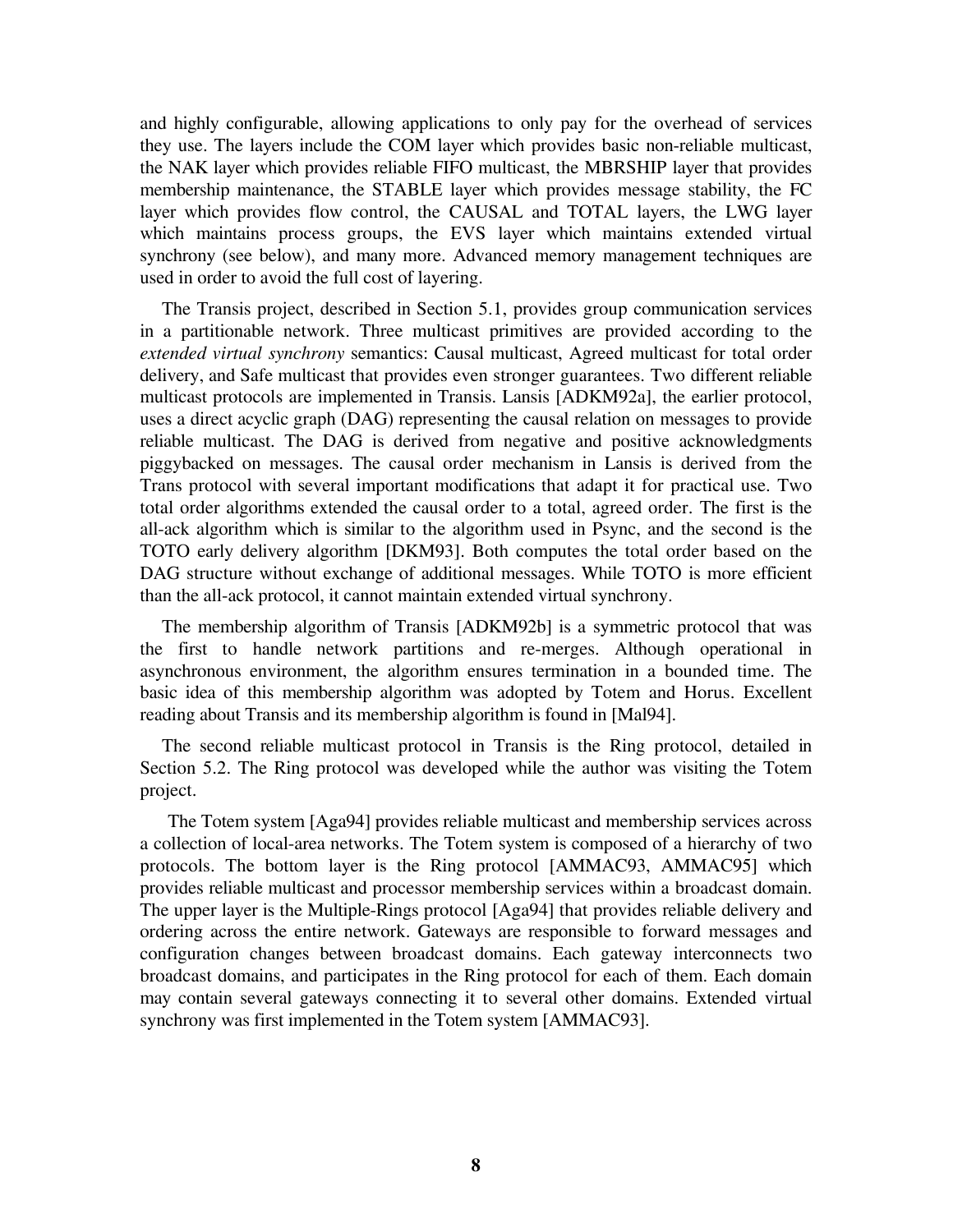#### **1.4.2 Group Communication Semantics**

It is highly important for a group communication service to maintain a well-defined service semantics. The application builder can rely on that semantics when designing correct applications using this group communication service. The semantics must specify both the assumptions taken and the guarantees provided.

The ISIS system defines and maintains the *virtual synchrony* semantics [BvR94, BJ87, SS93]. Virtual synchrony ensures that all the processes belonging to a process group perceive configuration changes as occurring at the same logical time. Moreover, all processes belonging to a configuration deliver the same set of message for that configuration. A message is guaranteed to be delivered at the same configuration in which it was multicast at all the processes that deliver it. The delivery of a CBCAST message maintains causality. The delivery of an ABCAST message, in addition, occurs at the same logical time at all the processes.

Virtual synchrony assumes message omission faults and fail-stop process faults. i.e. a process that fails can never (or is not allowed to) recover. When network partitioning occurs, virtual synchrony ensures that processes in at most one connected component of the network, the primary component, are able to make progress; processes in other components become blocked.

Unfortunately, before a process fails or before it detects that it had partitioned from the primary component, ISIS may deliver messages to it in an order inconsistent with the order determined at the primary component (if a database is maintained by the detached process, these messages may result in an inconsistent database state). Therefore, if a process recovers after a crash, or can merge again with the primary component, it must come back with a different process identifier and it is considered as a new process. If this process maintains stable storage (e.g. database), this storage has to be erased.

Unable to cope with network partitions and re-merges, and with process recoveries, virtual synchrony has a limited practical value. Nevertheless, the virtual synchrony model emphasized the importance of a rigorous semantics for group communication services. To overcome these drawbacks, we extended the definition of virtual synchrony. This extension, *extended virtual synchrony* [MAMA94] is detailed in Chapter 4.

Valuable work done at the Newtop project [Mac94], separately from the work done in Transis and Totem, defines another group communication semantics which extends virtual synchrony to support partitions. Newtop semantics specifies several properties regarding the delivery of messages and configuration changes. It generalizes the primary component model of virtual synchrony to support several partitioned components without the need to block non-primary components (the application is, of course, free to block operation in non-primary components if it prefers). Newtop semantics is weaker than the extended virtual synchrony semantics. In particular, since Newtop does not support network remerges, weaker requirements are specified for totally ordered delivery. This weakness allows the total order determined at a process to vary, and to contain holes, when compared to the total order determined at another process that just partitioned. Moreover,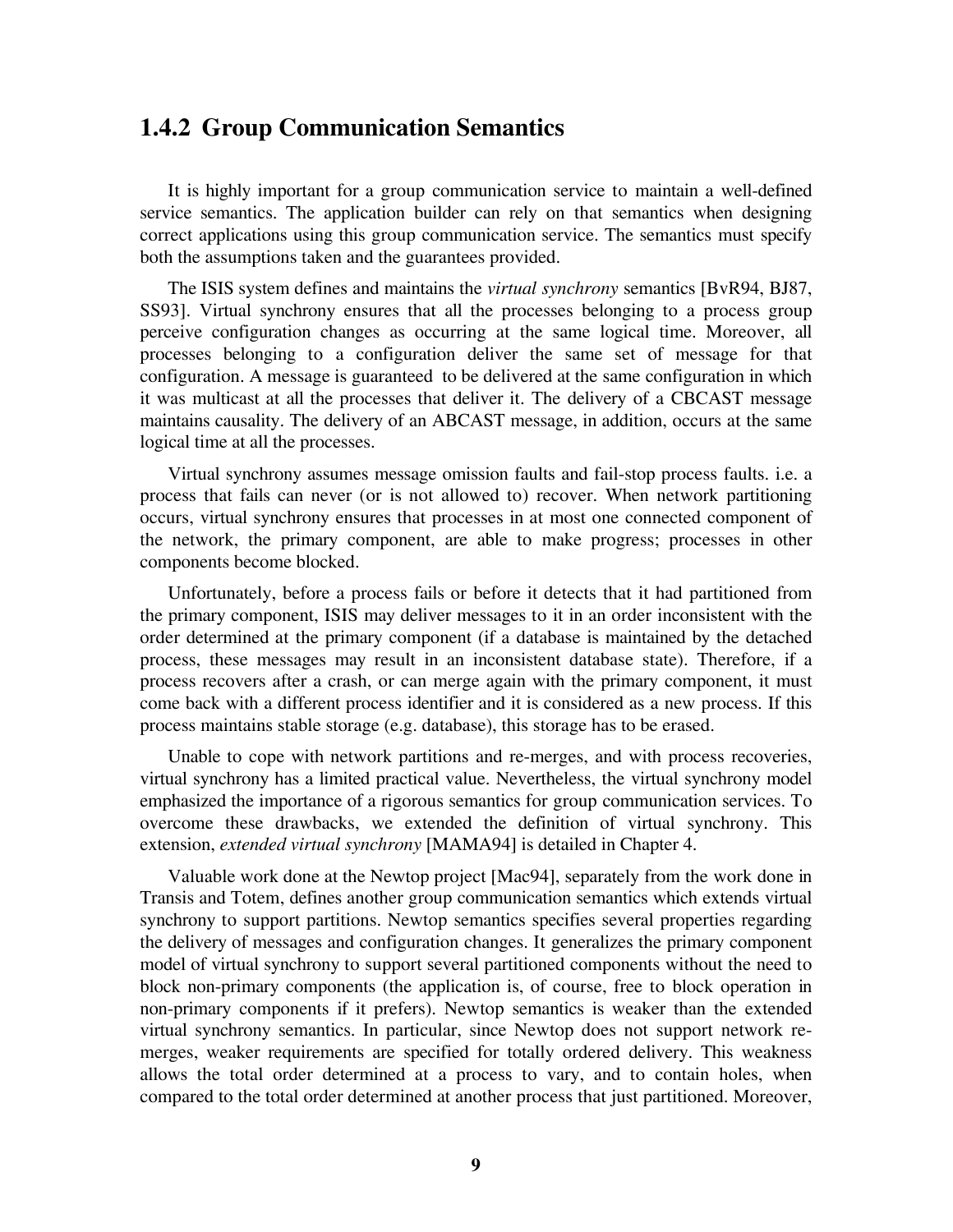Newtop semantics does not specify the *safe delivery* property of extended virtual synchrony, whose importance is made clear at Chapter 6 of this thesis.

A recent work by Cristian and Schmuck on group membership in an asynchronous environment [CS95] defines the *timed synchronous system model*. In contrast to the theoretical asynchronous model that has no notion of time, the timed synchronous model assumes that processors have local clocks that allow them to measure the passage of time. Local clocks may drift with some (small) bounded rate. Each processor also contains a stable storage. Processor crashes introduce partial-amnesia behavior where the state of stable storage is the same as before the crash, while the state of the volatile storage is reinitialized. The model allows for message omission or performance (delay) faults, processor crashes and recoveries, and network partitions and re-merges. The unique aspect of [CS95], lays in bounding the local time up to which certain guarantees of the group membership service will hold at each of the processors. While the membership algorithms developed in Transis and Totem **do** maintain the requirements presented in [CS95], they are not **required** to do so by the extended virtual synchrony model (which leaves local time out of the model).

Combining ideas from the timed synchronous model to extended virtual synchrony might lead to a model which guarantees stronger liveness properties (that are provided anyway by the implementations of Transis and Totem). This, in turn, might lead to the ability to prove stronger liveness properties (with bounded local time) for protocols that currently use extended virtual synchrony to reason about their behavior. e.g. it might be possible to prove a better liveness property for the replication protocol described in Chapter 6, than the required liveness property stated in Chapter 2.

#### **1.4.3 Replication Protocols**

Much work has been done in the area of replication. Traditionally, a replicated database is considered correct if it behaves as if there is only one copy of it, as far as the user can tell. This property is called *one-copy equivalence*. In a one-copy database, the system should ensure *serializability*. i.e. interleaved execution of user transactions is equivalent to some serial execution of these transactions. Thus, a replicated database is considered correct if it is *one-copy serializable* ([BHG87]). i.e. it ensures serializability and one-copy equivalence.

Two-phase-commit protocols [EGLT76] are the main tool for providing serializability in a distributed database system when transactions may span several sites. The same protocols can be used to maintain one-copy serializability in a replicated database. In a typical protocol of this kind [Gra78], one of the servers, the transaction coordinator, sends a request to prepare to commit to all of the participating servers. Each server replies either by a "ready to commit" or by an "abort". If any of the servers votes to abort, all of them abort. The transaction coordinator collects all the responses and informs the servers of the decision. Between the two phases, each server keeps the local database locked waiting for the final word from the transaction coordinator. If a server fails before its vote reaches the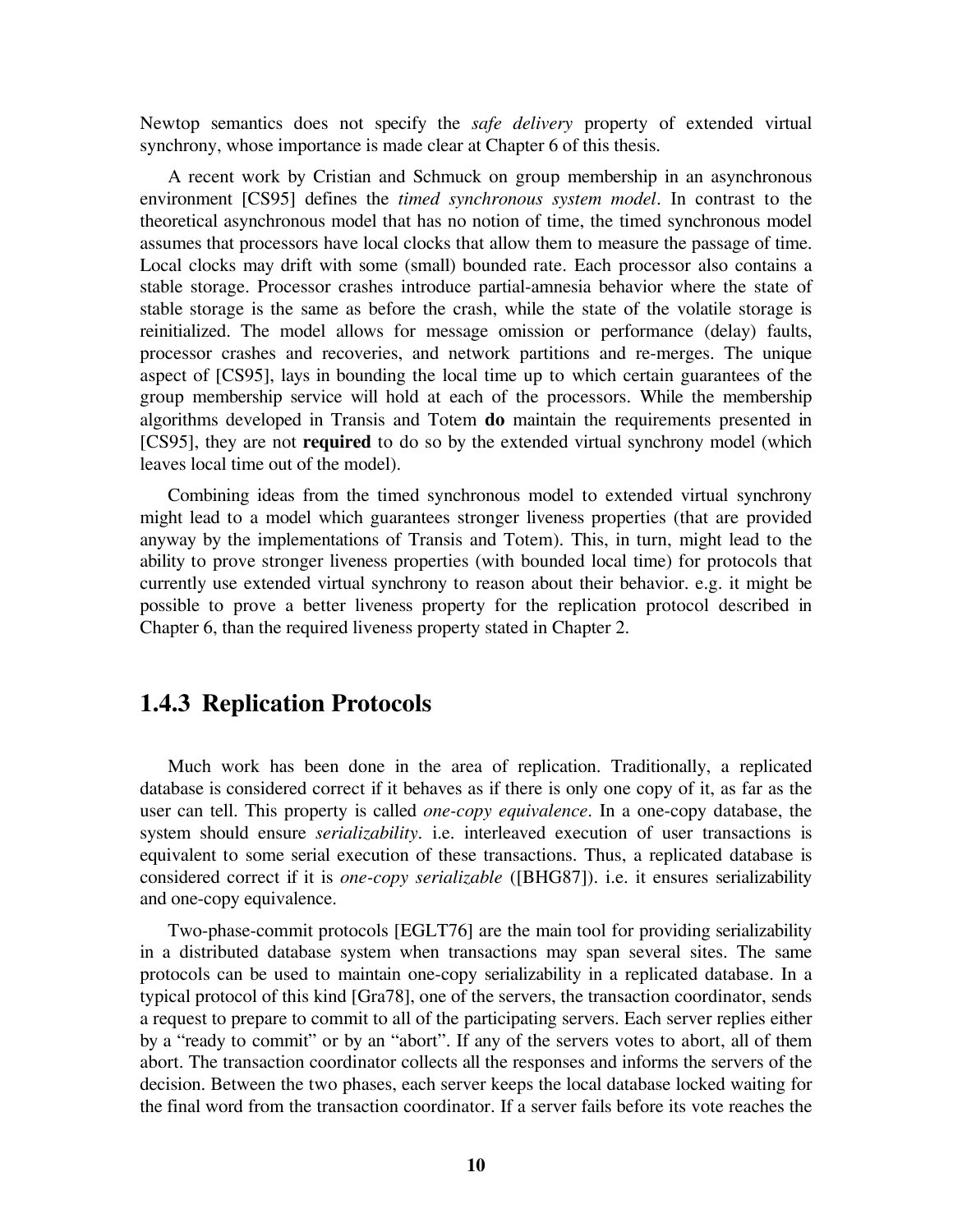transaction coordinator, it is usually assumed to vote "abort". If the transaction coordinator fails, all the servers remain blocked indefinitely, unable to resolve the transaction. Even though blocking preserves consistency, it is highly undesirable because the locks cannot be relinquished, rendering the data inaccessible by other requests at operational servers. Clearly, a protocol of this kind imposes a substantial additional communication cost on each transaction.

Three-phase-commit protocols [Ske82] try to overcome some of the availability problems of two-phase-commit protocols, paying the price of an additional communication round, and therefore, of additional latency. In case of server crashes or network partitions, a three-phase-commit protocol allows a majority or a quorum to resolve the transaction. If failures cascade, however, a majority can be connected and still remain blocked as is shown in [KD95]. A recent work by [KD95] presents an improved version of three-phase-commit that **always** allows a connected majority to proceed, regardless of past failures.

In the available copy protocols [BHG87], update operations are applied at all of the available servers, while a query accesses any server. Correct execution of these protocols require that the network never partition. Otherwise they block.

Voting protocols are based on quorums. The basic quorum scheme uses majority voting [Tho79] or weighted majority voting [Gif79]. Using voting protocols, each site is assigned a number of votes. The database can be updated in a partition only if that partition contains more than half of the votes.

The Accessible Copies algorithms [ESC85, ET86] maintain an approximate view of the connected servers, called *a virtual partition*. A data item can be read/written within a virtual partition only if this virtual partition (which is an approximation of the current connected component) contains a majority of its read/write votes. If this is the case, the data item is considered accessible and read/write operations can be done by collecting subquorums in the current component. The maintenance of virtual partitions greatly complicates the algorithm. When the view changes, the servers need to execute a protocol to agree on the new view, as well as to recover the most up-to-date item state. Moreover, although view decisions are made only when the "membership" of connected servers changes, each update requires the full end-to-end acknowledgment from the sub-quorum.

Dynamic linear voting [JM87, JM90] is a more advanced approach that defines the quorum in an adaptive way. When a network partition (or re-merge) occurs, if a majority of the last installed quorum is connected, a new quorum is established and updates can be performed within this partition. Dynamic linear voting generally outperforms the static schemes as shown by [PL88].

Epsilon serializability [PL91] applies an extension to the serializability correctness criterion. Epsilon serializability introduces a tradeoff between consistency and availability. It allows inconsistent data to be seen, but requires that data will eventually converge to a consistent (one-copy serializability) state. The user can control the degree of inconsistency. In the limit, strict one-copy serializability can be enforced. Several replica control protocols are suggested in [PL91]. One of these protocols limits the transactional model to commutative operations (COMMU) and another limits it to read-independent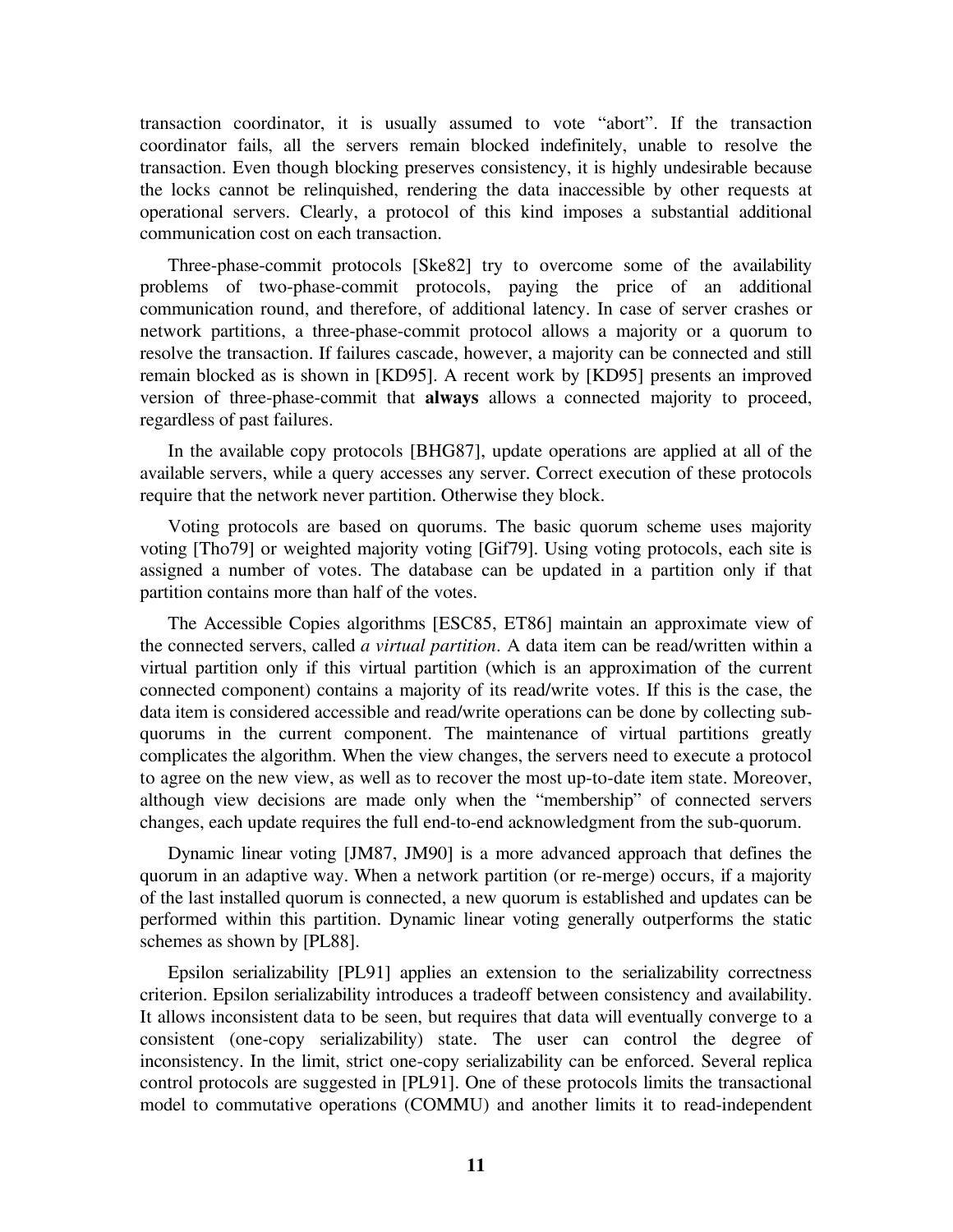timestamped updates (RITU). In contrast, the ordered updates (ORDUP) protocol does not limit the transactional model. ORDUP executes transactions asynchronously, but in the same order at all of the replicas. Update transactions are disseminated and are applied to the database when they are totally ordered. The replication protocol presented in Chapter 6 of this thesis complies with the ORDUP model. Optimizations for COMMU and RITU updates models are presented in Chapter 7 of this thesis.

Lazy replication [LLSG90, LLSG92] is a replication method that overcomes network partitions and re-merges. It relaxes the constraints on operation ordering by exploiting the semantics of the service's operations. The client application can specify exactly what causal relations should be enforced between operations. Using this approach, unrelated operations do not incur any latency delay due to communication. By using a gossip method to propagate operations, lazy replication ensures reliable eventual delivery of all the operations to all of the replica. However, the loose control on operation transmissions between replicas is a serious drawback of lazy replication. An operation might be transmitted from one replica to another many times, even when it is already known at the other replica.

The timestamped anti-entropy replication technique [Gol90] provides eventual weak consistency. This method also ensures the eventual delivery of each action to each of the replication servers using an epidemic technique: Pairs of servers periodically contact each other to exchange actions that one of them has and the other misses. This exchange is called anti-entropy session. When the network partitions and subsequently re-merges, servers from different components exchange actions generated at the disconnected component using anti-entropy sessions. A total order on the actions can be placed using a similar method to [AAD93]. The anti-entropy technique used to propagate actions is far more efficient compared to the gossip technique of [LLSG90].

In prior research [AAD93], we described an architecture that uses the Transis group communication layer to achieve consistent replication. The architecture handles network partitions and re-merges, as well as server crashes and recoveries. It constructs a highly efficient epidemic technique, using the configuration change notification provided by Transis to keep track of the membership of the currently connected servers. Upon a reconfiguration change, the currently connected servers efficiently exchange state information. Each action known to one of the servers and missed by at least one server, is sent exactly once. The replication servers does not need to worry about message omissions because the group communication layer (Transis) guarantees reliable multicast. This technique is more efficient than the anti-entropy technique because instead of using two-way exchange of knowledge and actions, multi-way exchange is used. Moreover, the exchange takes place exactly when it is needed (i.e. after a membership change) rather than periodically. The serious inefficiency of [AAD93] is the method of global total ordering, which uses Lamport clock and requires an eventual path from every server to order an action.

A valuable work by Keidar [Kei94] uses the architecture of [AAD93] but replaces its global total ordering method. The novel ordering algorithm in [Kei94] **always** allows a connected majority of the servers to make progress, regardless of past failures. As in [AAD93], it always allows servers to initiate actions (even when they are not part of a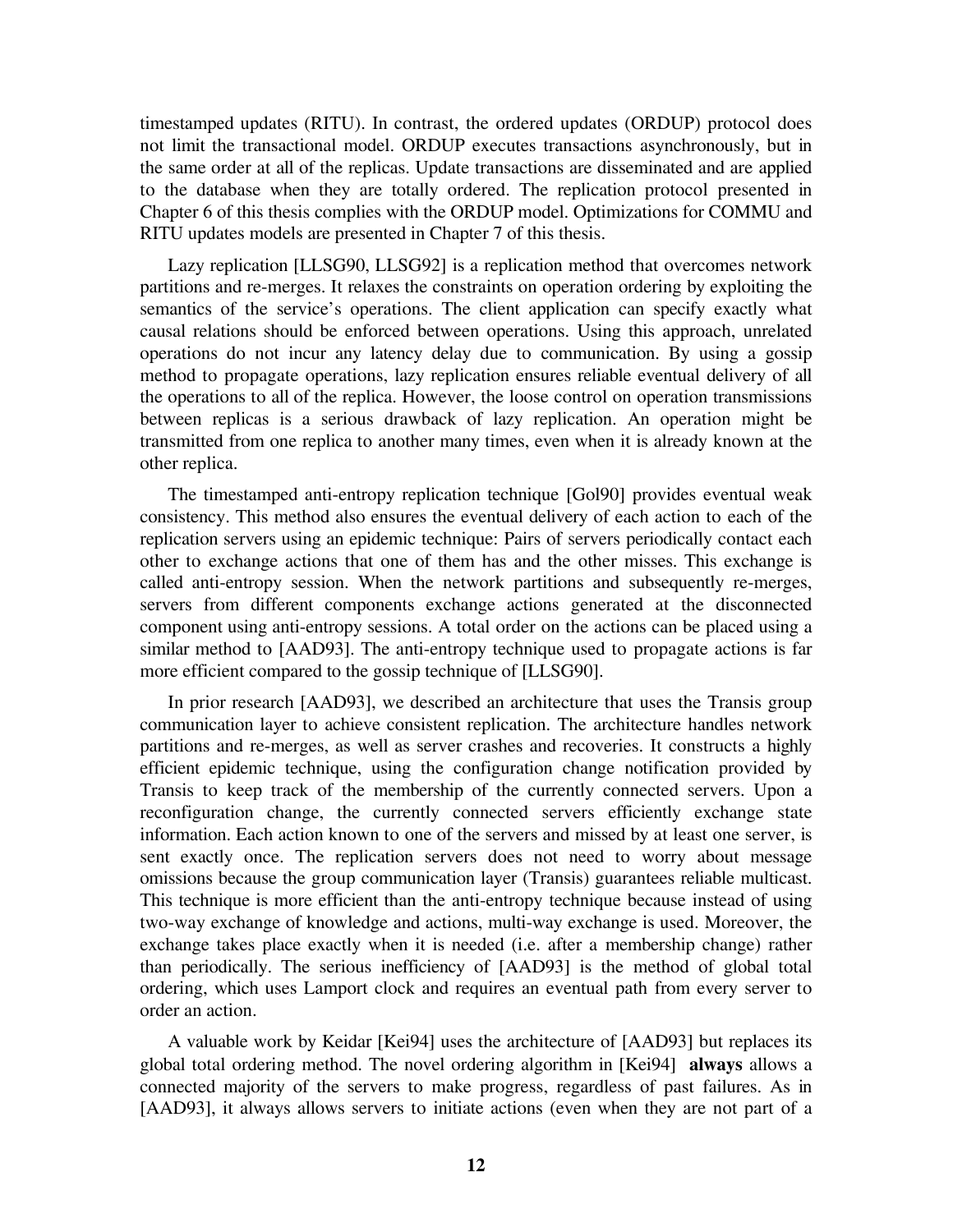connected majority). Thus, actions can eventually become totally ordered even if their initiator is never a member of a majority component.

Both [Kei94] and [AAD93] use the flow control and multicast properties of group communication, but both still need an end-to-end acknowledgments between servers on a per-action basis to allow global ordering of a message. This diminishes the performance advantages gained by using group communication.

The replication server, described in [ADMM94] and detailed in Chapter 6 of this thesis, eliminates the need for an end-to-end acknowledgment at servers level **without** compromising consistency. End-to-end acknowledgment is still needed just after the membership of the connected server is changed. Thus, the performance gain is substantial, and is determined by the performance provided by the group communication. The price to pay (compared to [Kei94]) is that there exist rare scenarios in which multiple servers in the primary component crash or become disconnected within a window of time so short that the membership algorithm could not be completed anywhere. In these scenarios, if none of the servers is certain about which actions were ordered within that primary component (e.g. due to a global crash), then the recovery of, and communication with, every server of the last primary component is required before the next primary component can be formed.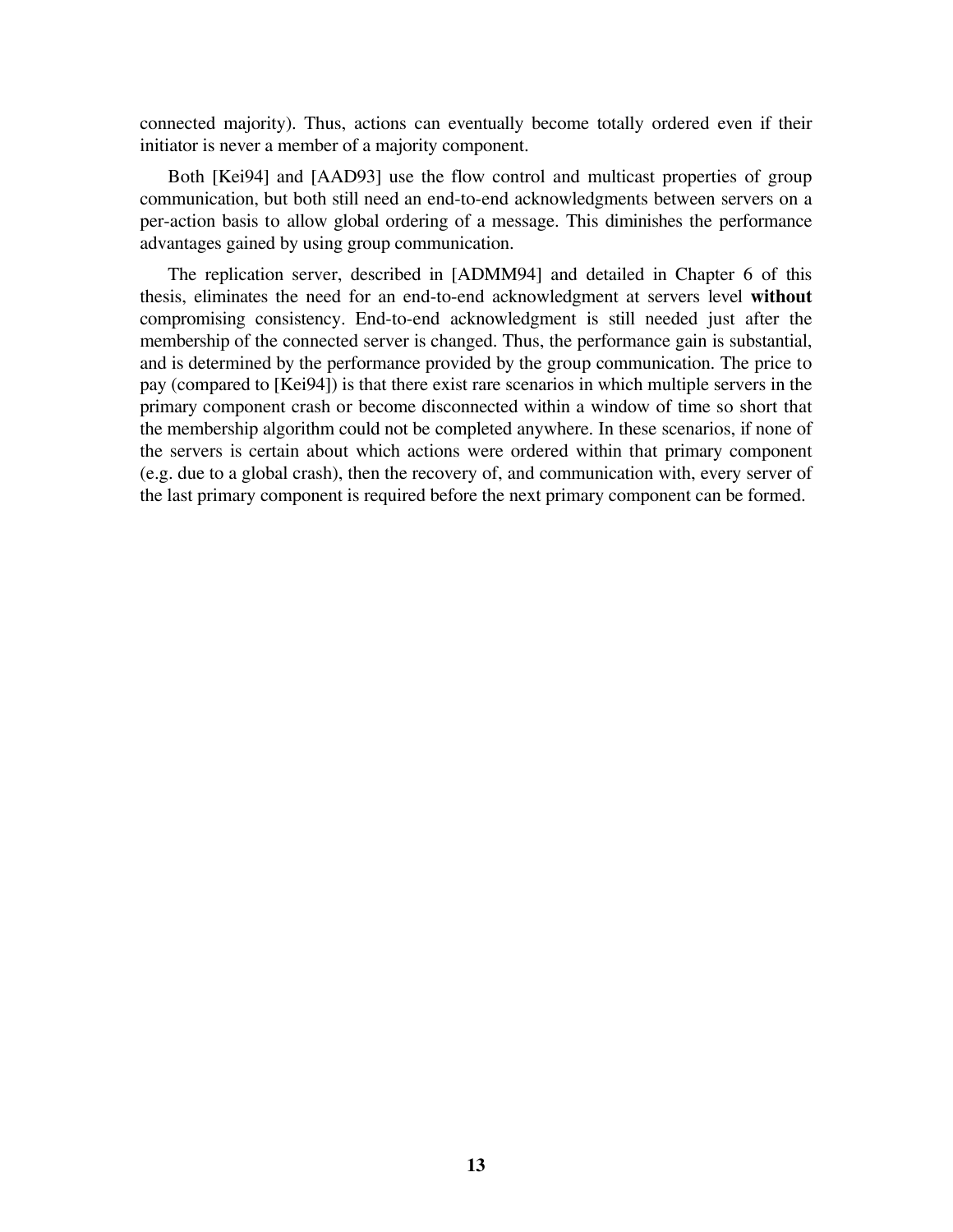## Chapter 2

## **2. The Model**

### **2.1 The Service Model**

A *Database* is a collection of organized, related data that can be accessed and manipulated. An *Action* defines a transition from the current state of the database to the next state; the next state is completely determined by the current state and the action. Each Action contains an optional *query* part and an optional *update* part. The update part of an action defines a modification to be made to the database, and the query part returns a value.

A *replication service* maintains a replicated database in a distributed system. The replication service is provided by a known finite set of processes, called the *servers group*. The individual processes within the servers group are called *replication servers* or simply *servers*, each of which has a unique identifier. Each server within the servers group maintains a private copy of the database on stable storage. The initial state of the database is identical at all of the servers. Typically, each server runs on a different processor.

Processes to which the service is provided are called *clients*. The number of clients in the system is unlimited.

We introduce the following notation:

- *S* is the servers group.
- $a_{si}$  is the *i*th action performed by server *s*.
- $D_{s,i}$  is the state of the database at server *s* after actions 1..*i* have been performed by server *s*.
- *stable\_system(s, r)* is a predicate that denotes the existence of a set of servers containing *s* and *r*, and a time, from which on, that set does not face any communication or server failure. Note that this predicate is only defined to reason about the liveness of certain protocols. It does not imply any limitation on our practical protocol.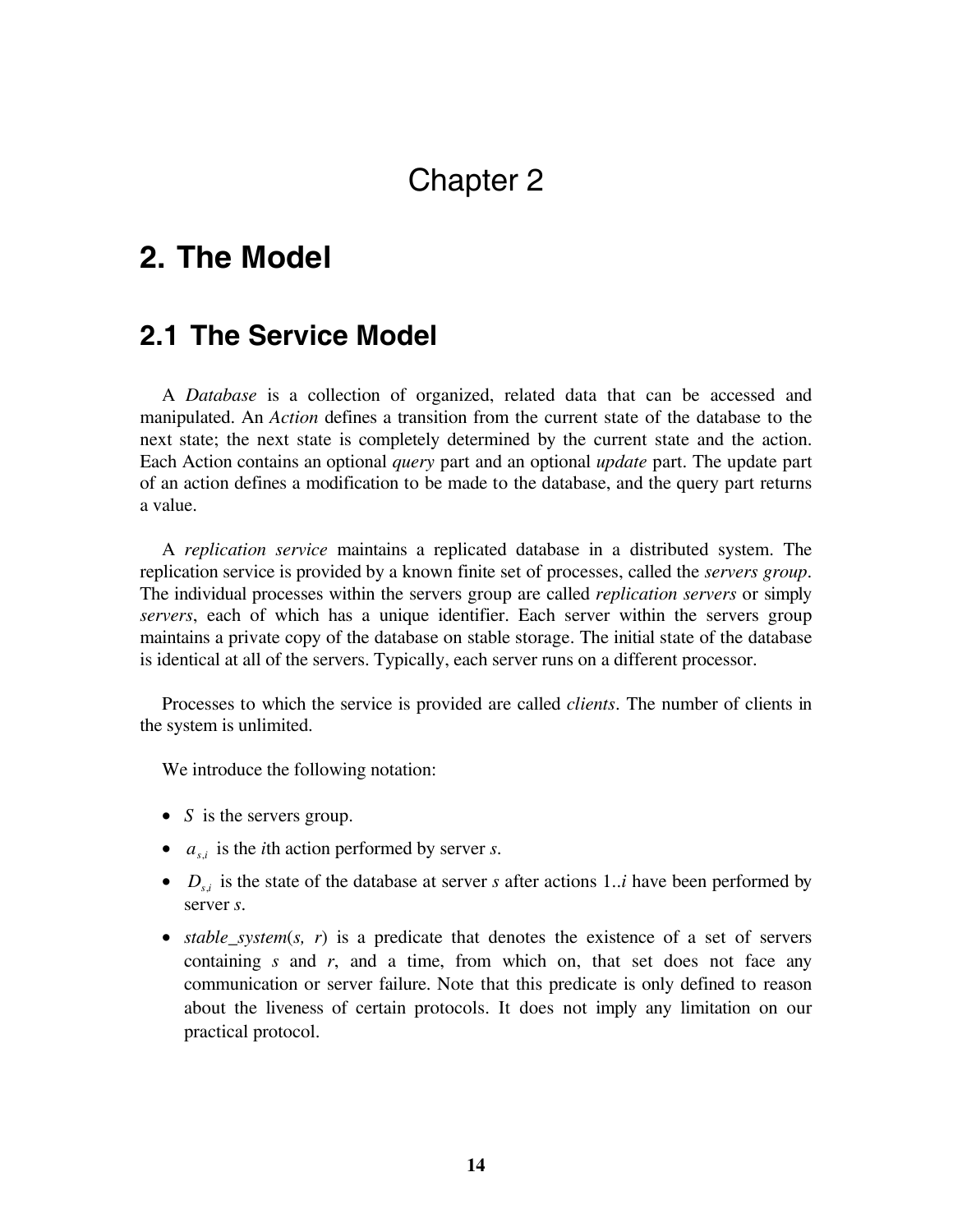### **2.2 The Failure Model**

The system is subject to message omission, server crashes and network partitions. We assume no message corruption and no malicious faults.

A server or a processor may crash and may subsequently recover after an arbitrary amount of time. A server recovers with its stable storage intact, is aware of its recovery, and retains its old identifier.

The network may partition into a finite number of *components*. The servers in a component can receive messages generated by other servers in the same component, but servers in two different components are unable to communicate with each other. Two or more components may subsequently merge to form a larger component.

A message which is multicast within a component may get lost by some or even all of the processors.

### **2.3 Replication Requirements**

According to the service model, the initial state of the database is identical at all of the servers.

$$
\forall s, r \in S \qquad D_{s,0} = D_{r,0}.
$$

Also, the next state of the database is completely determined by the current state and the performed action.

$$
\forall s \in S \qquad D_{s,i} = function(D_{s,i-1}, a_{s,i}).
$$

The correctness criteria for the solution are defined as follows:

• **Safety.** If server *s* performs the *i*th action and server *r* performs the *i*th action, then these actions are identical.

$$
\exists a_{s,i}, a_{r,i} \Rightarrow a_{s,i} = a_{r,i}.
$$

Note that if the servers perform the same set of actions in the same order then they reach an identical state. For databases that comply with our service model (where the next database state is completely determined by the current state and the performed action), our safety criterion translates to one-copy serializability (see [BHG87]). One-copy serializability requires that concurrent execution of actions on a replicated database be equivalent to some serial execution of these actions on a non-replicated database.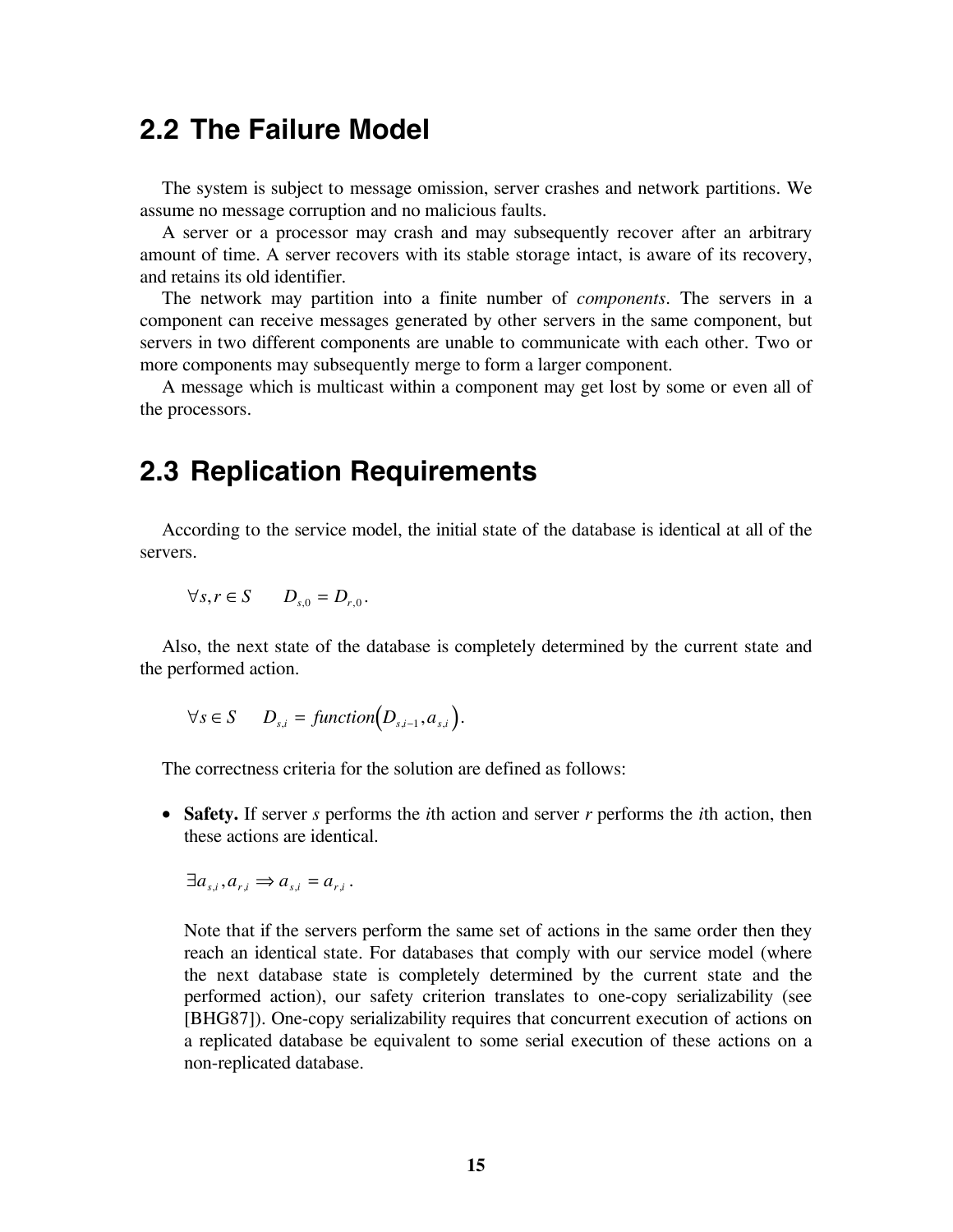• **Liveness.** If server *s* performs an action and there exists a set of servers containing *s* and *r*, and a time, from which on, that set does not face any communication or processes failures, then server *r* eventually performs the action.

 $\Diamond$ ( $\exists a_{s,i} \land \Box$ *stable\_system*(*s*,*r*))  $\Rightarrow$   $\Diamond \exists a_{r,i}$ .

Our liveness criterion only admits protocols that propagate actions between any two servers, while it excludes protocols that rely on a central server, or on some specific servers, to propagate actions.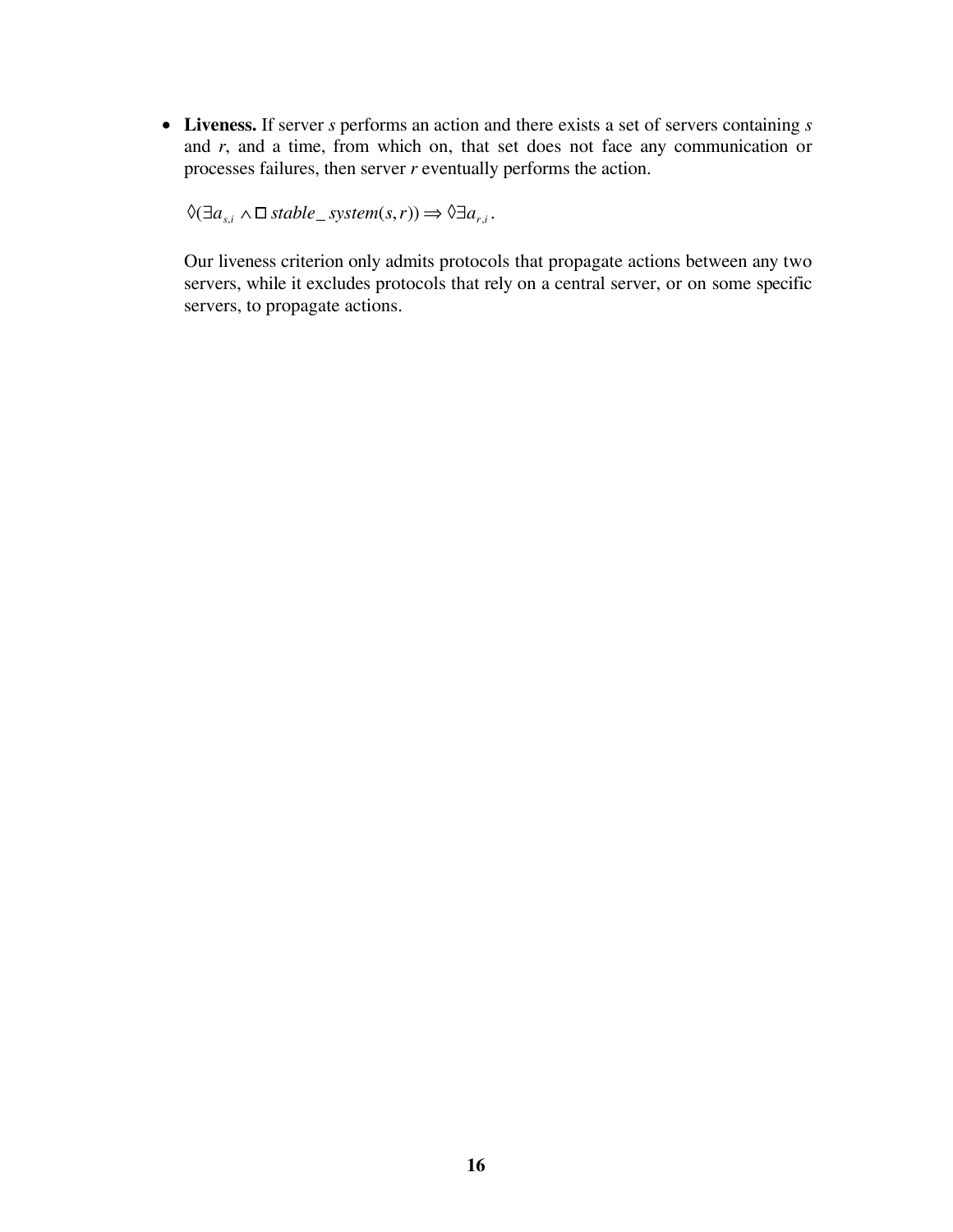## Chapter 3

### **3. The Architecture**

Two main approaches for replication are known in the literature: the first is the *primary-backup* approach, and the second is *active replication*.

In the primary-backup approach, one of the replication servers, the *primary*, is the only server allowed to respond to application requests (actions). The other servers, the *backups*, update their copy of the database after the primary informs them of the action. If the primary crashes, one of the backups takes over and becomes the new primary. Some primary-backup architectures allow backups to respond to queries in order to increase system performance.

Active replication, in contrast, is a symmetric approach where each of the replication servers is guaranteed to invoke the same set of actions in the same order. This approach requires the next database state to be determined by the current state and the next action. Other factors, such as the passage of time, have no bearing on the next state. Some active replication architectures replicate only the updates, while queries are locally replied.

This work takes the approach of active replication. As can be seen in Figure 3.1, our replication architecture is a symmetric architecture which is structured into two layers: a replication server layer and a group communication layer. Typically, each replication server is a process that runs on a different processor that hosts a copy of the database. The group communication layer is another process running on the same processor and communicating with the replication server via inter process communication mechanisms. Alternatively, it can be implemented as a library which is linked within the replication server process.

Each of the replication servers maintains a private copy of the database. The client application *requests* an action from one of the replication servers. The client-server interaction is done via some communication mechanism such as RPC, IPC, or even via the group communication layer. The replication servers agree on the order of actions to be performed on the replicated database. As soon as a replication server knows the final order of an action, it *applies* this action to the database. If the action contains a query part, a *reply* is returned to the client application from the database copy maintained by the original server that got the request. The replication servers use the group communication layer to disseminate the actions among the servers group and to help reach an agreement about the final global order of the set of actions.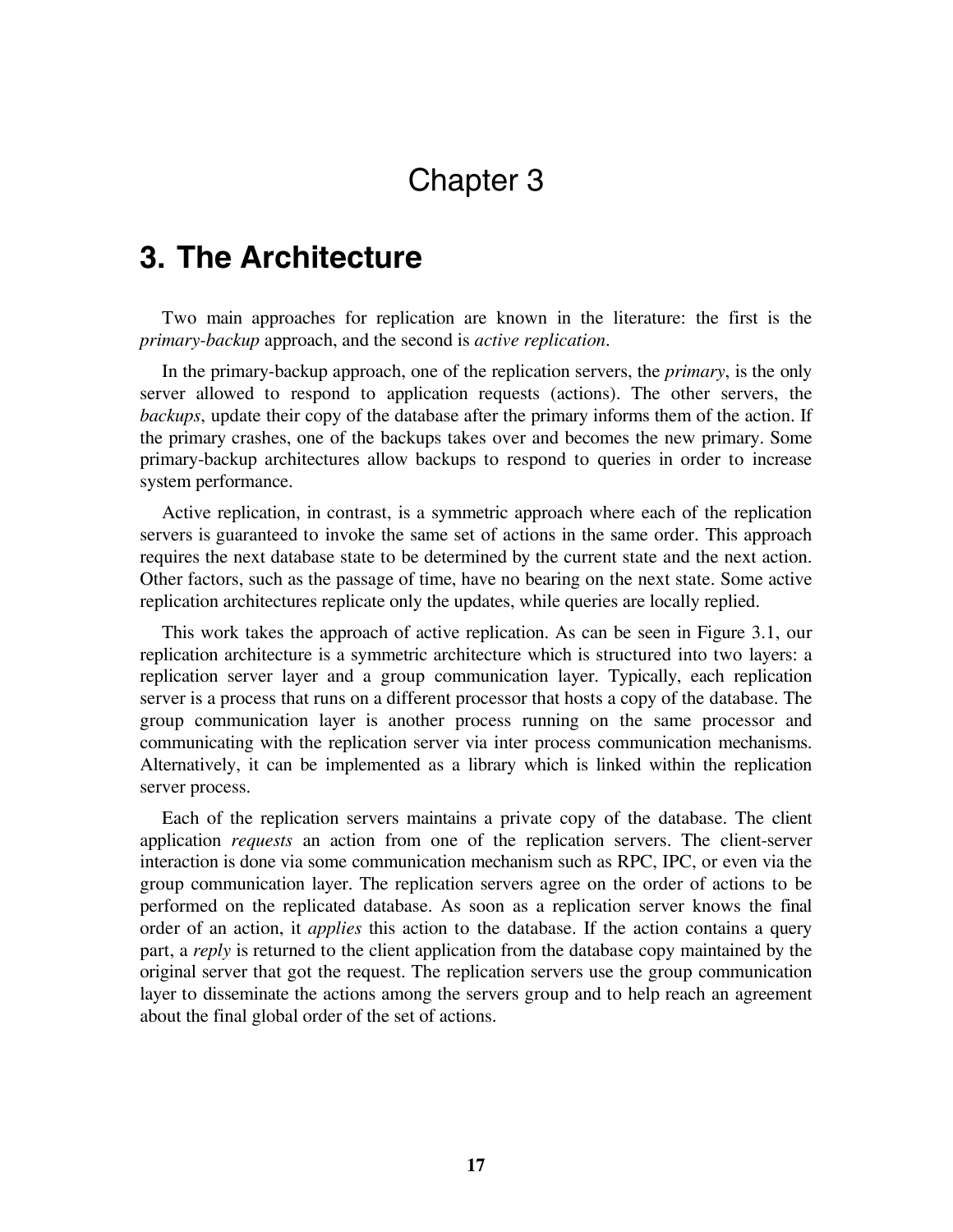In a typical operation, when an application requests an action from a replication server, this server *generates* a message containing the action. The message is then passed to the local group communication layer which *sends* the message over the communication medium. Each of the **currently connected** group communication layers finally *receives* the message and then *delivers* the message in the same order to their replication servers. We say that these servers are currently connected**.**

If the system partitions into several components, the replication servers identify at most one component as the *primary* component. The replication servers in a primary component determine the final global total order of actions according to the order provided by the group communication layer. As soon as the final order of an action is determined, this action is applied to the database. In the primary component, new actions can be ordered, and be applied to the database, immediately upon delivery by the group communication layer. In non-primary components, actions must be delayed until communication is restored and the servers learn of the order determined by the primary component.



Figure 3.1: Detailed Architecture

The group communication layer provides reliable multicast and membership services according to the extended virtual synchrony model specified in Chapter 4. This layer overcomes message omission faults and notifies the replication server of changes in the membership of the currently connected servers. This notification corresponds to server crashes and recoveries and to network partitions and re-merges. The Transis system, which is an implementation of such group communication layer is described in Chapter 5.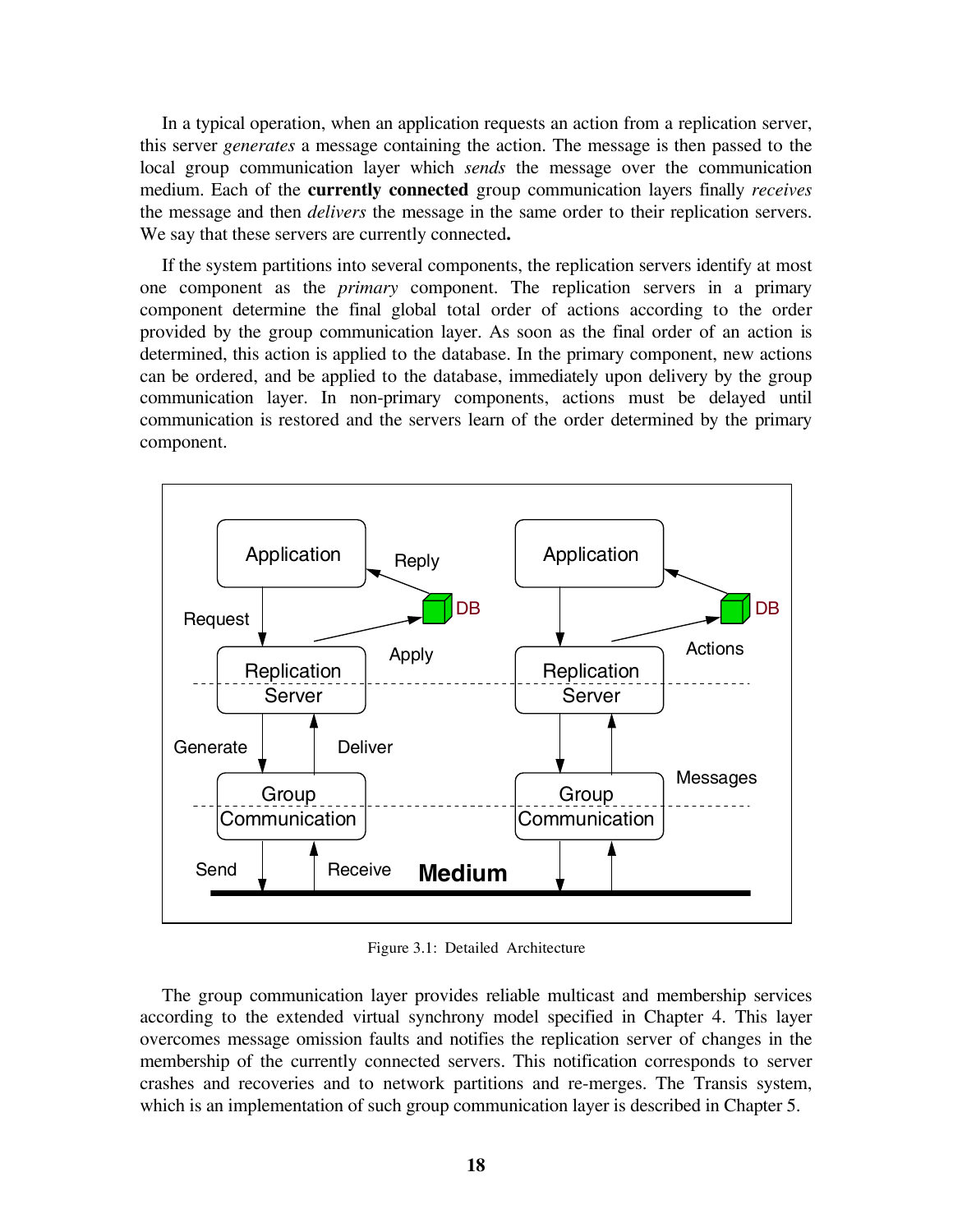On notification of a membership change by the group communication layer, the replication servers exchange messages containing actions sent before the membership change. This exchange of information ensures that every action known to a member of the currently connected servers becomes known to all of them. Moreover, knowledge of final order of actions is also shared among the currently connected servers. As a consequence, after this exchange is completed, the state of the database at each of the connected servers is identical. A detailed description of the replication server is given in Chapter 6.

Our experience with developing distributed applications for different environments is that the main difficulties in developing such applications arise from the asynchronous communication exchange and from failure handling, while maintaining consistency. These difficulties is almost completely handled by Transis. We have found, for example, that developing a reliable mail service without our group communication layer required seven times the code length. Moreover, we have found that the most problematic portion, facing the asynchronous nature of processor crashes and network partitions, is almost eliminated. It is true that this ratio depends on the application, but the same principle applies to many distributed applications. Once we have given the application developer a clean interface to communicate and handle failures, the code becomes simpler, faster to develop and probably better performing.

The same principle is applied to the structure we have used within our replication architecture. We have separated the group communication layer from the replication server and by that we have simplified the replication server. Beyond that, once we had established that separation, the issue of when one needs to use end-to-end acknowledgments was crystallized. It became clear that there is no need to apply end-toend acknowledgments on a per-action basis. As long as no membership change takes place, nothing prevents us from eventually reaching consistency. The only careful handling of message exchange and order verification are needed once a membership change takes place. Our protocol reflects this observation.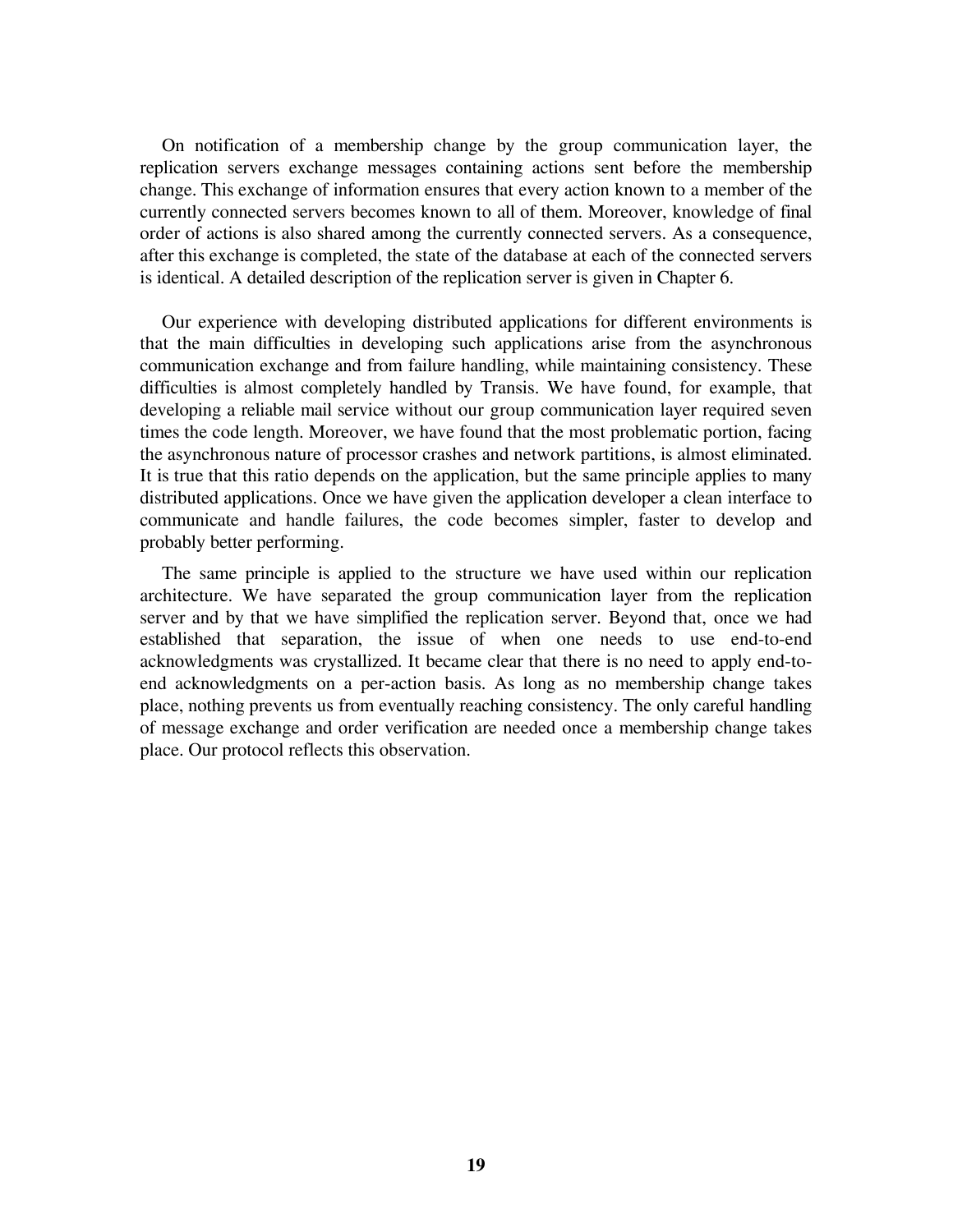## Chapter 4

### **4. Extended Virtual Synchrony**

This chapter specifies a semantics for a group communication transport layer. A group communication layer that maintains extended virtual synchrony guarantees to comply with this semantics subject to the failure model described in Chapter 2. This chapter is based on joint work with Louise Moser, Michael Melliar-Smith and Deb Agarwal [MAMA94] while the author visited the Totem project.

Extended virtual synchrony extends the virtual synchrony model of the Isis system [BvR94]. Virtual synchrony in Isis is designed to support failures that respect the fail-stop failure model. In addition, extended virtual synchrony supports crash and recovery failures and network partitions and re-merges.

The significance of extended virtual synchrony is that, during network partitioning and re-merging and during process crash and recovery, it maintains a consistent relationship between the delivery of messages and the delivery of configuration change notifications across all processes in the system. Moreover, extended virtual synchrony maintains welldefined self-delivery and failure atomicity properties.

Each processor that may have processes participating in the group communication runs one group communication daemon or layer (GC) such as Transis. Each GC executes a reliable multicast and membership algorithm such as the one described in Chapter 5. The physical communication is handled by the GC. The membership algorithm determines the processes that are members of the current component. This membership, together with a unique identifier, is called a *configuration*. A configuration which is installed by a process, represents this process' view of the connectivity in the system. The membership algorithm ensures that all processes in a configuration agree on the membership of that configuration. Each process is informed of changes in the configuration by the delivery of configuration change messages.

As was discussed is the previous chapter, we distinguish between *receipt* of a message by the GC over the communication medium, which may be out of order, and *delivery* of a message by the GC to the process, which may be delayed until prior messages in the order have been delivered. Messages can be delivered in agreed order and in safe order*. Agreed delivery* guarantees a total order of message delivery within each component and allows a message to be delivered as soon as all of its predecessors in the total order have been delivered. *Safe delivery* requires in addition, that if a message is delivered by the GC to any of the processes in a configuration, this message has been received and will be delivered to each of the processes in the configuration unless it crashes.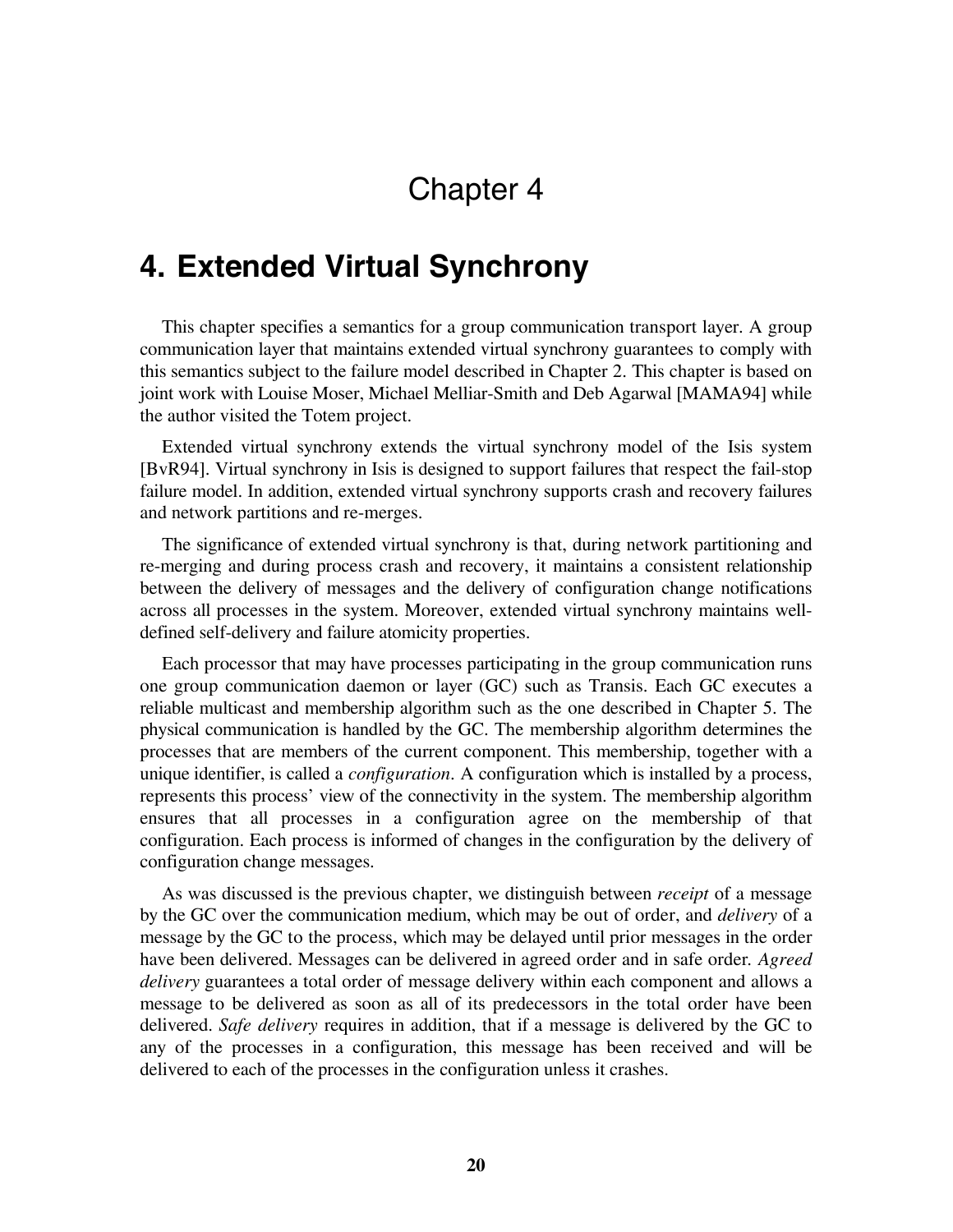To achieve safe delivery in the presence of network partitioning and re-merging, and of process crash and recovery, extended virtual synchrony presents two configuration types. In a *regular configuration* new messages are sent and delivered. In a *transitional configuration* no new messages are sent but the remaining messages from the prior regular configuration are delivered. Those messages did not satisfy the safe delivery requirements in the regular configuration, and thus, could not be delivered there. A transitional configuration consists of members of the next regular configuration coming directly from the same regular configuration.

A regular configuration may be immediately followed by several transitional configurations (one for each component of the partitioned network) and may be immediately preceded by several transitional configurations (when several components merge together). A transitional configuration, in contrast, is immediately followed by a single regular configuration and is immediately preceded by a single regular configuration (because it consists **only** of members of the next regular configuration coming directly from the same regular configuration).

For a process p that is a member of a regular configuration c, we define  $trans<sub>p</sub>(c)$  to be the transitional configuration that follows  $c$  at  $p$ , if such a configuration exists. For a process *p* that is a member of a transitional configuration *c*,  $trans<sub>p</sub>(c) = c$ . For a process *p* that is a member of a transitional configuration  $c$ , we define  $reg(c)$  to be the regular configuration that immediately precedes  $c$ . For a process  $p$  that is a member of a regular configuration *c*,  $reg(c) = c$ . We define  $com_p(c)$  to be either one of the configurations *reg(c)* or *trans<sub>p</sub>(c)*. Note that if both *p* and *q* are members of *c*, *trans<sub>p</sub>(c)* is not necessarily equal to *trans<sub>a</sub>* (*c*) and, thus,  $com_p(c)$  is not necessarily equal to  $com_q(c)$ .

Extended virtual synchrony is defined in terms of four types of events:

- *deliver* \_ *conf*  $_p(c)$ : the GC delivers to process  $p$  a configuration change message initiating configuration *c* where *p* is a member of *c*.
- send<sub>p</sub> $(m, c)$ : the GC sends message *m* generated by *p* while *p* is a member of configuration *c*.
- *deliver*<sub>p</sub> $(m, c)$ : the GC delivers message *m* to *p* while *p* is a member of configuration *c*.
- *crash<sub>n</sub>*(*c*): process *p* crashes or the processor at which *p* resides crashes while *p* is a member of configuration *c*.

The *crash<sub>n</sub>*(*c*) event is the actual failure of process *p* in configuration *c* and is distinct from a *deliver* \_ *conf<sub>a</sub>*(*c'*) event that removes *p* from configuration *c* at process *q*. After a  $crash<sub>n</sub>(c)$  event, process *p* may remain failed forever, or may recover with a *deliver* \_ *conf* <sub>n</sub>(*c*'') where the configuration *c*'' is {*p*}.

The precedes relation,  $\rightarrow$ , defines a global partial order on all events in the system. The *ord* function, from events to natural numbers defines a logical total order on those events. The *ord* function is not one-to-one, because some events in different processes are required to occur at the same logical time. The semantics of extended virtual synchrony below define the  $\rightarrow$  relation and the *ord* function.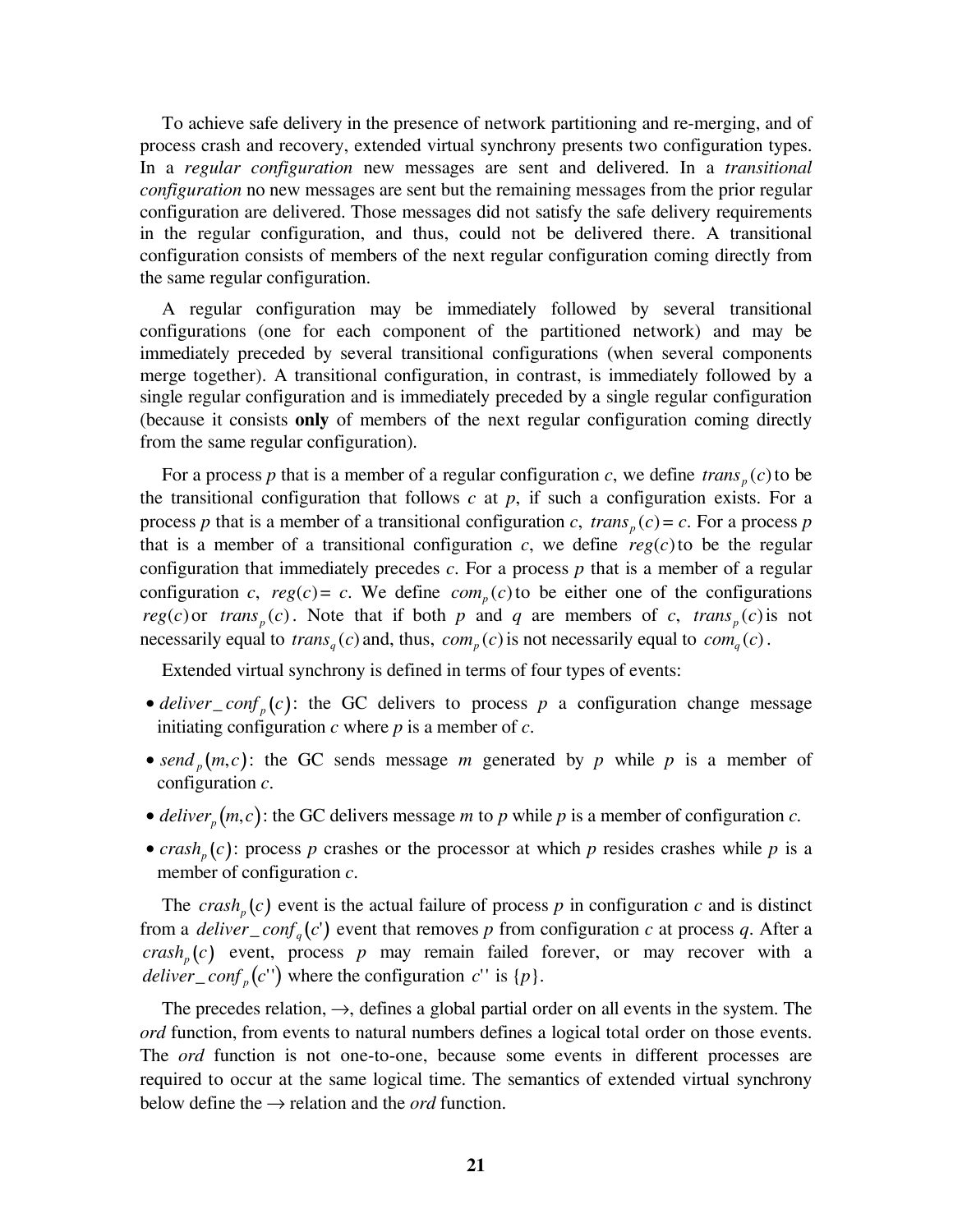### **4.1 Extended Virtual Synchrony Semantics**

The semantics of extended virtual synchrony consists of Specifications 1-7 below. In the figures, vertical lines correspond to processes, an open circle represents an event that is assumed to exist, a star represents an event that is asserted to exist, a light edge without an arrow represents a precedes relation that holds because of some other specification, a medium edge with an arrow represents a precedes relation that is assumed to hold between two events, a heavy edge with an arrow represents a precedes relation that is asserted to hold between two events, and a cross through an event (relation) indicates that the event (relation) does not occur. In all the figures, time increases downwards.

#### **4.1.1 Basic Delivery**

Specification 1.1 requires that the  $\rightarrow$  relation is an irreflexive, anti-symmetric and transitive partial order relation. Specification 1.2 requires that the events within a single process are totally ordered by the  $\rightarrow$  relation. Specification 1.3 requires that the sending of a message precedes its delivery, and that the delivery occurs in the configuration in which the message was sent or in an immediately following transitional configuration. Specification 1.4 asserts that a given message is not sent more than once and is not delivered in two different configurations to the same process.

**1.1** For any event *e*,  $e \nrightarrow e$ .

If there exist events *e* and *e'*, such that  $e \rightarrow e'$ , it is not the case that  $e' \rightarrow e$ . If there exist events *e*, *e*' and *e*'' such that  $e \rightarrow e'$  and  $e' \rightarrow e'$ ', then  $e \rightarrow e'$ '.

- **1.2** If there exists an event *e* that is *deliver* \_ *conf* <sub>p</sub> (*c*) or *send* <sub>p</sub> (*m*,*c*) or *deliver*<sub>p</sub> (*m*,*c*) or  $crash_p(c)$ , and an event *e*' that is *deliver*\_conf<sub>p</sub>(c') or  $send_p(m', c')$  or *deliver*<sub>n</sub> $(m', c')$  or  $crash_n(c')$ , then  $e \rightarrow e'$  or  $e' \rightarrow e$ .
- **1.3** If there exists *deliver*<sub>p</sub> $(m, c)$ , then there exists *send*<sub>q</sub> $(m, reg(c))$  such that  $send_q(m, reg(c)) \rightarrow deliver_p(m, c)$ .
- **1.4** If there exists *send*  $_p(m, c)$ , then  $c = reg(c)$  and there is neither *send*  $_p(m, c')$  where  $c \neq c'$ , nor *send<sub>a</sub>* $(m, c'')$  where  $p \neq q$ . Moreover, if there exists *deliver*<sub>n</sub> $(m, c)$ , then there does not exist *deliver*<sub>n</sub> $(m, c')$ where  $c \neq c'$ .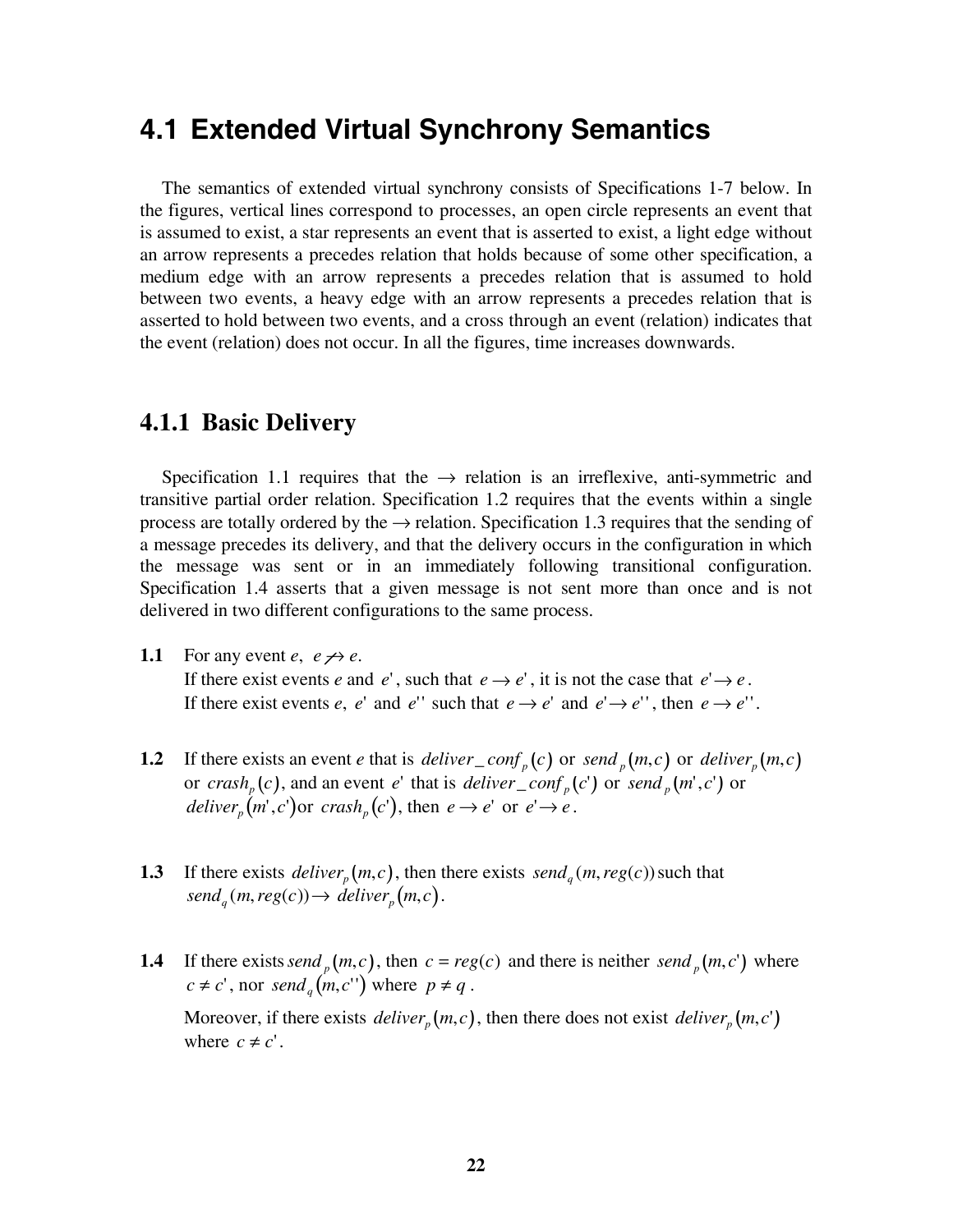

Figure 4.1: Basic Delivery Specifications

#### **4.1.2 Delivery of Configuration Changes**

Specification 2.1 requires that if a process crashes or partitions, then the GC detects that and delivers a new configuration change message to other processes belonging to the old configuration. Specification 2.2 states that at any moment a process is a member of a unique configuration whose events are delimited by the configuration change event(s) for that configuration. Specifications 2.3 and 2.4 assert that an event that precedes (follows) delivery of a configuration change to one process must also precede (follow) delivery of that configuration change to other processes.

**2.1** If there exists *deliver* \_ *conf* <sub>p</sub>(*c*) and there does not exist *crash* <sub>p</sub>(*c*) and there does not exist *deliver\_conf<sub>p</sub>*(*c*') such that *deliver\_conf<sub>p</sub></sub>*(*c*) $\rightarrow$  *deliver\_conf<sub>p</sub>*(*c*'), and if *q* is a member of *c*, then there exists *deliver* \_ *conf<sub>q</sub>*(*c*), and there does not exist *crash<sub>a</sub>*(*c*), and there does not exists *deliver* \_ *conf<sub>a</sub>*(*c*<sup>''</sup>) such that  $deliver\_conf_a(c) \rightarrow deliver\_conf_a(c'')$ .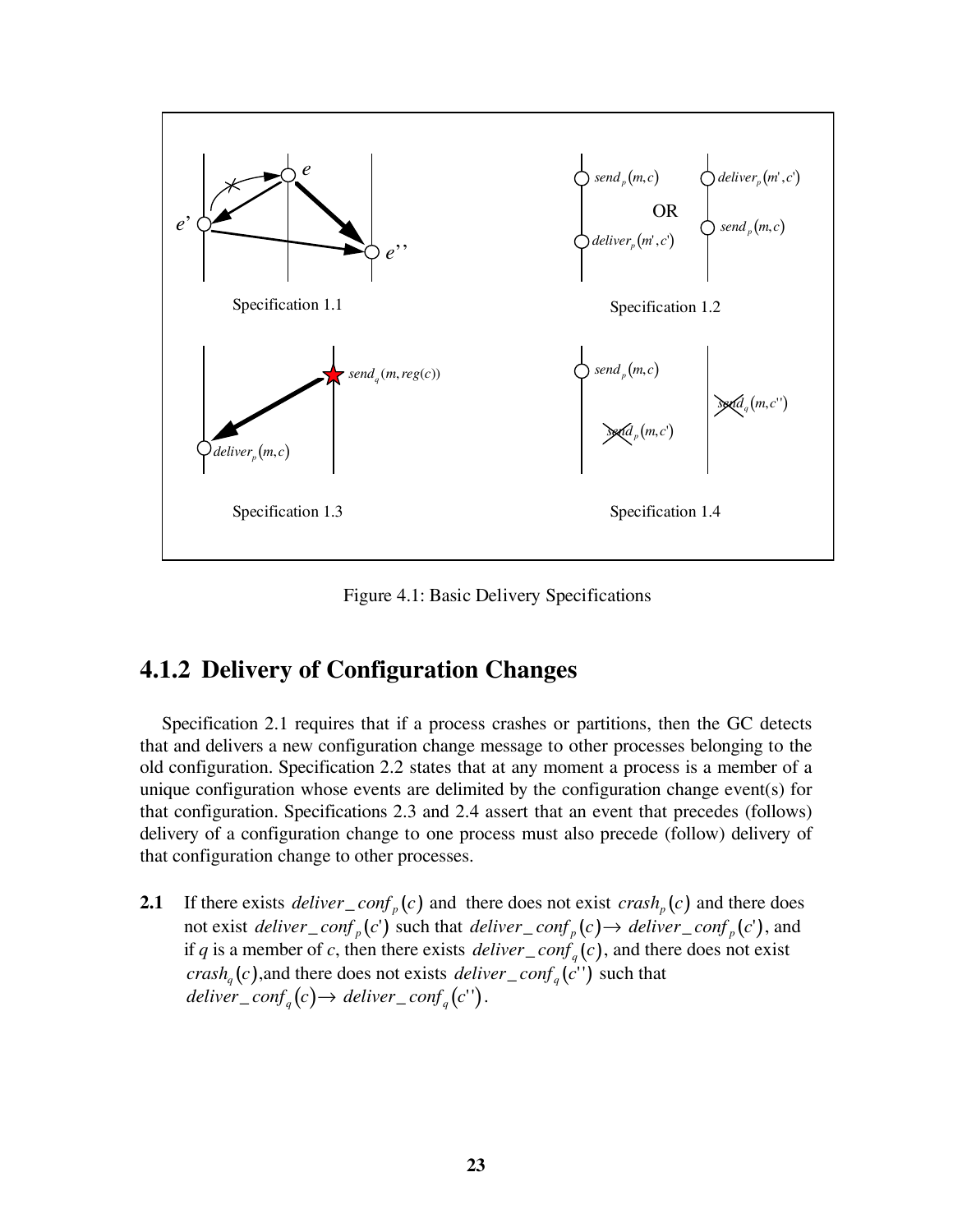

Figure 4.2: Configuration Change Specifications

- **2.2** If there exists an event *e* that is either *send*  $_p(m, c)$ , *deliver*  $_p(m, c)$ , or *crash*  $_p(c)$ , then there exists *deliver* \_ *conf* <sub>p</sub> (*c*) such that *deliver* \_ *conf* <sub>p</sub> (*c*)  $\rightarrow$  *e*, and there does not exist an event *e*' such that *e*' is  $crash_p(c)$  or *deliver* \_ *conf*<sub>p</sub>(*c*') and *deliver\_conf<sub>n</sub></sub>* $(c) \rightarrow e' \rightarrow e$ .
- **2.3** If there exist *deliver* \_ *conf<sub>p</sub>*(*c*), *deliver* \_ *conf<sub>q</sub>*(*c*) and *e* such that  $\text{deliver\_conf}_p(c) \rightarrow e$ , then  $\text{deliver\_conf}_q(c) \rightarrow e$ .
- **2.4** If there exist *deliver* \_ *conf<sub>p</sub>*(*c*), *deliver* \_ *conf<sub>q</sub>*(*c*) and *e* such that  $e \rightarrow$ *deliver* \_  $\text{conf}_p(c)$ , then  $e \rightarrow$ *deliver* \_  $\text{conf}_q(c)$ .

#### **4.1.3 Self Delivery**

Specification 3 requires that each message that is generated by a process is delivered to this process, provided that it does not crash. Moreover, the message is delivered in the same configuration it was sent, or in the transitional configuration which follows.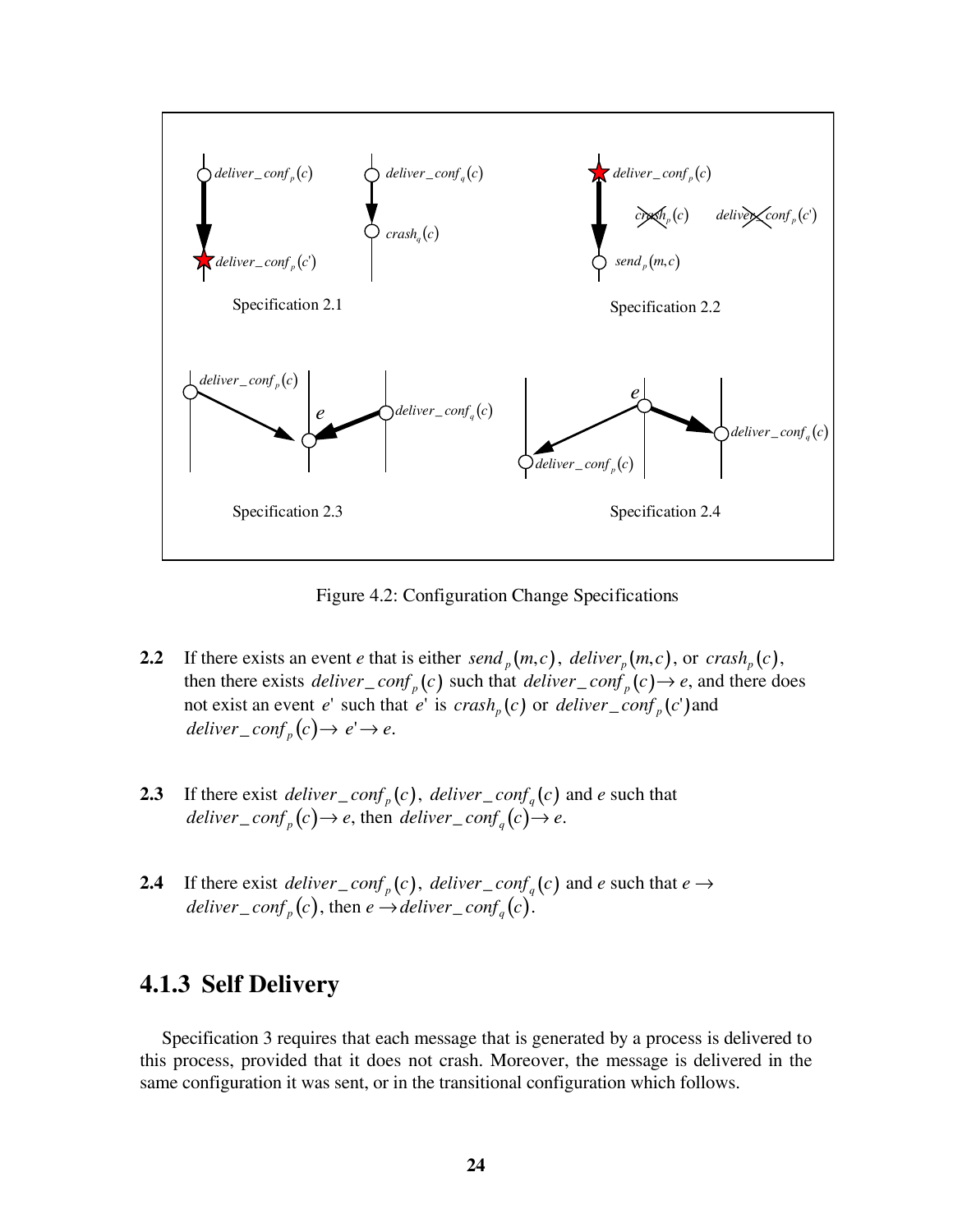

Figure 4.3: Self Delivery Specification

**3.** If there exist *send*  $_{p}(m, c)$  and *deliver* \_ *conf*  $_{p}(c')$  where  $c' \neq trans$   $_{p}(c)$ , such that  $send_p(m, c) \rightarrow deliver\_conf_p(c')$ , and there does not exist  $crash_p(con_p(c))$ , **then** there exists *deliver<sub>p</sub>* (*m*, *com<sub>p</sub>* (*c*))

#### **4.1.4 Failure Atomicity**

Specification 4 requires that if any two processes proceed together from one configuration to the next, the GC delivers the same set of messages to both processes in that configuration.



Figure 4.4: Failure Atomicity Specification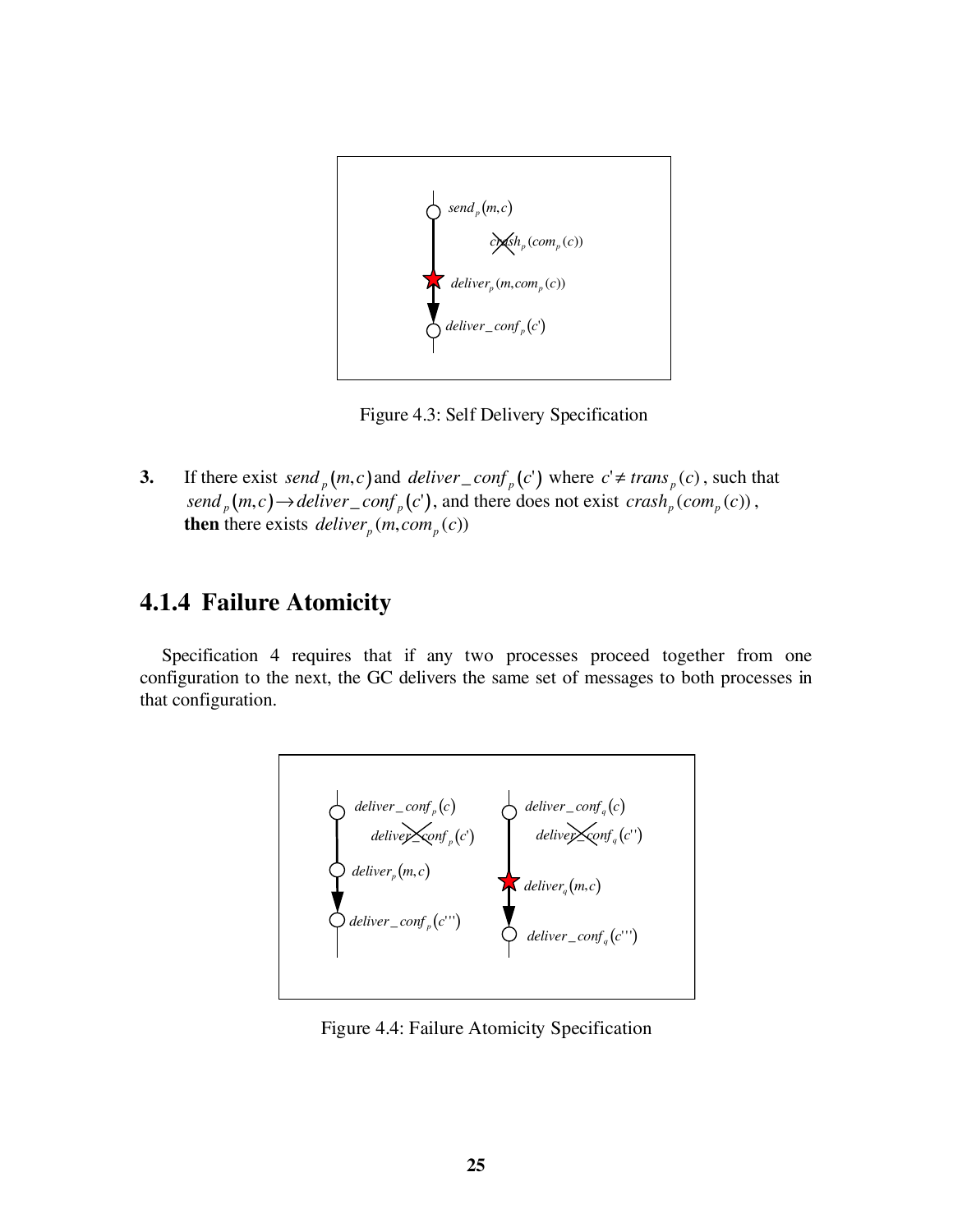**4.** If there exist *deliver\_conf<sub>n</sub>*(*c*), *deliver\_conf<sub>n</sub>*(*c*'''), *deliver\_conf<sub>n</sub>*(*c*), *deliver* \_ *conf* <sub>*a*</sub>(*c*''') and *deliver* <sub>*p*</sub>(*m, c*), such that  $deliver\_conf_n(c) \rightarrow deliver\_conf_n(c'')$ , and there does not exist *deliver* \_  $\text{conf}_p(c')$  such that  $deliver\_conf_p(c) \rightarrow deliver\_conf_p(c') \rightarrow deliver\_conf_p(c'')$ and there does not exist *deliver* \_  $conf_a$  (  $c'$  ') such that  $deliver\_conf_a(c) \rightarrow deliver\_conf_a(c'') \rightarrow deliver\_conf_a(c''')$ **then** there exists *deliver<sub>a</sub>*  $(m, c)$ .

#### **4.1.5 Causal Delivery**

We model causality so that it is local to a single configuration and is terminated by a configuration change message. Simpler formulations of causality are not appropriate [Lam78, BvR94] when a network may partition and re-merge or when a process may crash and recover. The causal relationship between messages is expressed in Specification 5 as a precedes relation between the sending of two messages in the same configuration. This precedes relation is contained in the transitive closure of the precedes relations established by Specifications 1.1-1.3.

Specification 5 requires that if one message is sent before another in the same configuration and if the GC delivers the second of those messages, then it also delivers the first.



Figure 4.5: Causal Delivery Specification

**5.** If there exist *send*  $_m(m, c)$ , *send*  $_m(m', c)$  and *deliver*  $_m(m', com_r(c))$  such that  $send_n(m, c) \rightarrow send_n(m', c)$ , then there exists *deliver*<sub>r</sub> (*m*, *com*<sub>r</sub> (*c*)) such that  $deliver_r(m, com_r(c)) \rightarrow deliver_r(m', com_r(c))$ .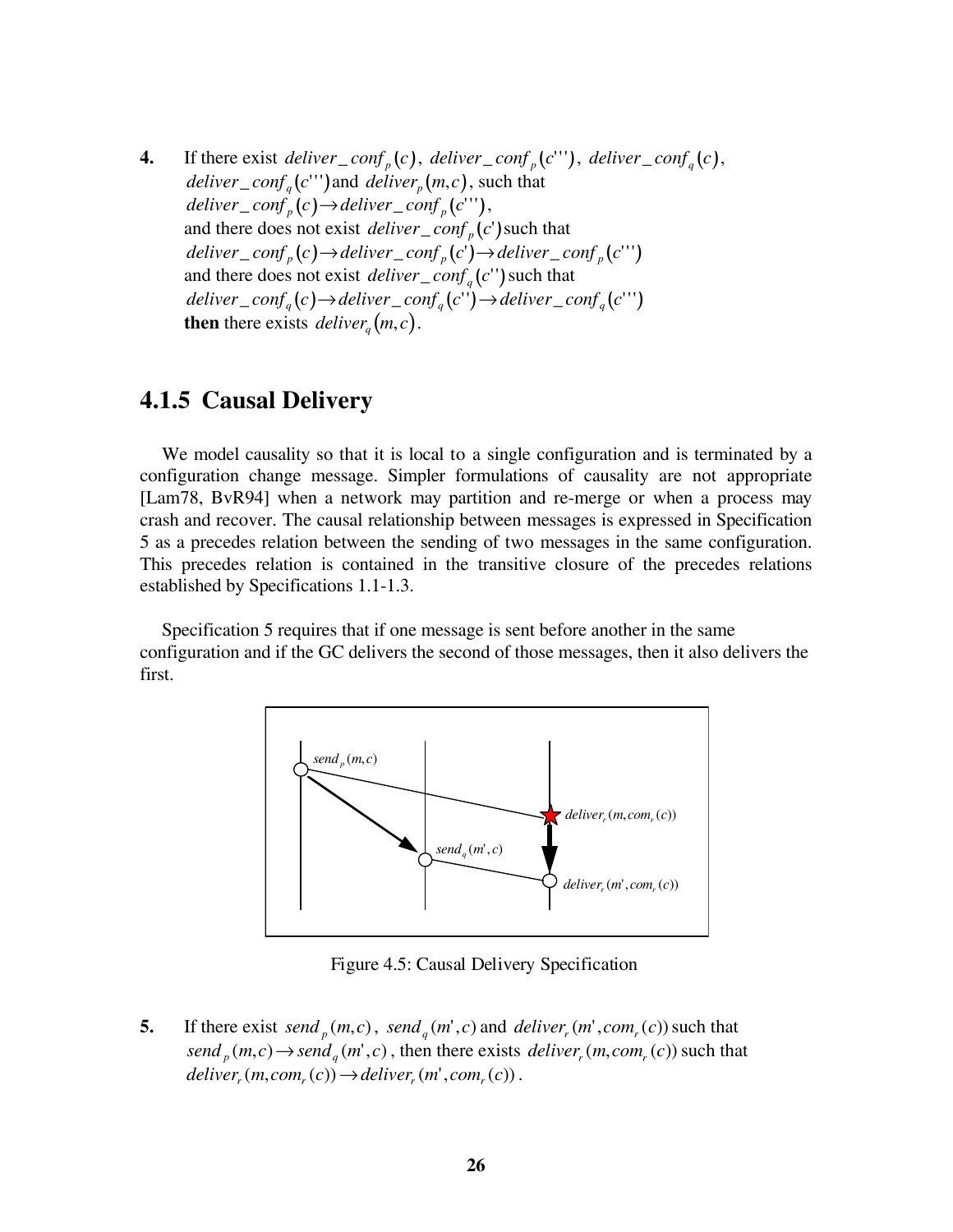#### **4.1.6 Agreed Delivery**

The following specifications contain the definition of the *ord* function. Specification 6.1 requires the total order to be consistent with the partial order. Specification 6.2 asserts that the GC delivers configuration change messages for the same configuration, at the same logical time to each of the processes. Messages are also delivered at the same logical time to each of the processes, regardless of the configuration in which they are delivered. Specification 6.3 requires that the GC delivers messages in order to all processes except that, in the transitional configuration there is no obligation to deliver messages generated by processes that are not members of that transitional configuration.



Figure 4.6: Totally Ordered Delivery Specifications

- **6.1** If there exist events *e* and *e*' such that  $e \rightarrow e'$ , then  $ord(e) < ord(e')$ .
- **6.2** If there exist events *e* and *e*' that are either *deliver* \_ *conf*<sub>p</sub>(*c*) and *deliver* \_ *conf*<sub>q</sub>(*c*) or *deliver*<sub>*p*</sub> $(m, c)$  and *deliver*<sub>*a*</sub> $(m, c')$ , then *ord* $(e) = ord(e')$ .
- **6.3** If there exist *deliver*<sub>p</sub> $(m, com_p(c))$ , *deliver*<sub>p</sub> $(m', com_p(c))$ , *deliver*<sub>q</sub> $(m', c')$  and *send<sub>r</sub>*( $m, reg(c')$ ) such that  $ord(detiver_p(m, com_p(c))) < ord(detiver_p(m', com_p(c)))$ and *r* is a member of *c*', then there exists *deliver*<sub>q</sub> $(m, com_q(c'))$ .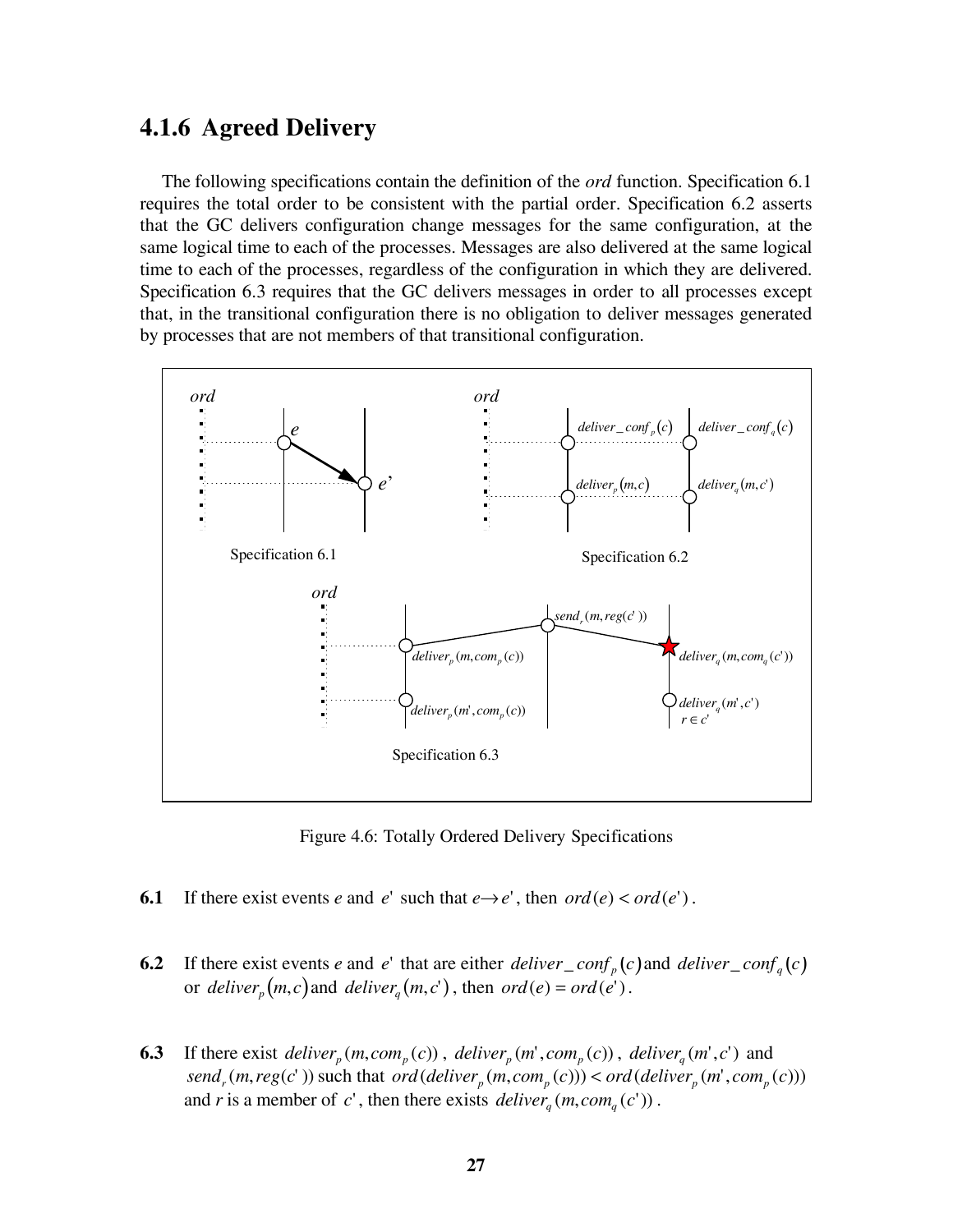Note that the relationship between *c* and *c*' in Specification 6 can only be one of the following: either they are the same regular or transitional configuration or they are different transitional configurations for the same regular configuration, or one is a regular configuration and the other is a transitional configuration that follows it.

#### **4.1.7 Safe Delivery**

Specification 7.1 requires that, if the GC delivers a safe message to a process which is in a configuration, then the GC delivers the message to each of the processes in that configuration unless the process crash. i.e. even if the network partitions at that point, the message is still delivered. Specification 7.2 asserts that, if the GC delivers a safe message to any of the processes in a regular configuration, then the GC delivered the configuration change message for that configuration to all the members of that configuration.



Figure 4.7: Safe Delivery Specifications

- **7.1** If there exists *deliver*<sub>p</sub> $(m, c)$  for a safe message *m*, then for every process *q* in *c* there exists either  $deliver_a(m, com_a(c))$  or  $crash_a(com_a(c))$ .
- **7.2** If there exists *deliver*<sub>p</sub> $(m, reg(c))$  for a safe message *m*, then for every process *q* in *reg(c)* there exists *deliver* \_ *conf<sub>a</sub>*(*reg(c)*).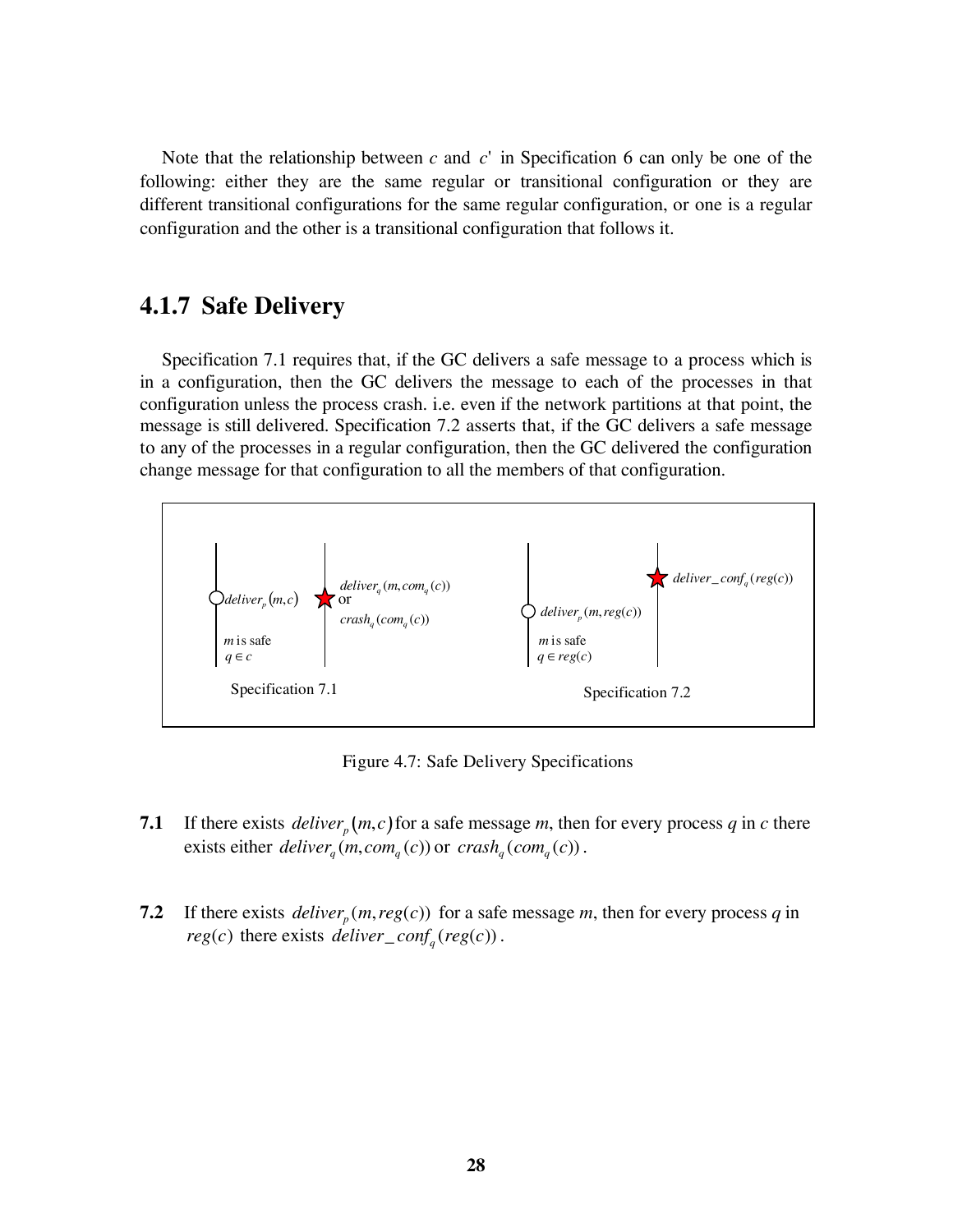### **4.2 An Example of Configuration Changes and Message Delivery**

Consider the example shown in Figure 4.8. Here, a regular configuration containing *p*, *q* and *r* partitions and *p* becomes isolated while *q* and *r* merge into a new regular configuration with *s* and *t*. While still in  $\{p, q, r\}$ , five safe messages were sent at the following order: *m*1 was sent by *p*, *m*2 was sent by *q*, *m*3 was sent by *p*, *m*4 was sent by *r* and *m*5 was sent by *p*. *p, q* and *r* can deduce that *m*1 was received by all of them.

 At *p*, all five messages were received. *p* can deduce that *q* and *r* have received *m*1 and *m*2. Therefore, *m*1 and *m*2 meet the safe delivery requirements and are delivered at *p* in the regular configuration { *p, q, r* }. However, *p* cannot tell whether *m*3, *m*4 and *m*5 were received by all members of  $\{p, q, r\}$ . Therefore, a transitional configuration  $\{p\}$  is delivered at *p* followed by  $m3$ ,  $m4$ ,  $m5$  and by the next regular configuration {  $p$  }.



Figure 4.8: An Example of Configuration Changes and Message Delivery

At *q* and *r*, only four messages were received: *m*1, *m*2, *m*4 and *m*5. Since *q* and *r* know that *p* is required to deliver *m*1, *m*1 meets the safe delivery requirements and is delivered at *q* and *r* in the regular configuration {  $p$ ,  $q$ ,  $r$  }. However,  $q$  and  $r$  cannot deduce that  $m2$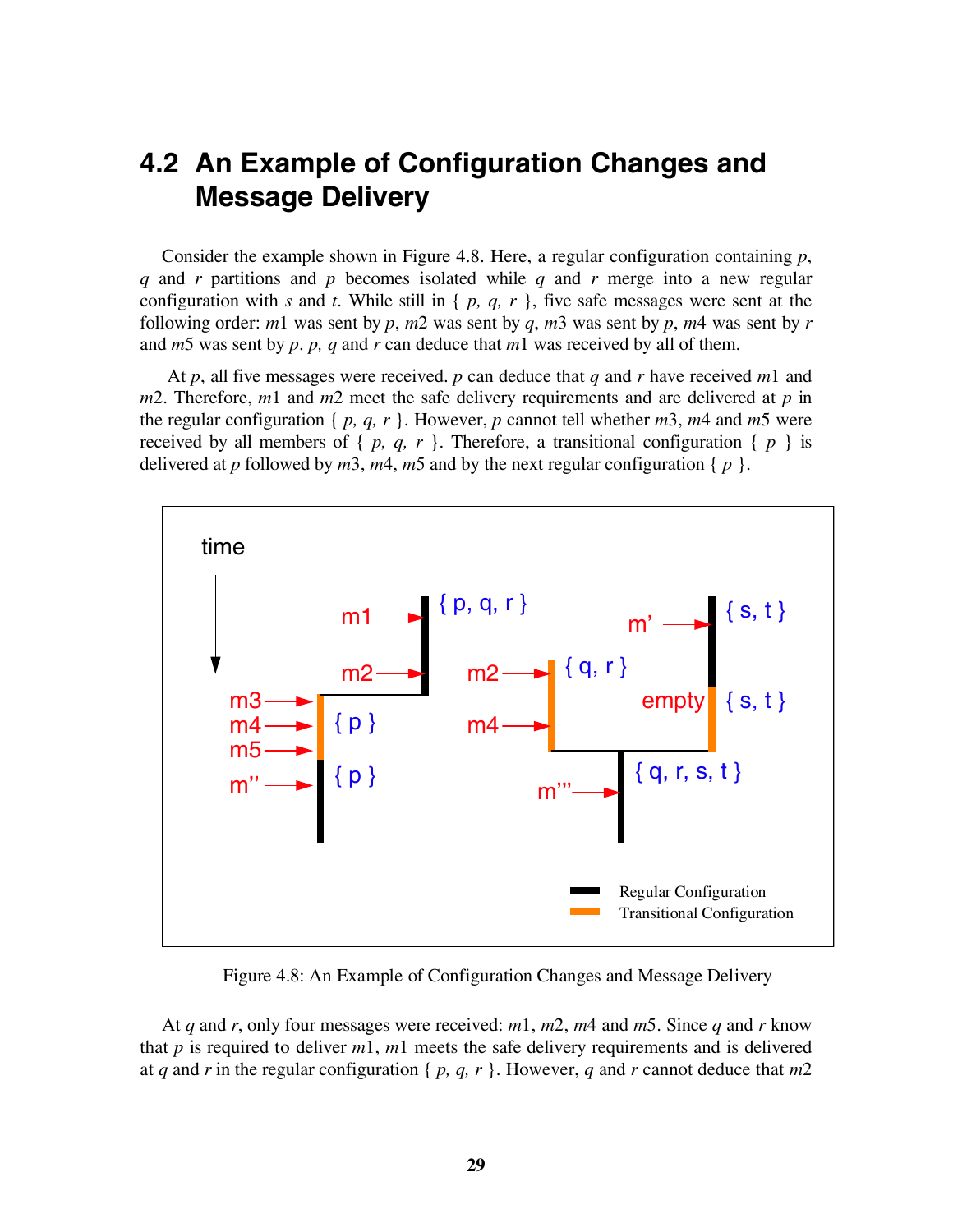was received at *p*. Therefore, a transitional configuration { *q, r* } is delivered at both *q* and *r* followed by *m*2.

Message *m*3 which was sent by *p* was omitted by both *q* and *r* and was not recovered before the configuration change occurred. Hence, *m*4 is delivered at *q* and *r* immediately after *m*2. Although *m*5 was received by *q* and *r*, they **cannot** deliver it. *m*5 might be causally after *m*3 ( which is true in this example ) and does not meet the causal delivery requirement. Following that, the next regular configuration { *q, r, s, t* } is delivered at *q* and *r* so that they merge with *s* and *t*.

At *s* and *t*, all messages that were sent prior to the configuration change that merged them with  $q$  and  $r$  can meet the safe delivery requirements. Therefore all the messages that were sent in the regular configuration  $\{ s, t \}$  such as  $m^2$  are delivered in the regular configuration  $\{ s, t \}$ , a transitional configuration  $\{ s, t \}$  is delivered, and the next regular configuration  $\{q, r, s, t\}$  is delivered. Note that the transitional configuration is always empty when a merge occurs but no process from the old configuration partitions or crashes.

Notice that by delivering the transitional configuration, *q* and *r* comply with the agreed delivery requirements even though they cannot deliver *m3*. This is a major difference between extended virtual synchrony and virtual synchrony. Using the virtual synchrony, at least one of the two components  $\{q, r\}$  and  $\{p\}$  would have to block and loose its memory because of the potential inconsistency that occurs when *p* delivers  $m3$  at {  $p$ ,  $q$ ,  $r$ } while *q* and *r* do not. Extended virtual synchrony allows both components to continue, while providing them with useful information about the state of messages at both components.

### **4.3 Discussion**

The Basic Delivery Specification 1.2, when restricted to a single configuration, expresses causality of events within a single processor.

While Specification 2.3 and Specification 2.4 require configuration change messages to define a consistent cut in the order of events at all the processors, processors are not required to recover messages sent in configurations they do not belong to. Specification 5 limits the causal delivery requirement to the same configuration, eliminating the need to recover the history of old configurations at other processors in order to meet causality.

Traditionally, definitions of causality include, in addition to Specification 5, a similar specification with *send*  $_{p}(m, c)$  replaced by *deliver*  $_{q}(m, c)$ . Note that this new specification can be derived from the existing Specification 5 and Specification 1.3.

Specifications 5 through 7 represent increasing levels of service. Some systems may operate without the causal order requirement; other systems need the causal order requirement and may add a total order requirement and even a safe delivery requirement, as appropriate for the application.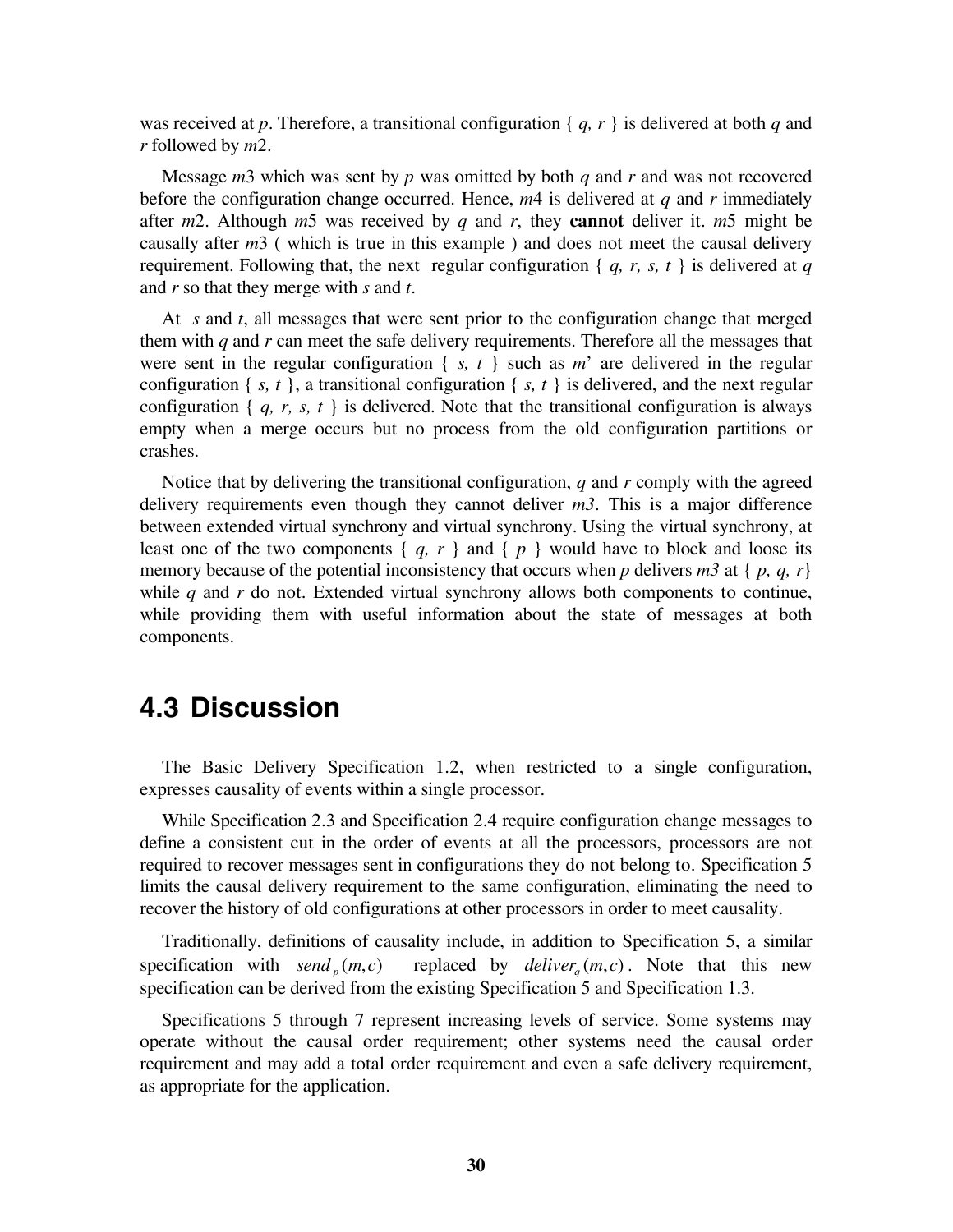# Chapter 5

# **5. Group Communication Layer**

The group communication layer provides reliable multicast and membership services according to the extended virtual synchrony model. We begin with a description of the Transis system that serves as our group communication layer. Next, we present the Ring reliable multicast protocol, one of the two reliable multicast protocols implemented in Transis. Lastly, we present some performance measurements of Transis using the Ring protocol. The Ring reliable multicast protocol [AMMAC93, AMMAC95] was developed and implemented by the author while the author visited the Totem project.

By presenting a relatively simple, yet highly efficient protocol that meets extended virtual synchrony, we show that extended virtual synchrony is indeed a practical model. Other protocols that meet this model exist in the Horus environment [vRBFHK95].

In this chapter the term "processor" is used to refer to an instance of the group communication layer running on a processor.

## **5.1 The Transis System**

Transis is a group communication sub-system currently developed at The Hebrew University of Jerusalem. Transis supports the *process group* paradigm in which processes can join groups and multicast messages to groups. Using Transis, messages are addressed to the entire process group by specifying the group name (a string selected by the user). The group membership can change when a new process joins or leaves the group, when a processor containing processes belonging to the group crashes, or when a network partition or re-merge occurs. Processes belonging to the group receive configuration change notification when such an event occurs. The semantics of message delivery and of group configuration changes is strictly defined according to the extended virtual synchrony model.

Each processor that may have processes participating in group communication has one Transis daemon running. As can be seen in Figure 5.1 all the physical communication is handled by the Transis daemon. Each Transis daemon keeps track of processes residing in its processor, and participating in group communication. The Transis daemons keep track of the processors' membership. This structure is in contrast to other group communication mechanisms where the basic participant is the process rather than the processor, and the group communication mechanisms are implemented as a library linked with the application process.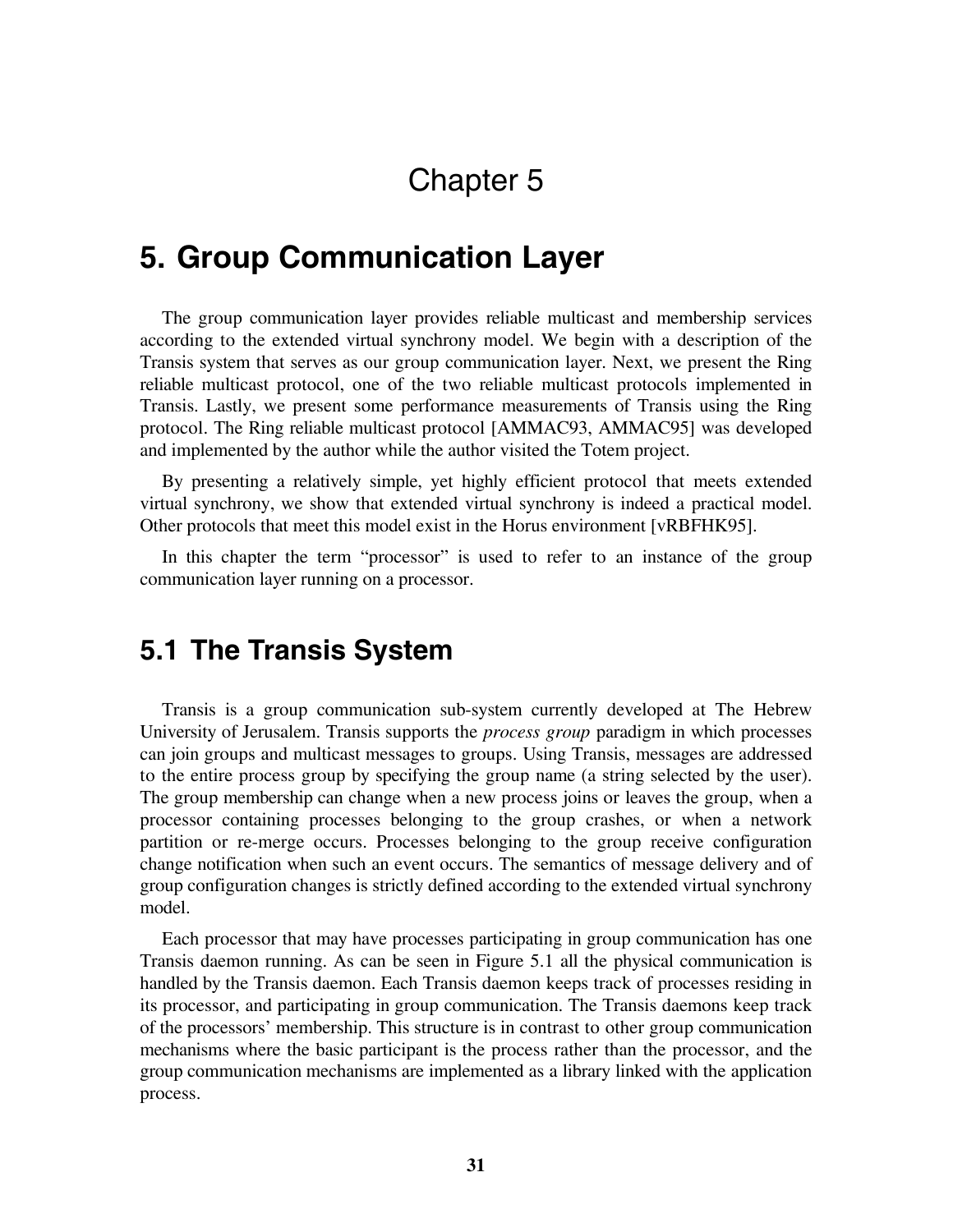

Figure 5.1: Process Groups in Transis

The benefits of this structure are significant:

- The membership algorithm is invoked only if there is a change in the processors' membership. When a process voluntarily joins or leaves a group, the Transis daemon sends a notification message to the other daemons. When this message is ordered, the daemons deliver a membership change message containing the new group membership to the other members of the group.
- Flow control is maintained at the level of the daemons rather than at the level of the individual process group. This leads to better overall performance.
- Order is maintained at the level of the daemons and not on a per group basis. Therefore, message ordering is more efficient in terms of latency and excessive messages.
- Message ordering across groups is trivial since only one global order, at the processors level, is maintained.
- Implementing open groups is easy (i.e. processes that are not members of a group can multicast messages to this group).

However, when necessary, the Transis daemon's code can be linked together with the user program, to create one process. This may be useful when a single program is using Transis and it is desirable to avoid the overhead of the inter-process communication.

Transis application programming interface (API) contains the following entries:

- **connect** A process initiates a connection to Transis. This creates an inter process communication handle at the user process similar to a socket handle. A process can maintain multiple connections to Transis.
- **disconnect** A process terminates a connection.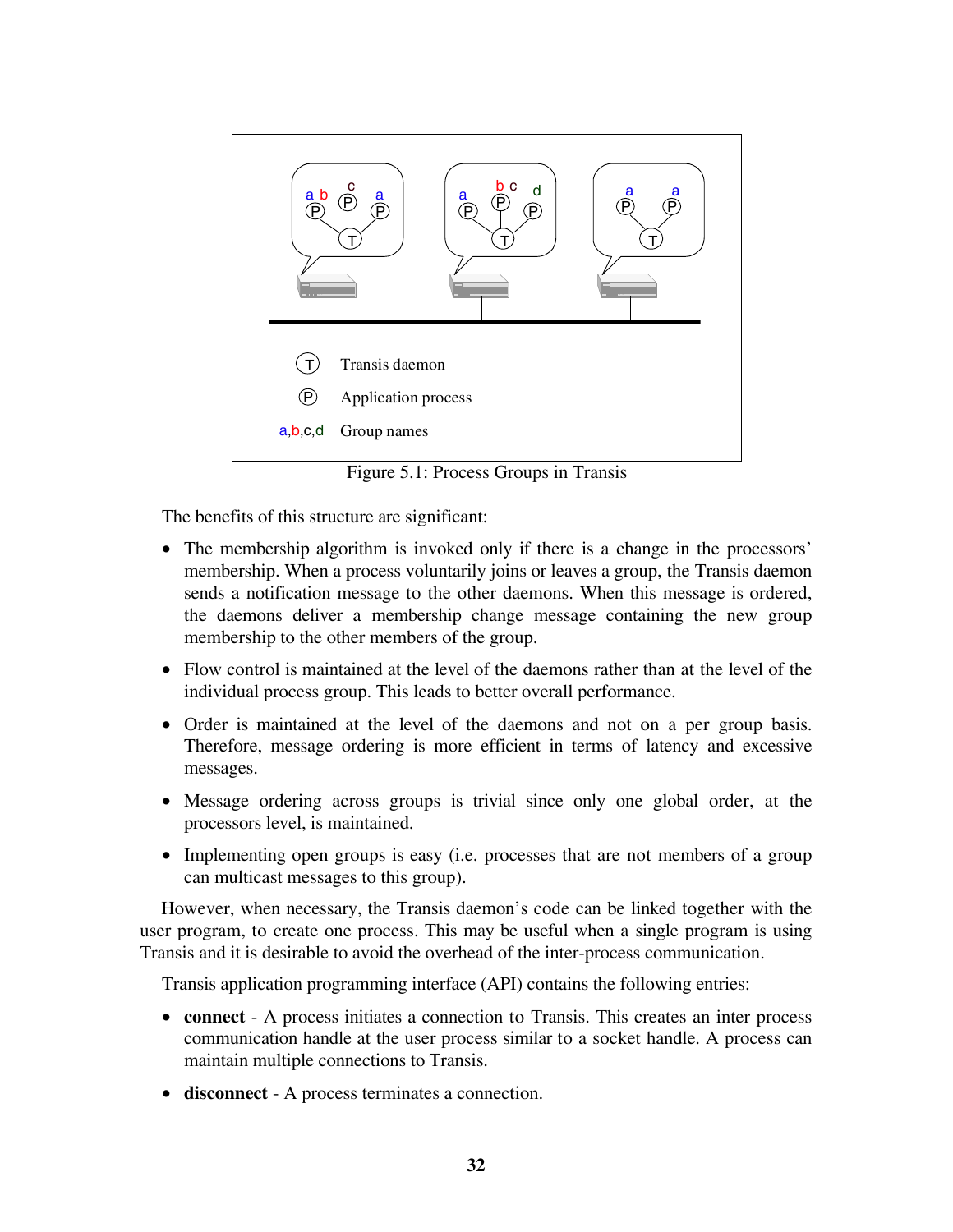- **join** A process voluntarily joins a specific process group on a connection. The first message on the group will be a membership notification of the currently connected members of the group.
- **leave** A process voluntarily leaves a process group on a specific connection.
- **multicast** A process generates a message to be multicast by Transis to a set of target groups. The order level required for delivery (causal, agreed, or safe delivery) is specified .
- **receive** A process receives a message delivered by Transis on a specific connection. The message can be a regular message sent by a process, or a membership notification created by Transis regarding a membership change of one of the groups this process belongs to.

The Ring version of Transis is operational for almost three years now. It is used by students of the distributed systems course at the Hebrew University and by the members of the High Availability lab. Several projects were implemented on top of Transis, among them a highly available mail system, a distributed system management tool, and several graphical demonstration programs.

# **5.2 The Ring Reliable Multicast Protocol**

The Ring reliable multicast protocol provides message delivery and membership services according to the extended virtual synchrony model. The protocol assumes the existence of a non-reliable multicast service in the system. Most local area networks have the ability to multicast or to broadcast messages. In systems with no multicast service, it can be mimicked by unreliable point-to-point message transmissions (unicast) without affecting the correctness of the protocol.

The Ring protocol carefully tailors three algorithms:

- **Message Ordering** responsible for reliable and ordered delivery of messages. This algorithm handle message omissions.
- **Membership State Machine** handles processor crashes and recoveries as well as network partitions and re-merges.
- **Extended Virtual Synchrony** this algorithm is invoked after a membership change was detected and its members have been determined. It guarantees delivery of messages sent in the old configuration so that extended virtual synchrony is preserved.

The basic idea behind the ordering algorithm is **not** original work of the author. It was published in [MMA91]. The membership state machine and the algorithm for achieving extended virtual synchrony **are** original work of the author. The first part of the membership algorithm is based on the Transis membership algorithm [ADKM92b].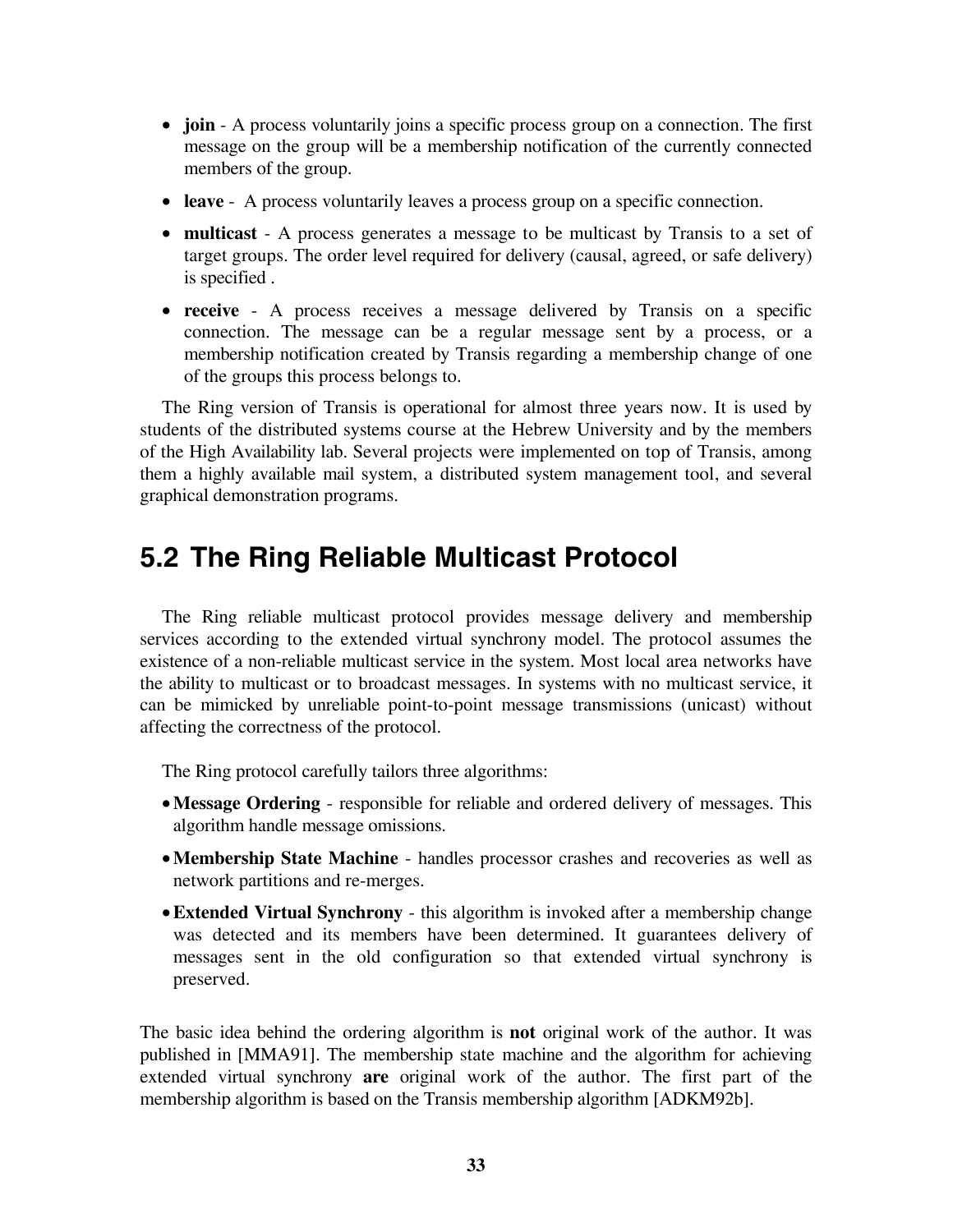## **5.2.1 Message Ordering**

The main principle of this algorithm is to achieve message ordering by circulating a token around a logical ring imposed on the processors (GC members) participating in the current configuration. Only the processor in possession of the token can multicast messages to the other members on the ring. Here we assume no token loss and no membership changes such as processor crashes and recoveries, or network partitions and re-merges. This cases are handled by the membership algorithm described in the next subsection.

Message ordering is achieved by using a single sequence of message sequence numbers for all processors on the ring and by including the sequence number of the last message multicast in the token. Stamping each message with the sequence number places a total order on the messages before they are sent. Thus, each processor receiving the message can immediately determine its order.

### *Message Structure*

Regular message contains the following fields:

- *type* regular message.
- *conf\_id* a unique identifier of the configuration within which the message was multicast.
- *proc\_id* a unique identifier of the processor that multicast the message.
- *seq* the sequence number of the message. This field determines the agreed order of the message.
- *data* the content of the message.

The regular token contains the following fields:

- *type* regular token.
- *conf\_id* a unique identifier of the configuration within which the token was multicast.
- *seq* the highest sequence number of any message that has been multicast within this configuration. At the beginning of each regular configuration, the *seq* is set to zero.
- *aru* A sequence number (all-received-up-to) such that all processors on the ring have received all messages up to and including the message with this sequence number. This field is used to provide safe delivery and to control the discarding of messages that have been received by all processors on the ring and that will, therefore, not need to be retransmitted. At the beginning of each regular configuration, the *aru* is set to zero.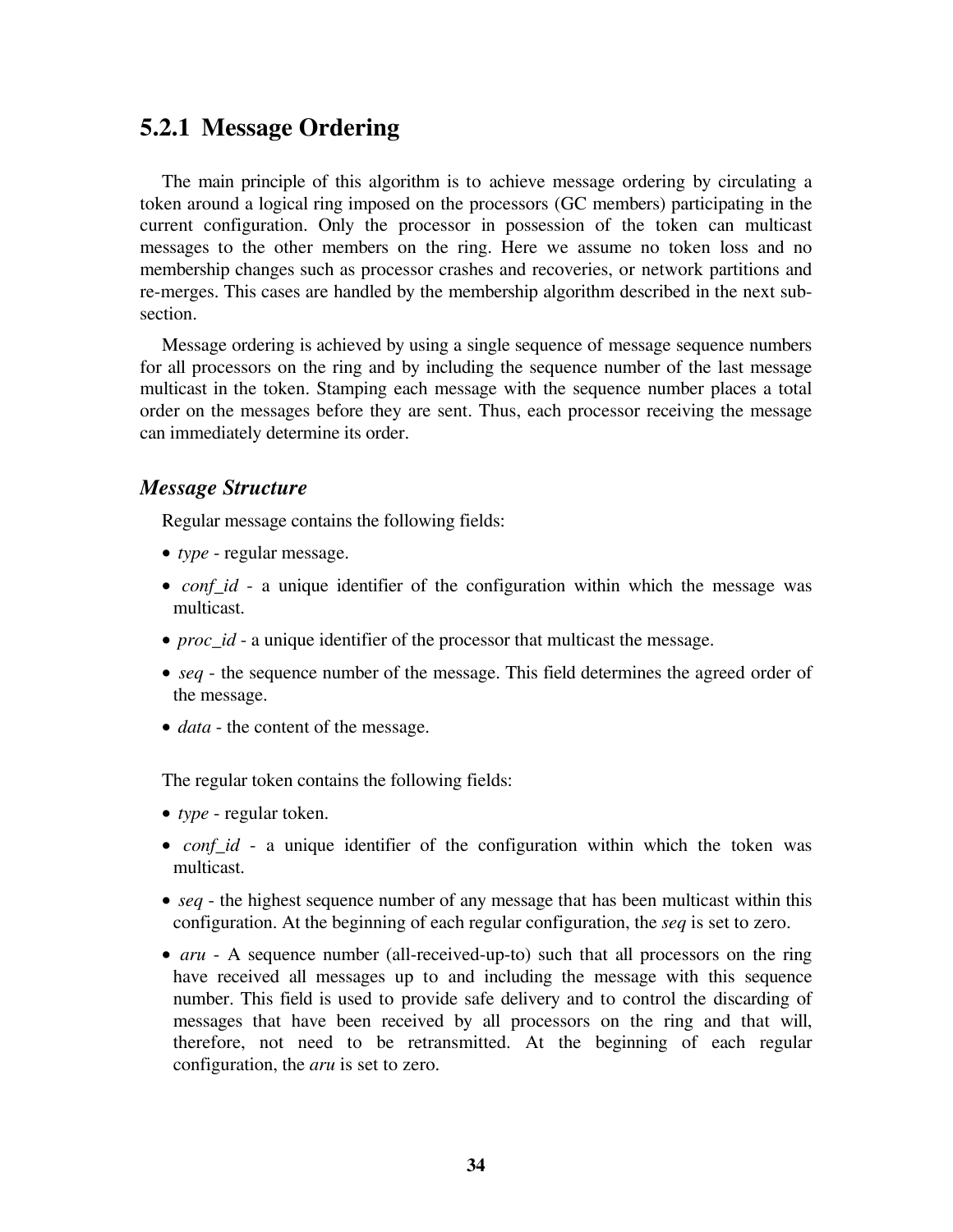- *rtr* A retransmission request list, containing one or more retransmission requests. Each request contains (*conf\_id, seq*) of the requested message.
- *fcc*  The number (flow control count) of messages actually multicast by all processors on the ring in the last rotation of the token, including retransmissions.

## *Message Multicast and Delivery*

Each processor maintains a local variable *my\_aru* containing the sequence number of the message such that it has received all messages with sequence numbers at most equal to that sequence number. At the beginning of each regular configuration, *my\_aru* is set to zero. As the processor receives messages, it updates *my\_aru*. Each processor maintains a list of messages that it has received; messages that are safe can be discarded from this list.

On receipt of the token, the processor multicast messages, updates the token and transmits it (unicast) to the next processor on the ring. For each new message it multicasts, the processor increments the *seq* field of the token and sets the sequence number of the new messages to this *seq*.

Whether multicasting a message or not, the processor compares the *aru* field of the token with *my\_aru* and, if *my\_aru* is smaller, it sets *aru* to *my\_aru*. If the processor previously lowered the *aru* and the token returned with the same value, then it sets *aru* equal to *my\_aru*. If *seq* and *aru* are equal, then it increments *aru* and *my\_aru* in step with *seq*.

If the *seq* field of the token indicates that messages have been multicast that the processor has not yet received, the processor augments the list to the *rtr* field. If the processor has messages that appear in the *rtr* field then, for each such message, it generates an independent random variable to determine whether it should retransmit that message before multicasting new messages (this randomization increases overall system reliability). When it retransmits a message, the processor removes it from the *rtr* filed.

The *fcc* field provides the data needed for the flow control of the protocol as described in the performance section.

Message delivery is done as follows: If a processor has delivered every message with sequence number less than that of an agreed message *m*, then it can delivered *m* in agreed order. If a processor has delivered every message with sequence number less than that of a safe message *m*, and if on two successive rotations of the token it releases it with an *aru* no less than the sequence number of *m*, then it can deliver *m* in safe order.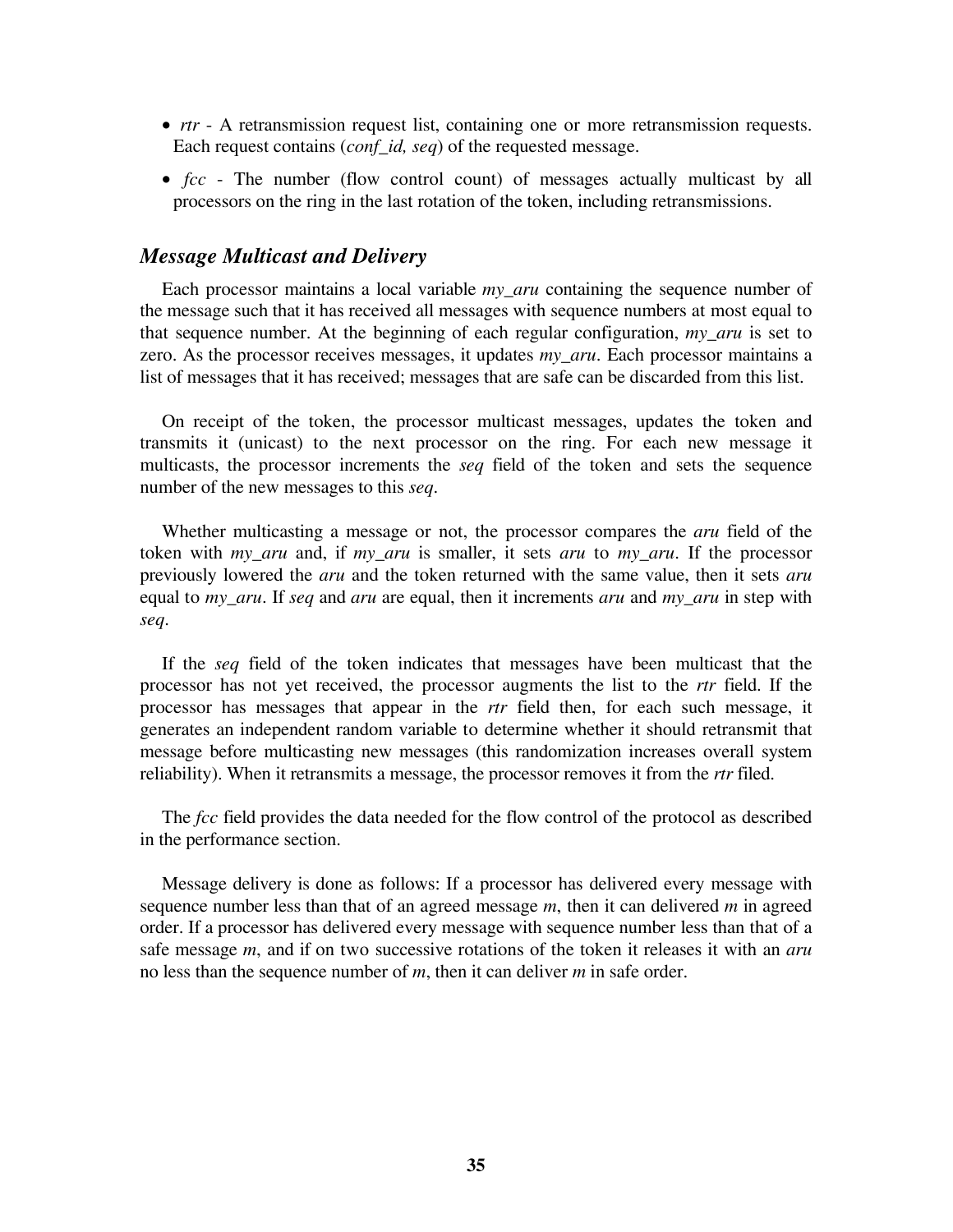## **5.2.2 Membership State Machine**

The membership algorithm presented here is used in conjunction with the message ordering algorithm and with the extended virtual synchrony algorithm. The algorithm handles all aspects of processor membership, including processor failure and restart, token loss, and network partitioning and re-merging. The algorithm uses a single representative for each ring that is being merged; this representative negotiates the membership of the new ring on behalf of the other processors on the old ring and should not be regarded as a leader or master of the old or new rings. While a new ring is being formed, the old ring is used as long as possible to multicast new messages. Before installing the new regular configuration, the new ring is used to recover messages from the old configuration that must be delivered in order to achieve extended virtual synchrony.

The membership algorithm is defined in terms of the state diagram shown in Figure 5.2. The message structure and the definition of events and states are given below.

#### *Message Structure*

The membership algorithm uses two types of special messages which have no sequence numbers and are not delivered to the application:

- **Attempt Join** message multicast by a representative initiating the membership algorithm to form a new ring from two or more rings.
- **Join** message multicast by a representative proposing a set of representatives of old rings and also a set of failed representatives (a subset of the set of representatives). The proposed new ring will be formed by the representatives in the first set but not in the second.

In forming a new ring, the representative of that ring generates a **Form** token. The Form token which differs from the regular token of the message ordering algorithm, contains the following fields:

- *type* Form token.
- *form id* The Form token identifier, which consists of the identifier of the representative of the new ring and a timestamp representing the time of creation of this Form token. The *form\_id* becomes the *conf\_id* of the regular token once the regular configuration is installed.
- *join\_list* A sorted list of the representatives' identifiers.
- *memb\_list* A list containing all the identifiers of all the members of the new ring according to their position on the new ring. For each of these members, this list also contains its old configuration (*conf\_id*) identifier.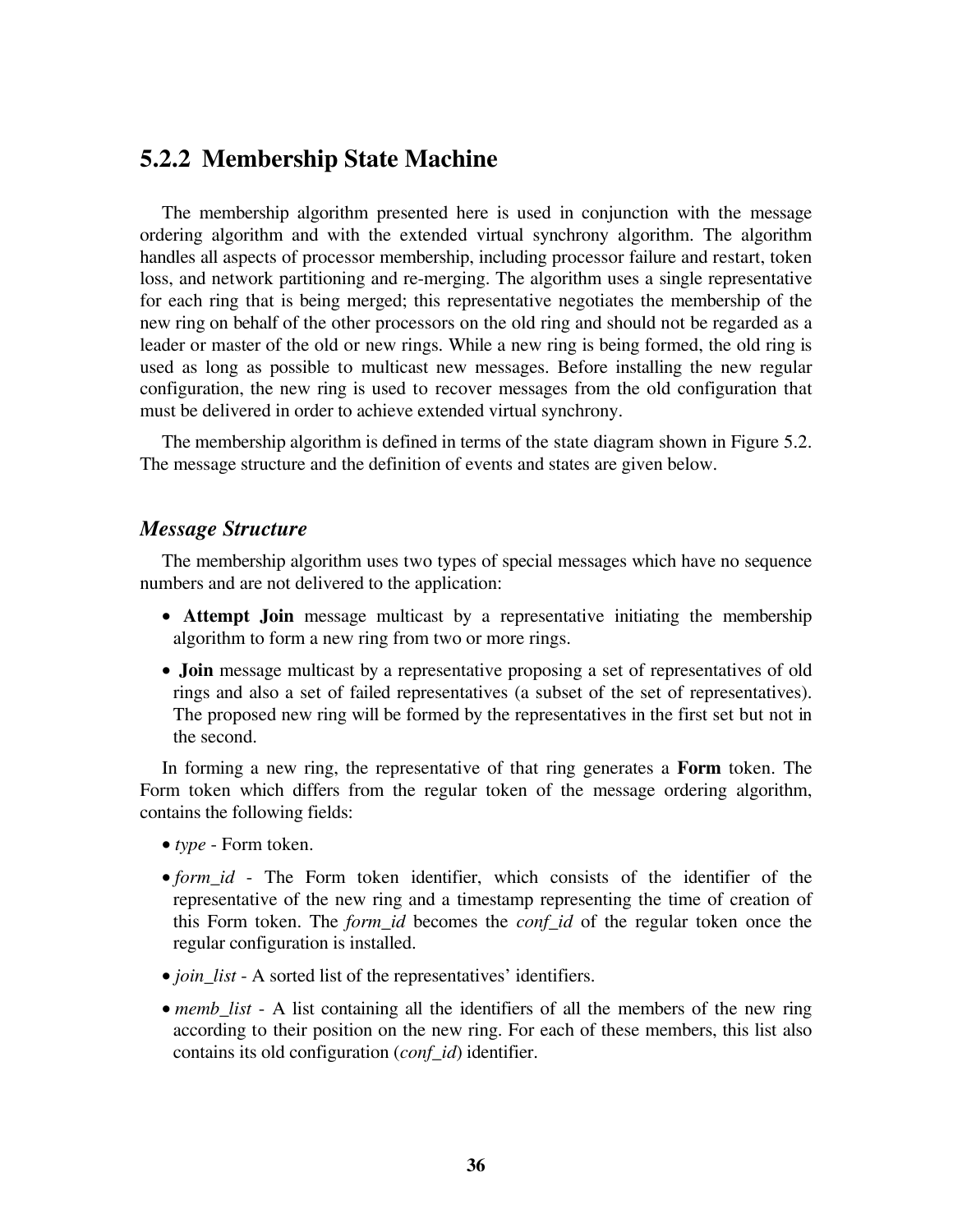• *confs\_list* - A list containing a record for each (old) configuration that has a member participating in the new ring. This field is used by the extended virtual synchrony algorithm and is detailed there.

## *Definition of Events*

There are five membership events, namely:

- **Receiving a** *foreign* **message**. The message can be one of:
	- $\Rightarrow$  Regular message multicast by a processor that is not a member of the ring.
	- $\Rightarrow$  Attempt Join message.
	- $\Rightarrow$  Join Message.
- **Receiving a Form token**. On the first receipt of the Form token a processor of the proposed new ring updates the Form token; on the second receipt it obtains the updated information that the other processors supplied.
- **Token loss timeout**. This timeout indicates that a processor did not receive either the token or a message from some other processor on the ring within the timeout period.
- **Gather timeout**. This timeout is used to bound the time for gathering representatives to form a new ring.
- **Commit timeout**. This timeout indicates that a processor participating in the formation of a new ring failed to determine that an agreement had been reached on the members of the new ring.

## *Definition of States*

There are five states, namely:

- **Operational state**. This is the regular state of the Ring protocol in which the message ordering algorithm operates with no membership changes.
- **Gather state**. The representatives that will constitute the new ring are collected. This is done by gathering as many Attempt Join and Join messages as possible before the Gather timeout expires.
- **Commit state**. The representatives attempt to reach agreement on the set of representatives whose rings will be combined to form the proposed new ring.
- **Form state**. The path of the token of the proposed new ring is determined and information about the members of that ring is exchanged.
- **EVS state**. The extended virtual synchrony algorithm is invoked in this state of the Ring protocol in order to guarantee the requirements of the extended virtual synchrony model.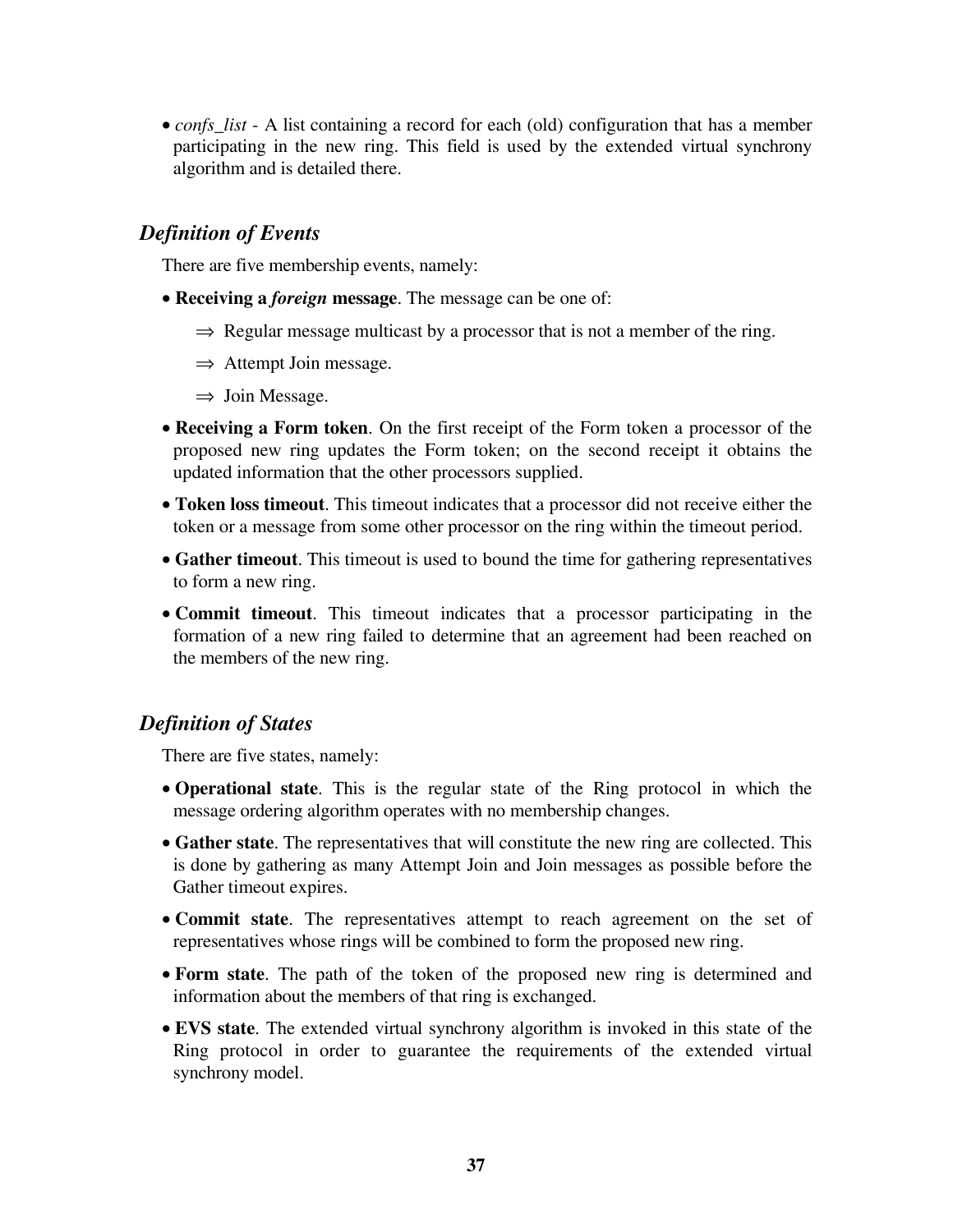#### *Formation of a New Ring*

We first explain the membership algorithm without considering the effects of further processor failure or token loss during operation of the algorithm. Those effects are examined in the next sub-section.



Figure 5.2: The State Diagram for the Membership Algorithm

The membership algorithm is invoked when a token loss is detected or when a foreign message is received by a processor on the ring. A processor that recovers forms a singleton configuration containing only itself and immediately shifts to the Gather state. A non-representative in the Operational state ignores foreign messages.

In the Operational state the ordering of messages proceeds according to the message ordering algorithm of the Ring protocol. When a foreign message is received, the representative multicasts an Attempt Join message, advertising its intention to form a bigger ring. It then shifts to the Gather state.

The Gather state allows time for the representative to collect together as many representatives as possible to form a new ring. The representative remains in the Gather state until the Gather timeout expires. It then multicasts a Join message, containing the identifiers of the representatives it has collected in the Gather state, and shifts to the Commit state.

In the Commit state the representatives reach an agreement. They agree on the set of representatives that will participate in the formation of the new ring. In order to reach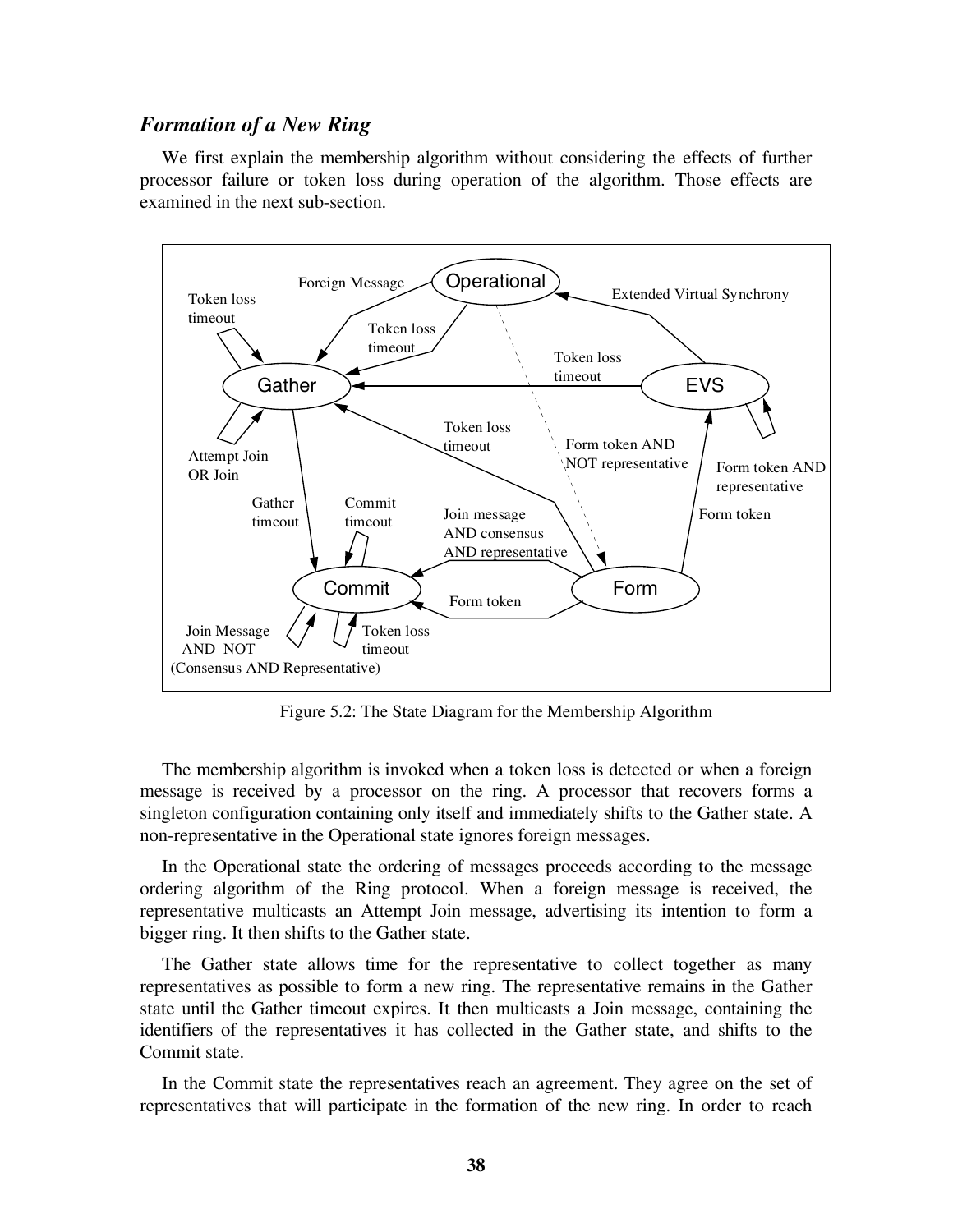agreement, each representative multicasts a Join message containing a set of representatives and a set of failed representatives. An agreement is reached when there exists a set of representatives and a set of failed representatives, listed in a Join message, such that each of the non-failed representatives has multicast a Join message with exactly these two sets. In the Commit state, the two sets of a representative are not decreasing. A representative which sent a Join message, cannot multicast a different message unless another representative, needed for the agreement, multicasts a Join message which contains any representative, in either of the two sets, that is not included in the sets of the first Join message. In this case, the second representative will never agree on the sets in the first Join message. Therefore, the first representative must multicast a new Join message containing the union of the both sets in the two Join messages.

If the Commit timeout expires before agreement has been reached then the representative inserts all representatives from which it has not received the required Join message into the set of failed representatives. It then multicasts a revised Join message, restarts the Commit timeout, and tries again to form a new ring.

The representative for the proposed new ring, chosen deterministically from among the representatives when an agreement is reached, generates a Form token. The Form token circulates through all members of the proposed new ring along a cycle determined by the increasing order of identifiers of the representatives (see Figure 5.3). Every member of the proposed new ring shifts to the Form state as it forwards the Form token. This includes the non-representatives, which shift from the Operational state to the Form state, as shown by the dashed line in Figure 5.2. Having entered the Form state, a processor consumes the regular token for the old ring if it subsequently receives it.



Figure 5.3: The Token Path After a Merge.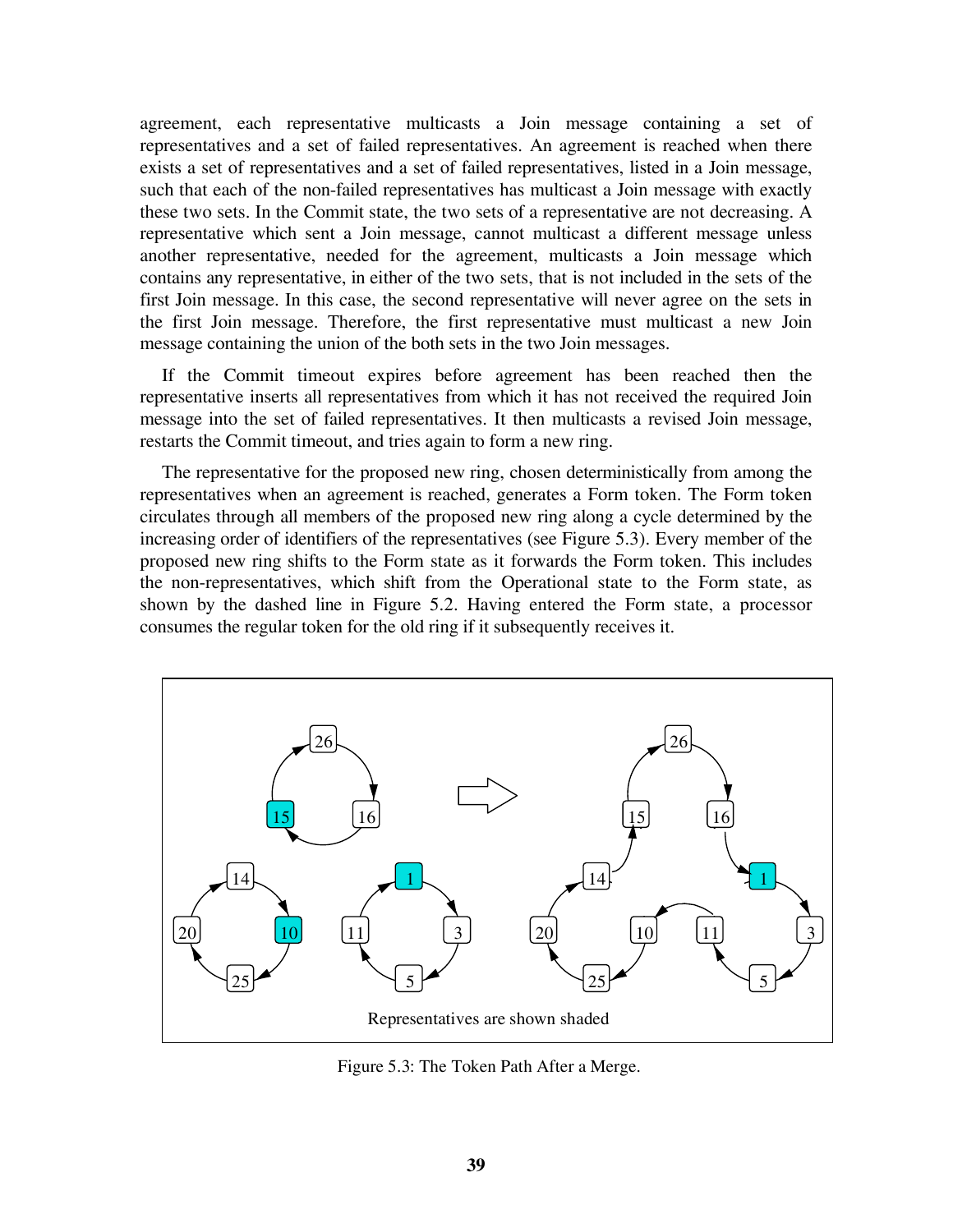After one rotation of the Form token, the representative of the new ring knows all the information needed for the extended virtual synchrony algorithm and for installing the new ring, and shifts to the EVS state. After the second rotation of the Form token, all other processors on the proposed new ring have this information and have also shifted to the EVS state. On receiving the Form token after its second rotation, the representative of the new ring consumes the Form token and transmits the regular token for the new ring in its place. At this point the new ring is formed, but neither the transitional configuration nor the new regular configuration are installed (delivered). When shifting to the EVS state, the extended virtual synchrony algorithm is invoked.

#### *Token Loss, Processor Failure and Network Partition*

The algorithm does not distinguish between processor failure and token loss because a failed processor cannot forward the token to the next processor on the ring. Thus, the consequence of processor failure is a token loss. Network partition has similar effects. If the token reaches a processor that has (mistakenly) determined that the token is lost, the processor consumes the token.

The most common token loss event occurs in the Operational state. On expiration of the token loss timeout, a processor regards itself as a representative, representing only itself but retaining its existing *conf\_id*, and proceeds to the Gather state.

Token loss can also occur to a representative in the Gather or Commit states. If, in either of these states, the token of the representative's existing ring is lost, the representative continues the operation of the membership algorithm, retaining its existing *conf\_id* but representing only itself.

Loss of the Form token can also occur in the Form state. In this state, the old ring is no longer operational and the new ring has not yet been formed, and the processor returns to the Gather state. The membership algorithm ensures termination by adding the processor with the highest identifier to the set of failed processors. The next membership on which agreement is reached at the Commit state cannot include this member.

A failure in the EVS state is handled by the extended virtual synchrony algorithm described below.

## **5.2.3 Achieving Extended Virtual Synchrony**

The basic idea of the extended virtual synchrony algorithm is to use the newly created ring, and the regular message ordering algorithm to recover lost messages that were sent at the old regular configuration. The extended virtual synchrony algorithm is invoked while in the EVS state. While in this state, the processor does not send new messages. There is only one token circulating in the new ring. Retransmission requests and retransmitted messages are ignored by processors not belonging to the configuration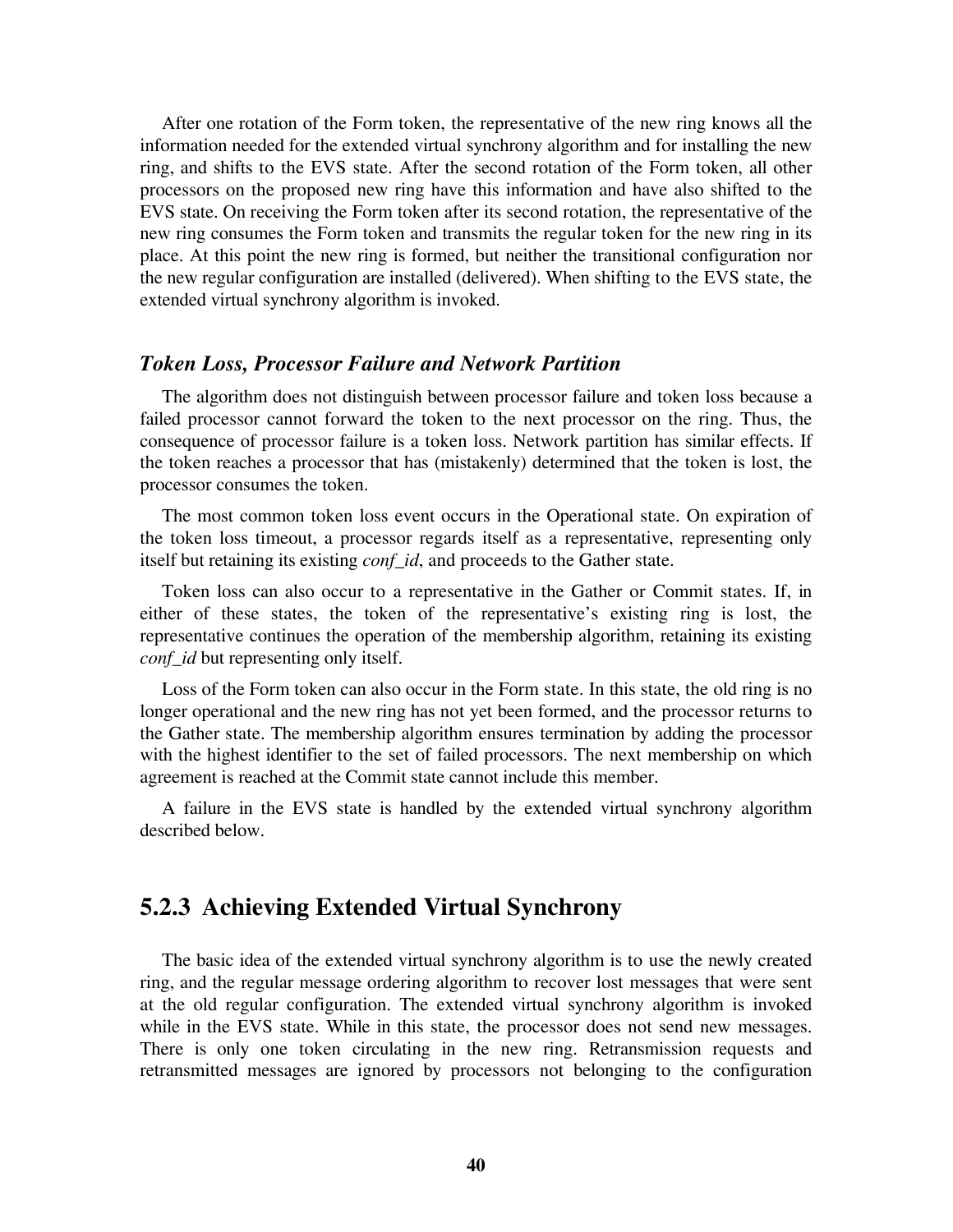specified by the *conf\_id* field both in the retransmission request and in the retransmitted message.

After extended virtual synchrony is reached at all the members of the new ring, each processor performs the following steps as an atomic action and installs the new configuration:

- 1. Deliver messages that can be delivered in the old regular configuration.
- 2. Deliver a transitional configuration.
- 3. Deliver messages that could not be delivered in the old regular configuration, but need to be delivered in order to meet self delivery, causal delivery, agreed delivery, and safe delivery requirements.
- 4. Deliver a regular configuration composed of the members of the new ring.

## *Data Structure*

The *confs\_list* in the Form token is used to gather information about messages that were sent at the old configurations. The *confs\_list* contains a record for each (old) configuration that has members participating in the new ring. Each record contains the following fields:

- *conf\_id* the configuration identifier of the configuration related to this record.
- *obligation set* a subset of the processors which are member of the regular configuration. Processors in the new ring transitioning from this (old) configuration, deliver all the messages in that configuration that were originated by members of the *obligation\_set*. This is done in order to satisfy the self delivery, causal delivery, and safe delivery requirements.
- *highest\_seq* the highest sequence number of a message that is known to be multicast in the (old) configuration.
- *aru* the highest *aru* known in the (old) configuration.
- *holes* a set of sequence numbers of messages from the old configuration that are missing by all the members of the old configuration participating in this new ring. All these numbers will be higher than the *aru* and lower or equal to the *highest\_seq*.

Each processor maintains the following local variables:

- *my\_obligation\_set* a subset of processors which are members of the (old) configuration. Initially, when a processor leaves the Operational state, the *obligation\_set* contains only itself.
- *original\_aru* the highest reported *aru* by a member of the old configuration.
- *barrier\_seq* this sequence number is set to be one plus the highest *highest\_seq* of all the records in *confs\_list*.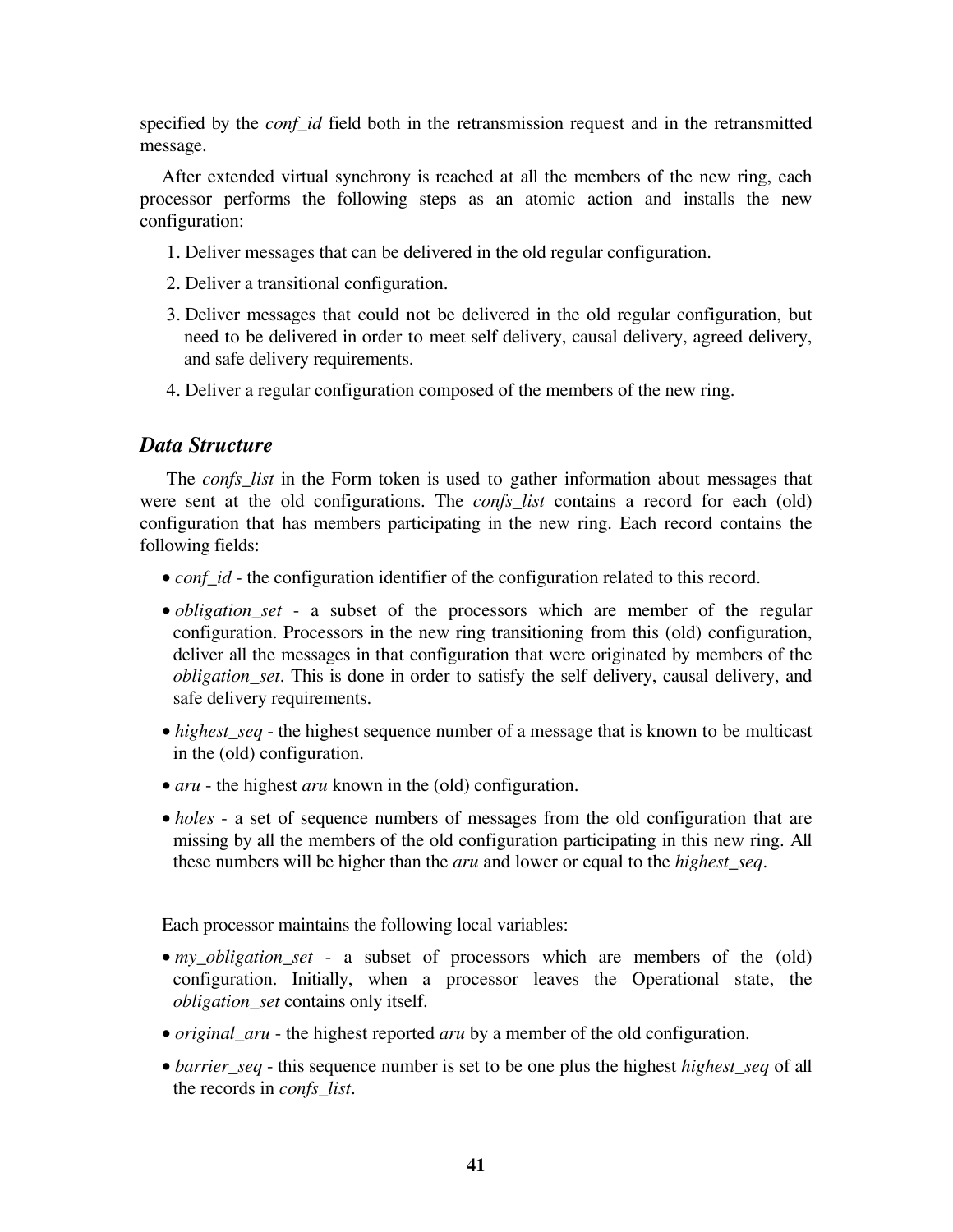#### *The Extended Virtual Synchrony Algorithm*

After reaching agreement among the members of the new ring, and circulating the Form token twice, all the members of the new ring share the same information regarding messages and members of old configurations participating in the new ring. In particular, the members of each specific old configuration participating in the new ring, agree upon the *highest\_seq, aru*, and the set of *holes* for their old configuration. They set their local variables, set *original\_aru* to *aru*, and create a place holder for each missing message.

 At the second rotation of the Form token each member shifts to the EVS state. The representative of the new ring consumes the From token and initiates a regular token with *seq* initiated to zero, empty *rtr*, *aru* initiated to its *highest\_seq*. The processor, then, operates according to the message ordering algorithm as if it was in the Operational state.

Note that, although a single token in used, retransmission requests from different old configurations can reside in this single token, and messages from different old configurations can be retransmitted. In the EVS state, each processor ignores foreign messages and foreign retransmission requests. Since the holes are filled with place holders, the *my\_aru* of each member will be able to reach the corresponding *highest\_seq*.

When *my\_aru* of a processor reaches *highest\_seq* this processor finished recovering all of the messages from the old configuration. It sets *my\_aru* to be *barrier\_seq*. Eventually, after all the processors on the new ring finish recovering, the *aru* reaches *barrier\_seq*. At this point, within one rotation of the token, each of the processors performs the following steps and shifts to the Operational state:

- 1. Deliver in order all of the messages up to but not including the first place holder, or the first safe message higher than *original\_aru*.
- 2. Deliver a transitional configuration that includes all the members of the old configuration participating in this new ring.
- 3. Discard (without delivering) all the messages, except those sent by a member of the *obligation\_set*. Such messages must be discarded because they may be causally dependent on an unavailable message. In addition, all the place holders are discarded. Note that the *obligation\_set* includes (at least) all the members of the transitional configuration.
- 4. Deliver in order all the remaining messages.
- 5. Deliver a regular configuration that includes all the members of the new ring.

Steps 1-5 are performed locally as an atomic action without communication with any other process.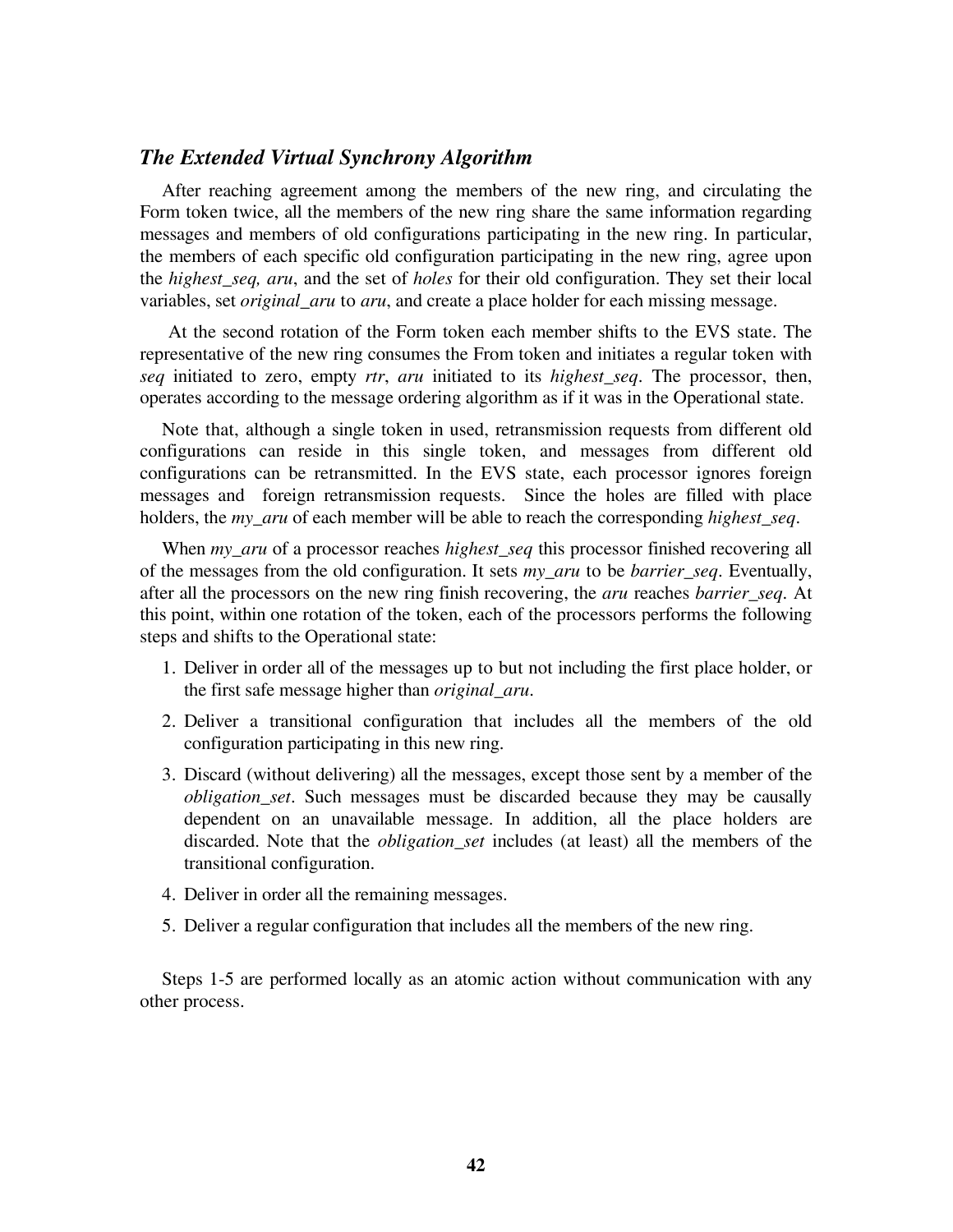### *Failure at the EVS state*

If the token was lost at this state the processor returns to the Gather state after performing the following steps:

- 1. If its *my\_aru* is equal to *barrier\_seq* this processor finished recovering all of the messages from the old configuration. It also promised to the other members that it will deliver messages according to the *obligation set*. Therefore, the processor sets *my\_obligation\_set* to *obligation\_set*. This protects processors that might have installed the new configuration in case the token was lost at the installation round.
- 2. Discard the place holders.
- 3. Sets its *aru* back to *original\_aru*, and sets *my\_aru* back to the sequence of the highest consecutive message it has.
- 4. Places the processor with the highest identifier, not including itself, in the set of failed processors in order to ensure termination.

The processor then tries again to reach agreement on the membership, to form a new ring, to achieve extended virtual synchrony, and to install a new configuration.

# **5.3 Performance**

The Ring reliable multicast protocol constitutes one of the two reliable multicast protocols of Transis. The implementation, written in C, uses the standard non-reliable UDP/IP interface. within the Unix operating system. The Transis code compiles and runs on several types of Unix machines including Sun Sparcs, Silicon Graphics machines, IBM R-6000, and the 386 architecture with either Netbsd, Linux or BSDI Unix.

We used 16 Pentium PC machines running BSDI Unix for the following experiments. The machines are connected by a single 10 megabits per second Ethernet segment. The Ethernet interface card used is SMC 8216 LAN adapter. There is almost no external load on the machines.

Although performance measured on other architectures (Sparcs, SGIs) gives similar or sometimes even slightly better results, we have decided to conduct our experiments on the cheapest, as well as the most popular, architecture.

Figure 5.4 presents the maximal throughput of the protocol using 1Kbyte messages, equally shared among the processors, as a function of the number of processors participating in the ring. The average throughput measured is 860 messages per second, with a maximum throughput of 872 messages per second (with 4 processors) and a minimum throughput of 852 message per second (with 6 and 15 processors). 856 messages per second were measured with 16 processors. Apparently, the throughput measured is almost not affected by the number of processors on the ring.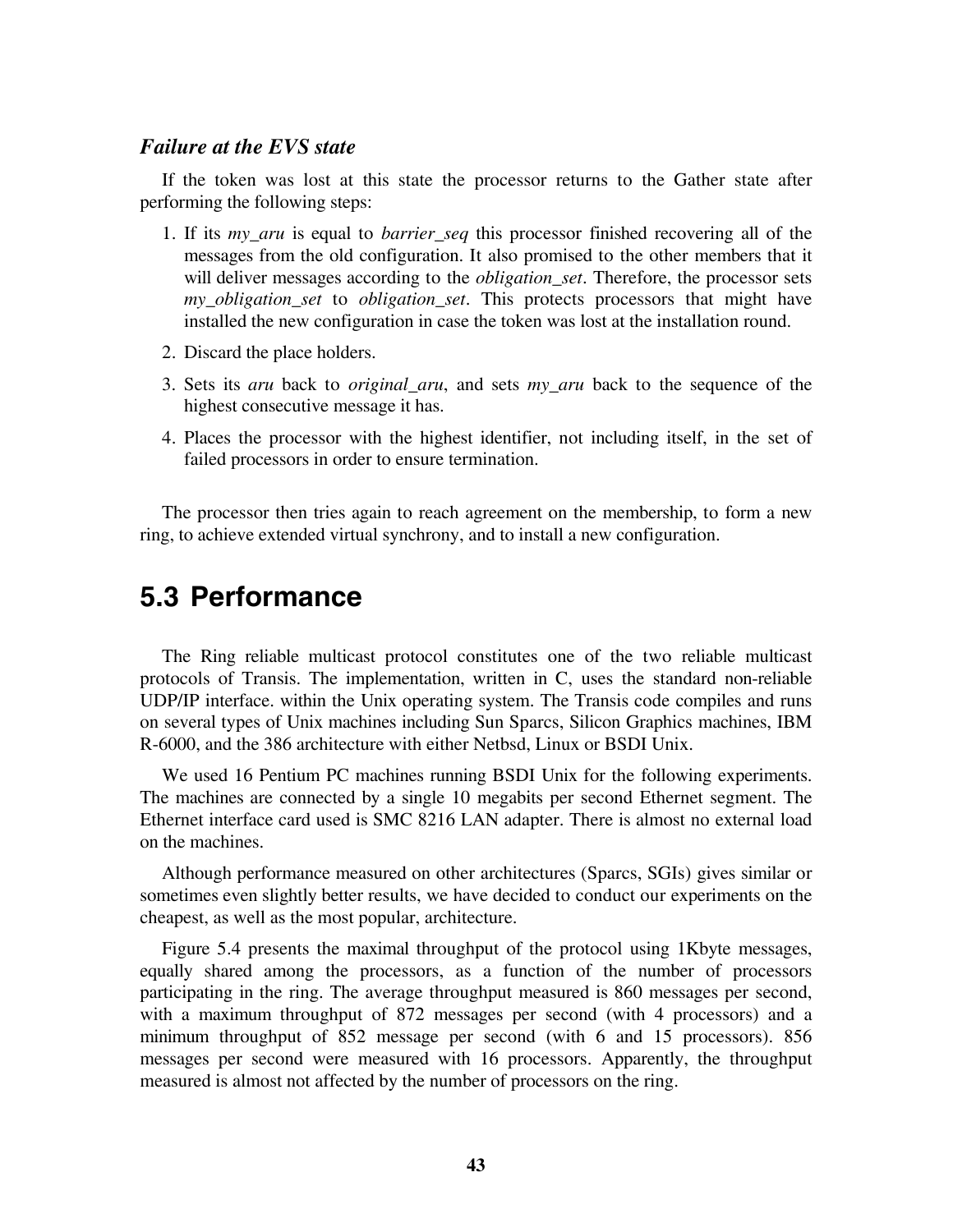

Figure 5.4: Throughput as a Function of the Number of Machines



Figure 5.5: Throughput as a Function of Message Size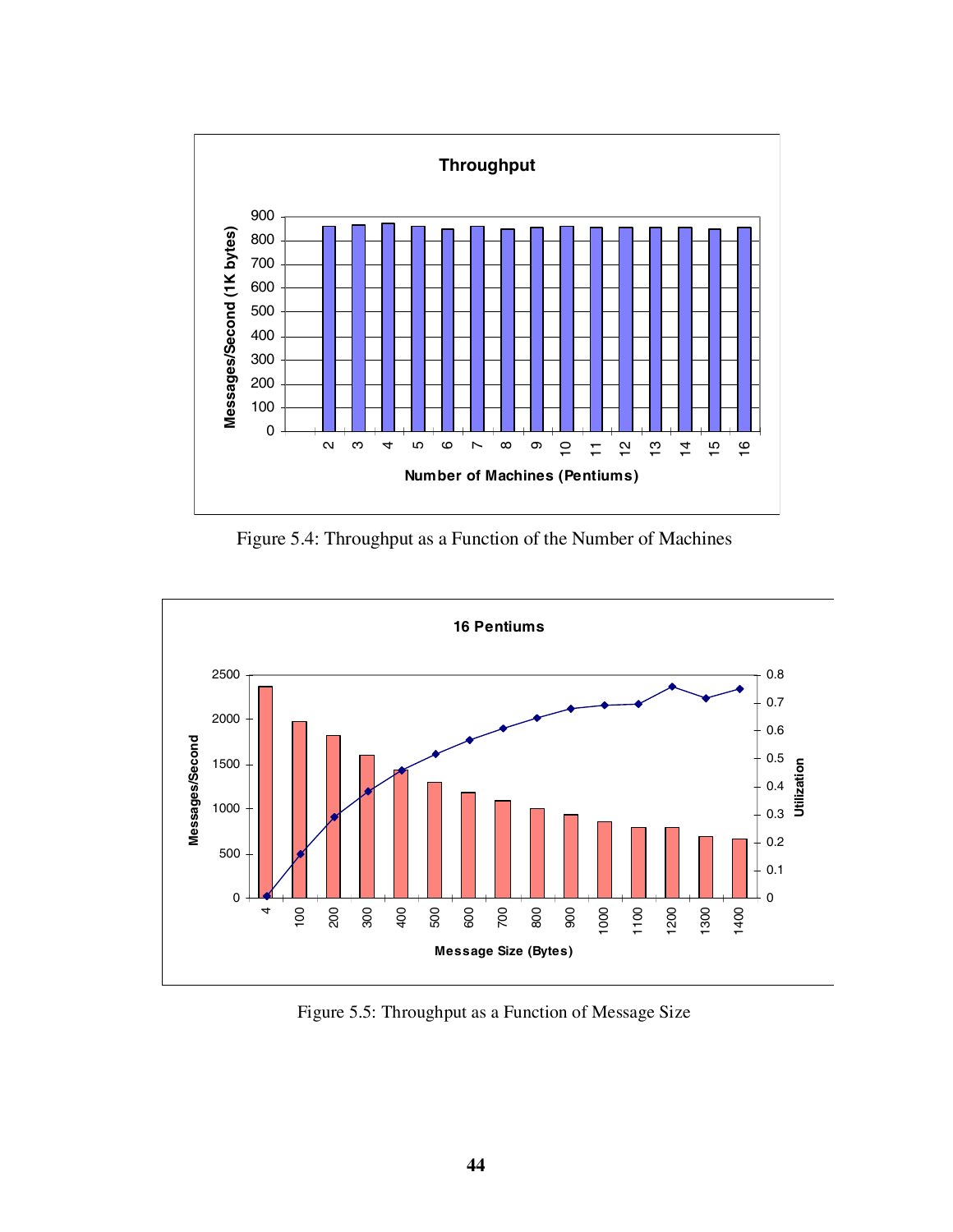These measurements were taken when Transis flow control was tuned for best performance, allowing each processor to transmit 20 messages on each visit of the token. Hence, the number of messages (including retransmissions) transmitted in each token rotation were linearly increasing with the number of participating processors.

A concern about token-passing protocols is that the token-passing overhead reduces the transmission rate available for messages. Figure 5.5 depicts the useful utilization (excluding transmissions of the token, message headers, and retransmissions) of the Ethernet achieved by the protocol with a 16 processors. Over 70% utilization is achieved for 1Kbyte messages. Larger messages achieve slightly over 75% utilization (670 messages per second of 1400 bytes of data per message). Figure 5.5 also presents the maximal transmission rates achieved. Over 1000 messages per second are achieved when message size is limited to 800 bytes of data (1984 messages per second for 100 byte messages). Note that each message represents a distinct send operation on the network.

The latency to safe delivery, measured from the time a message is generated to the time it is delivered is presented in Figure 5.6. The tradeoff between latency and throughput are measured for 4,8,12 and 16 processors when the load is shared equally among the processors. All messages are of 1K bytes data size. The measurements are conducted by controlling the number of messages each processor can transmit on each visit of the token. In this way, the overall throughput can be controlled up to the maximal throughput displayed in Figure 5.4.

 The latency to safe delivery is approximately twice the token rotation time when the load is less than the maximal throughput. The latency to agreed delivery is slightly more than half the token rotation time. Further, when the load is equally shared, the latency increases linearly with the number of processors participating on the ring.



Figure 5.6: Latency to Safe Delivery as a Function of Throughput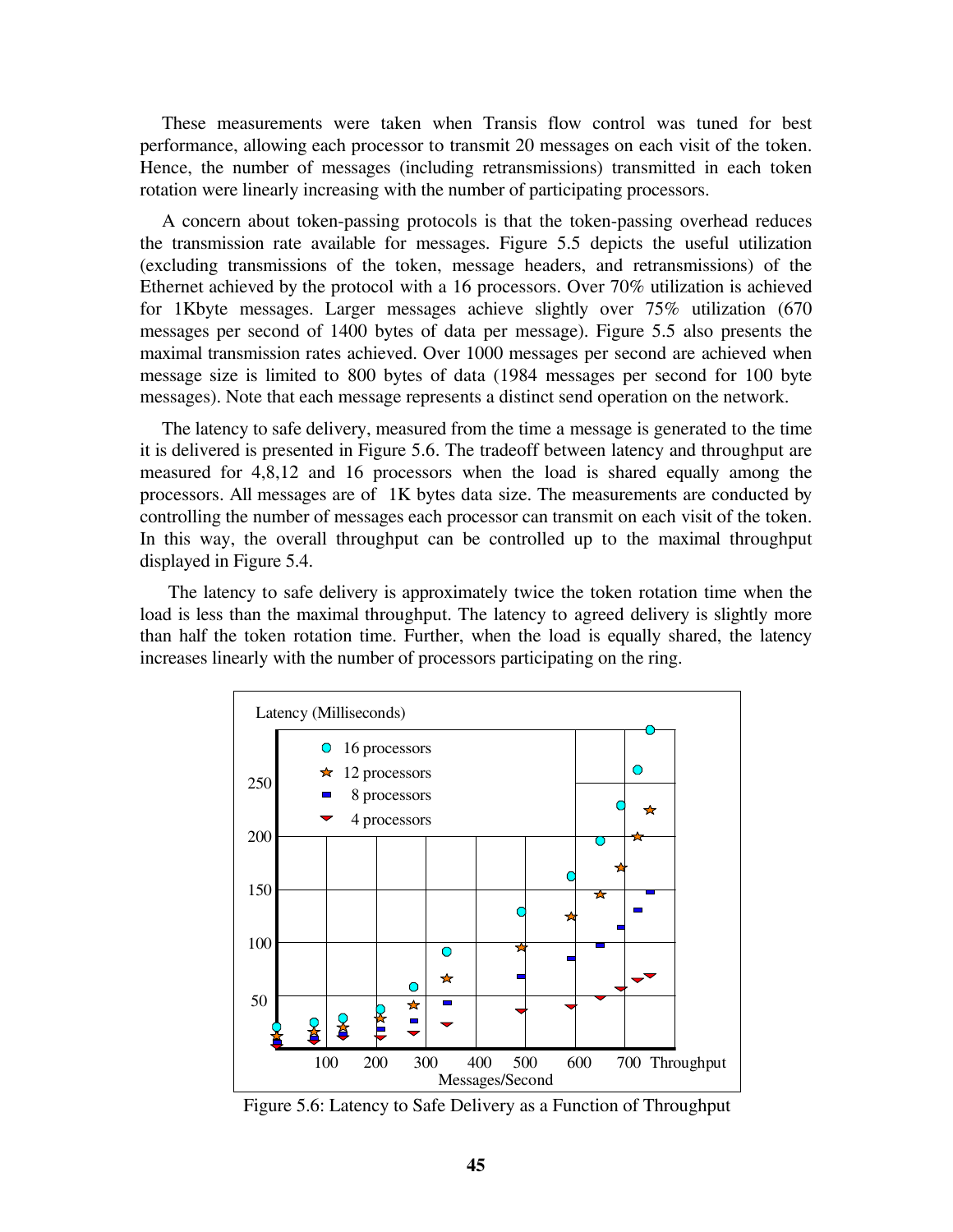# Chapter 6

# **6. Replication layer**

The replication layer implements a symmetric algorithm for guaranteed delivery and for *global* total ordering of actions. This layer guarantees that all actions will eventually reach all servers, and will be applied to the database in the same order at all the replication servers.

The replication layer uses a group communication layer that, according to the extended virtual synchrony model, maintains the membership of the currently connected servers and *locally* orders actions within this current membership. The task of creating a global total order out of the local order provided by the group communication is non-trivial due to the requirement to overcome network partitions and processor crashes. Moreover, our aim to allow all components of the partitioned network to continue operation, although in some degraded mode, adds additional complexity to the problem.

The most challenging aspect of the replication layer is its ability to globally order actions consistently **without** the need for end-to-end acknowledgment on a per-action basis between the replicas, and **without** loosing actions in case of processor crashes (and power failures). Other consistent replication mechanisms that tolerate the same failure model require every replica to perform a synchronous disk write per action, before they send an acknowledgment, and before this action can be applied to the database at other servers. Our unique property is achieved using the additional level of knowledge provided by the strong (yet relatively cheap) safe delivery property of the extended virtual synchrony model.

Not all applications require global total order of actions. Some applications may not care about the order of actions. Refer to Chapter 7 for optimized services for different types of applications.

## **6.1 The Concept**

Since the servers group may partition, the replication layer identifies at most a single component of the servers group as a *primary component*; the other components of the partitioned servers group are *non-primary components*. Only the primary component determines the global order of actions. Servers belonging to non-primary components can still generate actions, but cannot determine their global order. According to the extended virtual synchrony model, a change in the membership of a component of the servers group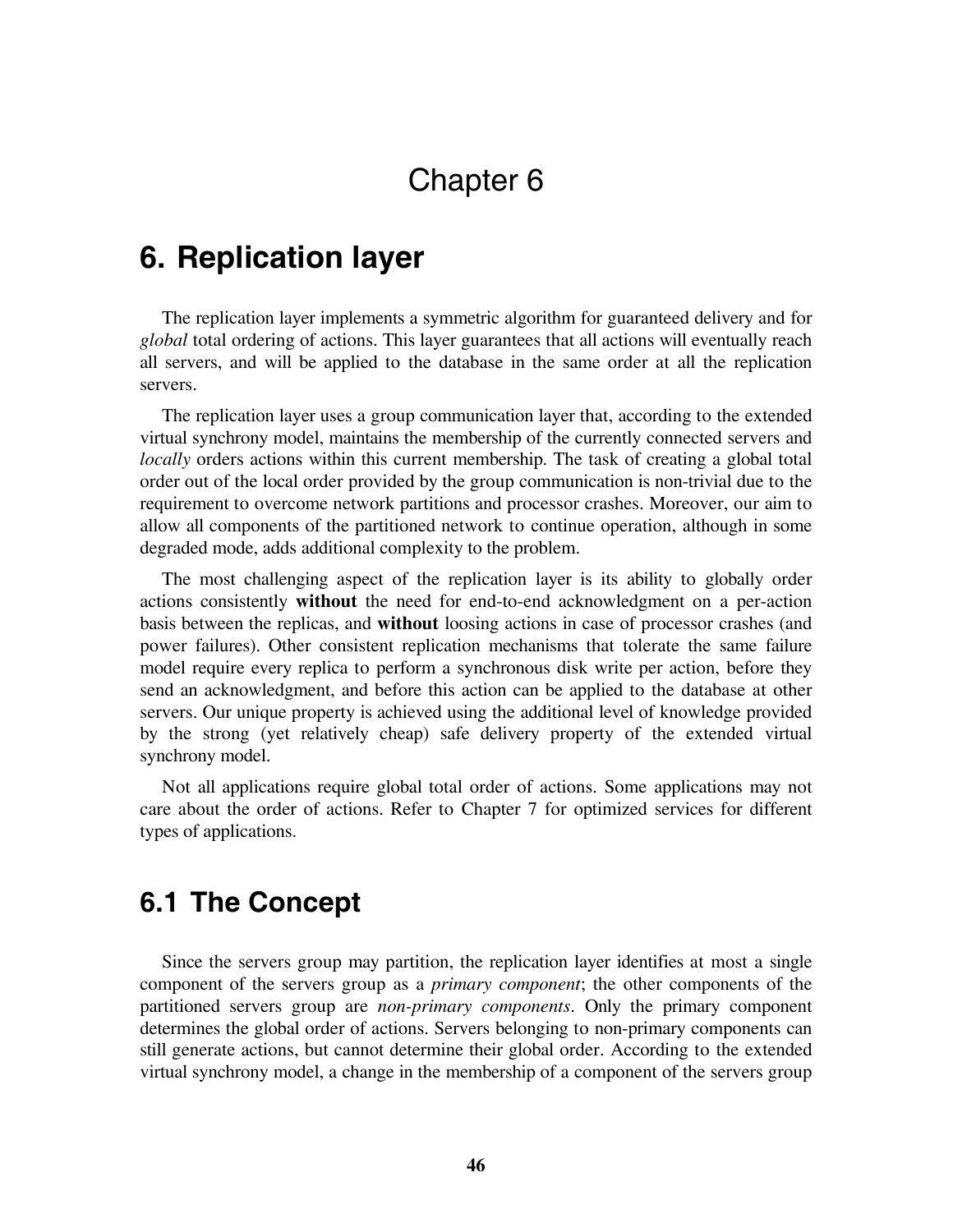is reflected in the delivery of a configuration change message by the group communication layer to each server in that component that did not crash.

We use the following coloring model to indicate the knowledge level associated with each action. Each server marks the actions delivered by the group communication layer with one of the following colors:

- **Red Action**. An action for which the server cannot, as yet, determine the global order.
- **Green Action**. An action for which the server has determined the global order and which, therefore, can be applied to the database.
- **White Action**. An action for which the server can deduce that all of the servers in the servers group have already marked the action green. Thus, the server can discard a white action because no other server will need this action subsequently.



Figure 6.1: The Actions Queue at Server *s*.

All of the white actions precede the red and green actions in the global order and define the white zone. All of the green actions precede the red actions in the global order and define the green zone. Similarly, the red actions define the red zone. An action can be marked at different servers with different colors. However, the algorithm of the replication server guarantees that no action can be marked white at one server while it is marked red, or does not exist, at another server. A similar coloring model with a slightly different meaning appears is [AAD93,Kei94].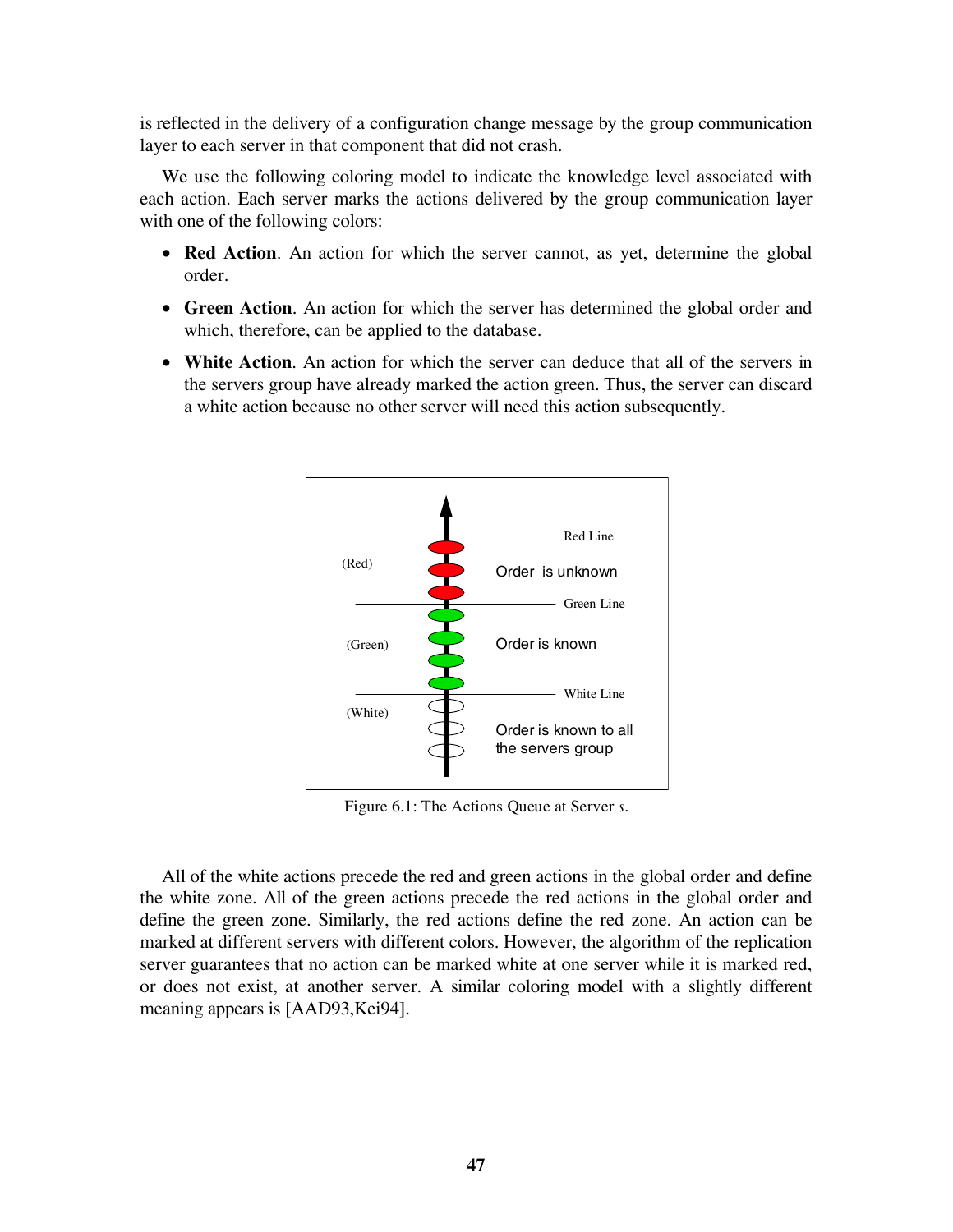## **6.1.1 Conceptual Algorithm**

We now present a high-level description of the algorithm in the form of a finite state machine with four states, as shown in Figure 6.1:

- **Prim state**. A server currently belongs to the primary component. When a message containing an action is delivered by the group communication layer, the action is **immediately** marked green and is applied to the database.
- **Non\_prim state**. A server belongs to a non-primary component. When a message containing an action is delivered by the group communication layer, the action is **immediately** marked red.
- **Exchange state**. A server shifts to this state when a new (regular) configuration is formed. All of the servers belonging to the new configuration exchange information that allows them to define the set of actions that are known to some, but not all, of them. After all of these actions have been exchanged and the green actions have been applied to the local database, the server checks whether this configuration can form the next primary component. If so, it shifts to the Construct state; otherwise, it shifts to the Non\_prim state and forms a non-primary component. We use dynamic linear voting [JM90] to determine if the next primary component can be formed. This check is done locally at each server without the need for additional exchange of messages among the servers.
- **Construct state**. In this state, all of the servers in the component have the same set of actions and know about the same set of former primary components. After writing the data to stable storage, the server multicasts a Create Primary Component (CPC) message. On receiving a CPC message from each of the other servers in the current configuration, a server shifts to the Prim state. If a configuration change occurs before it has received all of the CPC messages, the server returns to the Exchange state.



Figure 6.2: A Conceptual State Machine of the Replication Server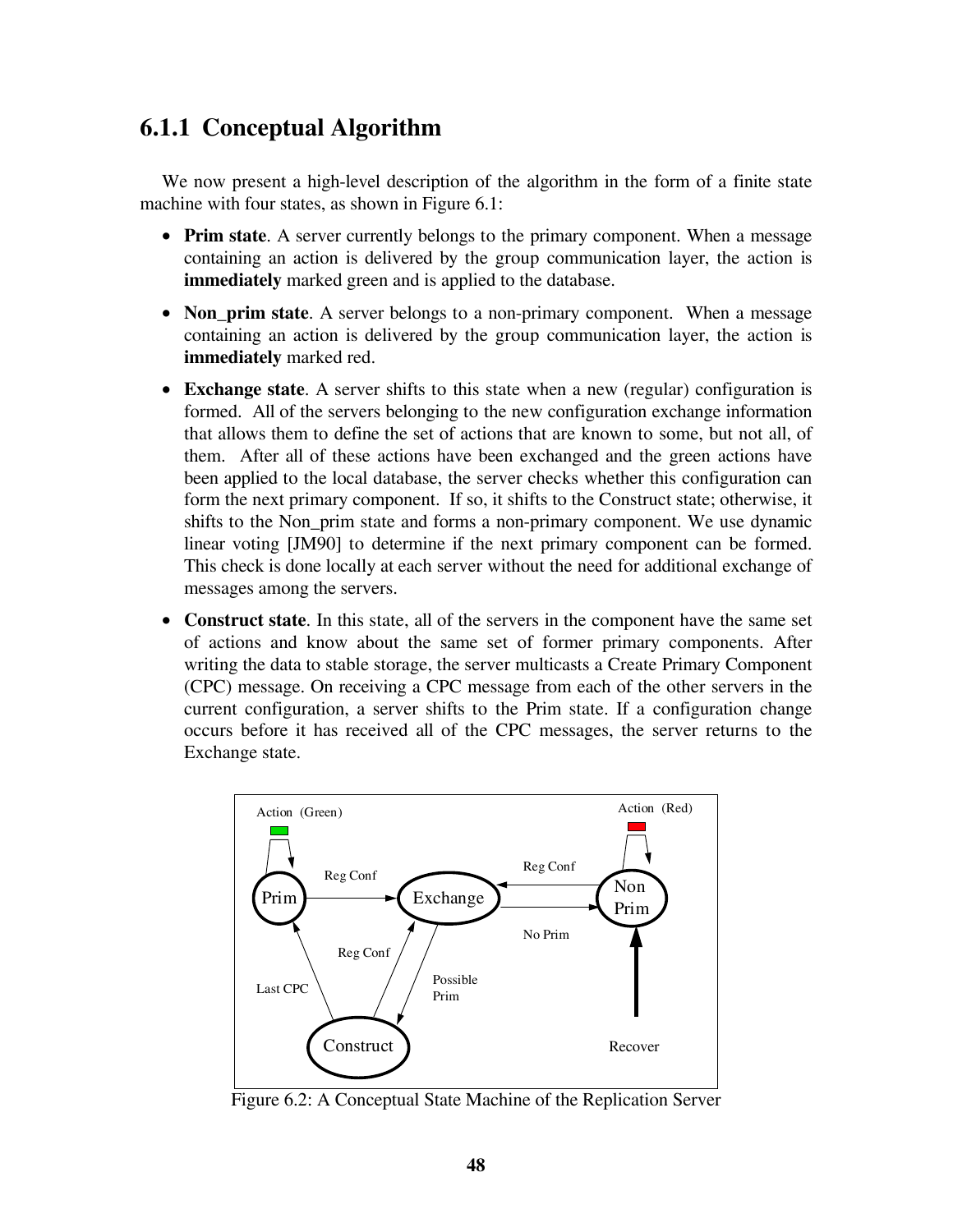When a membership change occurs, the connected servers exchange information and try to reach a common state. If another membership change occurs before the servers establish that common state, they try again. When they reach a common state, that state will be either a Prim state or a Non\_prim state.

In the general case, the server resides either in the Prim state or in the Non\_prim state. When the servers within a component are in these two states, there is **no** need to acknowledge messages. As long as no membership change occurs, all of the connected servers receive the same set of messages in the same order, and there is no need for endto-end acknowledgments. We still need end-to-end acknowledgments (i.e. server to server) after a membership change, but we avoid end-to-end acknowledgment on a per action basis. This means that, in the primary component, the replication servers can globally order messages without incurring additional delay to the latency of the group communication layer. Refer to Chapter 5 for latency measurements.

## **6.1.2 Selecting a Primary Component**

In a system that is subject to partitioning, we must ensure that two different components do not reach contradictory decisions regarding the global order. Hence, we need a mechanism for selecting the primary component that can continue to order actions. Several techniques have been described in the literature [Gif79, JM90, Tho79]:

- **Monarchy**. The component that contains a designated server becomes the primary component.
- **Majority**. The component that contains a (weighted) majority of the servers becomes the primary component.
- **Dynamic Linear Voting**. The component that contains a (weighted) majority of the last primary component becomes the primary component. Sometimes, a lower bound is imposed on the size (weight) of the primary component to avoid situations where a crash of a small number of machines that formed the last primary component blocks the whole system.

Dynamic linear voting is generally accepted as the best technique, when certain reasonable conditions hold [PL88]. The choice of the weights and adapting them over time is beyond the scope of this thesis. We employ dynamic linear voting.

Any system that employs (weighted) dynamic linear voting can use (weighted) majority, since majority is a special case of dynamic linear voting. Monarchy is a special case of weighted majority (when all servers except the master have weight zero). However, it is not always easy to adapt systems that work well for monarchy or majority to dynamic linear voting.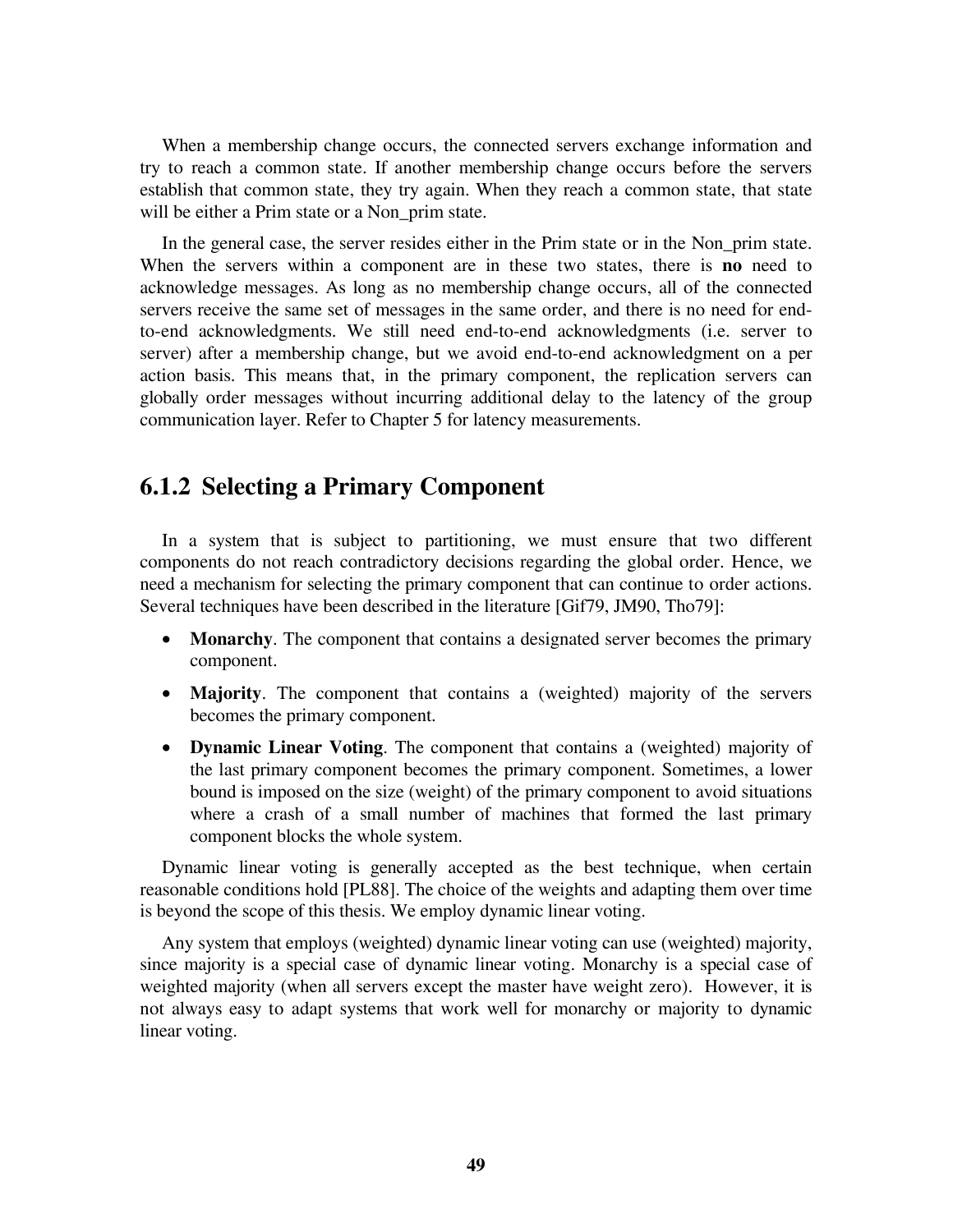## **6.1.3 Propagation by Eventual Path**

In many systems, processes exchange information only as long as they have a direct and continuous connection. In contrast, the concept described above propagates information by means of eventual path.

An *eventual path* from server *s* to server *r* is a path from *s* to *r* such that there exist pairs of servers along the path and intervals during which they are connected so that information known to *s* is made known to *r* during this interval. This does **not** require a continuous or direct connection between *s* and *r*.

According to our concept, when a new component is formed, the servers exchange knowledge in the Exchange state. When servers leave the Exchange state, they share the same knowledge regarding the actions in the Action list and their order and color. Our method for sharing this information is efficient because the exchange process is invoked immediately after a configuration change, and only then. Moreover, each needed action is multicast exactly once using our well performing group communication layer.

Our concept might be compared with former point-to-point gossip and epidemic replication methods [LLSG92, Gol92]. In these methods, each server exchanges information from time to time with some connected server. Although these methods also meet the liveness criterion described in Chapter 2, for the above reasons, our method is more eager and disseminates the knowledge, in principle, immediately when communication resumes, using multicast. The reason this behavior can be achieved is that we exploit group communication multicast and membership services.

## **6.2 The Algorithm**

Due to the asynchronous nature of the system model, we cannot reach complete knowledge about which actions were delivered to which servers just before a network partition or processor crash occurs. In fact, it is well known that reaching agreement in asynchronous environments with a possibility of even one failure is impossible [FLP85]. Instead, we rely on the extended virtual synchrony semantics for safe delivery, particularly when a safe message is delivered in a smaller transitional configuration. The lack of complete knowledge is evident when:

- A server is in the Prim state when a partition occurs. The server cannot always deduce whether the last actions were delivered to all the members of the primary component (including itself).
- A server is in the Construct state when a partition occurs. The server cannot always deduce whether all the servers in the proposed primary component have initiated the CPC messages.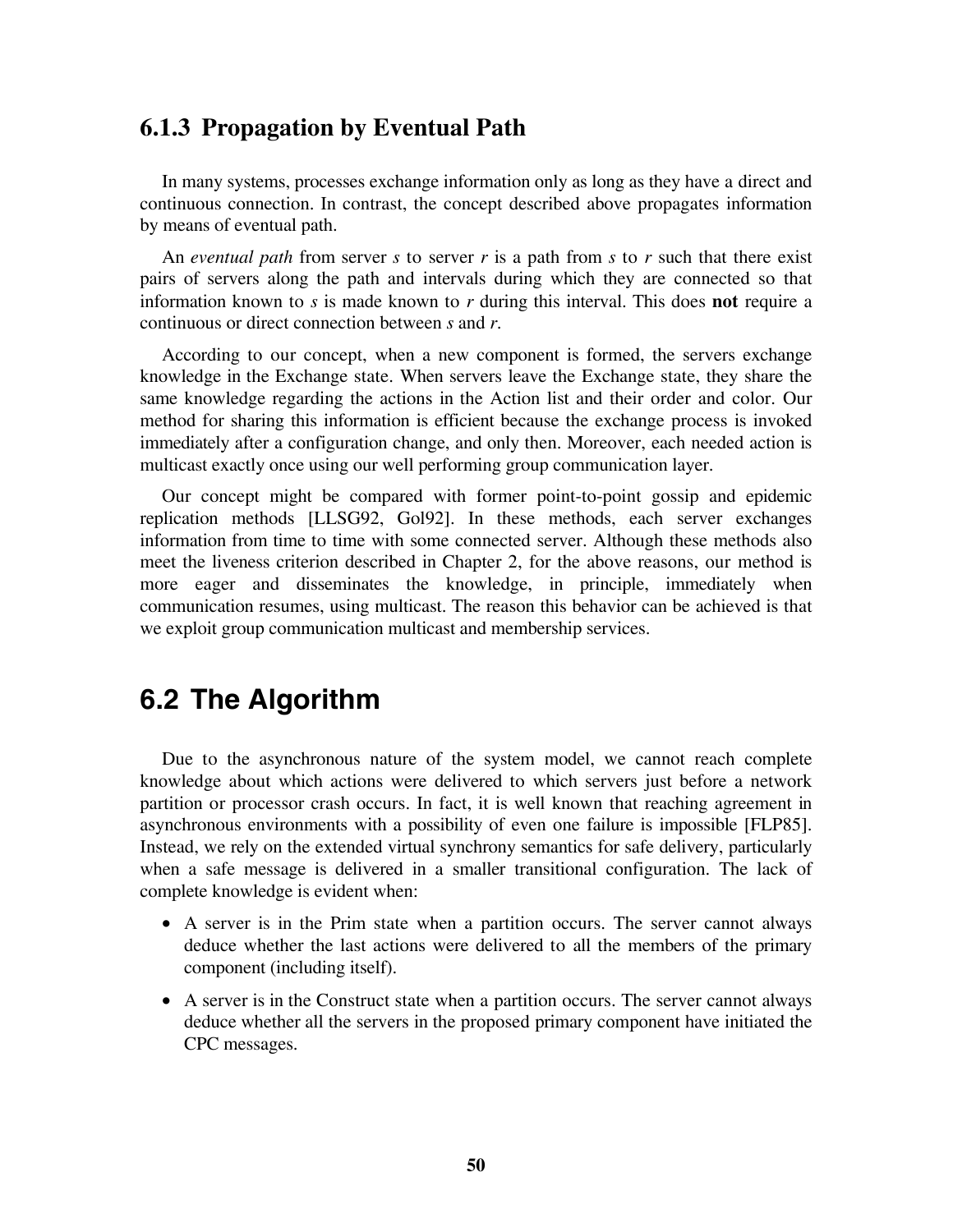

Figure 6.3 Three Cases to Break Impossibility

Extended virtual synchrony and its safe delivery property provides a valuable tool to deal with this incomplete knowledge. Instead of having to decide on one of two possible values  $(0 \text{ or } 1)$  as in the consensus problem [FLP85], we have three possible values  $(0, ?$ , or 1) As Figure 6.3 presents:

- **Case 1**. A safe message is delivered in the regular configuration.
- **Case ?**. A safe message is received by the group communication layer just before a partition occurs. The group communication layer cannot tell whether other components that split from the previous component received and will deliver this message. According to extended virtual synchrony this message is delivered in the transitional configuration.
- **Case 0**. A safe message is sent just before a partition occurs, but it was not received by the group communication layer in a detached component. This message will not be delivered at this component.



Figure 6.4: The Modified Color Model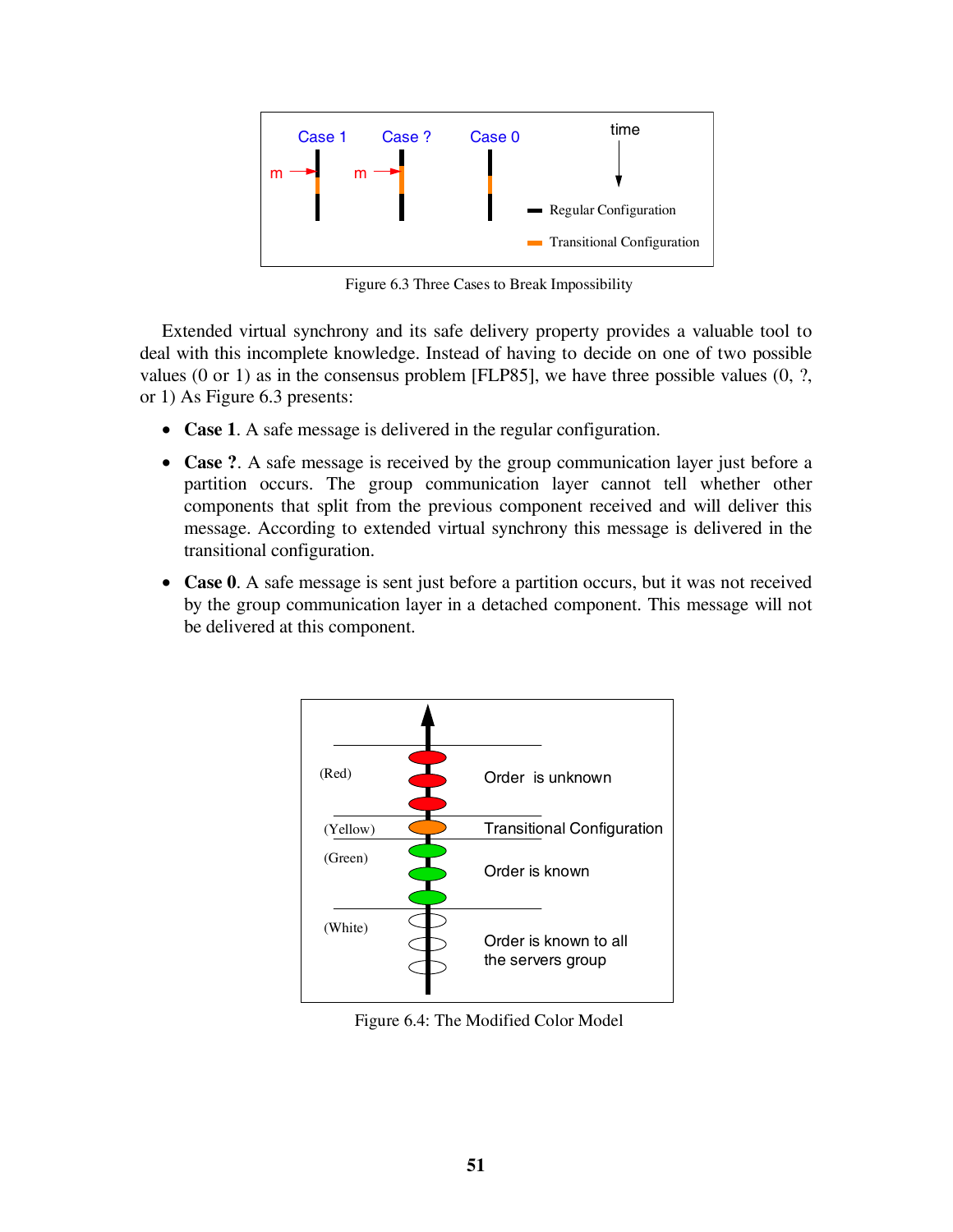In order to handle this uncertainty we modify the algorithm's state machine. We split the Prim state into the Reg\_prim and Trans\_prim states, and we add the No state (no server has yet installed the new primary component) and Un state (it is unknown whether any server has installed this component) as refinements of the Construct state. We add an intermediate color to our coloring model:

• **Yellow Action**. An action that was delivered in a transitional configuration of a primary component.

We mark as yellow actions that were delivered in a transitional configuration of a primary component. Such actions could have been marked as green by another member of a primary component that partitioned. A yellow action becomes green at a server as soon as this server learns that another server marked it green, or with the installation of the next primary component. The modified color model is presented in Figure 6.4 and the detailed state machine is presented in Figure 6.5.

## *Data Structure*

The structure *Action\_id* contains two fields: *server\_id* the creating server identifier, and *action\_index*, the index of the action created at that server.

The following local variables reside at each of the replication servers:

- *Server\_id* a unique identifier of this server in the servers group.
- *Action index* the index of the next action created at this server. Each created action is stamped with the Action\_index after it is incremented.
- *Conf* the current configuration of servers delivered by the group communication layer. Contains the following fields:
	- ⇒ *conf\_id* identifier of the configuration.
	- ⇒ *set* the membership of the current connected servers.
- *Attempt\_index* the index of the last attempt to form a primary component.
- *Prim\_component* the last primary component known to this server. It contains the following fields:
	- $\Rightarrow$  *prim\_index* the index of the last primary component installed.
	- ⇒ *attempt\_index* the index of attempt by which the last primary component was installed.
	- ⇒ *servers* identifiers of participating servers in the last primary component.
- *State* the state of the algorithm. One of {Reg\_prim, Trans\_prim, Exchange\_states, Exchange actions, Construct, No, Un, Non prim}.
- *Actions queue* ordered list of all the red, yellow and green actions. White actions can be discarded and, therefore, in a practical implementation, are not in the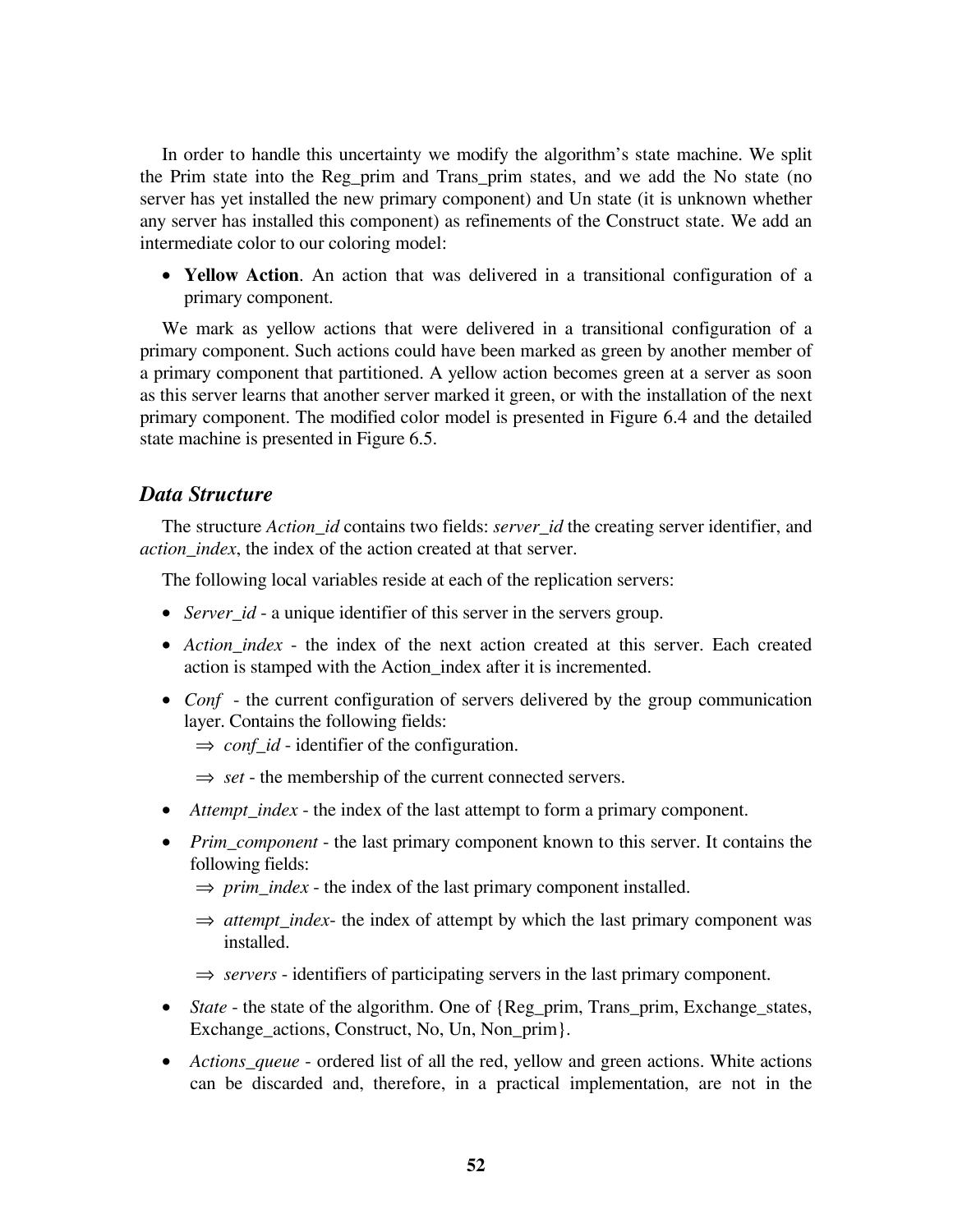*Actions\_queue*. For the sake of easy proofs this thesis does not extract actions from the *Actions\_queue*. Refer to [AAD93] for details concerning message discarding.

- *Ongoing\_queue* list of actions generated at the local server. Such actions that were delivered and written to disk can be discarded. This queue protects the server from loosing its own actions due to crashes (power failures).
- *Red\_cut* array [1..n] the index of the last action server *i* has sent and that this server has.
- *Green lines* array[1..n] identifier of the last action server *i* has marked green as far as this server knows. *Green\_lines*[*Server\_id*] represents this server's green line.
- *State messages* a list of State messages delivered for this configuration.
- *Vulnerable* a record used to determine the status of the last installation attempt known to this server. It contains the following fields:
	- ⇒ *status* one of {Invalid, Valid}.
	- $\Rightarrow$  *prim\_index* index of the last primary component installed before this attempt was made.
	- $\Rightarrow$  *attemp\_index* index of this attempt to install a new primary component.
	- ⇒ *set* array of *server\_id*s trying to install this new primary component.
	- $\Rightarrow$  *bits* array of bits, each of {Unset, Set}.
- *Yellow* a record used to determine the yellow actions set. It contains the following fields:
	- ⇒ *status* one of {Invalid, Valid}
	- ⇒ *set* an ordered set of action identifiers that are marked yellow.

#### *Message Structure*

Three types of messages are created by the replication server:

- Action message a regular action message contains the following fields:
	- ⇒ *type* type of the message. i.e. Action
	- $\Rightarrow$  *action id* the identifier of this action.
	- ⇒ *green\_line* the identifier of the last action marked green at the creating server at the time of creation.
	- $\Rightarrow$  *client* the identifier of the client requesting this action.
	- $\Rightarrow$  *query* the query part of the action.
	- ⇒ *update* the update part of the action.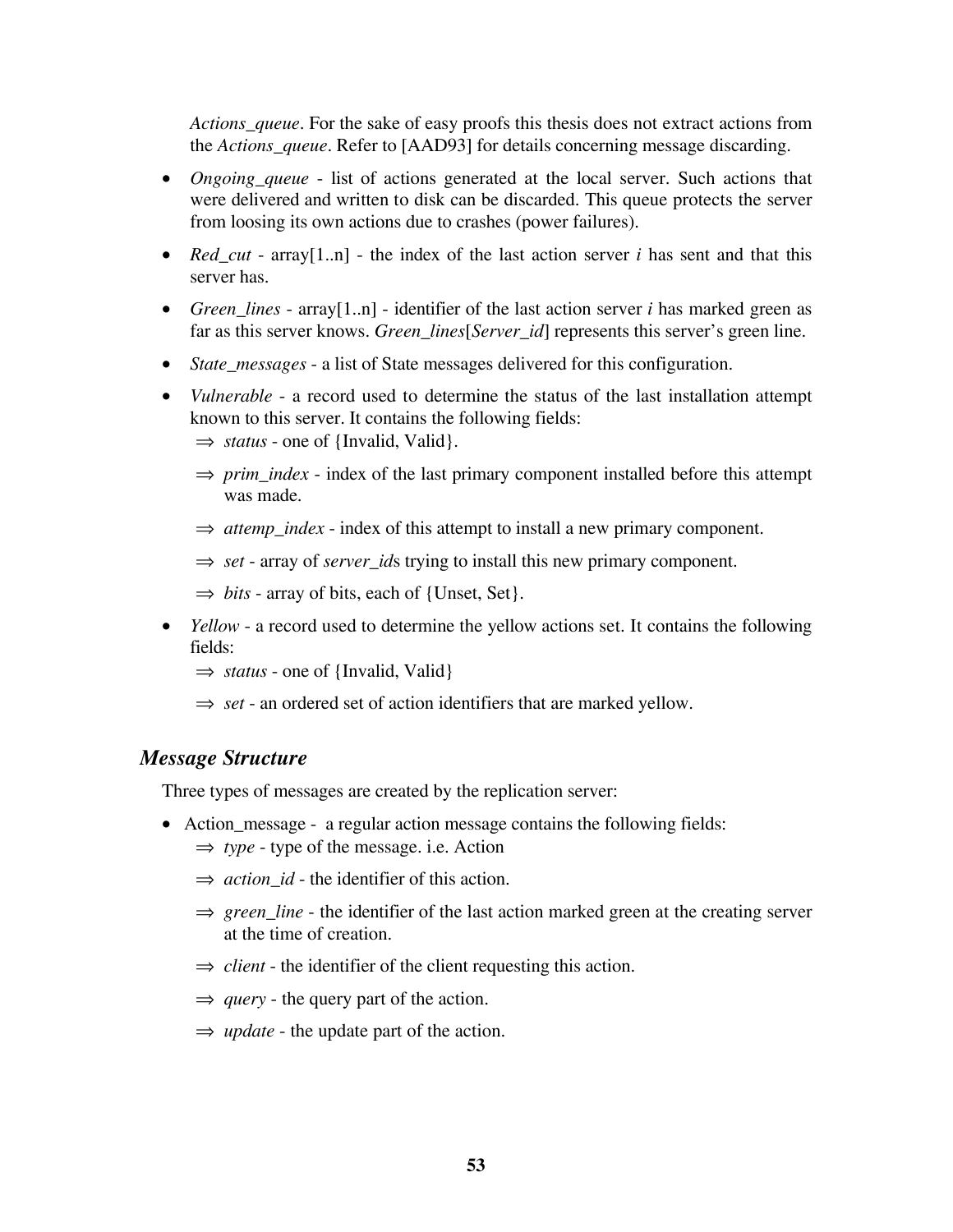- State\_message contains the following fields:
	- ⇒ *type* type of the message. i.e. State
	- ⇒ *Server\_id, Conf\_id, Red\_cut, Green\_line* the corresponding data structures at the creating server.
	- ⇒ *Attempt\_index, Prim\_component, Vulnerable, Yellow* the corresponding data structures at the creating server.
- CPC\_message contains the following fields:
	- ⇒ *type* type of the message.
	- ⇒ *Server\_id, Conf\_id* the corresponding data structures at the creating server.

## *Definition of Events*

Six types of events are handled by the replication server:

- **Action**  an action message was delivered by the group communication layer.
- **Reg\_conf** a regular configuration was delivered by the group communication layer.
- **Trans\_conf** a transitional configuration was delivered by the group communication layer.
- **State\_mess** a state message was delivered by the group communication layer.
- **CPC\_mess** a Create Primary Component message was delivered by the group communication layer.
- **Client\_req** a client request was received from a client.



Figure 6.5: The State Machine of the Replication Server.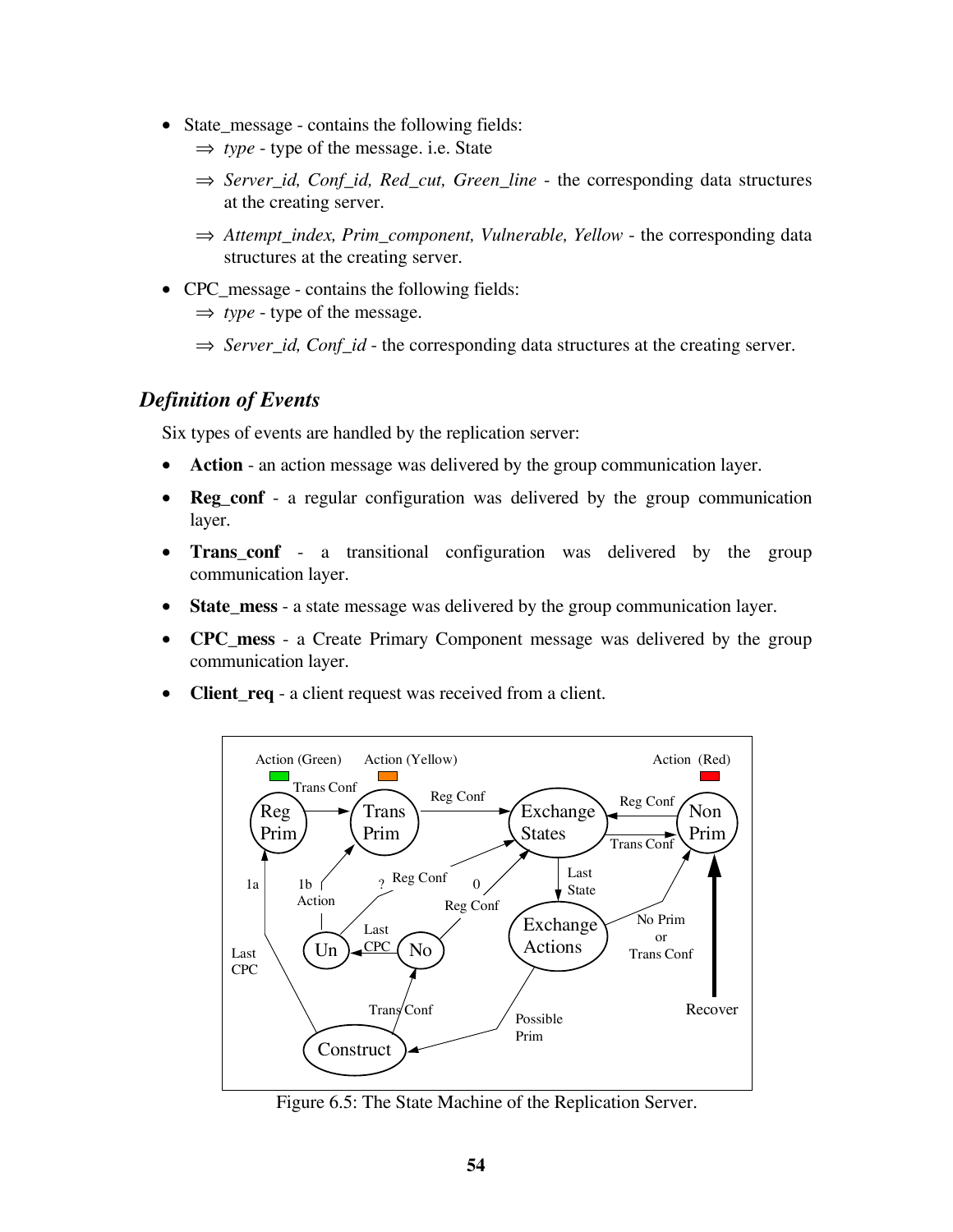## *Non\_prim State*

While in the Non\_prim state, each action is immediately marked as red. Client request generates an action that is sent by the group communication. This request is logged to disk in the *Ongoing\_queue* in case the server crashes before this action is delivered and processed. The pseudo-code executed in the Non\_prim state is presented in Figure 6.6.

```
case event is
 Action:
          Mark_red( Action )
 Reg_conf:
          set Conf according to Reg_conf
          Shift_to_exchange_states()
 Trans_conf, State_mess:
          Ignore
 Client req:
          Action_index++
          create action and write to Ongoing_queue
          ** sync to disk
          generate Action
 CPC_mess:
         Not possible
```
Figure 6.6 Code Executed in the Non\_prim State.

## *Reg\_prim State*

In this state, as soon as an action is delivered by the group communication layer, it is marked green. This is the most important property of the algorithm. There is no need to wait for other messages nor to write to disk. As long as it is in the Reg prim state, the server is vulnerable. i.e. *Vulnerable.status* is valid so that if this server crashes, it will have to go through exchanging states and actions with another server belonging to this configuration before being able to participate in a primary component.

When a transitional configuration is delivered by the group communication layer, the server shifts to the Trans\_prim state. The pseudo-code executed in the Reg\_prim state is presented in Figure 6.7.

## *Trans\_prim State*

Actions delivered in the Trans\_prim state are marked yellow. These actions might have been marked green at some partitioned server (e.g. message *m2* in Figure 4.8).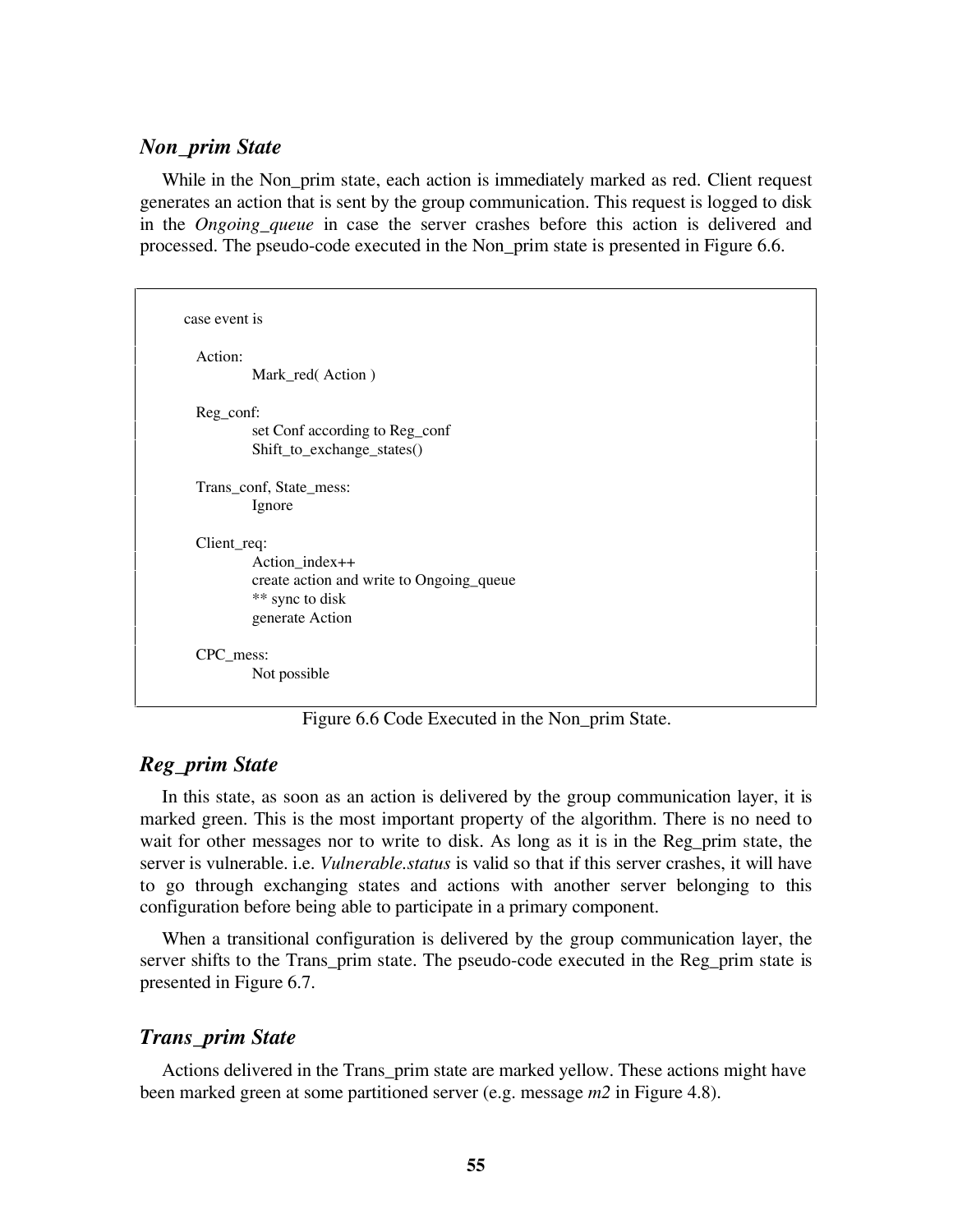When a regular configuration is delivered by the group communication layer, the replication server knows that all the messages from the previous configuration were delivered and processed. This server is not vulnerable anymore, and its yellow set is valid because it received all the messages delivered by the group communication layer for the last configuration. The pseudo-code executed in the Trans\_prim state is presented in Figure 6.8.

| Action:     |                                                            |            |
|-------------|------------------------------------------------------------|------------|
|             | Mark_green(Action)                                         | $(OR-I.1)$ |
|             | $Green_{_}}$ lines[ Action.server_id ] = Action.green_line |            |
| Trans_conf: |                                                            |            |
|             | $State = Trans\_prim$                                      |            |
| Client_req: |                                                            |            |
|             | Action_index++                                             |            |
|             | create action and write to Ongoing_queue                   |            |
|             | ** sync to disk                                            |            |
|             | generate Action                                            |            |

Figure 6.7: Code Executed in the Reg\_prim State.

| case event is                                                                                                                         |
|---------------------------------------------------------------------------------------------------------------------------------------|
| Mark_yellow(Action)                                                                                                                   |
| Reg_conf:<br>set Conf according to Reg_conf<br>Vulnerable status $=$ Invalid<br>$Yellowsstatus = Valid$<br>Shift_to_exchange_states() |
| $Client\_req$ :<br>buffer request<br>Trans_conf, State_mess, CPC_mess:<br>Not possible                                                |
|                                                                                                                                       |

Figure 6.8: Code Executed in the Trans\_prim State.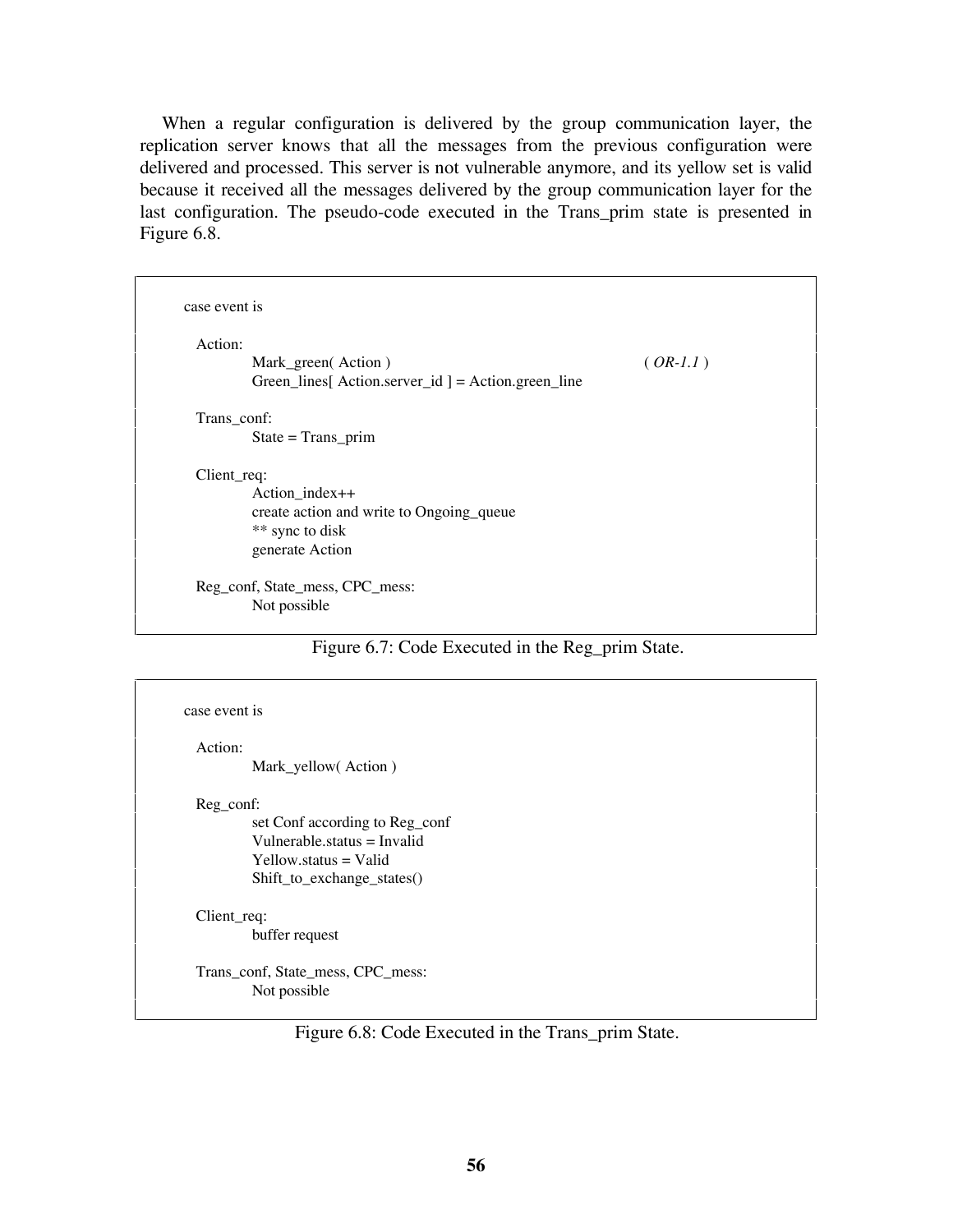### *Exchange\_states State*

In this state, the server gathers all the State messages sent by the currently connected servers. After receiving all these messages the server shifts to the Exchange\_actions state.

The most updated server will be the first to retransmit. Just before shifting to the Exchange action state, this server determines the last action ordered by all the currently connected servers and multicasts all **ordered** actions above that action, and then, all other actions according to a FIFO order. After doing that, all the servers have the same set of green actions in the *Actions\_queue*.

Note that actions that were generated by a server just before a configuration change (but were not sent by the group communication before the configuration change) will be delivered before the State message of that server. These actions are marked red. The pseudo-code executed in the Exchange\_states state is presented in Figure 6.9.

```
case event is
 Trans_conf:
          State = Non\_primState_mess:
          If (State_mess.conf_id = Conf\_id)
                  add State_mess to State messages
          if ( all state messages were delivered )
                  if ( most updated server ) Retrans()
                  Shift to Exchange actions()
 Action:
          Mark red( Action )
 CPC_mess:
          Ignore
 Client req:
          buffer request
 Reg_conf:
          Not possible
```
Figure 6.9: Code executed in the Exchange\_states State.

The Shift\_to\_exchange\_states procedure is invoked each time the server shifts to the Exchange\_states state. The data structure is written to disk so that if the server crashes, the data reflected in the State message, which is sent by the server, will indeed be possessed by the server. The Shift\_to\_exchange\_actions procedure is invoked when the server shifts to the Exchange\_actions state. This procedure checks whether the retransmission process was completed in case no messages need to be retransmitted. The End\_to\_retrans procedure is invoked in the Exchange\_actions state, just after all the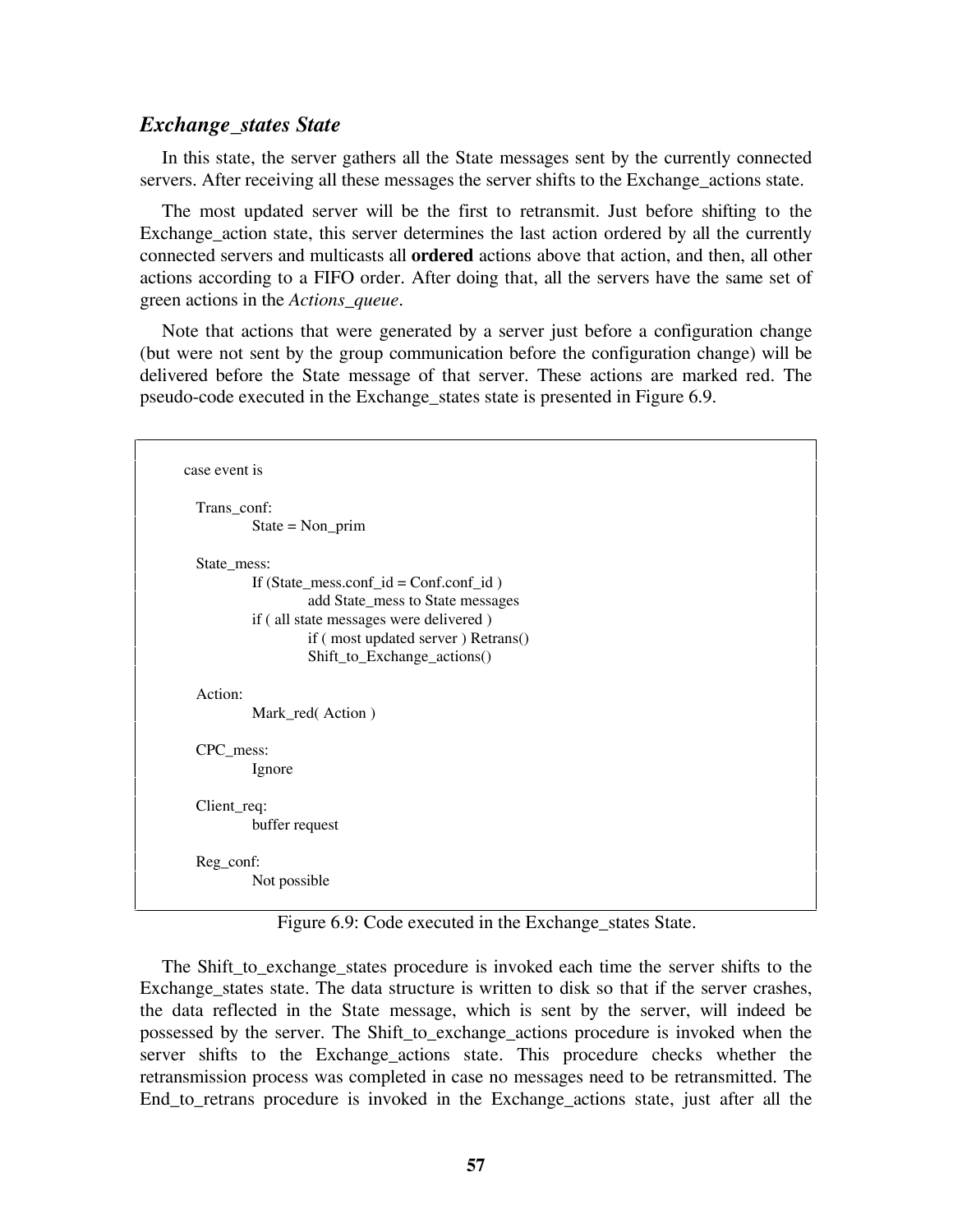needed actions were retransmitted. Figure 6.10 presents the pseudo-code of Shift to exchange states, Shift to exchange actions, and End of retrans procedures.

```
Shift_to_exchange_states()
        ** sync to disk
        clear State_messages
        Generate State_mess
        State = Exchange_states
Shift_to_exchange_actions()
        State = Exchange_actions
        if ( end of retransmission )
                End_of_retrans()
End_of_retrnas()
        Incorporate all State_mess.green_line to Green_lines
        Compute_knowledge()
        if ( Is_quorum() )
                Attempt_index++
                 Vulnerable.status = Valid
                 Vulnerable.prim_index = Prim_component.prim_index
                 Vulnerable.attempt_index = Attempt_index
                 Vulnerable.set = Conf.set
                 Vulenrable.bits = all Unset
                 ** sync to disk
                generate CPC message
                State = Construct
        else
                 ** sync to disk
                Handle_buff_requests()
                State = Non_prim
```
## *Exchange\_actions State*

In this state, the servers exchange actions that at least one of the servers has and one other server does not have. If a configuration change occurs and a regular configuration is delivered to the server, the server shifts back to the Exchange\_states state.

 After the most updated server finished retransmission, all the servers have the same set of green actions in the *Actions\_queue* (see Exchage\_states state). Other servers, one by

Figure 6.10: Code for the Shift\_to\_exchange\_states, Shift\_to\_exchange\_actions, and End of retrans Procedures.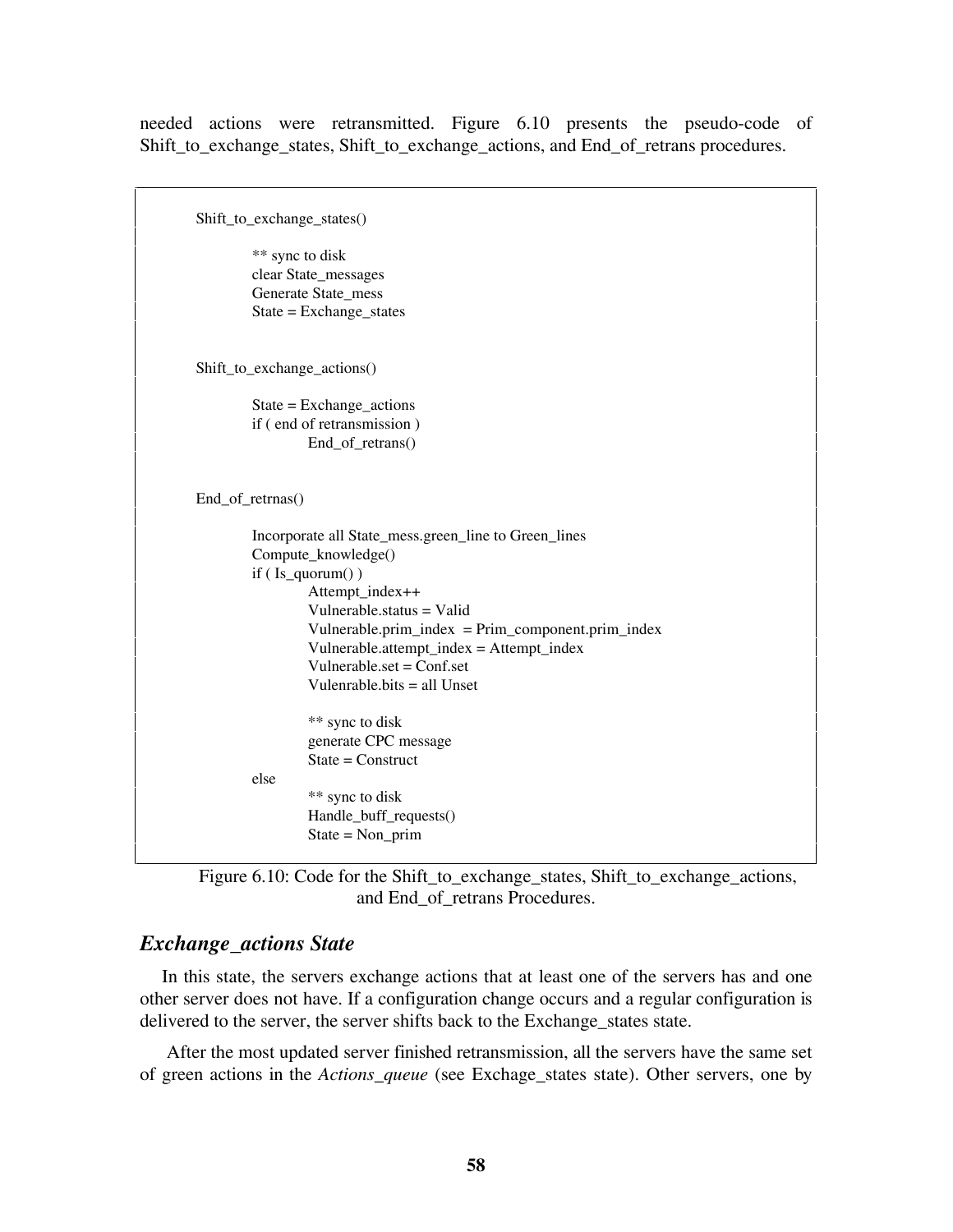one, retransmit actions they have, that are needed to be retransmitted, and have not yet been retransmitted, according to a FIFO order.

 Upon completion of retransmission, the server locally computes certain parameters in the data structure (refer to the End\_of\_retrans and Compute\_knowledge procedures) and checks whether a new primary component can be formed. If the current component cannot form the next primary component, the server returns to the Non\_prim state. Otherwise, the server marks itself vulnerable, writes its data structure to disk, multicasts a CPC message, and shifts to the Construct state. If the server subsequently crashes, it will know that an attempt to create a primary component was made with its participation. The pseudo-code executed in the Exchange\_actions state is presented in Figure 6.11.

| Action:         |                                             |          |
|-----------------|---------------------------------------------|----------|
|                 | Mark action according to State_messages     | $(OR-3)$ |
|                 | if (turn to retransmit) Retrans()           |          |
|                 | if (end of retrnasmission) End_of_retrans() |          |
| Trans_conf:     |                                             |          |
|                 |                                             |          |
|                 | $State = Non\_prim$                         |          |
| $Client\_req$ : |                                             |          |
|                 | buffer request                              |          |

Figure 6.11: Code Executed in the Exchange\_actions State.

The Compute\_knowledge procedure is invoked after retransmission is completed. The data structures at each of the connected servers are identical after the execution of this procedure. Step 1 of the procedure computes the most updated *Prim\_component* and *Attempt\_index* known to the connected servers. The servers with the most updated knowledge are identified in *Updated\_group*.

Step 2 of the procedure computes the *Yellow* set based on the updated servers' valid sets. Messages that are contained in all of these sets are the only messages to be left on the *Yellow* set. Other messages are eliminated from the *Yellow* set because no server could have marked them green (otherwise, every updated server with a valid *Yellow* set will have them at least as yellow). If no such valid set exists, then the *Yellow* set is invalidated.

Steps 3 and 4 try to make vulnerable servers unvulnerable. In Step 3, a server that is vulnerable due to some old primary component or due to some old attempt to form a new primary component is marked unvulnerable. This is because the knowledge regarding this old primary component or old attempt exists, and is encapsulated in the *Action\_list* and in the States messages. In Step 4, a case such as a total immediate crash of a primary component is handled. In this case, all the servers of that component are vulnerable to the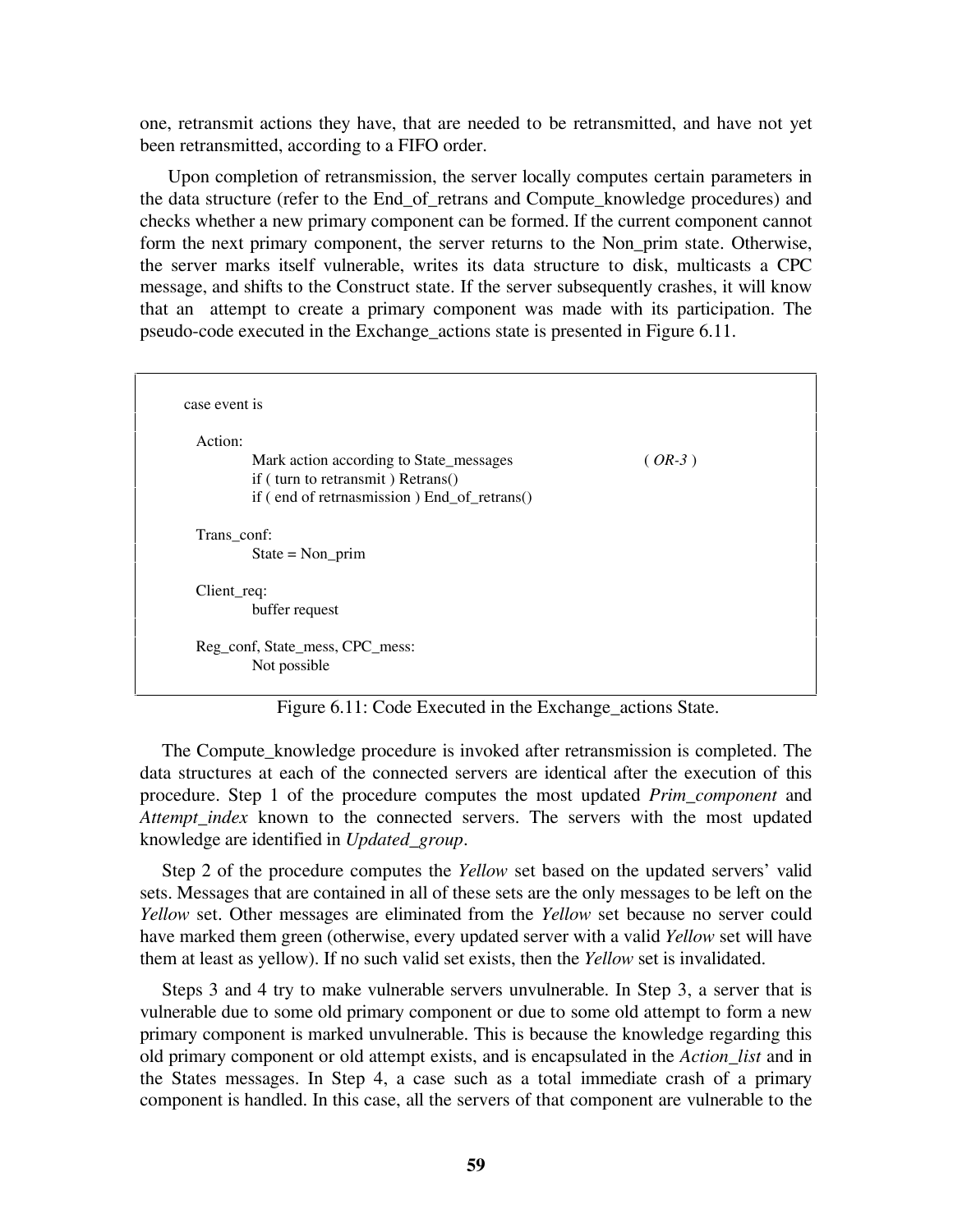same set. Servers that realize this, mark themselves unvulnerable, because they now share all the information regarding the last primary component or the last attempt to form a primary component. Figure 6.12 presents the pseudo-code of the Compute\_knowledge procedure.

| 1.<br>2. | Prim_component = Prim_component in State_messages with<br>the maximal (prim_index, attempt_index)<br>Updated_group = the servers that sent Prim_component in their State_mess<br>Valid_group = the servers in Updated_group that sent Valid Yellow status<br>Attempt_index = max attempt_index sent by a server in Updated_group<br>in their State_mess<br>if Valid_group is not empty<br>$Yellowsstatus = Valid$ |
|----------|-------------------------------------------------------------------------------------------------------------------------------------------------------------------------------------------------------------------------------------------------------------------------------------------------------------------------------------------------------------------------------------------------------------------|
|          |                                                                                                                                                                                                                                                                                                                                                                                                                   |
|          |                                                                                                                                                                                                                                                                                                                                                                                                                   |
|          |                                                                                                                                                                                                                                                                                                                                                                                                                   |
|          |                                                                                                                                                                                                                                                                                                                                                                                                                   |
|          |                                                                                                                                                                                                                                                                                                                                                                                                                   |
|          |                                                                                                                                                                                                                                                                                                                                                                                                                   |
|          |                                                                                                                                                                                                                                                                                                                                                                                                                   |
|          |                                                                                                                                                                                                                                                                                                                                                                                                                   |
|          | Yellow set = intersection of Yellow set sent by Valid_group                                                                                                                                                                                                                                                                                                                                                       |
|          | else                                                                                                                                                                                                                                                                                                                                                                                                              |
|          | $Y$ ellow.status = Invalid                                                                                                                                                                                                                                                                                                                                                                                        |
| 3.       | for each server with Valid in Vulnerable, status                                                                                                                                                                                                                                                                                                                                                                  |
|          | if (server_id not in Prim_component.set                                                                                                                                                                                                                                                                                                                                                                           |
|          | $\alpha$                                                                                                                                                                                                                                                                                                                                                                                                          |
|          | one of its Vulnerable, set does not have identical Vulnerable, status or                                                                                                                                                                                                                                                                                                                                          |
|          |                                                                                                                                                                                                                                                                                                                                                                                                                   |
|          | Vulnerable.prim_index or Vulanrable.attempt_index )                                                                                                                                                                                                                                                                                                                                                               |
|          | then Invalid its Vulnerable status                                                                                                                                                                                                                                                                                                                                                                                |
| 4.       | for each server with Valid in Vulnerable, status                                                                                                                                                                                                                                                                                                                                                                  |
|          | set its Vulnerable bits to union of Vulnerable bits of                                                                                                                                                                                                                                                                                                                                                            |
|          | all servers with Valid in Vulnerable.status                                                                                                                                                                                                                                                                                                                                                                       |

Figure 6.12: Code of the Compute\_knowledge Procedure.

| if there exist a server in Conf with Vulnerable status = Valid return False |
|-----------------------------------------------------------------------------|
| if Conf does not contain a majority of Prim_component.set return False      |
| return True                                                                 |
| Handle_buff_requests()                                                      |
| for all buffered requests                                                   |
| Action index++                                                              |
| create action and write to Ongoing_queue                                    |
| ** sync to disk                                                             |
| for all buffered requests                                                   |
| generate Action                                                             |
| clear buffered requests                                                     |

Figure 6.13: Code of the Is\_quorum and Handle\_buff\_requests Procedures.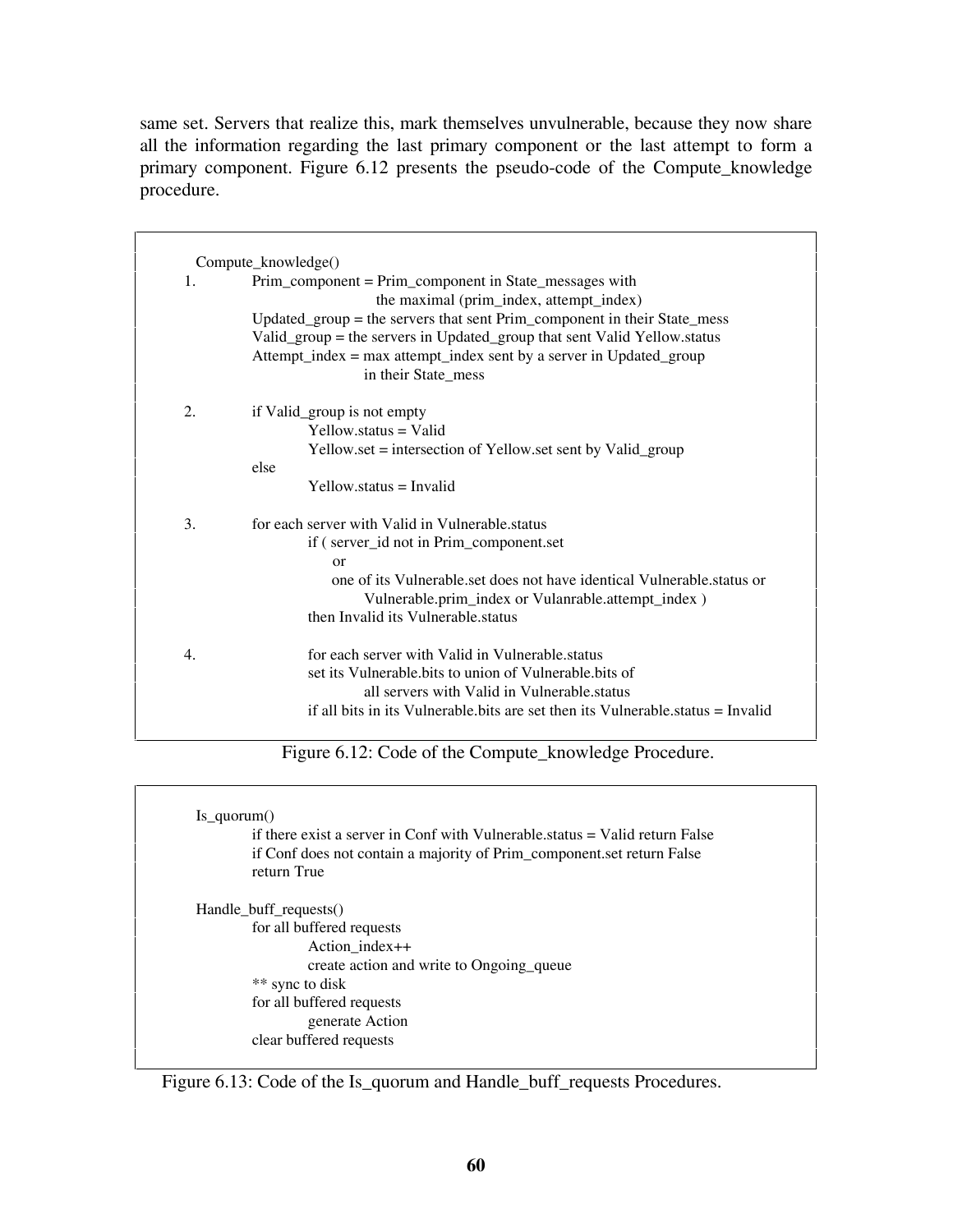## *Construct State*

In the Construct state, the server tries to gather all the CPC messages sent by the connected servers. Three possibilities exist: Either all the CPC messages are delivered, or a transitional configuration is delivered before all the CPC messages are delivered, or the server crashes.

If all the CPC messages are delivered, the server marks the yellow actions as green, installs the next primary component, and marks the red actions as green.

If a transitional configuration is delivered, the server shifts to the No state. Note that if the server crashes while in this state, it remains vulnerable when it recovers until it finds out how this installation attempt terminated. Refer to the description of the Compute\_knowledge procedure for more information. The pseudo-code executed in the Construct state is presented in Figure 6.14.

```
case event is
 Trans_conf:
          State = NoCPC_mess:
          if ( all CPC_mess were delivered )
                   for each server s in Conf.set
                           set Green_lines[s] to Green_lines[ Server_id ]
                   Install()
                   State = Reg_prim
                   Handle buff requests()
 Client req:
          buffer request
 Action, Reg_conf, State_mess:
          Not possible
```
Figure 6.14: Code Executed in the Construct State.

The Install procedure marks green all the yellow actions and sets the *Prim\_component* structure to reflect the installation. *Attempt\_index* is set to zero to count the attempts to form the next primary component after this installed primary component breaks. The data structure is then written to disk so that the server remembers this installation even if it crashes. Figure 6.15 presents the pseudo-code of the Install procedure.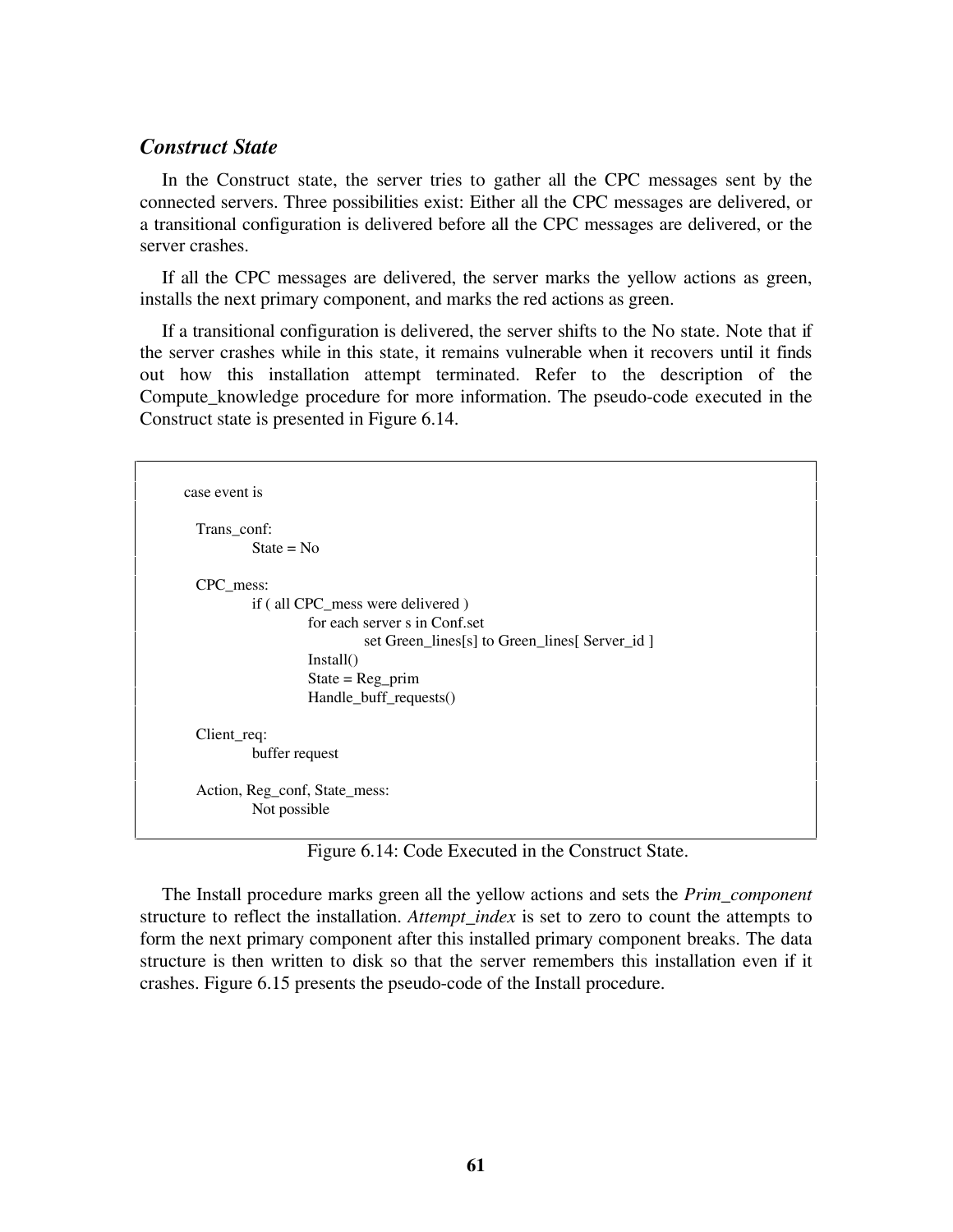| Install()                                          |            |
|----------------------------------------------------|------------|
| if (Yellow.status = Valid)                         |            |
| for all actions in Yellow set                      |            |
| Mark_green(Action)                                 | $(OR-1.2)$ |
| $Y$ ellow status = Invalid                         |            |
| $Y$ ellow.set = empty                              |            |
| Prim_component.prim_index++                        |            |
| $Prim\_component. attempt\_index = Attempt\_index$ |            |
| Prim_component.servers = Vulnerable.set            |            |
| Attempt_index = $0$                                |            |
| for all red actions ordered by Action. Action_id   |            |
| Mark_green(Action)                                 | $(OR-2)$   |
| ** sync to disk                                    |            |

Figure 6.15: Code of the Install Procedure.

### *No State*

The server reaches this state from the Construct state when a transitional configuration is delivered before all the CPC messages are delivered. Again, three possibilities exist: either all the CPC messages are delivered, or a regular configuration is delivered, or the server crashes.

If all the CPC messages are delivered, the server shifts to the Un state.

If a regular configuration is delivered, the server knows that no server received all the CPC messages while in the Construct state. Hence, the server marks itself unvulnerable and shifts to the Exchange\_states state.

Note that if the server crashes while in this state, it remains vulnerable when it recovers, until it finds out how this installation attempt terminated. Refer to the description of the Compute\_knowledge procedure for more information. The pseudo-code executed in the No state is presented in Figure 6.16.

#### *Un State*

The server in the Un state received all the CPC messages, although some of them were delivered in the transitional configuration. This server cannot tell whether there is a partitioned server that received all the CPC messages in the regular configuration (in the Construct state) and managed to install the primary component. Again three possibilities exist: either a regular configuration is delivered, or an action is delivered, or the server crashes.

If a regular configuration is delivered, the server must protect a potential partitioned server that installed the primary component. Therefore, the server remains vulnerable. This is the only place in the algorithm where the server is neither in the primary component, nor it is attempting to create a primary component, and it still remains vulnerable. However, the chances for this to happen are fairly slim and require a partition to occur exactly after all the CPC messages have been received, but before others acknowledge them.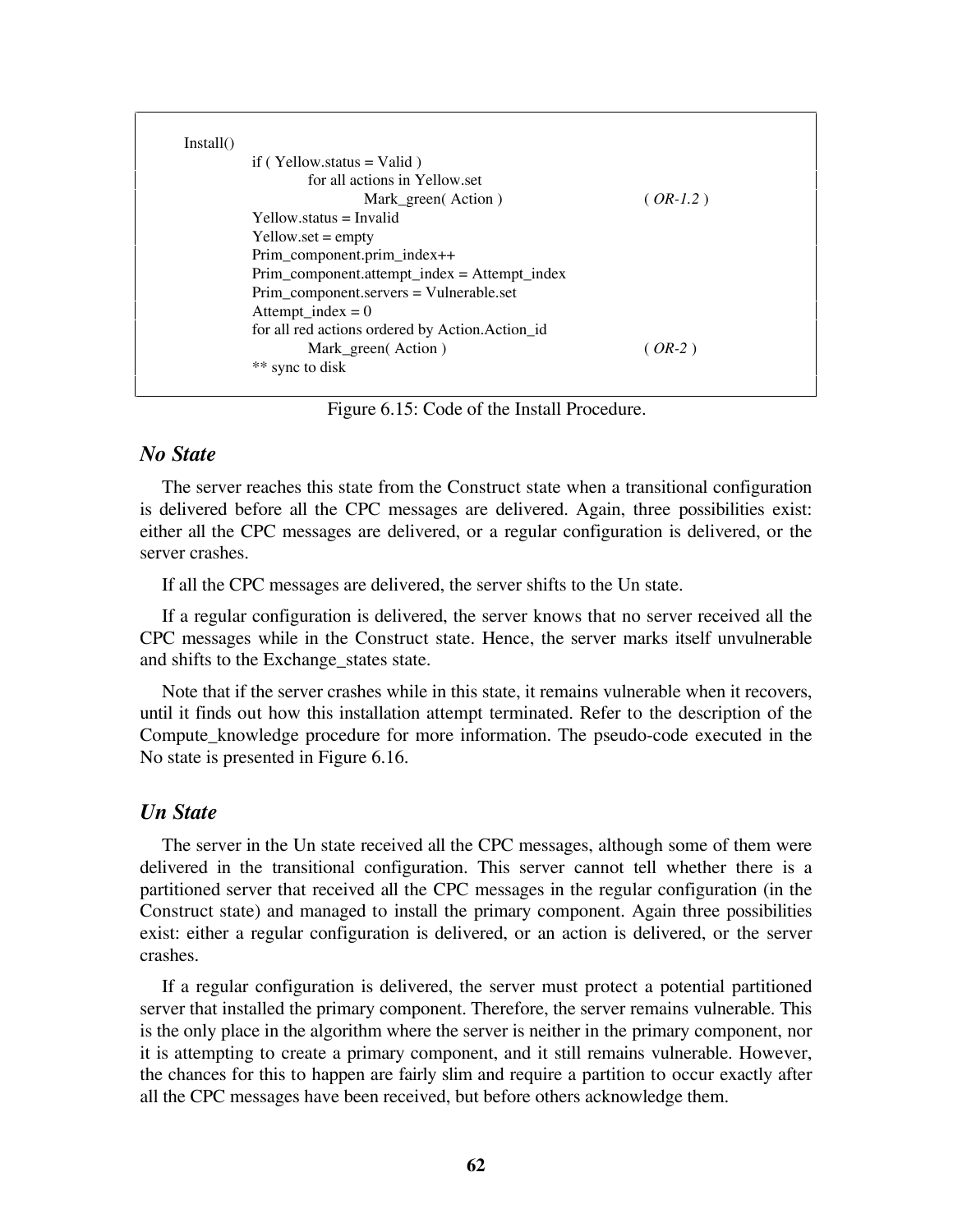If an action is delivered, the server knows that one of the servers installed the primary component (because only after that, an action can be sent). The server marks yellow actions as green, installs the primary component, and marks all red actions as green. Since the transitional configuration was already delivered, the server immediately shifts to the Trans\_prim state. The delivered action is marked yellow because it was delivered in a transitional configuration of a primary component (the primary which was just installed).

Note that if the server crashes while in this state, it remains vulnerable when it recovers until it finds out how this installation attempt terminated. Refer to the description of the Compute knowledge procedure for more information. The pseudo-code executed in the Un state is presented in Figure 6.17.

case event is Reg\_conf: set Conf according to Reg\_conf Vulnerable.status = Invalid Shift to exchange states() CPC\_mess: if ( all CPC\_mess were delivered ) State = Un Client req: buffer request Action, Trans\_conf, State\_mess: Not possible

#### Figure 6.16: Code Executed in the No state.

| case event is |  |
|---------------|--|
|               |  |

Reg\_conf:

set Conf according to Reg\_conf Shift\_to\_exchange\_states()

Action:

Install() Mark\_yellow( Action ) State = Trans\_prim

Client req: buffer request

Trans\_conf, State\_mess, CPC\_mess: Not possible

Figure 6.17: Code Executed in the Un State.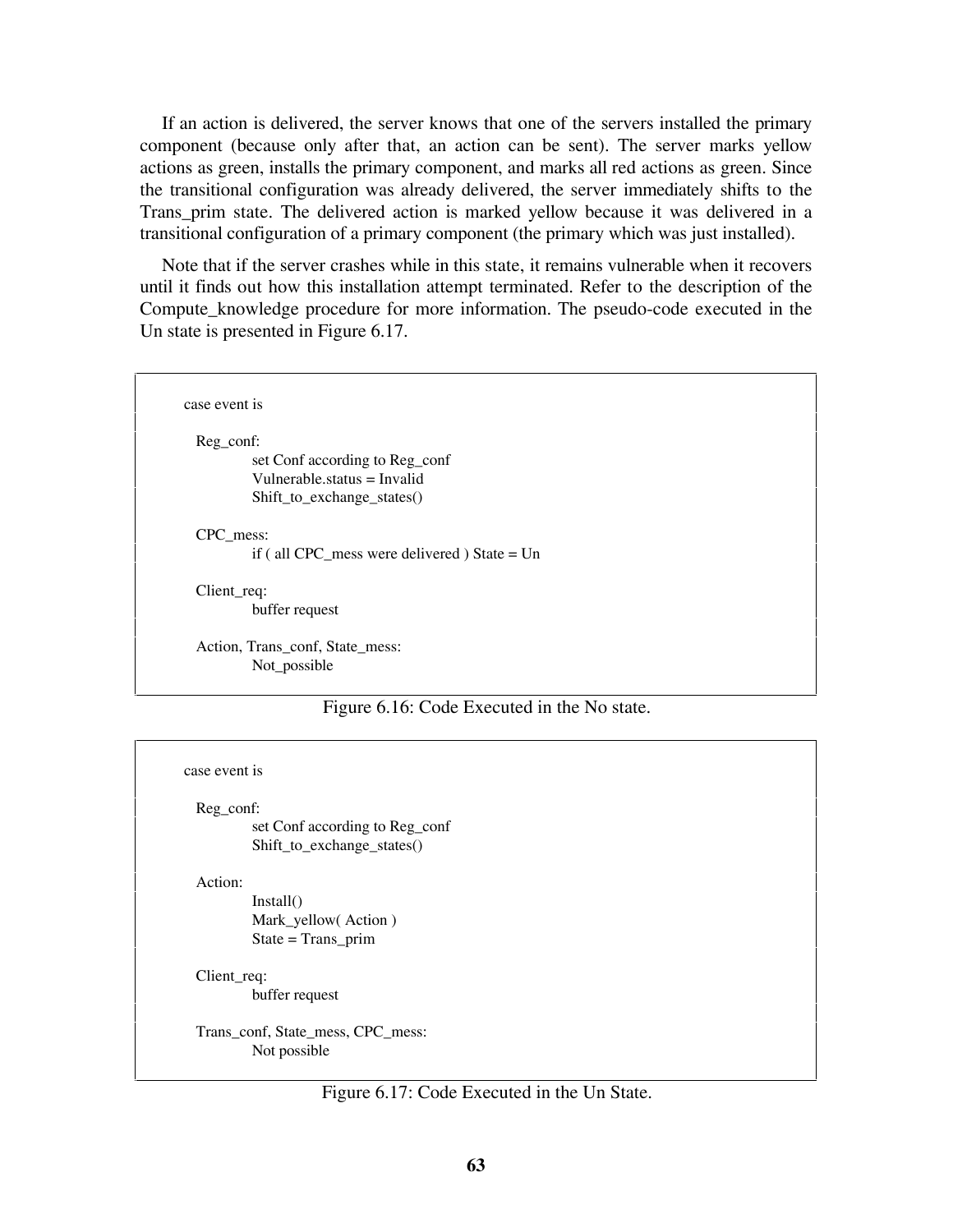#### *Recover*

When a processor recovers, it marks all actions residing in the *Ongoing\_queue* and are not in *Actions\_queue* as red. These actions were generated by this server, but were not delivered and processed by the server before it crashed. After cleaning its *Ongoing\_queue,* the server shifts to the Non\_prim state, waiting for the first regular configuration to be delivered. Figure 6.18 presents the pseudo-code of the Recover procedure.

Recover() State =  $Non\_prim$ for each action in Ongoing\_queue if ( Red\_cut[ Server\_id ] < Action.action\_id.action\_index ) Mark red( Action ) \*\* sync to disk

Figure 6.18: Code of the Recover Procedure.

## *Marking Actions*

Three procedures mark actions: Mark\_red, Mark\_yellow and Mark\_green. The first time an action is marked red, the Apply\_red procedure is called. The first time an action is marked green, the Apply\_green procedure is called. Figure 6.19 presents the pseudo-code of the marking procedures.

```
Mark_red( Action )
          if ( Red cut[ Action.server id ] = Action.action id.index - 1 )
                   Red_cut[ Action.server id ]++
                   Insert Action at top of Action_list
                  if (Action.type = Action) Apply\_red(Action)if ( Action.action id.server id = Server id ) delete action from Ongoing queue
Mark_yellow( Action )
          Mark_red( Action )
          Yellow.set = Yellow.set + Action
Mark_green( Action )
          Mark_red( Action )
          if ( Action not green )
                   place action just on top of the last green action
                   Green_lines[ Server_id ] = Action.action_id
                   Apply_green( Action )
```
Figure 6.19: Code of the Marking Procedures.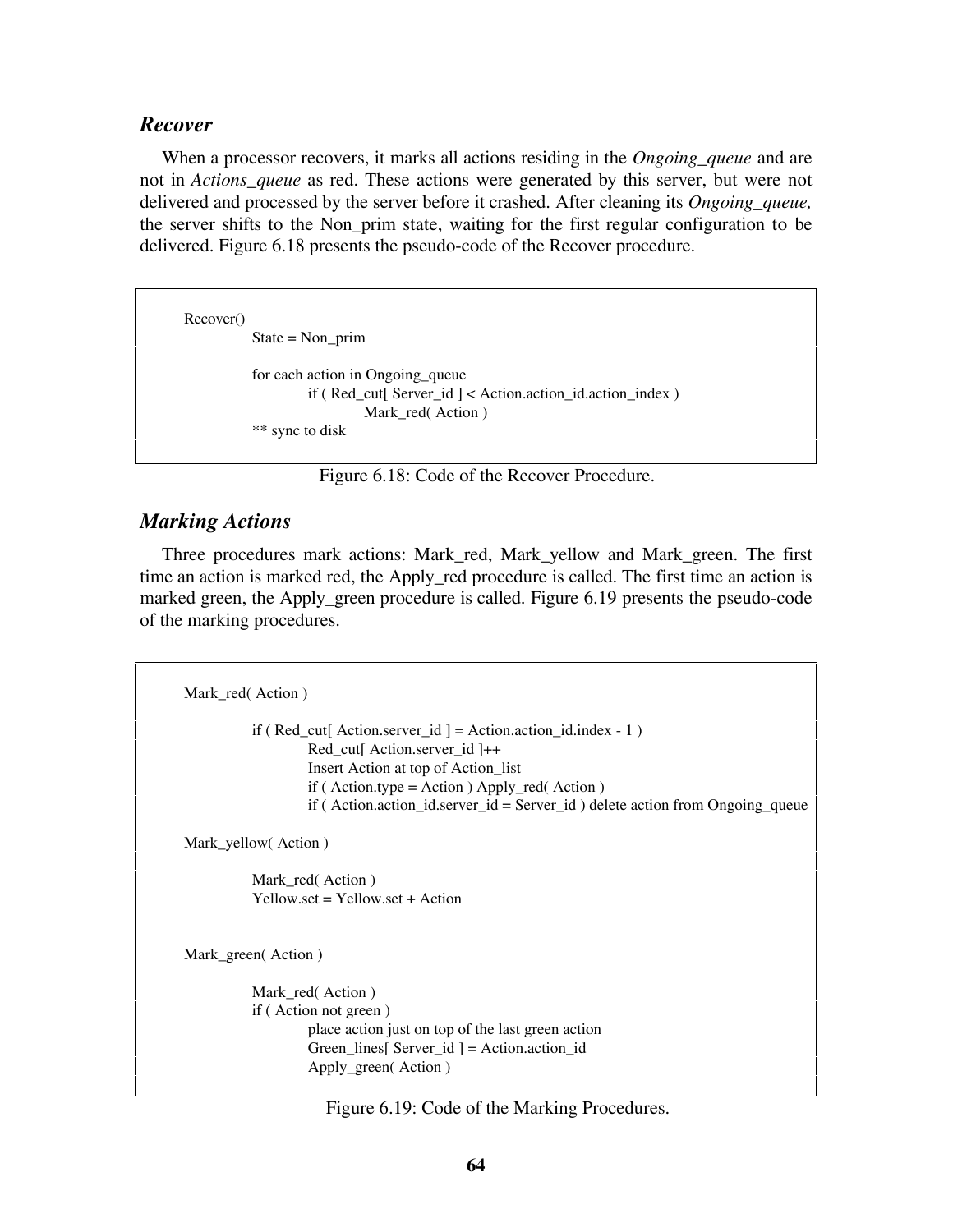### *Discussion*

The replication algorithm eliminates the need for an end-to-end acknowledgment at servers level **without** compromising consistency. End-to-end acknowledgment is still needed after the membership of the connected servers is changed. Thus, the performance gain is substantial compared to all other techniques that use end-to-end acknowledgment at the servers level for each action. However, this unique merit does not come free (compared to [Kei94], for example). There exist two relatively rare scenarios where communication with every server of the last primary component is required before the next primary component can be formed:

- 1. Total crash: all of the servers in a primary component crash within a window of time so short, that the membership algorithm of the group communication could not be completed at any of them.
- 2. A group of servers tries to form a primary component and the network partitions just after each of them sent the CPC message, in such a way that **all** of them receive all the CPC messages, but not in the regular configuration. i.e. they **all** receive a regular configuration (Reg\_conf event) while in the Un state (see Figure 6.17). In this case, the algorithm requires all the servers to remain vulnerable until at least one of them communicates with all the rest. This does not require direct connection since the eventual path propagation technique is used. A server which learns that this was the scenario, is no longer vulnerable, allowing for the next primary component to be formed (refer to step 4 of the Compute\_knowledge procedure in Figure 6.12).

Clearly, any algorithm that overcomes processor crashes and recoveries, and avoids end-to-end acknowledgments per action, suffers from the first scenario. Regarding the second scenario, though rare, we hope to ease this requirement in a future development of this algorithm.

In this chapter we have focused on a service that complies with the correctness criteria defined in Chapter 2. For that, the Apply\_red procedure is empty and the Apply\_green procedure applies the action to the database. In the next section we prove that both correctness (safety and liveness) criteria hold. To prove the safety criterion we show that Apply green procedure is invoked in the same order of actions at all the replication servers in the servers group. Other possible setups for the Apply\_green and Apply\_red procedures for various types of applications are possible, and are discussed in Chapter 7.

# **6.3 Proof of Correctness**

In this section we prove that the replication protocol maintains the safety and liveness criteria defined in Chapter 2. We assume that the group communication layer maintains extended virtual synchrony.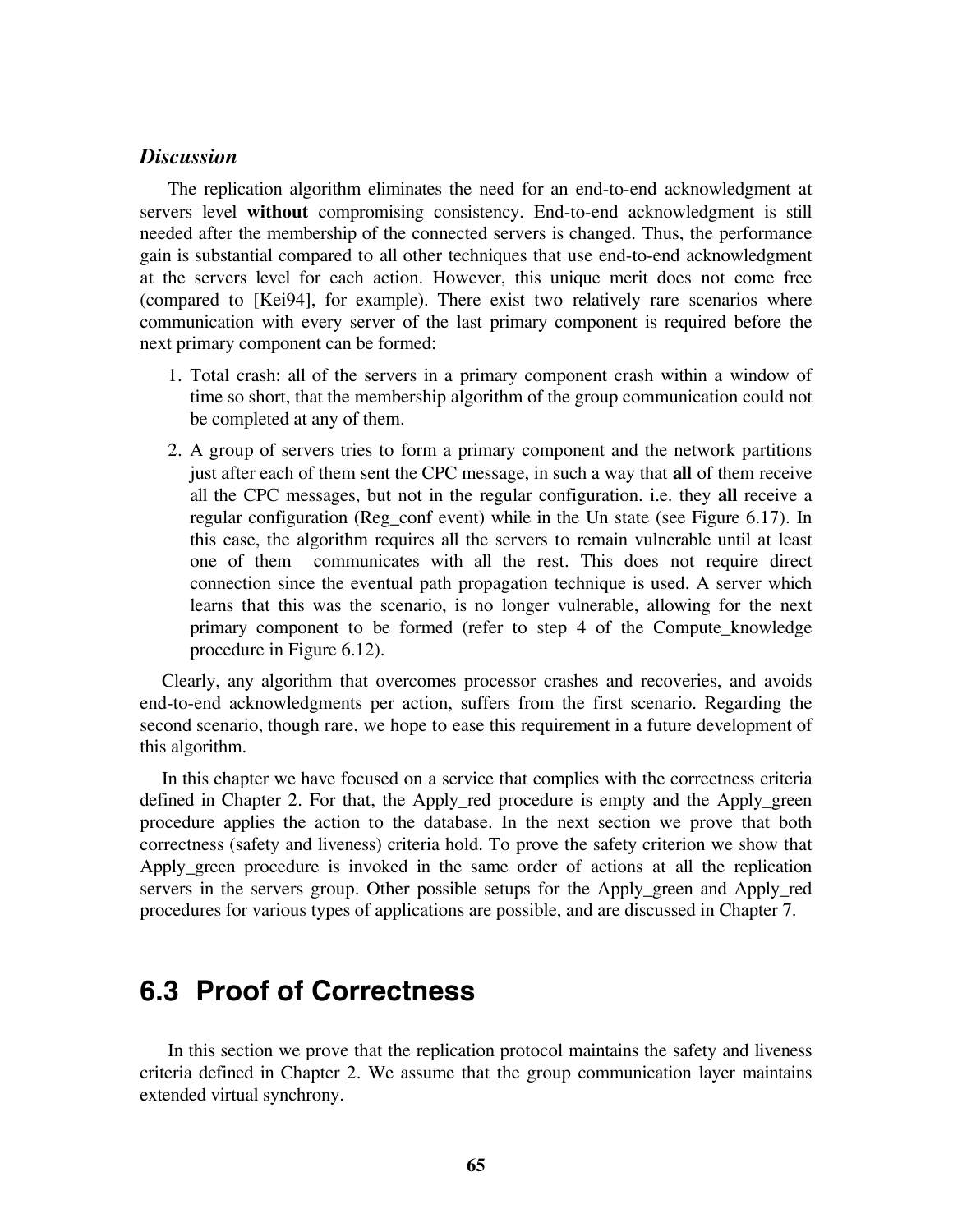## *Notations*

- We say that an action *a* is performed (or reaches its final order) by server *s* when the Apply\_green procedure is invoked for *a* at *s*. We say server *s* has action *a* when the Apply\_red procedure is invoked for *a* at *s*.
- *S* all of the members of the *servers group*.
- $\bullet$  *a*<sup>*s*,*i*</sup></sup>*r*,*j*  $\alpha_{i,j}$  - action *a* is the *i*th action generated by server *s*, and the *j*th action performed (by Apply\_green) by server *r*. Notations such as  $a_{r,j}$  and  $a^{s,i}$  are also possible where the generating/performing server is not important.
- The pair (*px,ax*) represents the *prim\_index* and *attempt\_index* of the *Prim\_component* structure. We say that  $(px, ax) > (px', ax')$  iff either  $px > px'$  or  $px = px' \land ax > ax'.$
- $PC_c(px, ax)$  server *s* installed or learned about primary component with *px* as primary\_index and with *ax* as attempt index. Notations such as  $PC_s(px)$ , and  $PC(px)$  are also possible when the missing parameters are not important.
- We say that server *s* is a member of  $PC(px)$  if *s* is in the servers set of  $PC(px)$ (therefore, *s* sent a CPC message that allowed the installation of  $PC(px)$ ).

## **6.3.1 Safety**

We prove that the following properties are invariants of the protocol. i.e. they are maintained throughout the execution of the protocol:

• **Global FIFO Order** - If server *r* performed an action *a* generated by server *s*, then *r* already performed every action that *s* generated prior to *a*.

 $a_{r,j}^{s,i}$  $\alpha_{i,j}^{i} \Rightarrow$  for all *i*' *there exist <i>j*' *such that*  $a_{r,j}^{s,i}$ , $i'$ ,  $j'$ .

• **Global Total Order** - If both servers *s* and *r* performed their *i*th actions then these actions are identical.

 $\exists a_{s_i}, a_{r_i} \Rightarrow a_{s_i} = a_{r_i}.$ 

Note that the global FIFO order and the global total order invariants imply that the global total order is also consistent with causal order.

We assume that all of the servers start with the following initial state:

*Prim\_component.prim\_index*=0, *Prim\_component.attempt\_index=0*, *Prim\_component.servers* = *S,* empty *Actions\_queue, Vulnerable.status=* Invalid, *Yellow.status=* Invalid.

Before proving the invariants, we will prove a few claims regarding the history of primary components in the system.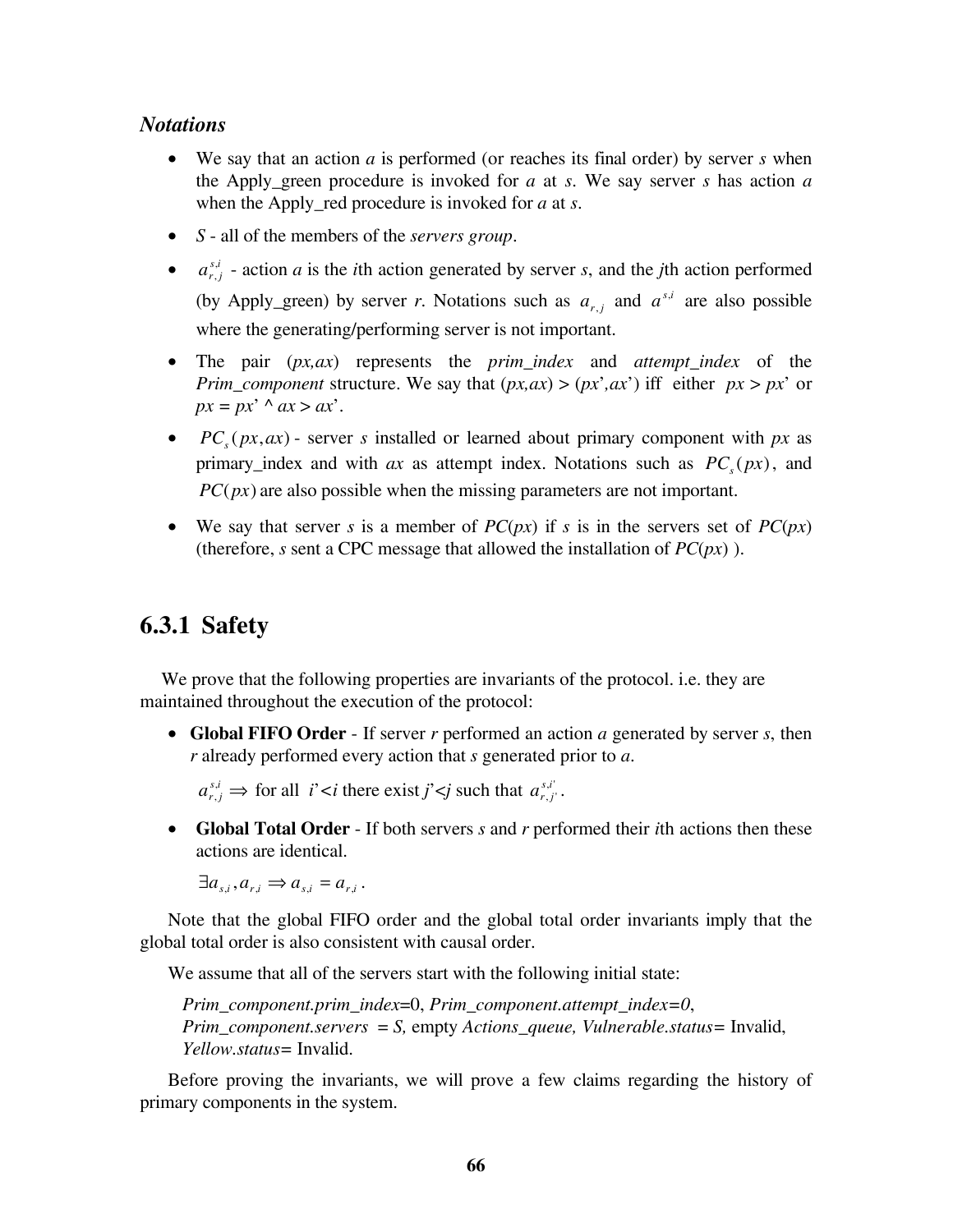**Claim 1.** If server r learns about  $PC_r(px, ax)$ , then there is a server s that installed  $PC_{s}(px, ax)$  such that  $PC_{s}(px, ax) = PC_{s}(px, ax)$ .

**Proof:** A server *r* knows about *PC(px, ax)* either when installing it or when learning about it. From the algorithm, the only place *r* learns about  $PC_r(px, ax)$  is at Step 1 of the Compute knowledge procedure (Figure 6.12). According to Step 1, there is a server *t* that sent a State message containing  $PC<sub>r</sub>(px, ax)$ . Therefore, to start to chain, there must be a server *s* that installed  $PC_s(px, ax)$  such that  $PC_r(px, ax) = PC_s(px, ax)$ .  $\Box$ 

**Claim 2:** *The pair* (*px,ax*) *never decreases at any server s; Moreover, it increases each time server s sends a CPC message or installs a new primary component.*

**Proof:** Before a server installs a primary component, it sends a State message containing its last known primary component (Field *Prim\_component* in the State message). Note that just before sending the State message, the server forces its data structure to disk, so that this information is not lost if the server crashes subsequently. In the Compute\_knowledge procedure (Figure 6.12), the server sets *Prim\_component* to the maximal (*px, ax*) that was sent in one of the State messages (including its own). Therefore, the local value of (*px,ax*) does not decrease.

Just before sending the CPC message, while the server is in the Exchange\_actions State, it increments *Prim\_component.attempt\_index* and immediately forces its data structure to disk (Figure 6.10).

When installing, the server increments *Prim\_component.prim\_index* (Figure 6.15) and forces its data structure to disk. Since these three places are the only places where *Prim\_component* may change, the claim holds. □

**Claim 3:** *If server s installs PC<sub>s</sub>(* $px, ax$ *)*, *then there exists server r that installed*  $PC_{r} ( px - 1, ax^{r})$ .

**Proof:** According to the algorithm, if server *s* installs a primary component with *Prim\_component.prim\_index = px,* then there is a server *t* that sent a State message containing *Prim\_component.prim\_index* =  $px-1$  for that installation. Therefore *t* either installed a primary component with *Prim\_component.prim\_index* = *px-*1 or learned about it. In any case, according to Claim 1, there exists a server  $r$  that installed such primary component.  $\square$ 

**Claim 4:** *If server s installed PC<sub>s</sub>(px, ax) and server r installed PC<sub>r</sub>(px, ax'), then*  $ax = ax'$  *and PC<sub>s</sub>* ( $px, ax$ ) = *PC<sub>s</sub>* ( $px, ax$ ).

**Proof:** We prove this claim by induction on the primary component index *px*.

First we show that the claim holds for *px*=1: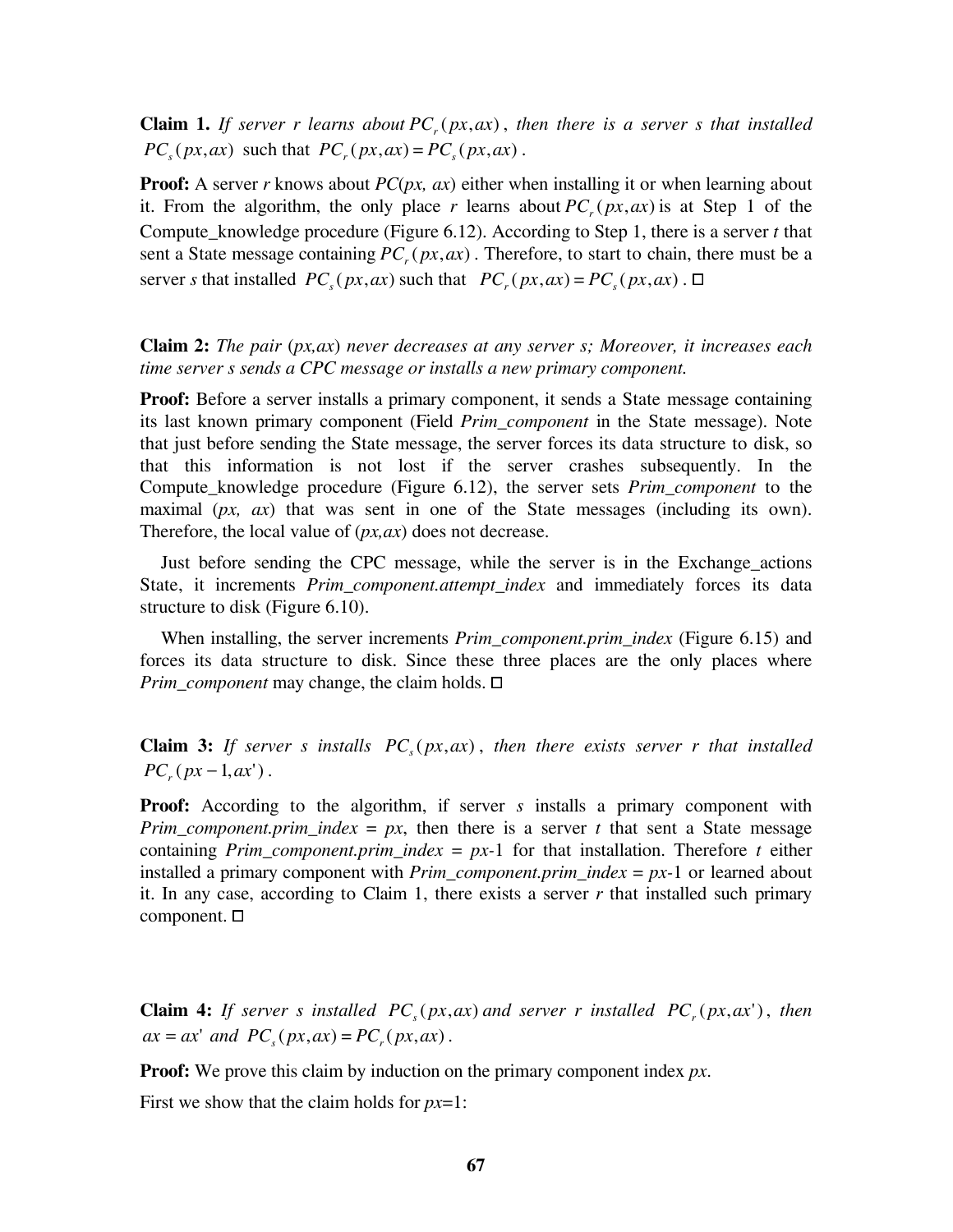Assume the contrary. Without loss of generality, suppose that *ax* > *ax*'. Remember that at initialization, the set of servers in *Prim\_component* is *S*. Therefore, since *s* installs a primary component with (1*,ax*) there is a majority of *S* that participated in that attempt and sent a CPC message with (0,*ax*).

For the same reason, there is a majority of *S* that sent a CPC message with (0,*ax*'). Hence, there must be a server *t* that participated in both attempts and sent both messages. From Claim 2 and from the fact that  $ax > ax$ , t sent the CPC message with  $(0, ax)$  before sending that with (0,*ax*).

From the algorithm, since *r* installed, there is a server that received all the CPC messages of the first attempt in the regular configuration. i.e. there is a server belonging to the first majority, that shifted from Construct to Reg\_prim (Figure 6.14). The safe delivery property of extended virtual synchrony ensures that all the members of the first majority (including *t*) received all the CPC messages before the next regular configuration, or crashed. Therefore, according to the algorithm, for each server *u* belonging to the first majority, only the following cases are possible:

- 1. Server *u* receives all the CPC messages in the regular configuration and installs a primary component *PC*(1,*ax*') (see Figure 6.14).
- 2. Server *u* crashes before processing the next regular configuration and remains vulnerable.
- 3. Server *u* receives all the CPC messages, but some are delivered in the transitional configuration. In this case  $u$  is in the Un state. Two sub-cases are possible:
	- 3.1.Server *u* receives an action, and installs *PC*(1,*ax*') (see Figure 6.17).
	- 3.2.Server *u* receives the next regular configuration and remains vulnerable.

 Since these are the only possible cases, every member of the first majority either installs  $PC(1,ax^r)$  or remains vulnerable. If server *t* installs  $PC(1,ax^r)$ , then Claim 2 contradicts the fact that it later sent a CPC message with  $(0, ax)$ . If server *t* remains vulnerable, then according to the algorithm, it must invalidate its vulnerability before sending another CPC message. This can happen in the only following ways:

- 1. Server *t* learns about a higher primary component. Again, Claim 2 contradicts the fact that it later sent a CPC message with (0,*ax*).
- 2. Server *t* learns that all the servers from the first majority did not install and are vulnerable to the same server set, contradicting the fact that server  $r$  installed  $PC_{r} (px, ax')$ .
- 3. Server *t* learns that another server from the set is not vulnerable with the same (0,*ax*'). The only servers that are not vulnerable in this set, are the servers that installed. Hence server *t* learns about the installation of a higher primary component before sending its second CPC message, which contradicts Claim 2.

Therefore, no such server *t* exists, proving the base of the induction.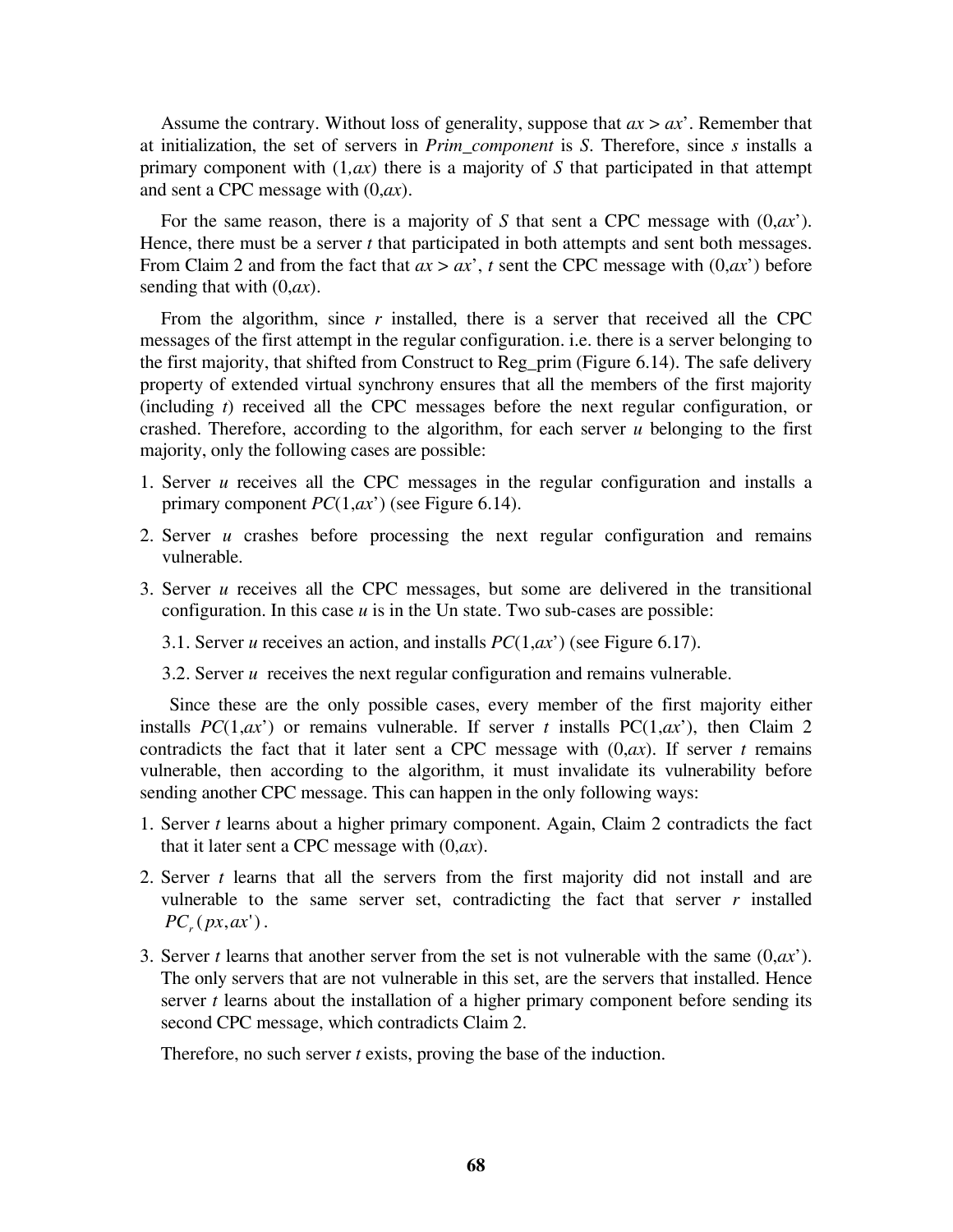The induction step assumes that the claim holds for *px* and shows that it holds for *px*+1.

The proof is exactly the same proof as for  $px=1$ , where 0 is replaced by  $px$ , 1 is replaced by  $px+1$ , and *S* is replaced by the set of servers in  $PC(px, ax)$ .  $\Box$ 

**Claim 5:** *If server s installed or learned about PC<sub>s</sub>(* $px$ *)* and *server r installed or learned about PC<sub>r</sub>(px), then PC<sub>r</sub>(px)=PC<sub>r</sub>(px).* 

**Proof:** Follows directly from Claim 1 and Claim 4. □

From here on, we will note  $PC(px)$  the primary component that was installed with *prim\_index px*. Claim 5 proves the uniqueness of *PC*(*px*) for all *px*.

**Claim 6:** *If a primary component PC*(*px*+1) *is installed, then a primary component PC*(*px*) *was already installed, and there exists a server s such that s is a member of both sets of PC(* $px$ *)* and *PC(* $px+1$ *)*.

**Proof:** If a primary component *PC(px*+1) is installed then there exists a server that installed it. According to Claim 3, there is a server that installed  $PC(px)$ . According to Claim 5, all the servers that installed or learned about a primary component with index *px*, installed or learned about the same  $PC(px)$ . According to the algorithm, a majority from *PC*(*px*) is needed to propose *PC*(*px*+1) in order to install *PC*(*px*+1), therefore there is a server (actually, a majority of servers) that are members of both sets of *PC*(*px*) and  $PC(px+1)$ . □

We are now ready to prove the invariants. There are three places where the Mark\_green procedure is called. We label them with the following labels that appear also in the protocol pseudo-code:

- 1. *OR-1* the action was sent and delivered at a primary component.
	- $\Rightarrow$  *OR-1.1* the action was delivered at the regular configuration of a primary component (see Figure 6.7).
	- $\Rightarrow$  OR-1.2 the action was delivered at the transitional configuration of the primary component, for each member of the last primary component that participates in the quorum that installs the next primary component (see Figure 6.15).
- 2. *OR-2* The action was delivered at a non-primary component and was ordered with the installation of a new primary component (see Figure 6.15).
- 3. *OR-3* The action was ordered when this server learned about this order from another server that already ordered it (see Figure 6.11).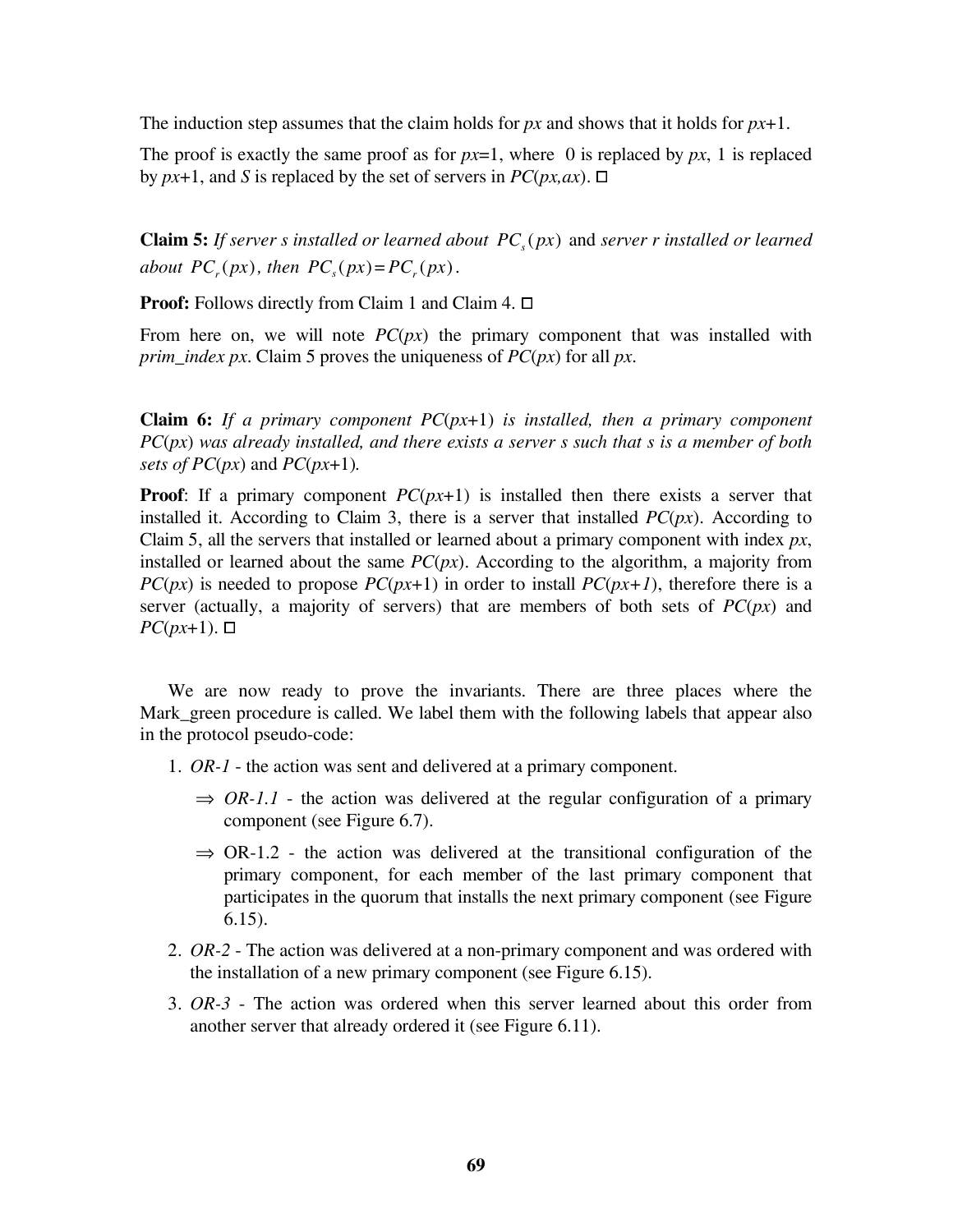**Claim 7:** *If server s orders an action according to OR-3 then, there exists server r that order this action at the same order according to OR-1 or OR-2.*

**Proof:** At initialization, no actions are ordered at any of the servers in *S*, since *Actions\_queue* is empty. *OR-1*, *OR-2* and *OR-3* are the only possible places where actions are ordered by the algorithm.. If server *s* orders action *a* according to *OR-3* then there was a server that multicast the action  $a$  and its order at the Exchange actions state (see Figure 6.9 and Figure 6.11). To start this chain, there must be a server that ordered action *a* in a different way, and *OR-1* and *OR-2* are the only possibilities.  $\Box$ 

**Claim 8:** *Assume that: servers s and r install PC*(*px*)*, they have the same set of actions, ordered in the same order, and marked in the same color, in their Action\_queue when sending the CPC message for PC*(*px*). *Then, for every action a that both r and s ordered in PC*(*px*) *according to OR-1.1, they ordered it at the same order*.

**Proof:** Under the assumption, and according to the algorithm *s* and *r* have identical *Actions\_queue, Green\_lines* and invalid *Yellow* when they complete the Install procedure.

Since *a* was ordered both at *r* and *s* according to *OR-1.1* it was delivered both to *r* and *s* in the regular configuration  $c$  within which  $PC(px)$  existed. According to the agreed delivery property of extended virtual synchrony, the same set of actions at the same order is delivered up to and including action *a* to both *r* and *s*. According to the algorithm, each delivered action in the Reg\_prim state is marked green immediately when it is delivered. Therefore, both  $r$  and  $s$  ordered the action  $a$ , and all previous actions, at the same order.  $\Box$ 

**Claim 9:** *Assume that: servers s and r are members of PC*(*px*)*, they have the same set of actions, in the same order, and marked in the same color in their Actions\_queue, when sending the CPC message for PC*(*px*)*, and s is a member of PC*(*px*+1). *Then, for every action a that r ordered in PC*(*px*) *according to OR-1.1, s either ordered a or has a in its Yellow at the same order before sending the CPC message for PC*(*px*+1). *Moreover, if s installs PC*(*px*+1) *than s ordered a at the same order as r*.

**Proof:** Under the assumption, and according to the algorithm *s* and *r* have identical *Actions\_queue, Green\_lines* and invalid *Yellow* when they complete the Install procedure.

Since *a* was ordered at *r* according to *OR-1.1* it was delivered to *r* in the regular configuration  $c$  within which  $PC(px)$  existed. According to the safe delivery property of extended virtual synchrony, *a* was delivered in *c* or in *trans(c)* to every server *t* in  $PC(px)$ unless it crashes. According to the agreed delivery property, *a* and all prior messages in configuration *com*(*c*) were delivered to *t* in the same order.

Therefore, only three cases are possible for any server *t* in *PC*(*px*):

1. Action *a*, and all previous actions delivered to *r* in *c*, are delivered to *t* in the regular configuration *c*. According to the algorithm, *t* marks *a* and all previous actions as green at the same order ( see Figure 6.7) according to *OR-1.1*.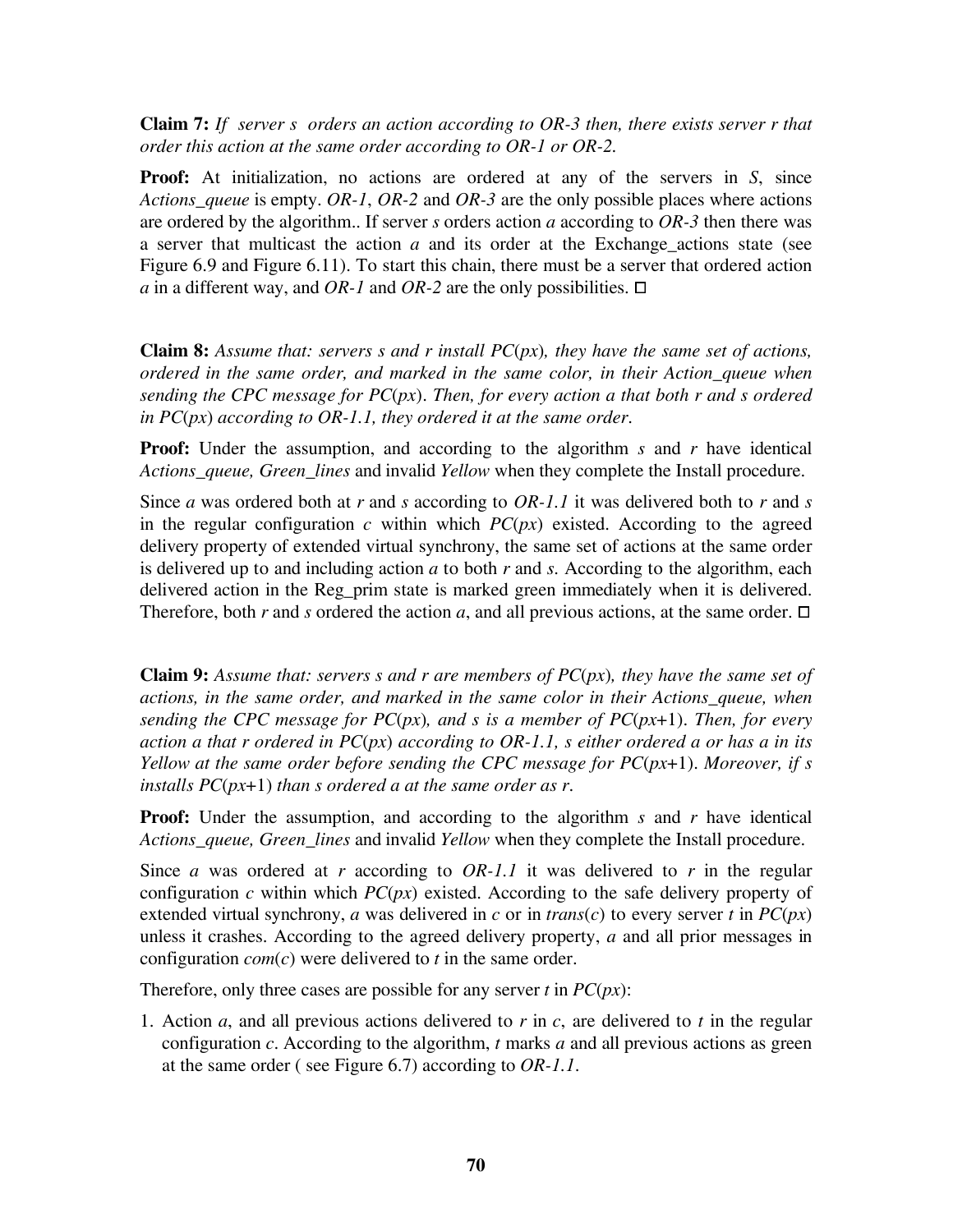- 2. Action *a*, and all previous actions delivered to *r* in *c*, are delivered to *t* in the regular configuration  $c$  or transitional configuration  $trans(c)$  in the same order, and  $a$  is delivered in the transitional configuration *trans*(*c*), and the next regular configuration is delivered and processed at *t*. In this case, according to the algorithm, *a* and all prior actions that are not yet ordered will be included in the *Yellow* at the same order, and *Yellow* will be valid.
- 3. Server *t* crashed before action *a* was processed at *t* and before the next regular configuration was processed at *t*. According to the algorithm, server *t* remains vulnerable after it recovers.

Consider server *s*. If Case-1 exists for *s*, then *s* already ordered *a* at the same order as *r* before sending the CPC message for *PC*(*px*+1).

If Case-2 exists for *s*, then action *a* and all previous actions in *Yellow* are not extracted from the *Yellow* of *s* unless *s* learns about the order of it before sending the CPC message for  $PC(px+1)$ . In this case, according to Claim 7, there is a server *u* that already ordered this message according to *OR-1* or *OR-2*. The only possibility is that *u* is a Case-1 server so *a* and all previous actions were ordered at *u* at the same order as *r*. According to the algorithm, *s* ordered *a* and all previous actions at the same order as *r* at the Exchange actions state (see Figure 6.11).

If Case-3 exists for *s* then, according to the algorithm (see Figure 6.13) *s* has to invalidate its vulnerability before it is able to send a CPC message to install *PC*(*px*+1). There are only two possibilities for *s* to invalidate its vulnerability. The first possibility is to learn that another server that belongs to *PC*(*px*) is unvulnerable. The only unvulnerable servers are Case-1 and Case-2 servers which are more updated than *s*. If *s* learns about them and their order (see Figure 6.9 and Figure 6.11), then the claim holds. The second possibility occurs if *s* learns that all of the servers that belong to  $PC(px)$  are vulnerable. In this case, according to the algorithm, they all crashed before processing the next regular configuration. Since there exists at least one Case-1 server (*r*), the most updated server in  $PC(px)$  is a Case-1 server. Therefore, according to the algorithm (see Figure 6.9 and Figure 6.11), when *s* learns that *r* is also vulnerable, *s* also learns the order of *a* and all the previous actions at *r*.

Lastly, if *s* installs  $PC(x+1)$ , it mark all the yellow actions as green.  $\Box$ 

#### **Claim 10:** *If server s is a member of PC*(*px*) *then:*

*(i) s has marked as green or yellow at the same order, every action that any server marked as green according to OR-1 or OR-2 in PC*(*px*-1)*.*

*(ii) s has marked as green at the same order, every action that any server marked as green according to OR-1 or OR-2 in PC*(*px*') *where px*'<*px*-1*.*

*(iii) if r is another member of PC*(*px*), *then r and s have the same set of actions, ordered in the same order, and marked in the same color, in their Actions\_queue, when sending the CPC message for PC*(*px*).

**Proof:** We prove this claim by induction on the primary component index *px*.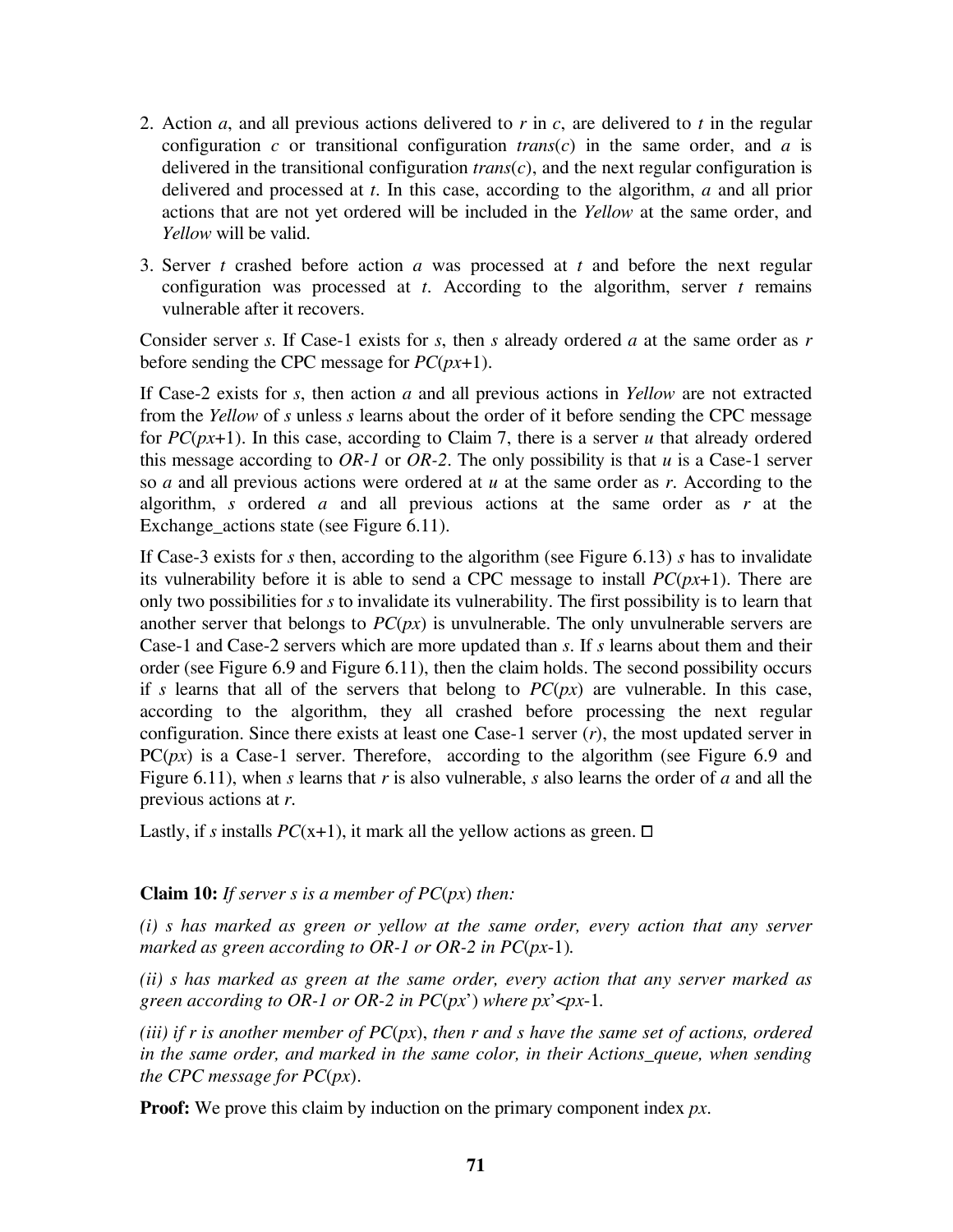First we show that the claim holds for *px*=1.

At initialization, no actions are ordered at any of the servers in *S* and *Yellow* is empty, proving (*i*) and (*ii*) for  $px=1$ . According to the algorithm, all the members of  $PC(1)$ exchange actions so that they have identical set of actions in their *Actions\_queue* before sending the CPC message, and all actions are red. Therefore, the claim holds for *px*=1.

The induction step assumes that the claim holds for all primary components up to and including *px* and shows that the claim holds for *px*+1.

According to the algorithm and to the basic delivery and delivery of configuration change properties of extended virtual synchrony, only members of *PC*(*px*) can order actions according to OR-1 or OR-2 in PC(*px*') for any *px*'.

According to Claim 6, there is one server *t* that is a member of both  $PC(px)$  and *PC*( $px+1$ ). Let *s* be any member of *PC*( $px+1$ ). Only the following two cases are possible:

1.Server *s* was a member of *PC*(*px*). According to the induction assumption (*iii*) *s* and *t* had the same set of actions in the same order, and marked in the same colors when sending the CPC message for  $PC(px)$ . According to Claim 9, and since *s* and *t* are members of  $PC(px)$ , they both had marked as green or yellow, at the same order, all actions that **any** server marked as green according to *OR-1* or *OR-2* in *PC*(*px*). Thus, (*i*) is proved. Moreover, according to the induction assumption (*ii*) and Claim 9, and the fact that there is a server that installed  $PC(px)$ , they both marked as green, at the same order, all actions that **any** server marked as green according to *OR-1* or *OR-2* in *PC*(*px*') for any *px*'<*px*. Thus, (*ii*) is proved. Finally, According to the algorithm, and since they are both members of *PC*(*px*+1), they both sent a CPC message for *PC*(*px*+1), which required them to go through a retransmission phase in the Exchange\_actions state (see Figure 6.11). Therefore, they have the same actions, ordered at the same order and marked at the same colors before sending the CPC message for *PC*(*px*+1). Thus, (*iii*) is proved.

2. Server *s* was **not** a member of  $PC(px)$ . According to the induction assumption (*ii*) *t* has marked as green at the same order all actions that *s* marked green according to *OR-1* and *OR-2*, proving (*i*) and (*ii*). According to Claim 7, any action ordered by *s* according to *OR-3* was already ordered at the same order by another server according to *OR-1* or *OR-2*. According to the induction assumption (*i*) and (*ii*), *t* has marked as green or yellow at the same order as any other server that ordered it as green. Hence, *t*'s order can not contradict *s*'s order. Since they exchange actions before sending the CPC they will have the same set of red, yellow and green before sending their CPC messages. Thus, (*iii*) is also proved.  $\square$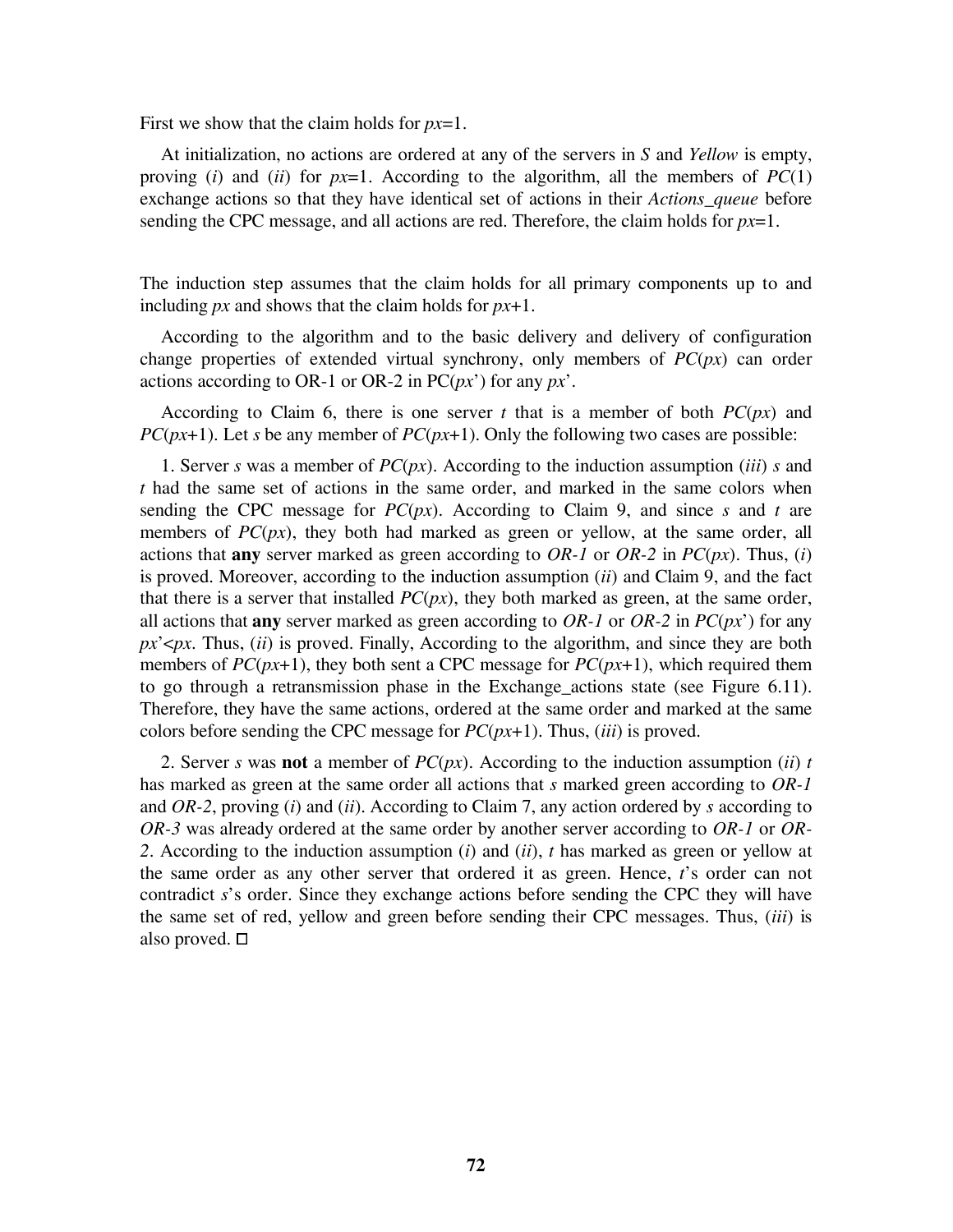**Theorem 11: Global Total Order:** *If both servers s and r performed their ith actions then these actions are identical*.

 $\exists a_{s_i}, a_{r_i} \Rightarrow a_{s_i} = a_{r_i}$ .

**Proof:** From Claim 10 and Claim 8, all the servers that order an action according to *OR-1* or *OR-2* do so in the same order. From Claim 7, if a server orders an action according to *OR-3* there already exists a server that ordered that action according to *OR-1* or *OR-2* at the same order. Therefore, since *OR-1*, *OR-2*, and *OR-3* are the only possibilities to order action, if two servers ordered an action *a* they ordered *a* at the same order.  $\Box$ 

**Claim 12:** If r has  $a^{s,i}$  such that  $a^{s,i}$  was generated by s at connfiguration c and was *delivered to r at com(c) then, r already has*  $a^{s,j}$  *for any*  $j \leq i$ *.* 

**Proof:** According to extended virtual synchrony, both *s* and *r* are members of *c*.

According to the algorithm, when a regular configuration is delivered, then the servers exchange actions that are missed by any of them (see Figure 6.9 and Figure 6.11). If server *s* generated  $a^{s,j}$  before this retransmission then, if *r* does not have  $a^{s,j}$ , it will be retransmitted. If server *s* generated both  $a^{s,j}$  and  $a^{s,i}$  after the retransmission, then according to the algorithm,  $a^{s,j}$  was generated first. According to the causal delivery property of extended virtual synchrony, if  $a^{s,i}$  is delivered to r in *com(c)* then  $a^{s,j}$  is delivered to *r* before  $a^{s,i}$ .  $\Box$ 

**Theorem 13: Global FIFO Order:** *If server r performed an action a generated by server s, then r already performed every action that s generated prior to a*.

 $a_{r,j}^{s,i}$  $\alpha_{i,j}^{i} \Rightarrow$  for all *i*' *there exist <i>j*' *such that*  $a_{r,j}^{s,i}$ , $i'$ ,  $j'$ .

**Proof:** According to the algorithm, *s* creates its own actions according to a FIFO order. Moreover, *s* never looses its own actions even if it crashes (see Figure 6.6 and Figure 6.7 and Figure 6.18).

Assume the contrary. Without loss of generality, assume that *t* is the first server that orders the *i*th action of some server *s*,  $a^{s,i}$ , such that the *j*th action of *s*,  $a^{s,j}$ , is not ordered at *t* for some *j*<*i*. Therefore, according to Theorem 11, any server that orders  $a^{s,i}$ , orders it before ordering  $a^{s,j}$ .

Since *t* is the first server to order  $a^{s,i}$ , only three cases are possible for *t*:

1. Server *t* orders  $a^{s,i}$  according to *OR-1.1*. In this case, according to the algorithm,  $a^{s,i}$ is delivered in a primary component  $PC(px)$  such that *t* is a member of  $PC(px)$ . According to properties 2.1 and 1.3 of extended virtual synchrony, *s* is also a member of the regular configuration within which *PC*(*px*) is installed. Therefore, according to the algorithm, *s* is also a member of  $PC(px)$ . Therefore, according to Claim 12,  $a^{s,i}$  was delivered (and therefore, ordered) first. i.e. this case is not possible.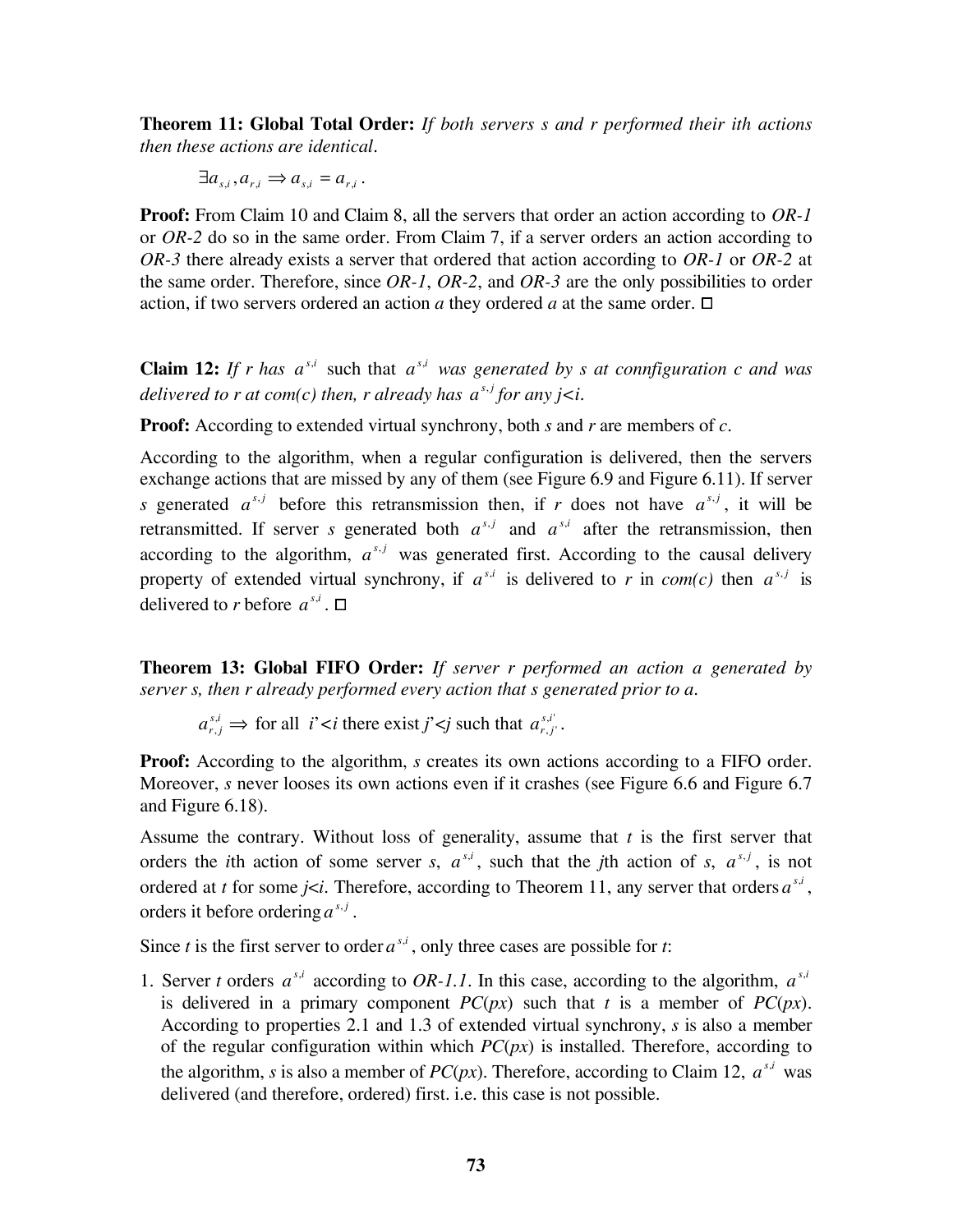- 2. Server *t* orders  $a^{s,i}$  according to *OR-1.2*. In this case, according to the algorithm, there was a *u* server at which  $a^{s,j}$  was delivered in a transitional configuration of some primary component *PC*(*px*). According to base delivery property of extended virtual synchrony, and to the algorithm, *s* is a member of  $PC(px)$ . If  $a^{s,j}$  was generated before the installation of  $PC(px)$ , then *u* ordered it at the installation of  $PC(px)$ , and before ordering  $a^{s,i}$ . If  $a^{s,j}$  was generated after the installation of PC(px) then both  $a^{s,i}$ and  $a^{s,j}$  where delivered in the same configuration. According to the causal delivery property of extended virtual synchrony,  $a^{s,i}$  was delivered (and therefore, ordered) first. i.e. this case is not possible.
- 3. Server *t* orders  $a^{s,i}$  according to *OR-2*. In this case, according to the algorithm, *t* orders all its unordered actions according to their *Action\_id* (see Figure ). Since *j*<*i*, and both  $a^{s,i}$  and  $a^{s,j}$  are generated by the same server, if *t* had  $a^{s,j}$  then it would have ordered it before  $a^{s,i}$ . Therefore, *t* does not have  $a^{s,j}$ .

Therefore, since only Case-3 might be possible, there has to be a server that receives  $a^{s,i}$ **before** it received  $a^{s,j}$  and **before**  $a^{s,i}$  is ordered by any server. Assume that *r* is the first server to receive  $a^{s,i}$  before it received  $a^{s,j}$ .

According to Claim 12, Server *r* could not have  $a^{s,i}$  as a new action generated by *s* without having all prior actions generated by *s*. Therefore, according to the algorithm, the only option left for *r* is to have  $a^{s,i}$  as a result of a retransmission. Since  $a^{s,i}$  is not yet ordered, and each server that has  $a^{s,i}$  has also  $a^{s,j}$ , and since retransmission for unordered messages is done in FIFO order,  $a^{s,j}$  is retransmitted first. By causal delivery property of extended virtual synchrony,  $a^{s,j}$  is delivered to *r* before  $a^{s,i}$ , leading to a contradiction.  $\square$ 

#### **6.3.2 Liveness**

To prove liveness of the protocol, we assume two properties regarding behavior of the group communication layer.

- 1. If there exists a set of processes containing *s* and *r*, and a time, from which on that set does not face any communication or process failure, then the group communication eventually delivers a configuration change containing *s* and *r*. Moreover, we assume that if no message is lost within this set, the group communication will not deliver another configuration change to *s* or *r*.
- 2. If a message is deliverable then the group communication layer eventually delivers it.

We would like to note that Transis, for example, does behave according to these assumptions.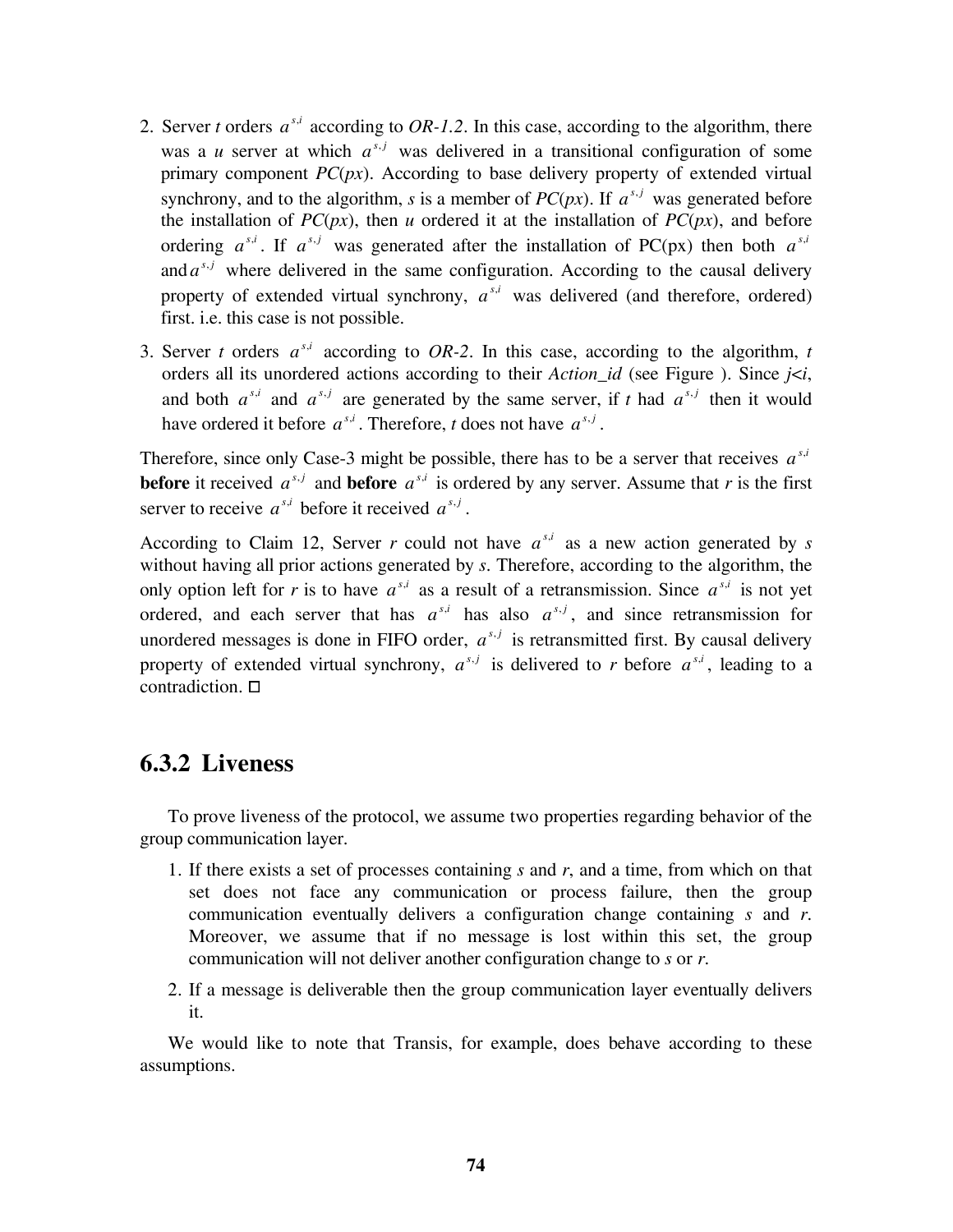**Theorem 14: Liveness:** *If server s orders action a and there exists a set of servers containing s and r, and a time, from which on, that set does not face any communication or process failures, then server r eventually orders action a*.

 $\Diamond$ ( $\exists a_{i}$ ,  $\land$   $\Box$ *stable \_ system*(*s*, *r*))  $\Rightarrow$   $\Diamond$  $\exists a_{i}$ .

**Proof:** Since there exists a set of servers containing *s* and *r*, and a time from which on that set does not face any communication or process failures then, according to Assumption 1 on the group communication, there is a time at which the group communication delivers a configuration change *c* containing *s* and *r* to both *s* and *r*, and from this time on does not deliver any other configuration change to *s* and *r*.

If *a* is ordered at *r* at the time *c* is delivered to *r* then, according to Theorem 11, *r* orders *a* at the same order *s* ordered *a*.

Assume *a* is not ordered at *r* at the time *c* is delivered to *r*. There are only two cases:

- 1. Server *s* ordered action *a* before the delivery of *c*. In this case, after the *c* is delivered, according to the algorithm, *s* and *r* send State messages, and exchange actions and knowledge (see Figure 6.11). Since *s* already ordered action *a* the most updated server already ordered *a*. Moreover, according to Theorem 11, *a* was ordered at the most updated server at the same order as in *s*. According to Assumption 2 on the group communication, all these messages are delivered to *r*. Therefore, *a* and its order are eventually delivered to *r*. According to the algorithm, *r* orders *a* (*OR-3*). According to Theorem 11, *r* orders *a* at the same order *s* ordered *a*.
- 2. Server *s* ordered action *a* after the delivery of *c*. Therefore, since no other configuration are delivered after *c*, a primary component  $PC(px)$  is created within *c*, with s and r as members. Since there are no communication or server failures, and by Assumption 2 on the group communication layer, both *s* and *r* eventually install *PC(px)*. Since *s* ordered action *a* at that primary component, only three sub-cases are possible:
	- 2.1. Server *s* ordered *a* according to *OR-1.2*. Therefore, *a* was a yellow action at *s* which was ordered when installing  $PC(px)$  (see Figure 6.15). According to Assumption 2 on the group communication, eventually, *r* has the same set of actions after the retransmissions and gets all the CPC messages. Therefore, *r* eventually installs *PC*(*px*). According to the algorithm, when installing, *r* orders its yellow actions, including action *a*. According to Theorem 11, *r* orders *a* at the same order *s* ordered *a*.
	- 2.2. Server *s* ordered *a* according to *OR-2*. Therefore, *a* was a red action at *s* which was ordered when installing *PC*(*px*) (see Figure 6.15). According to Assumption 2 on the group communication, *r* eventually installs *PC*(*px*), and *r* also has the same set of actions after the retransmissions. According to the algorithm, *r* also orders the red action *a* according to *OR-2*. According to Theorem 11, *r* orders *a* at the same order *s* ordered *a*.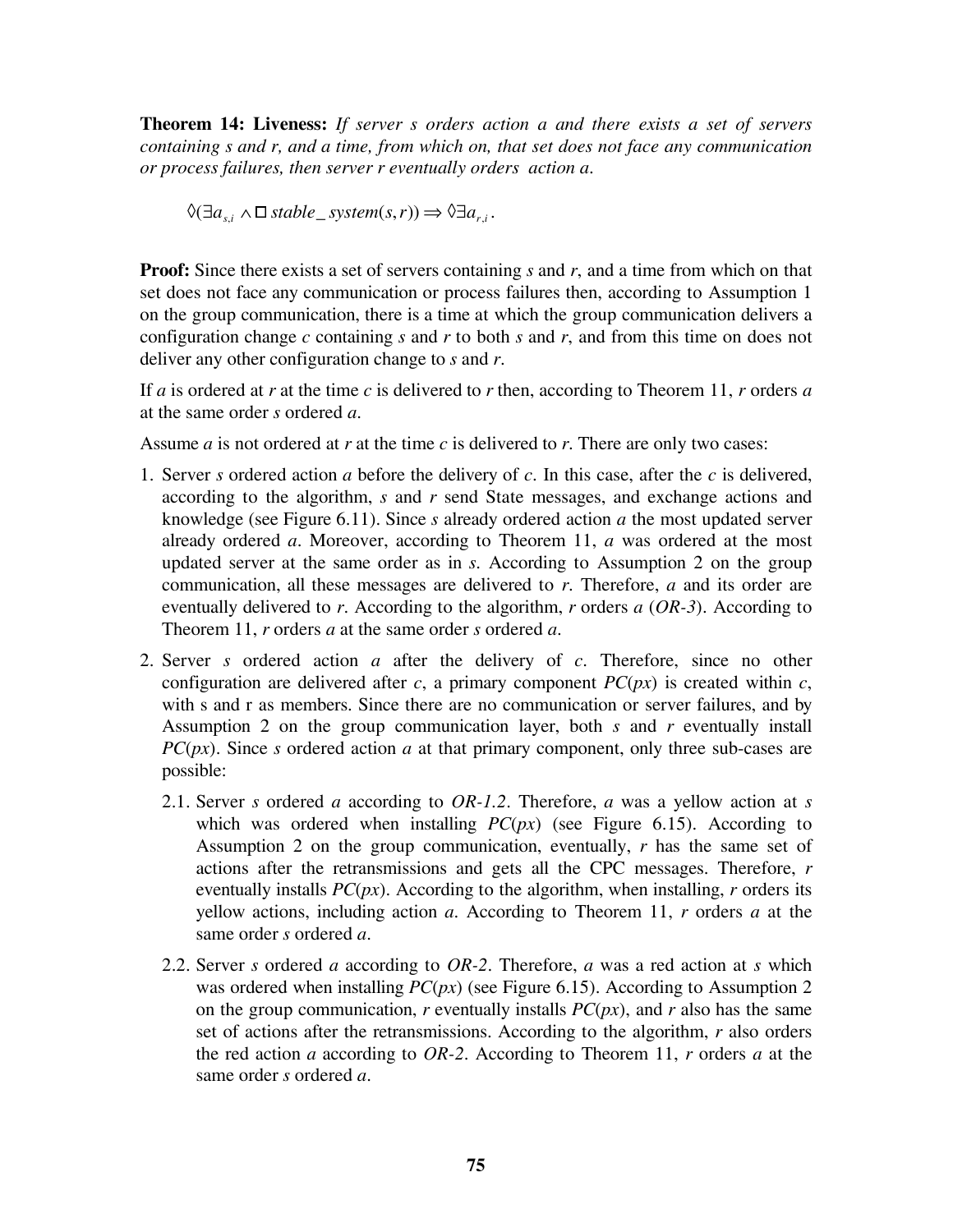2.3. Server *s* ordered *a* according to *OR-1.1*. Therefore *a* is delivered to *s* at configuration  $c$  (see Figure 6.7). Since there are no communication or server failures, *a* is also deliverable at the group communication layer of *r*. According to assumption 2 on the group communication layer, *a* is eventually delivered to *r*. According to the algorithm *r* immediately orders *a*, and according to Theorem 11, it orders *a* at the same order *s* ordered  $\overline{a}$ .  $\Box$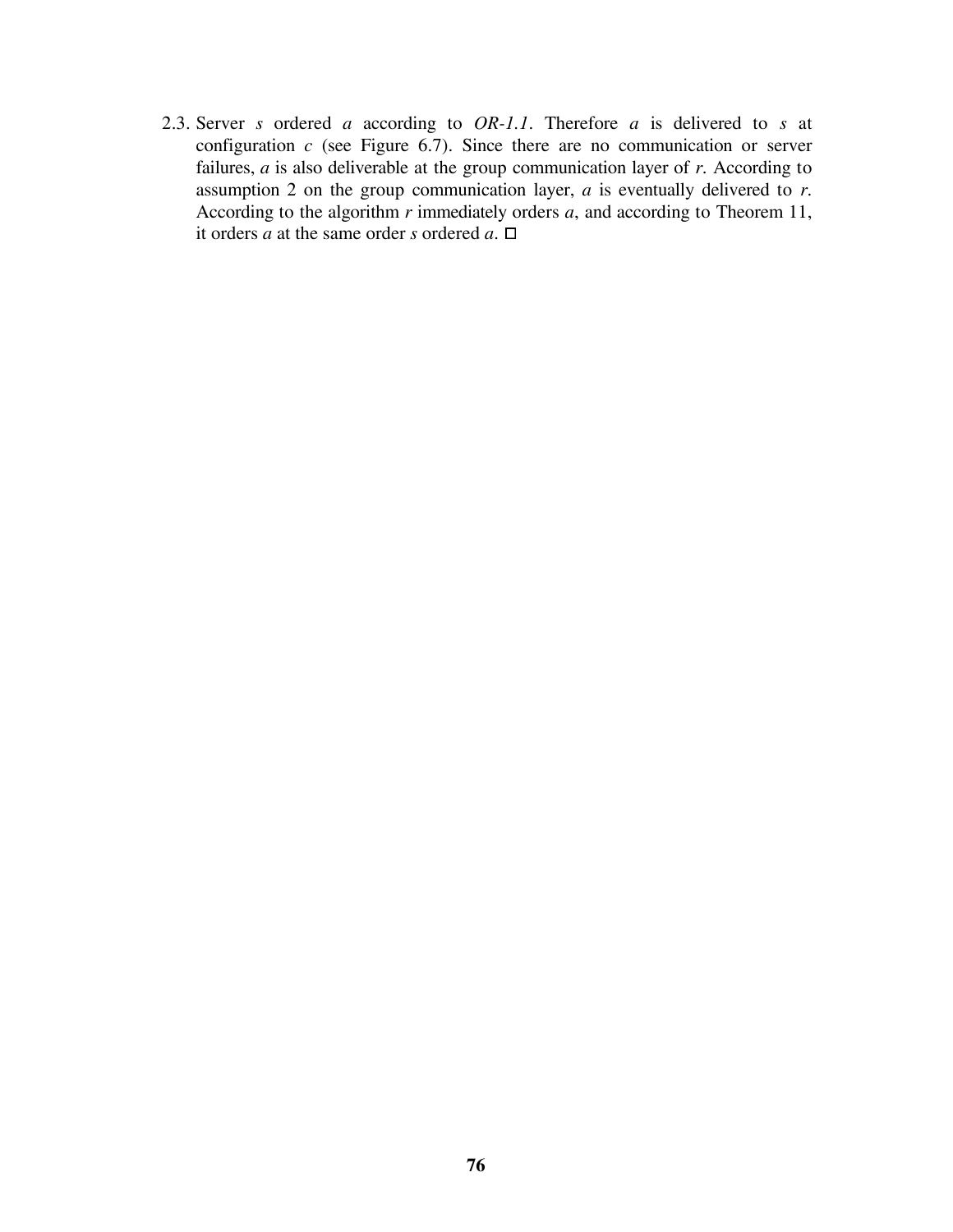# Chapter 7

## **7. Customizing Services for Applications**

This chapter shows how to use the replication server in order to tailor optimized services for different types of applications.

Many applications require that the replicated database will behave as if there is only one copy of it (as far as the application can tell). We say that such applications require *strict consistency* semantics. In the previous chapter, we saw that the green order preserves our safety criterion, assuring one-copy serializability for databases that comply with our service model.

In the primary component, actions are marked green and are applied to the database immediately. Applications that require strict consistency can assume the strong property of one-copy serializability. They get good response while in the primary component, **but** have to pay the cost of being blocked while not in the primary component.

In the real world, however, where incomplete knowledge is inevitable, many applications would choose to have an immediate reply, rather than incur a long latency to obtain a complete and consistent reply. Therefore, we provide additional services for clients in a non-primary component.

A *weak consistency query*, or simply a weak query, results in an immediate reply derived from the (consistent) database state reflected by all the green actions. Although the weak query yields results derived from a state that was consistent, it may now be obsolete. In particular, a client may initiate updates and then issue a weak query to find that the updates are not reflected in the result of the query. Therefore, this service is not consistent.

A *dirty query* results in an immediate reply, derived from the (inconsistent) database state reflected by the green **and the red** actions. This service is not consistent because the result of the query reflects actions that are not yet committed. The semantics of a dirty query resembles that of a dirty read in a non-replicated database. As defined in [GR93], a dirty read may reflect updates performed by transactions that are not yet committed. Dirty query is useful when an immediate, "to-the-best-of-your-knowledge" reply is desired.

It is important to note that while in the primary component, the results of the weak query and the dirty query are identical to those of the strictly consistent query.

Some applications are indifferent to the order in which actions are applied to the database. If the update semantics is restricted to commutative updates, for example, we can optimize the service.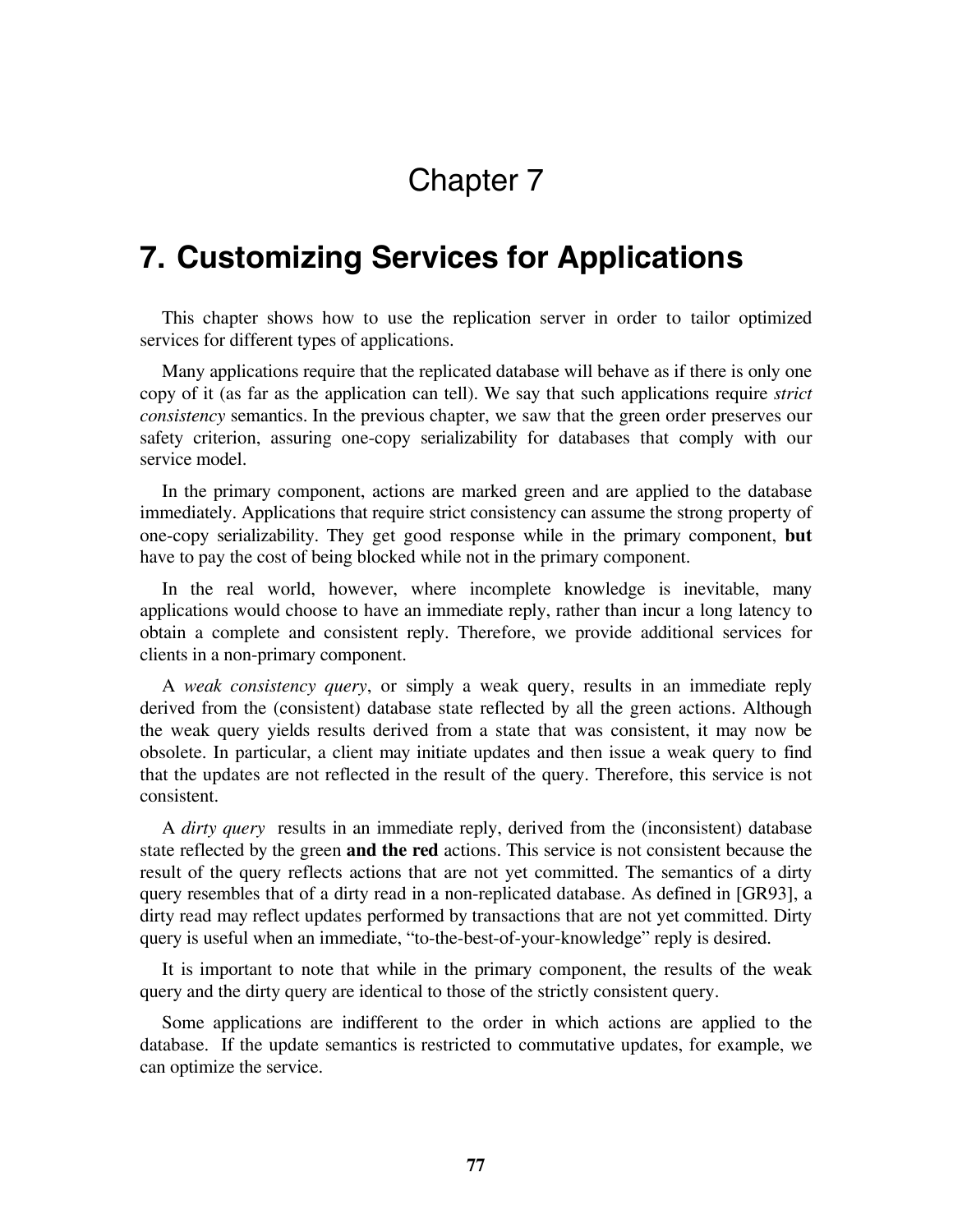The reminder of this chapter tailors the relevant services for each of the above semantics. The services are defined by customizing the Apply red and Apply green procedures of the replication server.

## **7.1 Strict Consistency**

Strict consistency is preserved by applying the action to the database only when it is marked green. Therefore, the Apply\_red procedure is empty.

The Apply\_green procedure applies the action to the database. The action's update is applied to the database at each of the replication servers. However, only the replication server that received the original request from the client queries the database and sends the result back to the client. Figure 7.1 presents the pseudo-code of the Apply\_green and Apply red procedures when strict consistency is maintained.

| Apply_red(Action) | Apply_green(Action)                                                                                                                                  |
|-------------------|------------------------------------------------------------------------------------------------------------------------------------------------------|
| exit              | apply Action update to Database<br>if (Server $id = Action.action$ id.server id)<br>apply Action. query to Database<br>return reply to Action.client |

Figure 7.1: Maintaining Strict Consistency.

Since the action is applied only after its global order is determined, when the server is not in a primary component, the action (as well as the query) is blocked. When the query is finally replied, the result is consistent.

Computing the monthly interest for bank accounts is a good example of the need for such service. When querying the balance over which the interest is computed, it is important that the result will reflect all the actions that are ordered before the query and nothing else. Since the interest update is not commutative with withdrawals and deposits, the application has to wait for a consistent balance.

#### *Optimization for Queries*

When the action contains only a query (the update part is empty), the replication server need not generate a message. Instead, the server can apply this action to the database as soon as all previous actions generated by this server are already applied. This method can be further optimized to apply the action as soon as all previous actions requested by the creating client are already applied (assuming that clients are not creating causal dependencies outside our system). Similar optimization appears in [KTV93].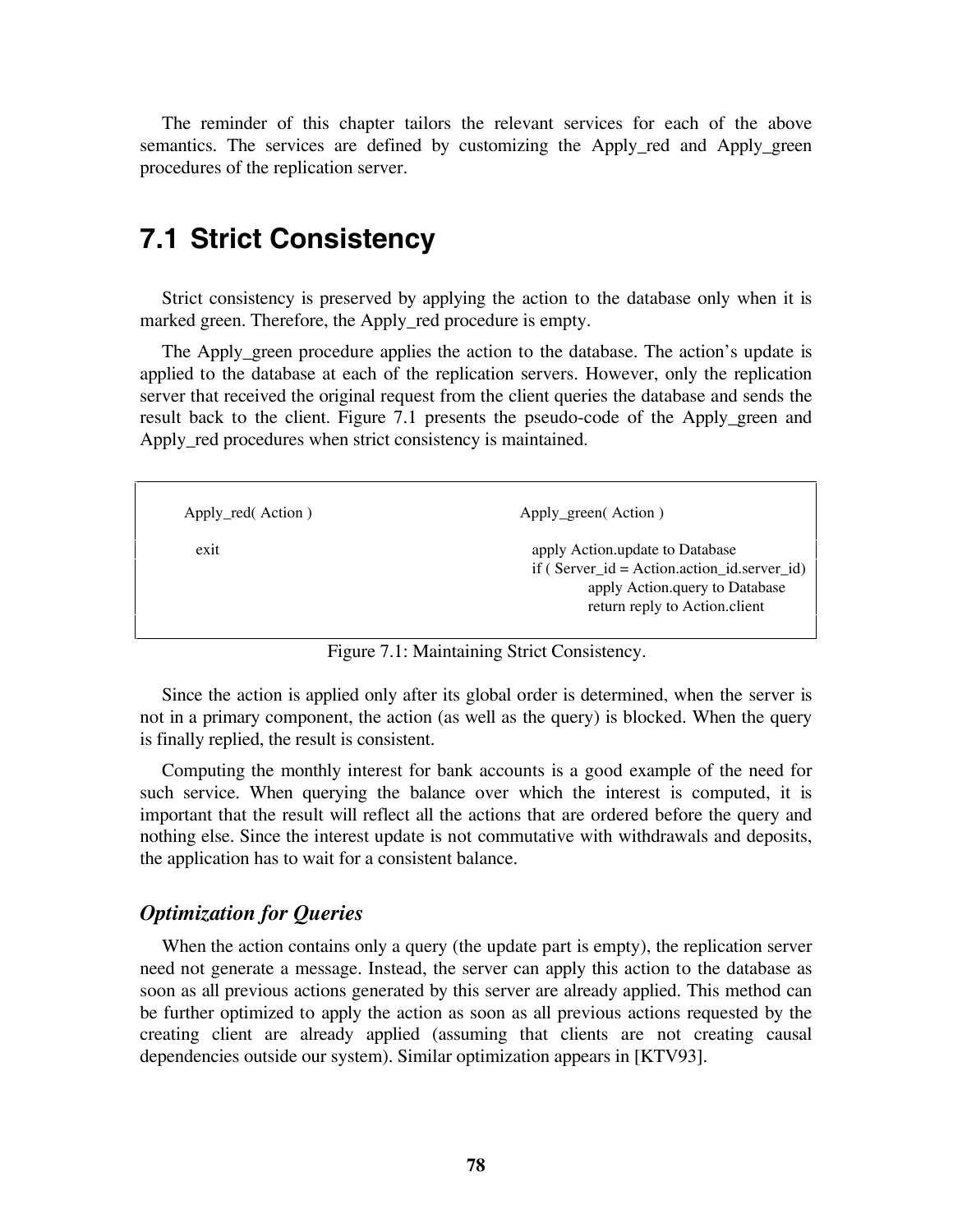#### *Active Actions*

It may be useful for many applications to have the ability to process an action by executing a procedure specified by the action. This option enhances the service semantics of updates, as was defined in Chapter 2. This extension does not affect the safety and liveness criteria defined there, provided that the invoked procedure is deterministic and depends solely on the current database state. The key is that the procedure is invoked only at the time the action is ordered, rather than invoked before the creation of the update.

#### *Interactive Actions*

Our model best fits one-operation transactions. However, several applications need to provide the client with the ability to apply interactive complex transactions. For example, within one transaction, a client program may need to read a few values, then the user will make a decision, and then the update will be applied, and after that the transaction will try to commit.

This behavior cannot be implemented in our approach using one action. However, it can be mimicked with the help of two actions. In the first action, the necessary information is read. A second distinct action is actually an active action (as in the above sub-section). The active action invokes a procedure which first checks whether the values of the data read by the first action are still valid (identical). If so, the update will be applied to the database. If not, the update will not be applied (as if the action is aborted in a traditional database). Note that if one server "aborts" then all of the servers "abort" that (trans)action, since they apply an identical deterministic rule to an identical state of the database.

### **7.2 Weak Consistency Query**

In the primary component, actions are marked green and are applied to the database immediately. However, in order to be consistent, actions have to be blocked while not in the primary component. In principle, if no updates are generated while in a non-primary component, clients can freely query the database and get consistent replies. However, as we saw in previous chapters, a client cannot tell a priori whether its requested action will be delivered in a primary component even if the client belong to a primary component at the time the request is made. Moreover, since there is no common knowledge, even the replication server cannot tell whether the generated message will be delivered as safe in the regular configuration at the time it is multicast. Hence, updates cannot be confined to a primary component unless no updates are allowed, or unless the selection method of a primary component is monarchy.

For some applications, it might be beneficial to get an immediate reply, based on a consistent (yet possibly old) state of the database. To choose this option, the client requests a weak consistent query. If this query is applied in the primary component, it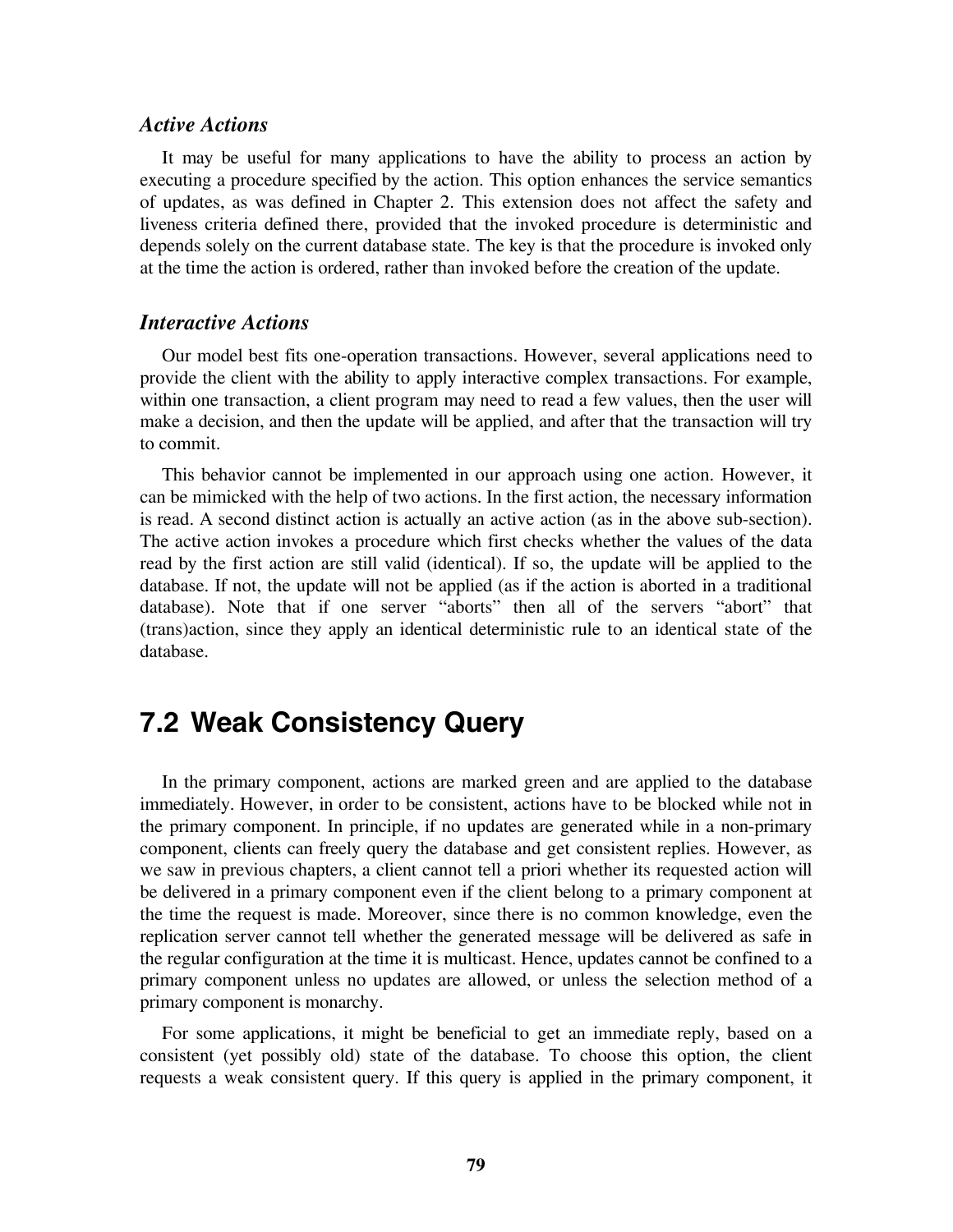results in a strict consistent reply. Figure 7.1 presents the pseudo-code of the Apply\_green and Apply\_red procedures designed to maintain weak consistency semantics.

Apply\_red( Action ) Apply\_green( Action ) if ( in primary now ) exit apply Action.update to Database if ( Server\_id = Action.action\_id.server\_id and if ( Server\_id = Action.action\_id.server\_id ) Action.update is empty ) if (Action not replied ) apply Action.query to Database apply Action.query to Database return reply to Action.client return reply to Action.client mark action as replied

Figure 7.2: Maintaining Weak Consistency.

As mentioned earlier, a weak consistent query potentially violates one-copy serializability. However, it is important to note that since updates are applied in the same order at all of the replication servers, the databases converge to the same state after the same set of updates is applied. Later, we show that weak consistent queries can coexist with strict consistent actions, allowing users to choose if they want a strictly consistent reply and are willing to be blocked (if not in the primary component), or rather have an immediate reply based on some old value (if not in the primary component).

In principle, the replication server can immediately apply weak queries without even generating a message and still keep the described weak consistency semantics. We choose not to do that in order to allow weak consistent queries to return a strict consistent reply while in a primary component, and for the sake of simplicity.

### **7.3 Dirty Query**

Many applications would rather get an immediate reply based on the latest information known. In the primary component, the latest information is consistent. However, in a nonprimary component, red actions must be taken into account in order to provide the latest, though not consistent, information. Dirty query is useful when an immediate, "to-the-bestof-your-knowledge" reply is desired.

Computing the monthly interest for bank accounts is a good example of the need for such a service. When querying the balance over which the interest is computed, it is important that the result will reflect all the actions that are ordered before the query and nothing else. Since the interest update is not commutative with withdrawals and deposits, the application has to wait for a consistent balance.

When a cash withdrawal is made, using an automatic teller machine connected to a server which is not in a primary component (i.e. it is currently disconnected from the server managing the account), this server cannot return a consistent reply regarding the new account balance. Since the user is not likely to wait for a consistent balance, the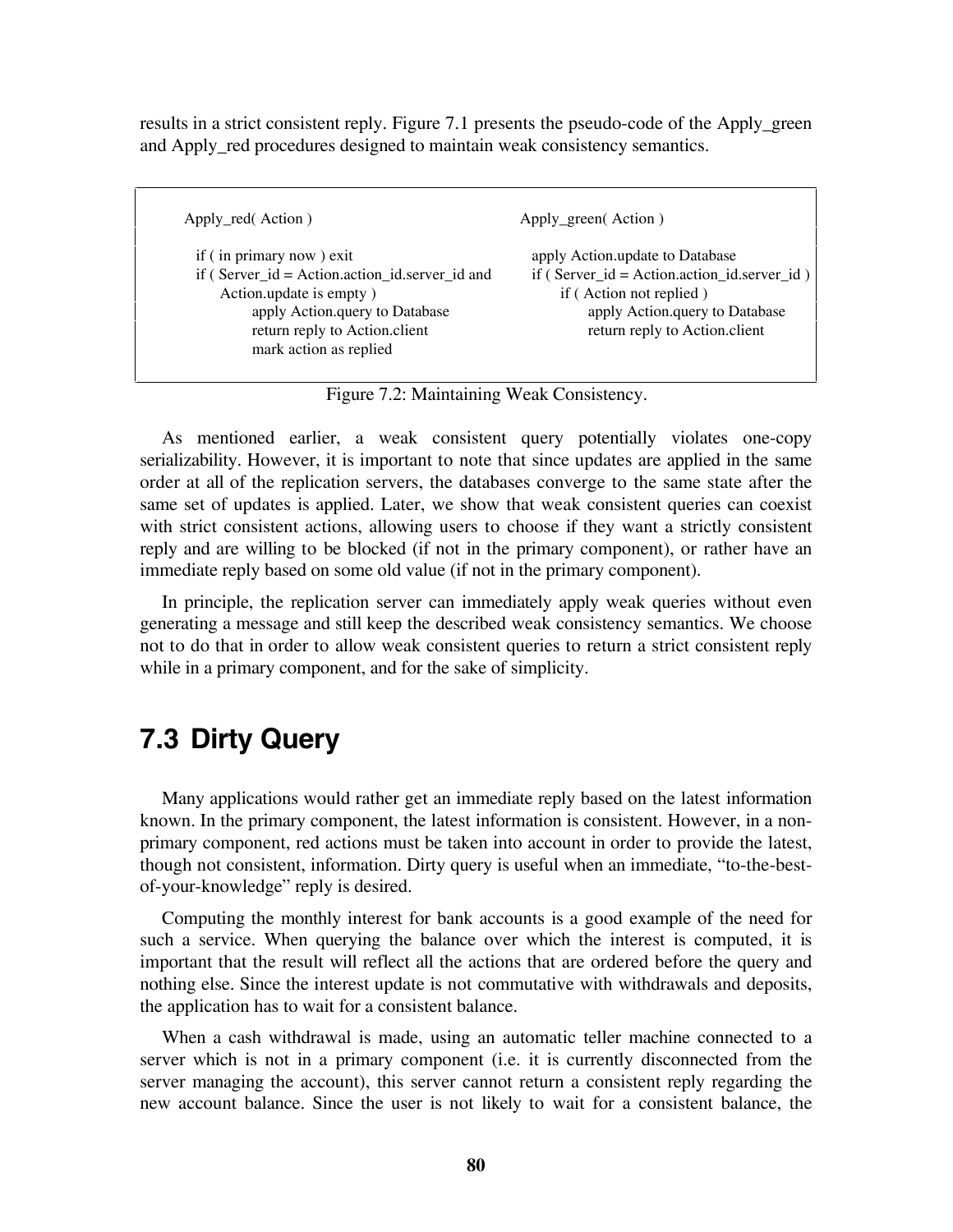server may return both the weak consistency balance, valid for the previous business day, and the dirty balance, computed based on the weak consistency balance and later withdrawals known to this server (at least, in Israel, most banks give these two balances on the withdrawal receipt).

In order to provide a dirty read service, while maintaining convergence of the database to a consistent state, a *dirty version* of the database reflecting unordered red updates is kept while in a non-primary component. In most cases, the preferred way to manage the dirty version is to maintain a *Delta* database containing the records affected by the red updates. A dirty query may be replied by scanning the Delta database and the database. This way, the results of a dirty query are based on a database state reflected by all the known updates. Of course, maintaining the Delta database is an application dependent task. The replication server simply tells the application which updates and which queries to apply to which version of the database, and instructs the application to delete the dirty version of the database when a primary component is installed and the database state converges to a consistent state.

Figure 7.3 presents a combined scheme that allows the user to select the desired query type (consistent, weak, or dirty) to be invoked when applied in a non-primary component.

| Apply red (Action)                                                                                                                                                                                                                                                                                                                                       | Apply_green(Action)                                                                                                                                                                                               |
|----------------------------------------------------------------------------------------------------------------------------------------------------------------------------------------------------------------------------------------------------------------------------------------------------------------------------------------------------------|-------------------------------------------------------------------------------------------------------------------------------------------------------------------------------------------------------------------|
| if (in primary now) exit<br>apply action.update to Delta<br>$if (Server_id = Action.action_id.server_id)$<br>if (weak required)<br>apply Action. query to Database<br>return reply to Action. client<br>mark action as replied<br>if(dirty required)<br>apply Action.query to Delta+Database<br>return reply to Action. client<br>mark action as replyed | if (Delta exist) Delete Delta<br>apply Action.update to Database<br>$if (Server_id = Action.action_id.server_id)$<br>if (Action not replied)<br>apply Action. query to Database<br>return reply to Action. client |

Figure 7.3: A Combined Scheme.

### **7.4 Timestamps and Commutative Updates**

Many times, a restricted semantics of the update model can be exploited in order to optimize the service latency. This section focuses on two such restrictions: The *timestamp* update semantics, and the *commutative* update semantics.

In timestamp update semantics, each record in the database maintains a timestamp. Each update overwrites a previous version that has an older timestamp. Alternatively, it can be augmented to a sorted list of record versions representing the history of that record. An example of this semantics is location tracking of taxis. Suppose that each taxi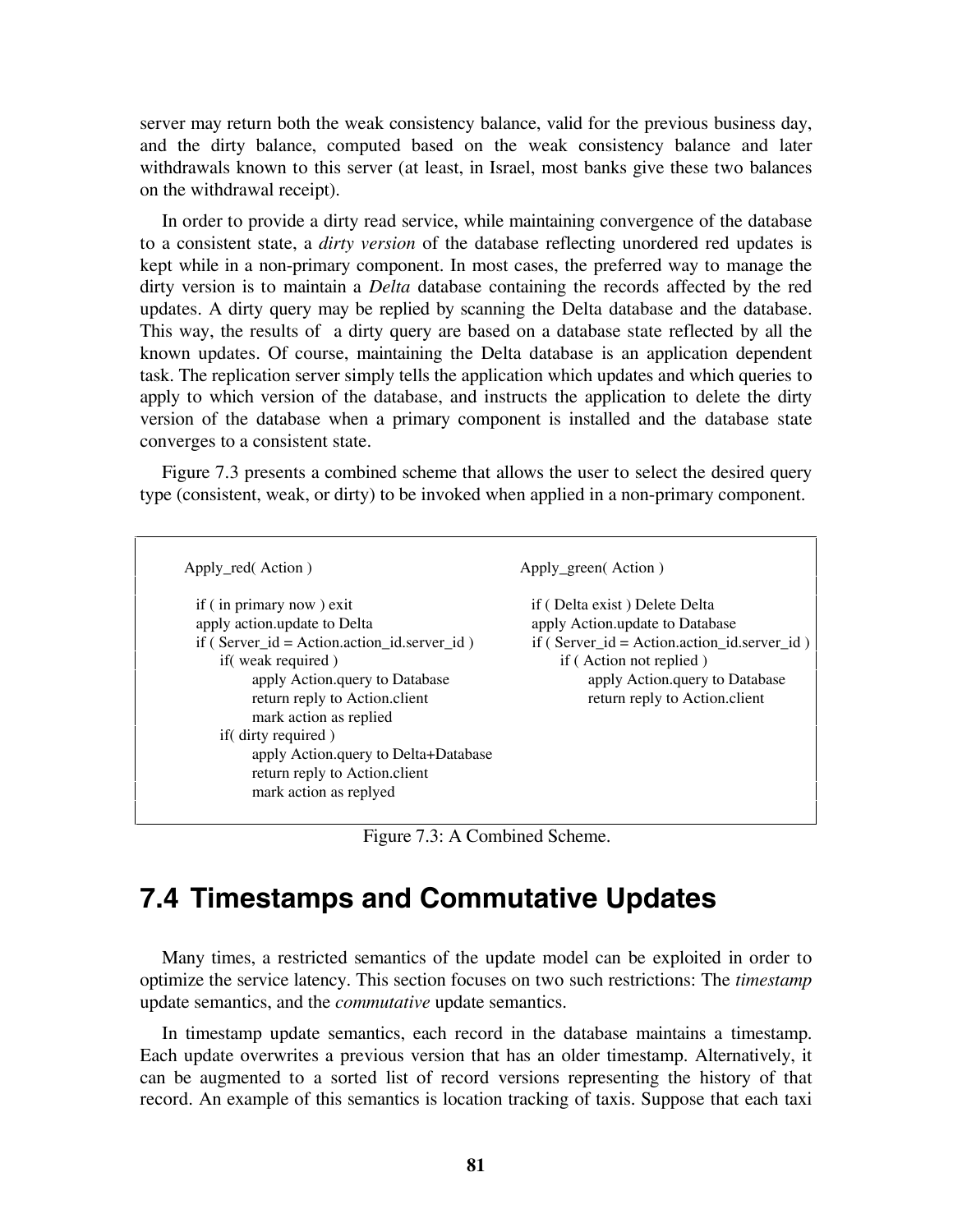tracks its location using a Global Position System and periodically broadcasts its identifier, location, and current time. Several servers, perhaps located at different sites, receive updates broadcast by taxis local to them. Each server builds its view of the taxis' position over time. Obviously, two servers that receive the same set of updates have the same database state. Using this semantics, each action is applied immediately when received by the replication service.

In a commutative update semantics, the order by which actions are applied is not important, as far as the database state is concerned. Here, again, a similar approach can be taken. An example of this semantics is an inventory management, where the operations are restricted to inserting items, extracting items, and querying the amount in the inventory.

 Figure 7.4 presents a scheme, optimized for the timestamp semantics and for the commutative update semantics.

Apply\_red( Action )  $\qquad \qquad \qquad$  Apply\_green( Action )

apply Action.update to Database exit if ( Server\_id = Action.action\_id.server\_id ) apply Action.query to Database return reply to Action.client

Figure 7.4: An Optimized Scheme for Timestamps and Commutative Updates.

Note that with the timestamp semantic or the commutative update semantic, one copy serializability is not maintained in case partitions occur. However, after the network is repaired and the partitioned components merge, the database states converge.

The timestamp and the commutative update semantics are simplified versions of the Read-Independent Timestamped Updates (RITU) and Commutative Updates (COMMU) semantics defined in the seminal work of [PL91].

### **7.5 Discussion**

In our opinion, whenever an application can be restricted to the timestamps or commutative updates, the above solution should be followed. Even when this restriction does not fully comply with system requirements, it is advisable to weigh the problems arising from addressing the semantics differences, against the problems (and cost) of the more general solution. This model converts the replica control problem to the easier problem of guaranteeing the delivery of all updates to all of the replicas. The eventual path dissemination technique (see Chapter 6) presents an elegant solution for that problem.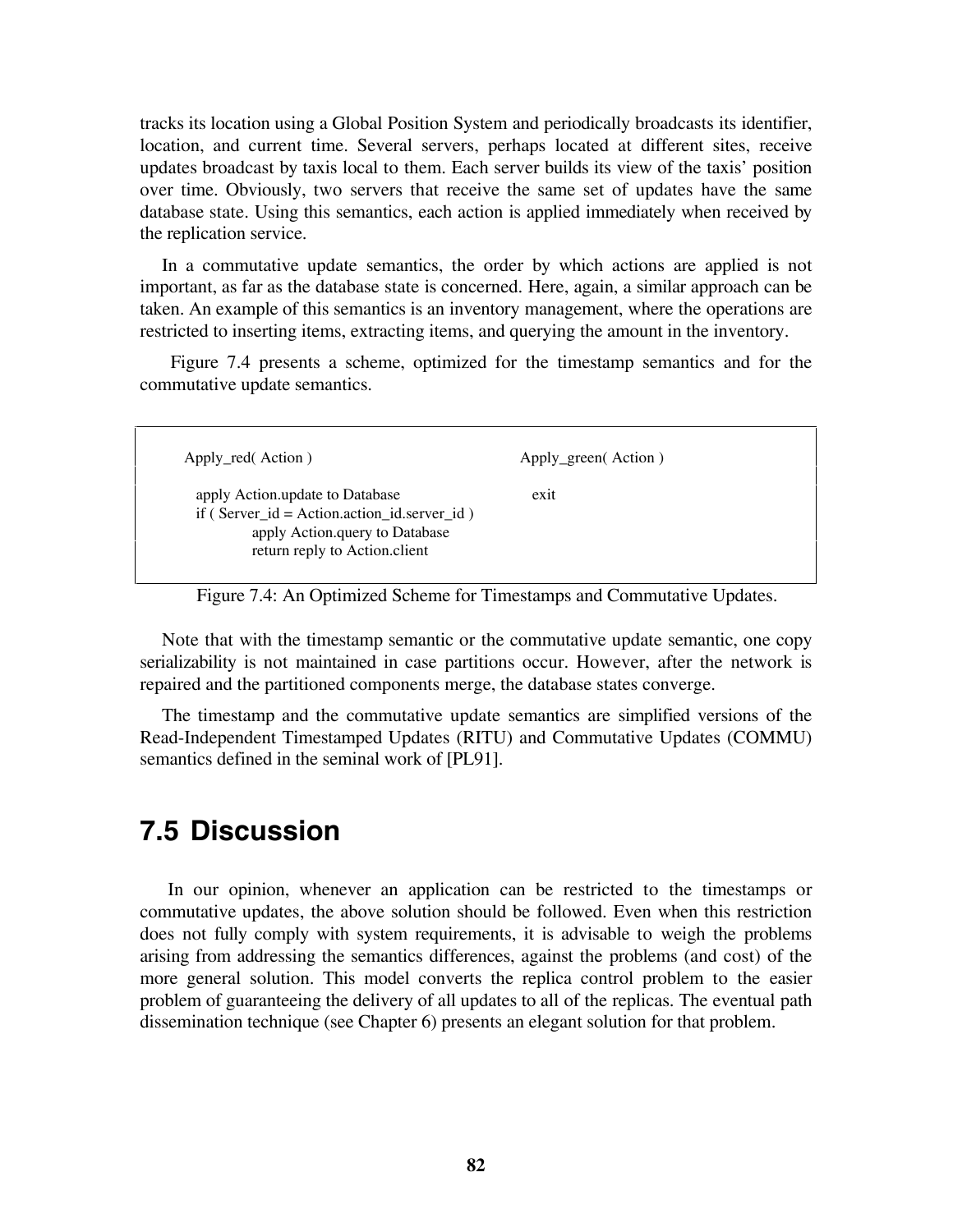# Chapter 8

## **8. Conclusions**

Replication is valuable for improving performance and availability of information systems. Client-server systems with replicated data may be able to provide better performance by sharing the queries' load between multiple servers. Replication also improves availability of information when servers may crash or when the network may partition.

This thesis presented a highly efficient architecture for replication over a partitioned network. The architecture is structured into two layers: a replication layer and a group communication layer. The architecture overcomes network partitions and re-merges, process crashes and recoveries, and message omissions.

We presented Transis, a group communication layer that utilizes the available nonreliable hardware multicast for efficient dissemination of messages to a group of processes. The Ring reliable multicast protocol described here, is one of the two protocols Transis uses to provide reliable multicast and membership services. The protocol's exceptional performance, over a network of sixteen Pentium machines connected by Ethernet, is demonstrated. Transis, developed at the Hebrew University of Jerusalem, has been operational for almost three years now. It is used by students in the distributed systems course, and by the members of the High Availability Lab. Several projects were implemented on top of Transis, among them a highly available mail system, a distributed system management tool, and several graphical demonstration programs. The Ring protocol was developed in the Totem project at the University of California, Santa Barbara.

We formulated the extended virtual synchrony semantics that defines the group communication transport services. Extended virtual synchrony supports continued operation in all components of a partitioned network. The significance of extended virtual synchrony is that during network partitioning and re-merging, and during process failure and recovery, it maintains a consistent relationship between the delivery of messages and the delivery of configuration change notifications across all processes in the system. Extended virtual synchrony provides well-defined self-delivery and failure atomicity, as well as causal, agreed and safe delivery properties. Both Transis and Totem provide the extended virtual synchrony semantics.

We constructed the replication server that provides long-term replication services within a fixed set of servers. Each of the replication servers maintains a private copy of the database. Actions requested by the application are globally ordered in a symmetric way by the replication servers, and are then applied to the database.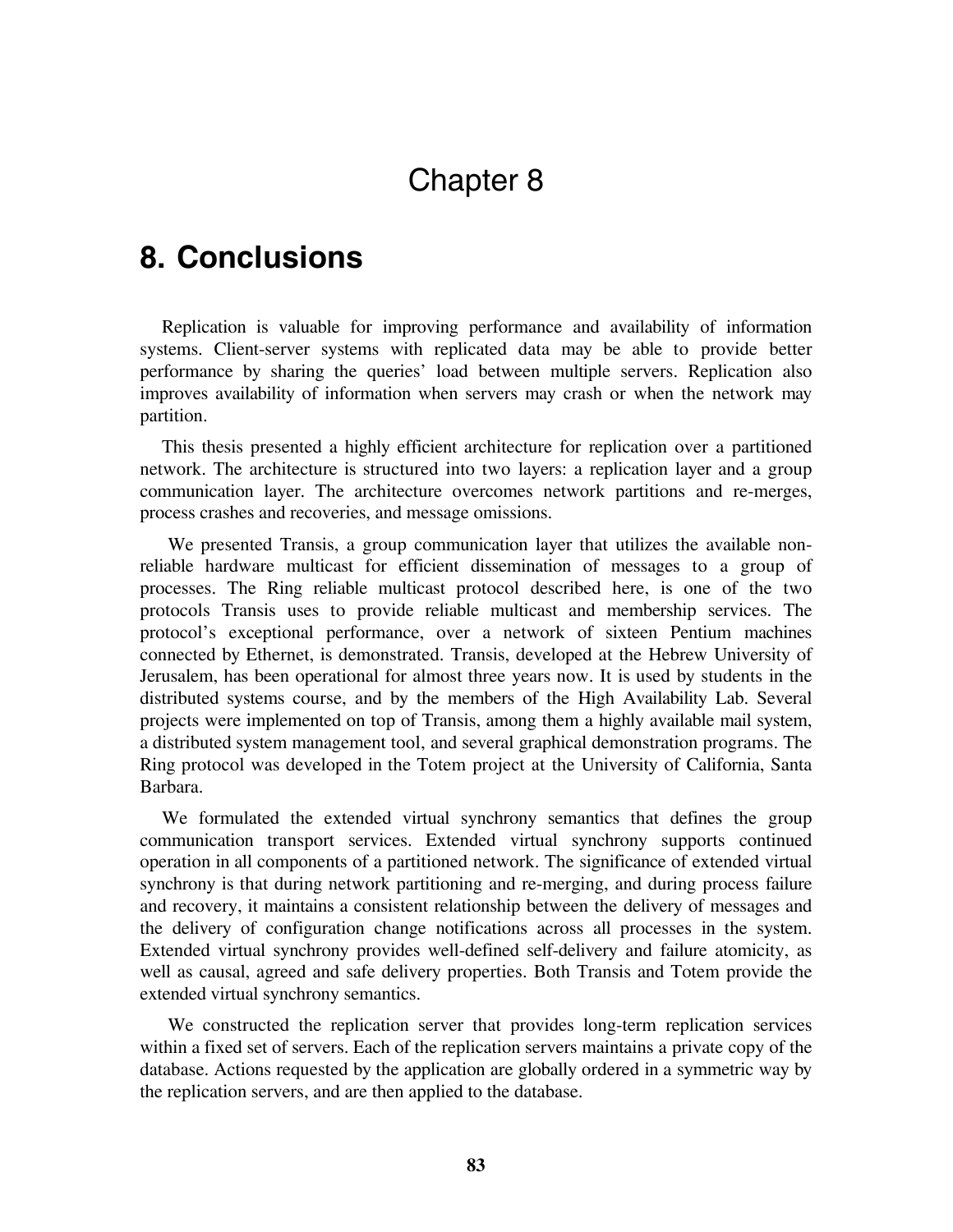To efficiently propagate actions and knowledge between servers, we designed the *propagation by eventual path* technique. This technique optimizes the retransmission of actions and knowledge acquired within different components of the network, according to the configuration changes in the network membership. When a merge occurs in the network, servers from different components exchange information, where each action that is known to any of the servers and is missed by another server, is retransmitted exactly once.

We have constructed a global action ordering algorithm of the replication server. The novelty of this algorithm is the elimination of the need for end-to-end acknowledgments and for synchronous disk writes on a per-action basis. This elimination was made possible by utilizing the safe delivery service defined by the extended virtual synchrony semantics. Safe delivery provides stronger guarantees compared to the total order delivery, usually provided by group communication layers. End-to-end acknowledgment and synchronous disk writes are still needed, but only on a change in the membership of the connected servers. As a consequence, the replication server in a primary component applies actions to the database immediately on their delivery by the group communication layer, without the need to wait for other servers. This is done **without** compromising consistency.

Lastly, we showed how to use the replication server in order to tailor optimized services for different types of applications: Applications requiring strict consistency; applications requiring an immediate, though not necessarily consistent, reply for queries; and applications with a weaker update semantics (e.g. commutative updates). We also showed how the architecture may support active actions and interactive transactions.

High performance of the architecture is achieved because:

- Hardware multicast is used where possible.
- Synchronous disk writes are almost eliminated, without compromising consistency.
- End-to-end acknowledgments are not needed on a regular basis. They are used only after membership change events such as processor crashes and recoveries, and network partitions and merges.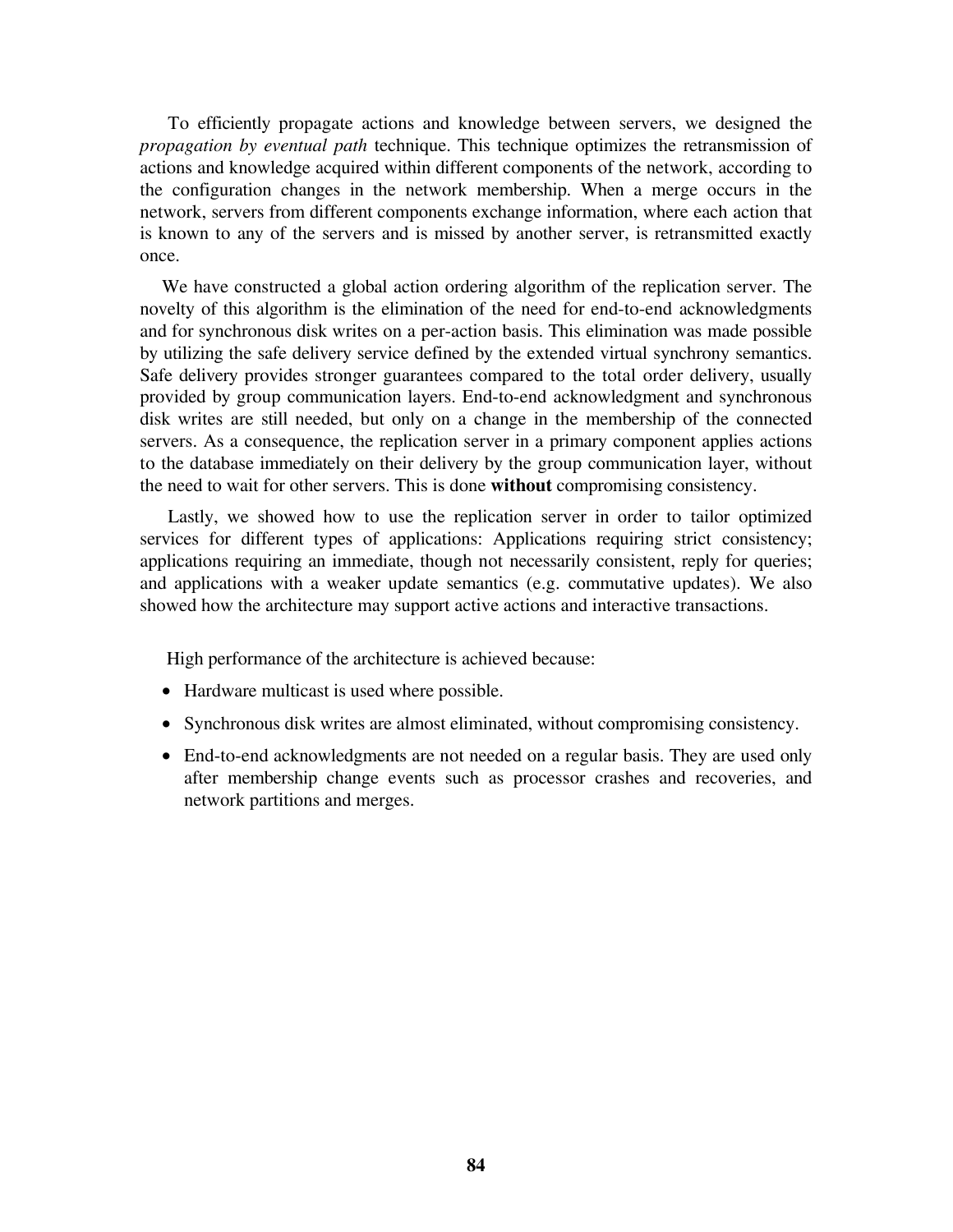## **Bibliography**

- [Aga94] D. A. Agarwal. Totem: A Reliable Ordered Delivery Protocol for Interconnected Local-Area Networks. Ph.D. thesis, Department of Electrical and Computer Engineering, University of California, Santa Barbara, 1994.
- [AAD93] O. Amir, Y. Amir and D. Dolev. A Highly Available Application in the Transis Environment. In *Proceedings of the Workshop on Hardware and Software Architectures for Fault Tolerance*, pages 125-139, Lecture Notes in Computer Science 774, June 1993.
- [ADKM92a] Y. Amir, D. Dolev, S. Kramer and D. Malki. Transis: A Communication Sub-system for High Availability. In *Proceedings of the 22nd Annual International Symposium on Fault Tolerant Computing*, pages 76-84, July 1992.
- [ADKM92b] Y. Amir, D. Dolev, S. Kramer and D. Malki. Membership Algorithms for Multicast Communication Groups. In *Proceedings of the 6th International Workshop on Distributed Algorithms*, pages 292-312, Lecture Notes in Computer Science 647, November 1992.
- [ADMM94] Y. Amir, D. Dolev, P. M. Melliar-Smith and L. E. Moser. Robust and Efficient Replication Using Group Communication. Technical Report CS94-20, Institute of Computer Science, The Hebrew University of Jerusalem, 1994.
- [AMMAC93] Y. Amir, L. E. Moser, P. M. Melliar-Smith, D. A. Agarwal and P. Ciarfella. Fast Message Ordering and Membership Using a Logical Token-Passing Ring. In *Proceedings of the IEEE 13th International Conference on Distributed Computing Systems*, pages 551-560, May 1993.
- [AMMAC95] Y. Amir, L. E. Moser, P. M. Melliar-Smith, D. A. Agarwal and P. Ciarfella. The Totem Single-Ring Ordering and Membership Protocol. In *ACM Transactions on Computer Systems,* to appear.
- [BCJM+90] K. Birman, R. Cooper, T. Joseph, K. Marzullo, M. Makpangou, K. Kane, F. Schmuck and M. Wood. The ISIS System Manual, Department of Computer Science, Cornell University, September 1990.
- [BHG87] P. A. Bernstein, V. Hadzilacos and N. Goodman. Concurrency Control and Recovery in Database Systems, Addison Wesley, 1987.
- [BJ87] K. Birman and T. Joseph. Exploiting Virtual Synchrony in Distributed Systems. In *Proceedings of the ACM Symposium on Operating Systems Principles,* pages 123-138, November 1987.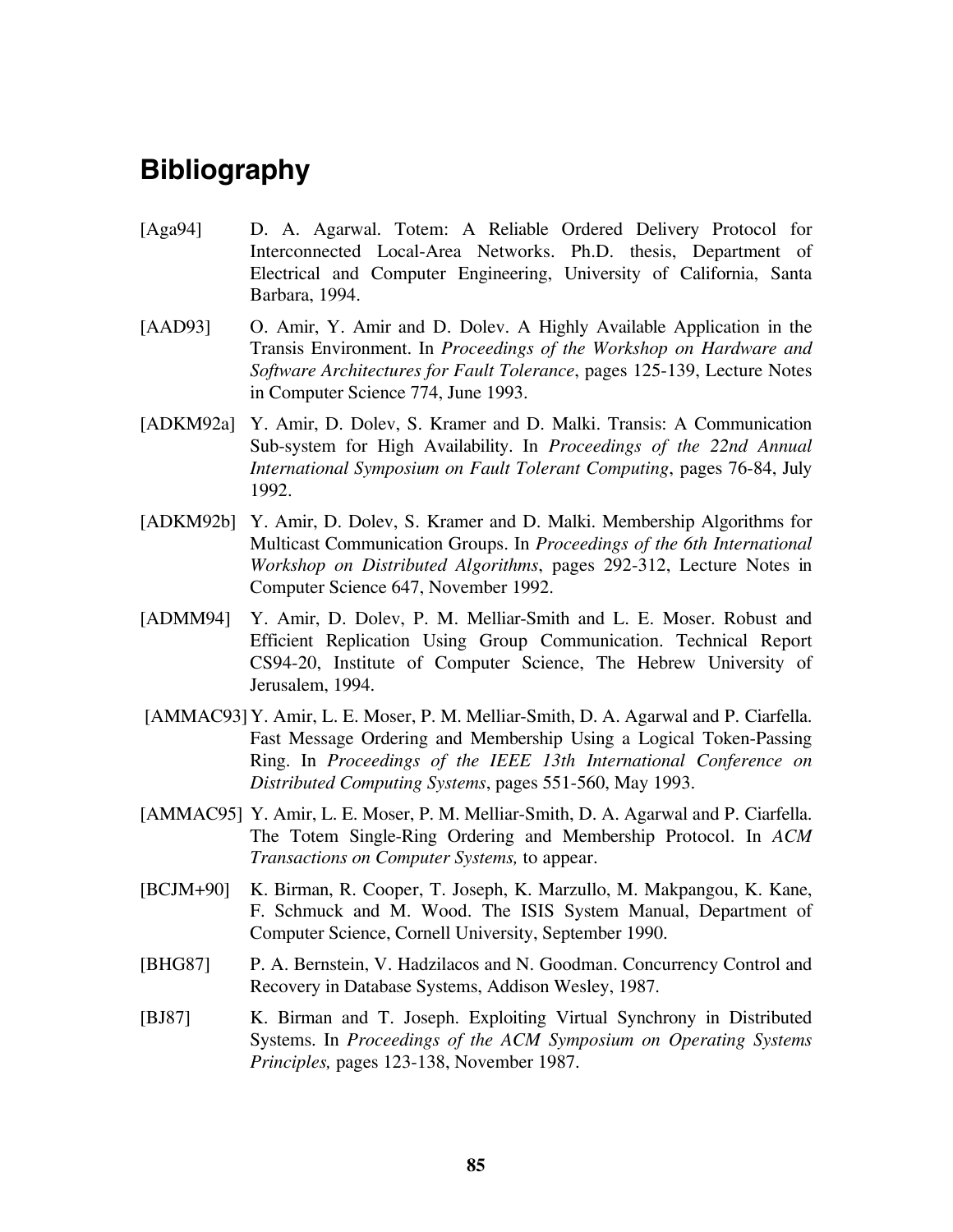- [BvR94] K. Birman and R. van Renesse. Reliable Distributed Computing with the ISIS Toolkit, Los Alamitos, CA., IEEE Computer Society Press, 1994.
- [CM84] J. M. Chang and N. F. Maxemchuk. Reliable Broadcast Protocols, *ACM Transactions on Computer Systems*, 2(3):251-273, August 1984.
- [CS93] D. R. Cheriton and D. Skeen. Understanding the Limitations of Causally and Totally Ordered Communication. In *Proceedings of the 14th Symposium on Operating Systems Principles*, pages 44-57, December 1993.
- [CS95] F. Cristian and F. Schmuck. Agreeing on Processor Group Membership in Asynchronous Distributed Systems. Technical Report CSE95-428, University of California at San Diego.
- [CZ85] D. Cheriton and V. Zwaenepoel. Distributed Process Groups in the V-Kernel, *ACM Transactions on Computer Systems*, 3(2):77-107, 1985.
- [Dee89] S. E. Deering. Host Extensions for IP Multicasting. RFC 1112, SRI Network Information Center, August 1989.
- [EGLT76] K. Eswaran, J. Gray, R. Lorie and I. Taiger. The Notions of Consistency and Predicate Locks in a Database System. *Communication of the ACM*, 19(11), pages 624-633, 1976.
- [ESC85] A. El Abbadi, D. Skeen and F. Cristian. An Efficient Fault-Tolerant Algorithm for Replicated Data Management. In *Proceedings of the 4th ACM SIGACT-SIGMOD Symposium on Principles of Database Systems*, pages 215-229, March 1985.
- [ET86] A. El Abbadi and S. Toueg. Availability in Partitioned Replicated Databases. In *Proceedings of the 5th ACM SIGACT-SIGMOD Symposium on Principles of Database Systems*, pages 240-251, March 1986.
- [FLP85] M. Fischer, N. Lynch and M. Paterson. Impossibility of Distributed Consensus with One Faulty Process. *Journal of the ACM*, 32, pages 374- 382, April 1985.
- [Gif79] D. Gifford. Weighted Voting for Replicated Data. In *Proceedings of the ACM Symposium on Operating Systems Principles,* pages 150-159, December 1979.
- [Gol92] R. A. Golding. Weak Consistency Group Communication and Membership. Ph.D. thesis, Computer and Information Sciences Board, University of California at Santa Cruz, 1992.
- [Gra78] J. Gray. Notes on Database Operating Systems. In *Operating Systems: An Advanced Course*, pages 393-481, Lecture Notes in Computer Science 60, Springer-Verlag, 1978.
- [JM87] S. Jajodia and D. Mutchler. Dynamic Voting. In *Proceedings of the ACM SIGMOD International Conference of Management of Data*. pages 227- 238, 1987.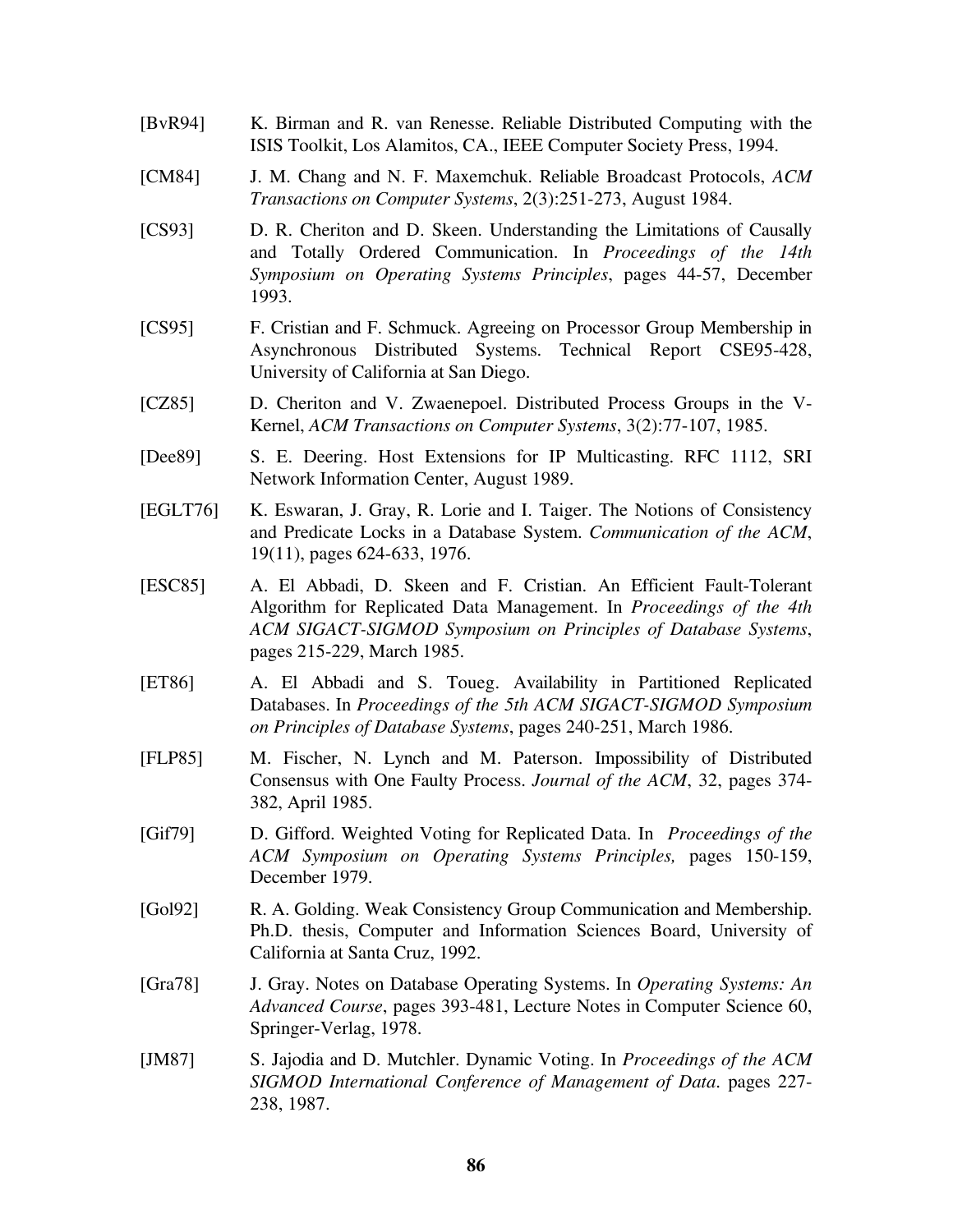- [JM90] S. Jajodia and D. Mutchler. Dynamic Voting Algorithms for Maintaining the Consistency of Replicated Database. *ACM Transactions on Database Systems*, 15(2):230-280, June 1990.
- [KD95] I. Keidar and D. Dolev. Increasing the Resilience of Atomic Commit, at No Additional Cost. *ACM Symposium on Principles of Database Systems*, May 1995.
- [Kei94] I. Keidar. A Highly Available Paradigm for Consistent Object Replication. Master's thesis, Institute of Computer Science, The Hebrew University of Jerusalem, Israel, 1994.
- [KvRvST93] F. M. Kaashoek, R. van Renesse, H. van Staveren and A. S. Tanenbaum. FLIP: an Internetwork Protocol for Supporting Distributed Systems. In *ACM Transactions on Computer Systems*, February 1993.
- [KTV93] F. M. Kaashoek, A. S. Tanenbaum and K. Verstoep. Using Group Communication to Implement a Fault-Tolerant Directory Service. In *Proceedings of the IEEE 13th International Conference on Distributed Computing Systems*, pages 130-139, May 1993.
- [Lam78] L. Lamport. Time, Clocks, and The Ordering of Events in a Distributed System. *Comm. ACM*, 21(7), pages 558-565. 1978.
- [LLSG90] R. Ladin, B. Liskov, L. Shrira and S. Ghemawat. Lazy Replication: Exploiting the Semantics of Distributed Services. In *Proceedings of the 9th Annual Symposium on Principles of Distributed Computing*, pages 43-58, August 1990.
- [LLSG92] R. Ladin, B. Liskov, L. Shrira and S. Ghemawat. Providing Availability Using Lazy Replication. *ACM Transactions on Computer Systems,* 10(4), pages 360-391.
- [Mac94] R. A. Macedo. Fault-Tolerant Group Communication Protocols for Asynchronous Systems. Ph.D. Thesis, Department of Computer Science, University of Newcastle Upon Tyne, 1994.
- [Mal94] D. Malki. Multicast Communication for High Availability. Ph.D. thesis, Institute of Computer Science, The Hebrew University of Jerusalem, Israel, 1994.
- [MAMA94] L. E. Moser, Y. Amir, P. M. Melliar-Smith and D. A. Agarwal. Extended Virtual Synchrony. In *Proceedings of the 14th International Conference on Distributed Computing Systems,* pages 56-65, June 1994. IEEE. A detailed version appears as ECE Technical Report #93-22, University of California, Santa Barbara, December 1993.
- [MES93] R. A. Macedo, P. Ezhilchlvan, S. K. Shrivastava. Newtop: a Total Order Multicast Protocol Using Causal Blocks. BROADCAST project deliverable report, Volume I, October, 1993; available from Dept. of Computer Science, University of Newcastle upon Tyne, UK.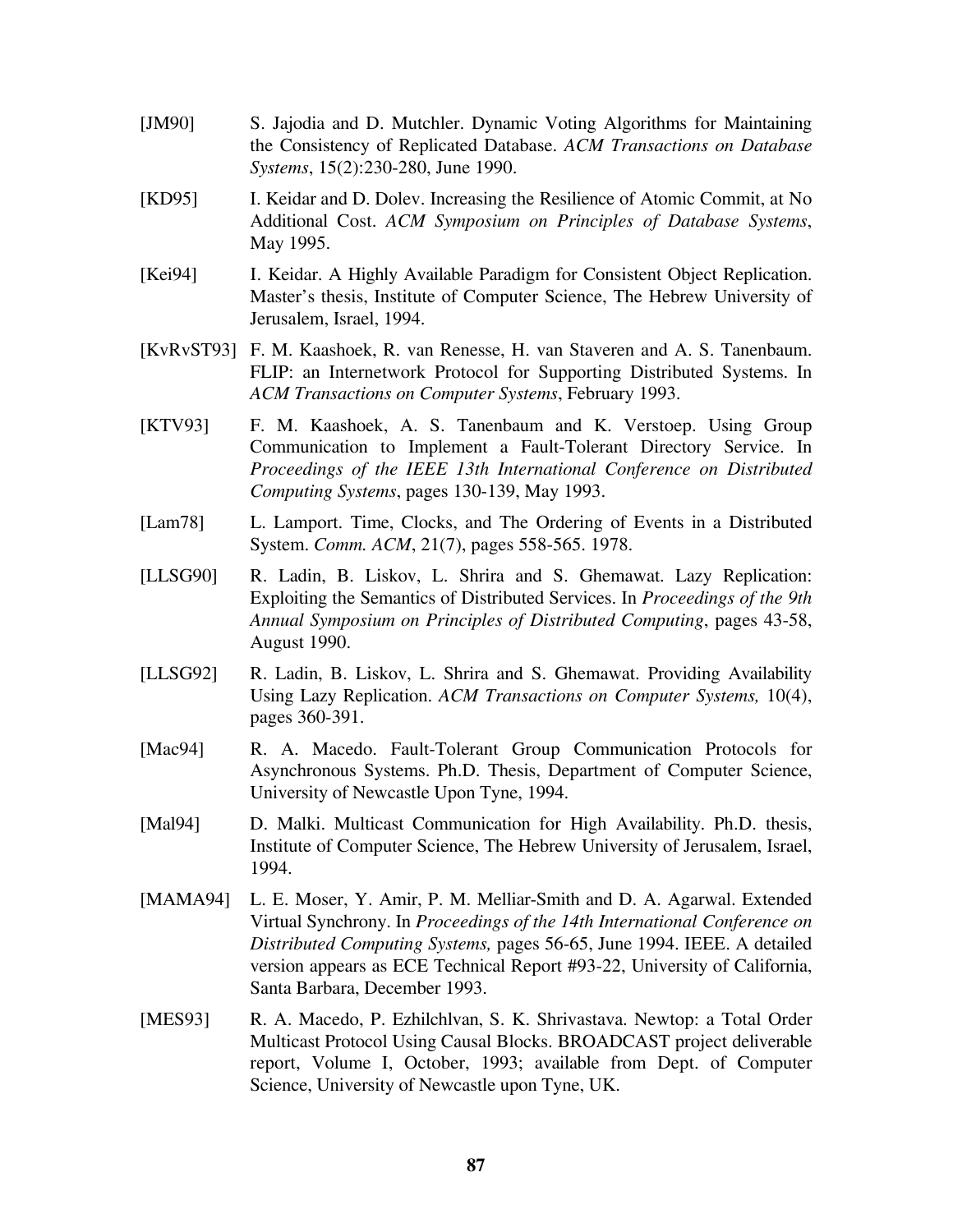- [MM93] P. M. Melliar-Smith and L. E. Moser. Trans: A Reliable Broadcast Protocol. *IEE Transactions on Communications*, 140(6), pages 481-493, December 1993.
- [MMA90] P. M. Melliar-Smith, L. E. Moser and V. Agrawala. Broadcast Protocols for Distributed Systems. *IEEE Transactions on Parallel and Distributed Systems*, 1(1):17-25, January 1990.
- [MMA91] P. M. Melliar-Smith, L. E. Moser and D. A. Agarwal. Ring-based Ordering Protocols. In *Proceedings of the International Conference on Information Engineering*, pages 882-891, December 1991.
- [MMA93] L. E. Moser, P. M. Melliar-Smith and V. Agrawala. Asynchronous Fault-Tolerant Total Ordering Algorithms. In *SIAM Journal of Computing*, 22(4), pages 727-750, August 1993.
- [MMA94] L. E. Moser, P. M. Melliar-Smith and V. Agarwala. Processor Membership in Asynchronous Distributed Systems. *IEEE Transactions on Parallel and Distributed Systems* 5(5), pages 459-473, May 1994.
- [MPS91] S. Mishra, L. L. Peterson and R. D. Schlichting. A Membership Protocol Based on Partial Order. In *Proceedings of the International Working Conference on Dependable Computing for Critical Applications*, pages 309-331, February 1991.
- [PBS89] L. L. Peterson, N. C. Buchholz and R. D. Schlichting. Preserving and Using Context Information in Interprocess Communication. In *ACM Transactions on Computer Systems*, 7(3), pages 217-246, August 1989.
- [Pow91] D. Powell, editor. Delta-4 A Generic Architecture for Dependable Distributed Computing. *Esprit Research Reports*, Springer Verlag, November 1991.
- [PL88] J. F. Paris and D. D. E. Long. Efficient Dynamic Voting Algorithms. In *Proceedings of the 4th International Conference on Data Engineering*, pages 268-275, February 1988.
- [PL91] C. Pu and A. Leff. Replica Control in Distributed Systems: An Asynchronous Approach. In *ACM SIGMOD International Conference on Management of Data*, pages 377-386, May 1991.
- [RM89] B. Rajagopalan and P. K. McKinley. A Token-Based Protocol for Reliable Ordered Multicast Communication. In *Proceedings of the 8th IEEE Symposium on Reliable Distributed Systems*, pages 84-93, October 1989.
- [RV92] L. Rodrigues and P. Verissimo. *x*AMp: a Multi-primitive Group Communication Service. In *Proceedings of the 11th Symposium on Reliable Distributed Systems*, October 1992.
- [RVR93] L. Rodrigues, P. Verissimo and J. Rufino. A Low-level Processor Group Membership Protocol for LANs. In *Proceedings of the 13th International Conference on Distributed Computing Systems*, pages 541-550, May 1993.